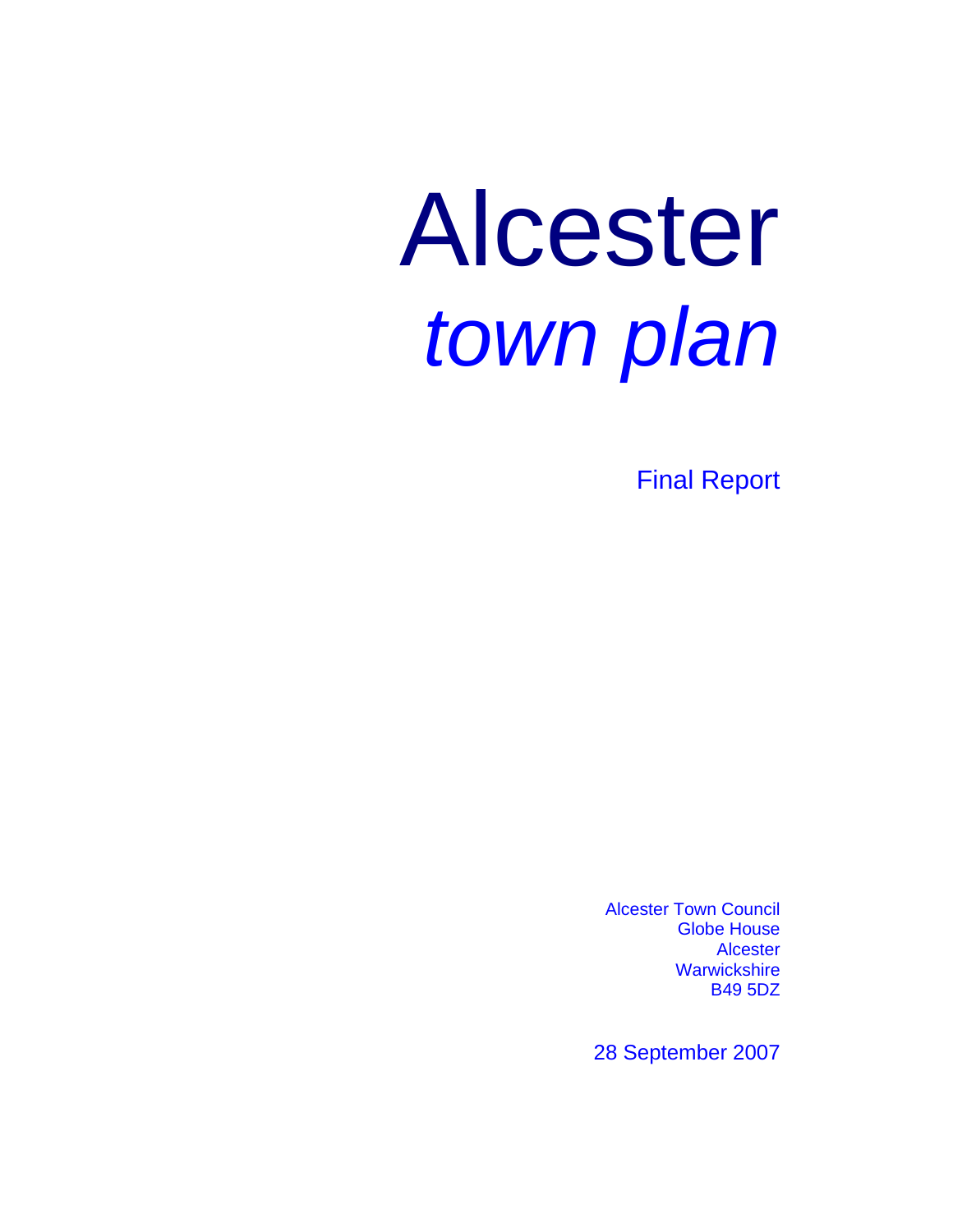# contents

| 1. Introduction                 |    |
|---------------------------------|----|
| 2. Alcester                     | 2  |
| 3. Essential services           | 4  |
| 4. Community                    | 6  |
| 5. Economy                      | 12 |
| 6. Environment                  | 14 |
| 7. Parking, traffic & footpaths | 15 |

## **Appendices**

| A1. Town plan questionnaire – analysis of results |
|---------------------------------------------------|
| A2. Business Survey                               |
| A3. Action Plan                                   |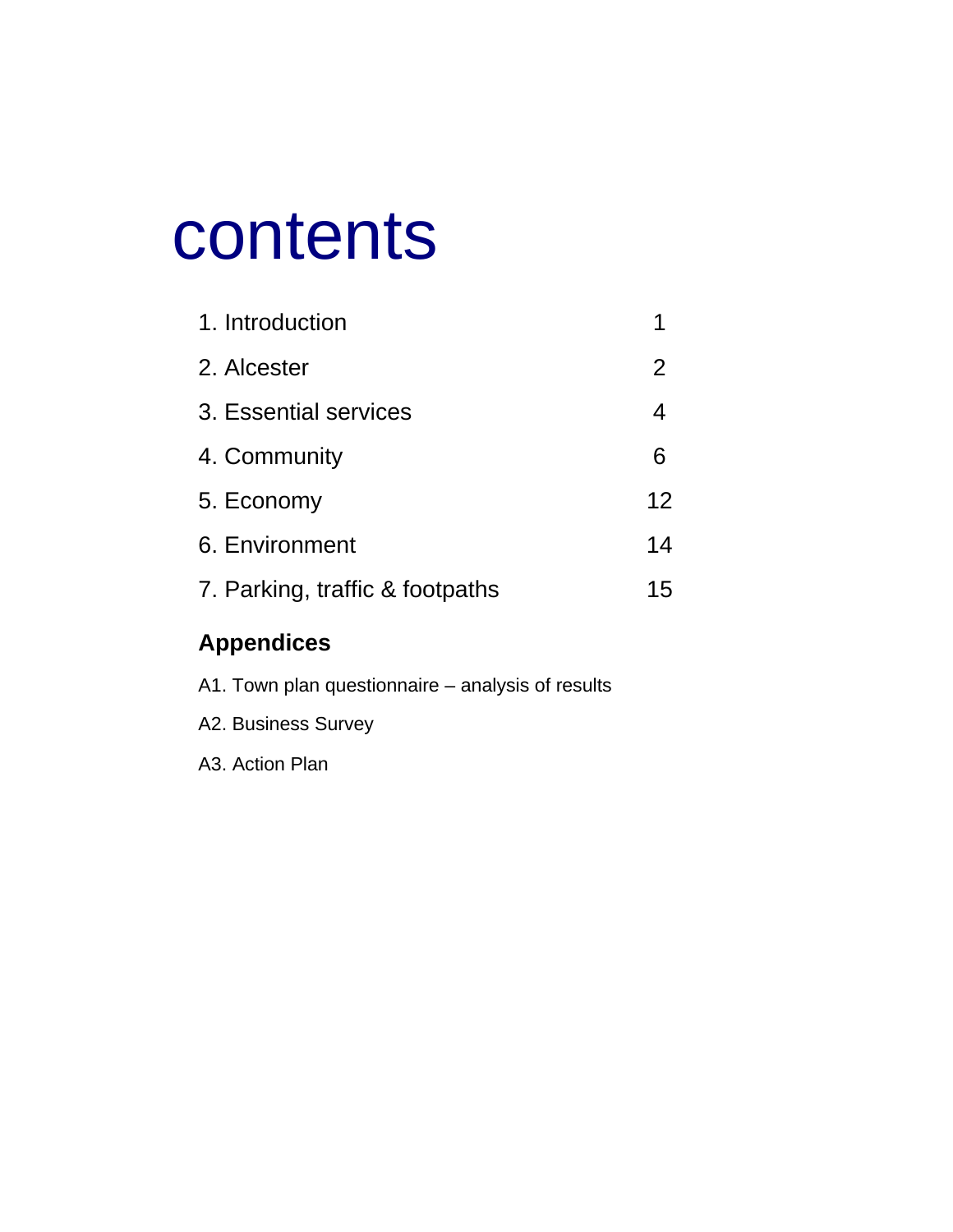## introduction

The last Town Plan was prepared over seven years ago in 2000.

At the request of Alcester Town Council, a similar community led steering group was set up in Autumn 2005 to assist in the development of a new Town Plan.

In order to inform the development of the Town Plan preparatory work was undertaken involving:

- Asking residents their views on the major issues facing Alcester – 64 responses were received.
- Discussions with local employers.

In light of this initial analysis a Household Questionnaire and Business Survey were put together in Spring 2006. The Household Questionnaire was delivered to every household and the Business Survey to every local employer in the Parishes of Alcester, Kinwarton, Arrow and Weethley.

The Household Questionnaire was completed by 721 of the 2,663 households, amounting to over one-quarter (27%) of all households.

The replies have been analysed (the full analysis is attached as an appendix) and are summarised below. This key document sets out what services and facilities the people of Alcester want improved and important features of the locality that they want to be retained.

The Plan will be forwarded to relevant authorities and partner organisations for their consideration - and subsequent incorporation - within their own policies and actions.

Key partner organisations whose views will be sought on this draft Plan include:

- Warwickshire County Council
- Stratford-on-Avon District Council
- Warwickshire Community **Council**
- Police
- Local community groups
- Other interested bodies

Following these consultations on the draft Plan, a separate Action Plan has been drawn up and incorporated into this Plan by the Town Council.

The finalised Town Plan will provide a basis for :

- priorities and policies
- resource allocation
- influencing the actions of other partner agencies
- considering the need for new initiatives
- bidding for funds to improve local facilities.

The Steering Group has worked for two years to reach this point. I would like to thank them and the support provided by the community and local businesses in assisting with the Plan. This provides a clear and effective statement of the opinions and aspirations of the community of Alcester.

### **Chair of the Steering Group**

*Councillor Nina Knapman*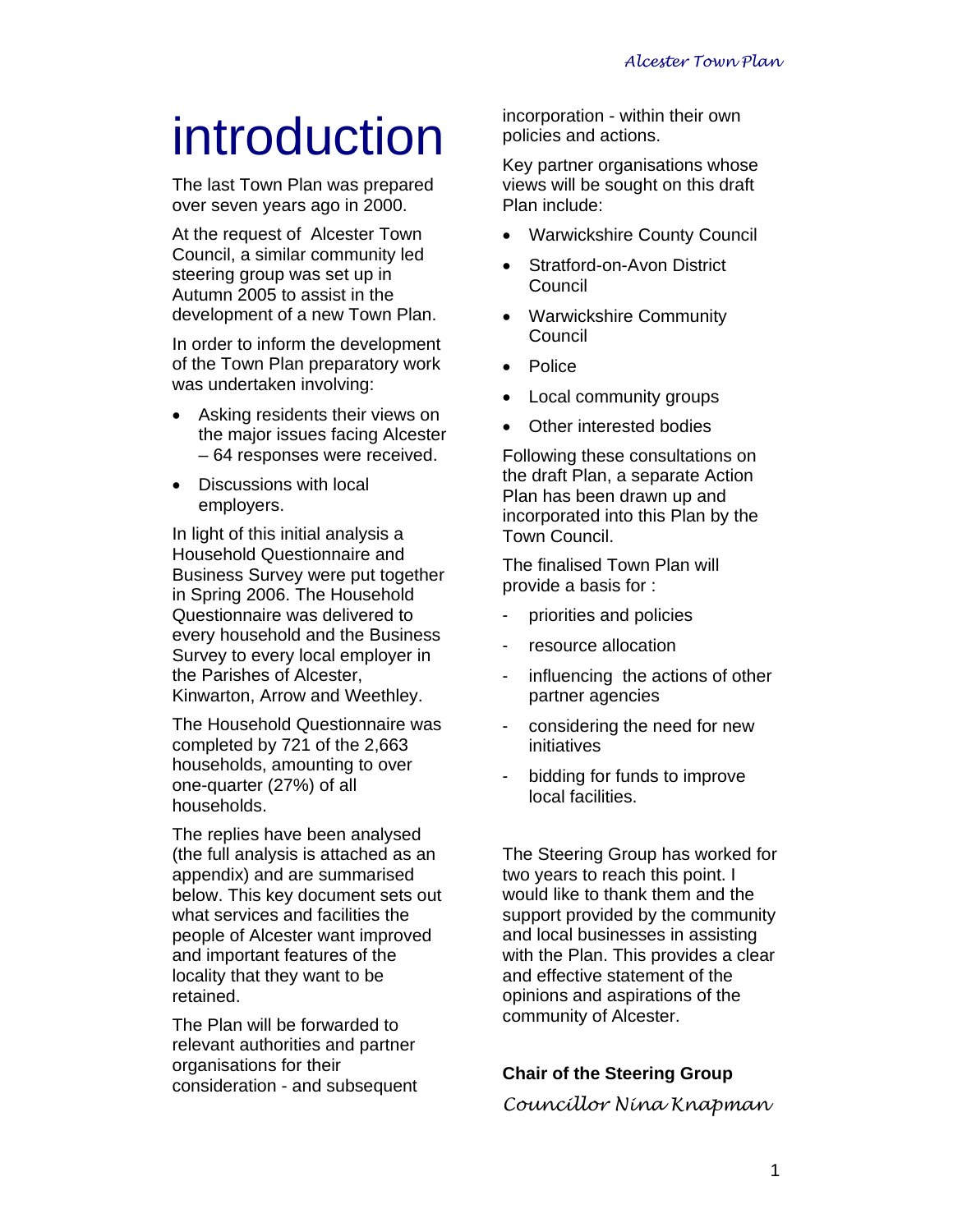# alcester

The small, historic town of Alcester is located in south-west Warwickshire. The area is mainly rural, situated some 9 miles to the west of Stratford-Upon-Avon and 7 miles to the south of Redditch.

The town has pre-Roman origins and many artefacts from the Roman occupation are displayed in the Town's Museum. While Alcester has grown rapidly in over the past 40 years it retains its individual small town character.

The town is a focal point for the surrounding rural communities. It provides jobs, housing, community facilities and local services.

Local services are largely concentrated in, or adjacent to, the High Street. The central core of the town is a conservation area and contains numerous listed buildings.

The pace of construction has slowed in recent years, with few development opportunities within the town boundary.

The Alcester Bypass was completed in 1990 and takes through-traffic to the western and southern sides of the town with associated environmental benefits.

For the purposes of this Plan, the area is sub-divided into:

- 1. Alcester
- 2. Oversley Green
- 3. Kinwarton
- 4. Arrow
- 5. Kings Coughton

Collectively these areas comprise the parishes of Alcester, Kinwarton, Arrow and Weethley.









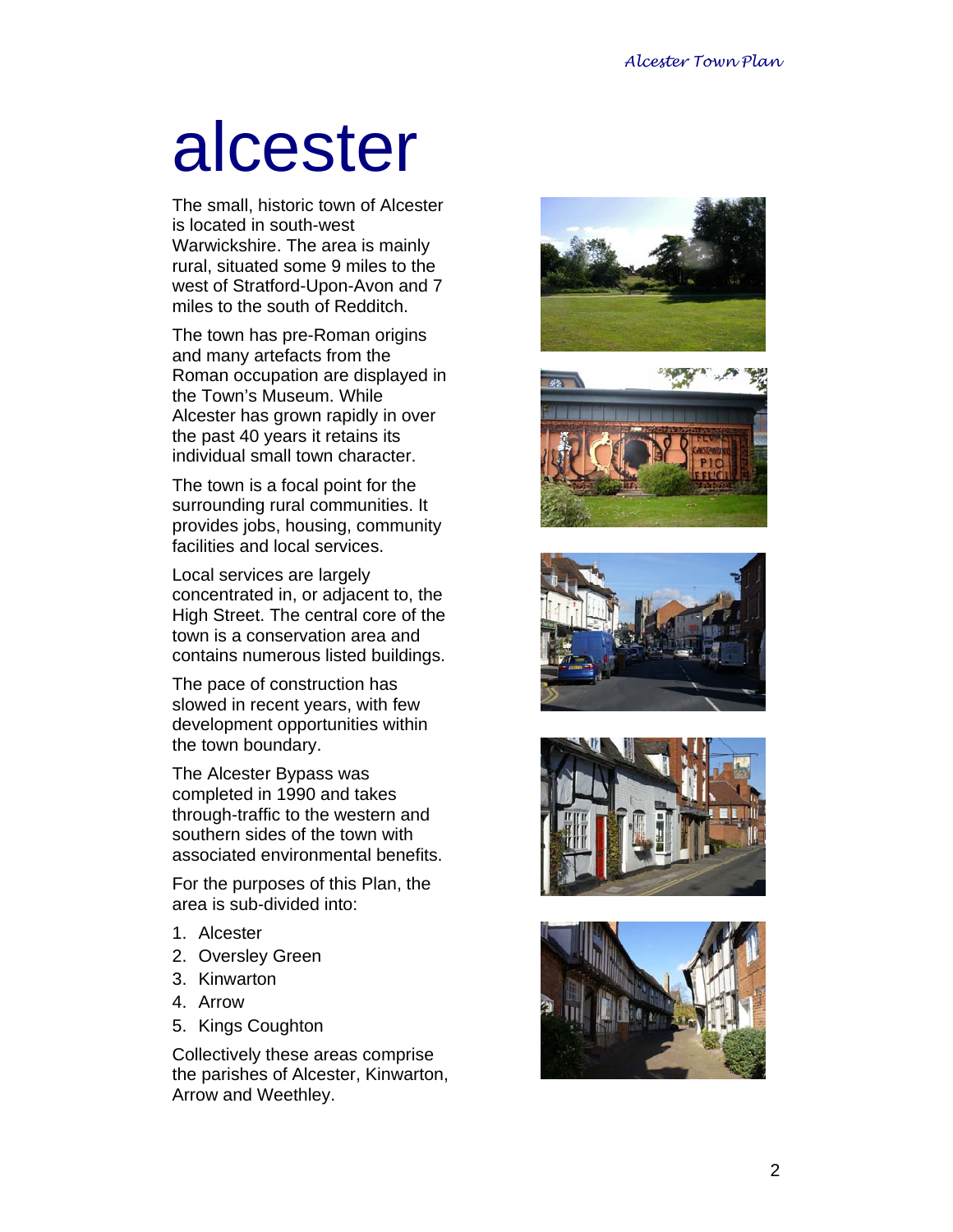







## Special character

Alcester can be traced back to pre-Roman times. It received a Royal Charter to hold a market in 1274. Alcester remains a small, historic, Middle England market town.

Ethnically it is mostly white and Christian. The representation of ethnic minorities is small but growing, with a recent influx of labour from Eastern Europe working in agriculture and hospitality sector.

The economy comprises a diverse mix of sectors and firm sizes. Key employers include manufacturing, distribution, hotels & restaurants, local retail / business services and public administration.

Unemployment is low and the economy shows a high degree of 'self-sufficiency', with the majority working in Alcester and the County.

Tourism is key to the future, building on a distinctive natural environment, the many buildings of historic and architectural merit, two major local visitor attractions and sites of archaeological interest.

It also provides a focus for much civic and community activity, with a significant number of high profile events staged in the Town.

The small size of the town, easy access to town and countryside contribute to the feeling of a close knit community, proud of its heritage and traditions.

This is further reflected in the variety of clubs, societies, groups, classes and the significant community 'asset base'.

Not surprisingly, the community was highlighted as the most important factor to local people.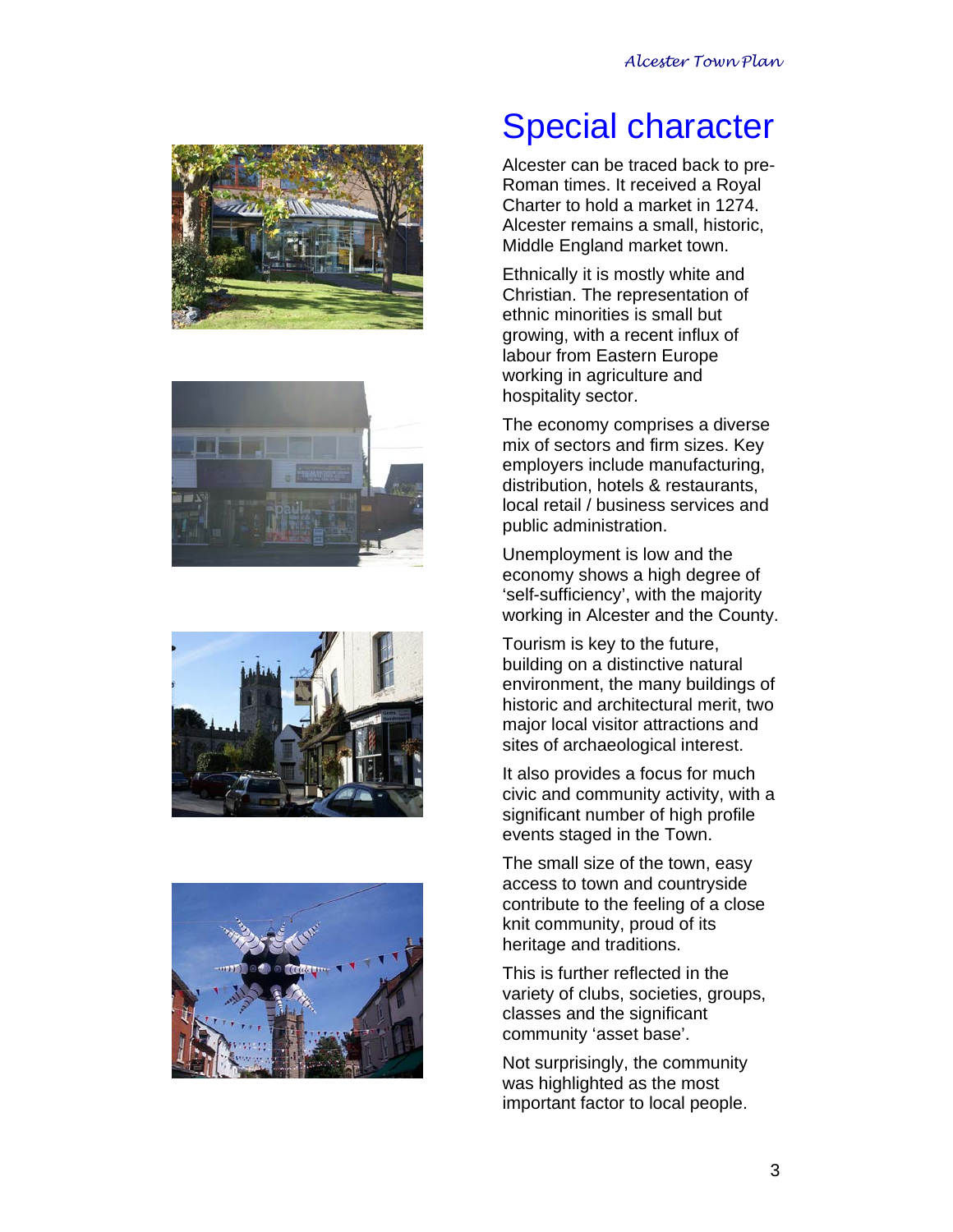# essential services

## Police, fire and ambulance

There was a low level of satisfaction with police services with only 22% rating services as good compared to 30% who felt that they were poor. Seven respondents noted that the police station is not open 24 hours a day and felt that there is insufficient police presence in the town. A high proportion of respondents (62.4%) felt unsafe in certain areas, notably Hopkins Precinct.

Community safety remains a priority, having been identified as a key issue in the Town Appraisal 2000. This reflects a wider national problem with antisocial behaviour publicised in the national press. Locally and nationally, it appears largely associated with a mixture of petty crime, largely relating to vandalism and drunkenness in and around the town centre. A high proportion of respondents (nearly half), have been personally affected by vandalism or drunkenness in the past 18 months.

The service provided by the fire service team was rated as good by 57% of households. The ambulance service was also rated good by 38.6% of respondents, although there was a considerably lower rating for hospital transport, with just 19% considering these services to be good.

## **Utilities**

While the full range of utilities are provided in and around Alcester (electricity, gas, water and sewerage services), concern was expressed by a number of respondents about the need for better drains and the need to address the flooding of the River Arrow. In the main, respondents were satisfied with the state of street lighting, although there are clearly variations across the Plan area as a much high proportion of respondents in Kings Coughton thought that street lighting was poor (38% compared with 11% overall).

## Waste and recycling

The Town Appraisal 2000 previously identified high levels of satisfaction with refuse collection and recycling services. As well as general waste, the district council collects glass, cans, paper/card and garden waste. Collection of plastics / plastic recycling facilities would also be welcomed (17 respondents). Over half of respondents further noted they would use a bottle bank, garden waste skips, newspaper, clothing and can banks, if provided. Some people would like to see some more dog and litter bins.

## Public transport

Of the 243 respondents, frequent usage is low but very important to this minority of residents, including some for whom it is the main mode of transport to work. A very high proportion of respondents of all ages make occasional use of public transport, mainly for shopping and other social / leisure pursuits.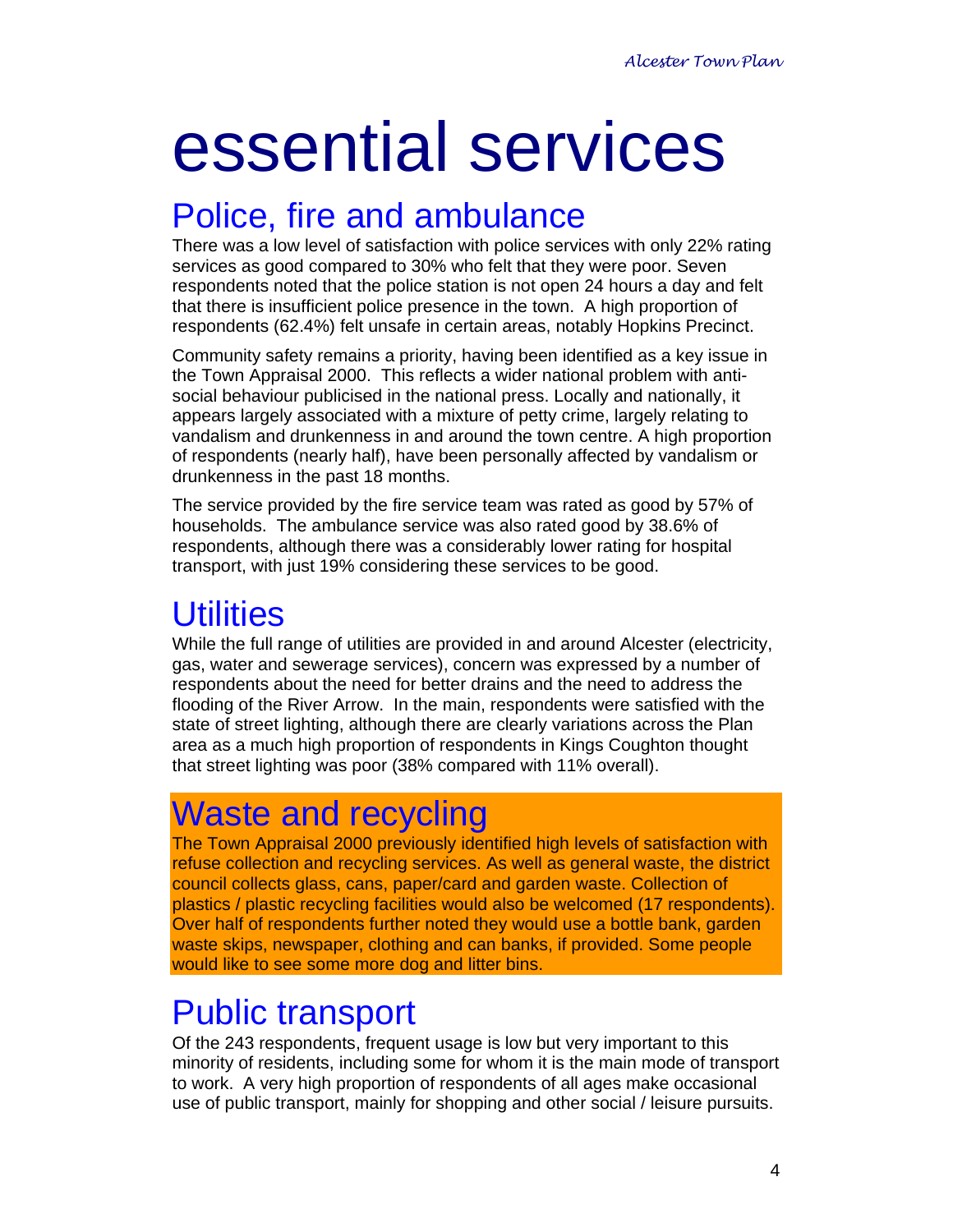## Health and welfare

The area is served by two local medical centres providing a range of clinical and health care services. The Questionnaire asked respondents to identify whether they experienced any difficulties in getting to a range of health services. This identified significant access issues notably in relation to:

- Doctors 90% have problems accessing often or occasionally
- Hospitals 84% have problems accessing often or occasionally
- Dentists 77% have problems accessing often or occasionally

A further 6 respondents noted that there is no NHS dentist in Alcester.

Respondents were further asked to rate a range of medical services, where they had been used in the past 12 months. This indicated a very high level of satisfaction overall. Summarising results for respondents who had an opinion, the ambulance service had a very high satisfaction rating (97% rated services as good or reasonable); most other services rank highly (doctor, district nurse, health visitor, maternity care, meals on wheels).

Levels of satisfaction were much lower for home help (21% rated as poor), counselling (36% rated as poor) and physiotherapy services (34% rated poor).

## **Education**

There are a number of educational institutions in Alcester, namely:

- Alcester Grammar School
- Alcester High School
- St Benedicts RC High School
- **St Nicholas C of E Primary School**
- Our Lady's Catholic Primary.

In terms of importance to the community, over one-fifth (21.6%) of respondents highlighted the importance of schools to their household.

Overall, households completing the survey have 236 children in education, from nursery to secondary school: 34 in nursery; 88 in primary and 111 in secondary; and 3 in other.

In relation to the development of educational services in the area some clear priorities emerged, with overwhelming support for more adult education (66% of respondents); 47% want after school clubs (further discussed below); and 38% want holiday play schemes.

There was little support for additional nursery school / playgroup provision. The Advantage Alcester 'Healthcheck', although somewhat dated (2002), also noted that Alcester is fairly well served in respect of pre-school education.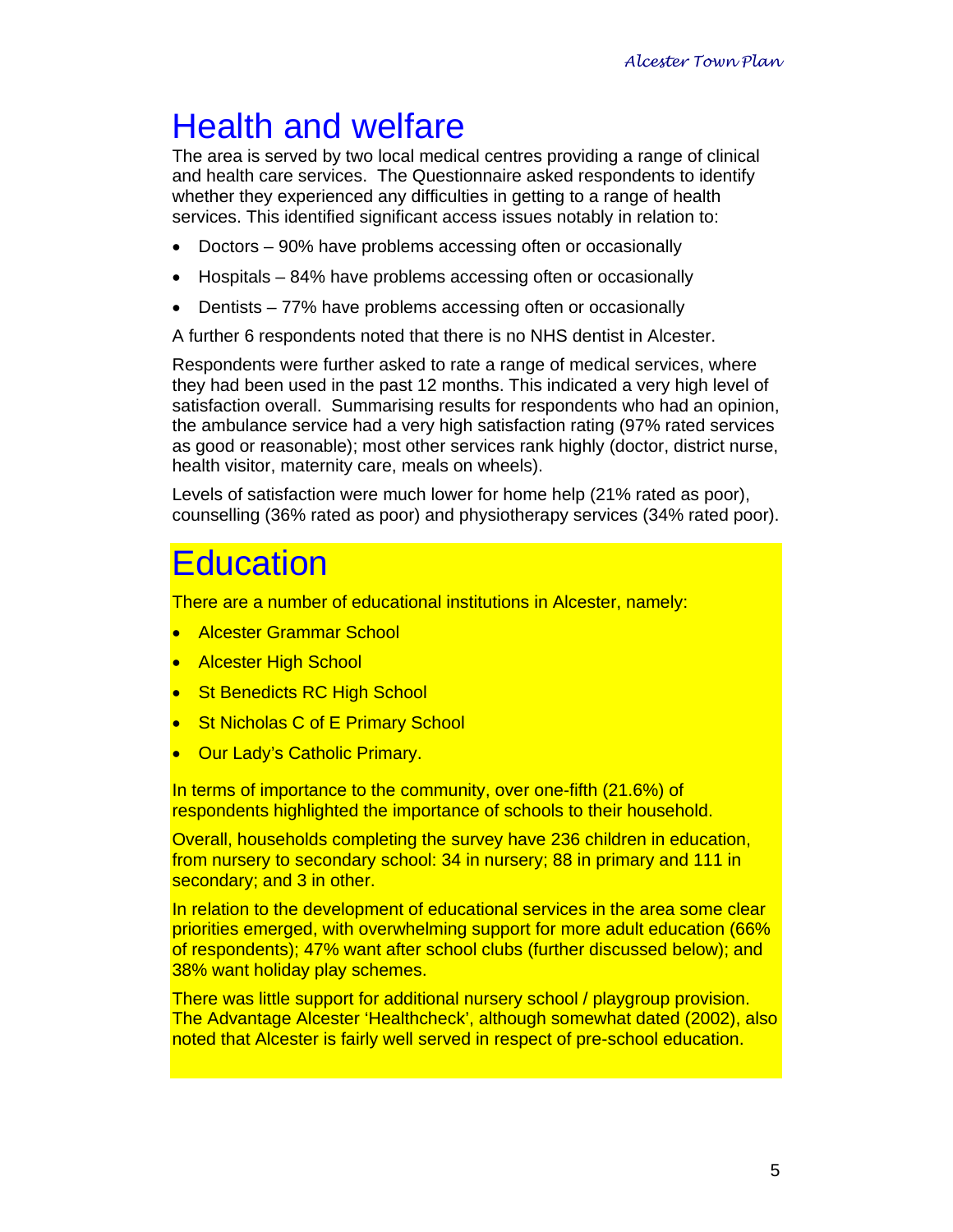# community

## Population profile

The 2001 Census indicates that the Parish of Alcester had a population of 6,214 (52.6% female / 47.4% male), living in 2,663 households. Average household size is 2.31. The average age of the community is 40.2 years (UK=38.8). The population is largely white (97%), with a small ethnic minority population (of Irish, Indian, Bangladeshi, African, Caribbean and Chinese). 31.2% of households are lone person (17.7% lone pensioners), 38.9% married couples, 8.5% co-habiting, 7.6% lone parents and 3.9% other.

## Socio-economic characteristics

While South Warwickshire is affluent there are small pockets of deprivation, including localised concentrations in and around Alcester. National deprivation statistics are prepared by the Department for Communities & Local Government (DCLG). The Index of Multiple Deprivation (IMD 2004) comprises an overall index score (IMD) plus the following seven 'domains':

- Income
- Employment
- Health Deprivation and Disability
- Education, Skills and Training
- Barriers to Housing and Services
- Crime and Disorder
- Living Environment

Comparing Alcester IMD 'scores' relative to those for other 'Super Output Areas' (SOAs) in the wider Stratford District indicates:

- SOAs in Alcester rank  $2^{nd}$  and  $5^{th}$  most deprived of the total 71 SOAs in Stratford-Upon-Avon District
- Income Deprivation SOAs in Alcester rank  $1<sup>st</sup>$  and  $2<sup>nd</sup>$  most deprived of the 71 SOAs in the District
- Employment Deprivation SOAs in Alcester rank  $4<sup>th</sup>$  and  $5<sup>th</sup>$  most deprived of the 71 SOAs in the District
- Skills and Training Deprivation SOAs in Alcester rank  $1<sup>st</sup>$  and  $5<sup>th</sup>$  most deprived of the 71 SOAs in the District.

These parts of Alcester also perform poorly on a range of health indicators (life expectancy, illness and disability, mental health, emergency admissions to hospital) relative to the rest of the District.

Examining deprivation in Alcester relative to the wider national picture indicates that some of its most deprived areas also fall within the 'top 15% of most deprived areas in England', notably for education and barriers to housing and services - the latter underlining problems of housing affordability.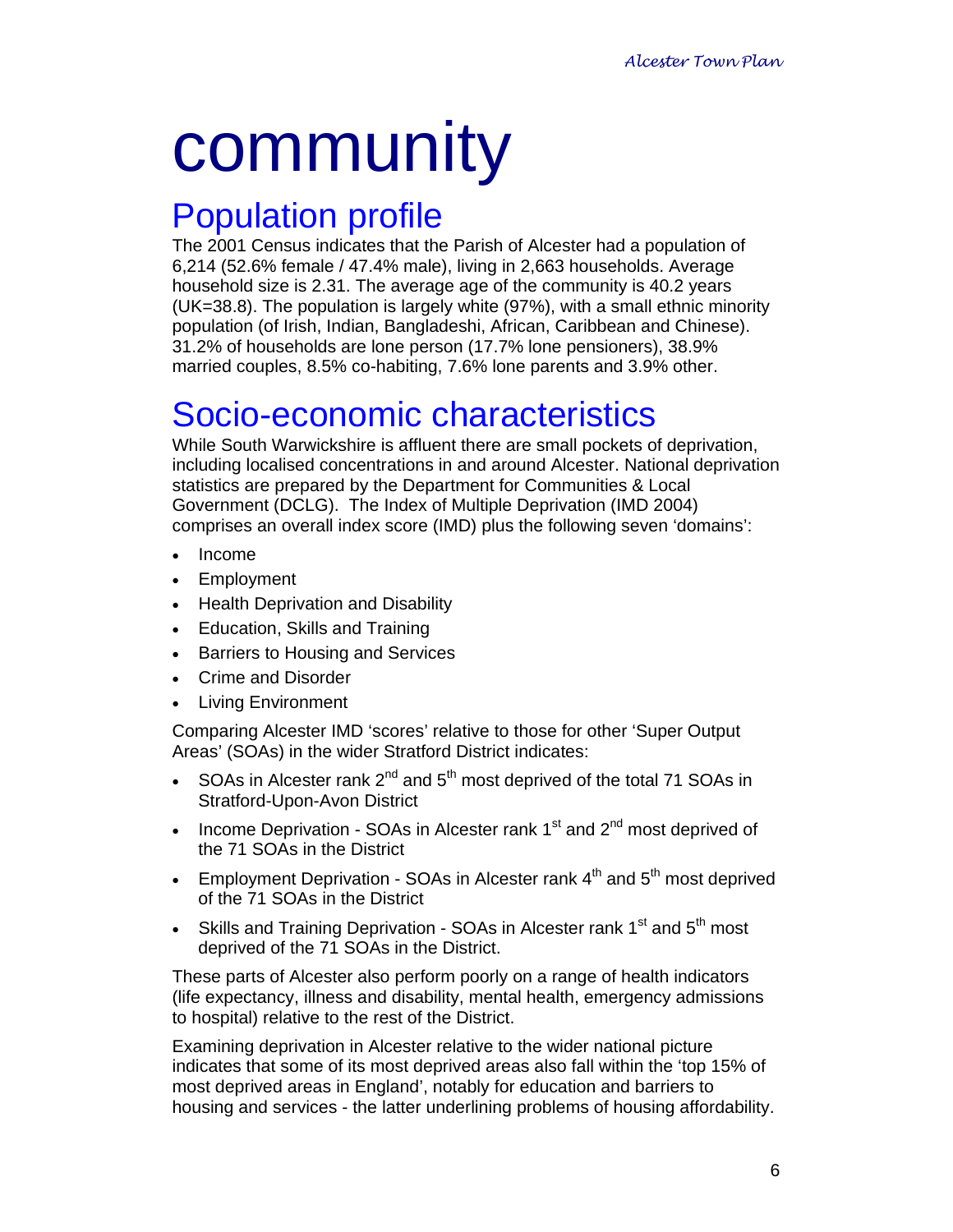In terms of income deprivation, Alcester has areas that are the most deprived locally and also nationally fall within the top 30% of most deprived areas in the country.

In parts of Alcester around one-fifth of the population is on benefit, mainly concentrated in Ten Acres and the Conway Estate area of the town. The latter lies to the north of the River and is a well established former Council Estate. It contains a mixture of family houses with gardens, sheltered bungalows for older people and some flats. Around the edge of the estate is newer development of mainly one and two bedroom houses and bungalows.

While it has not been possible to isolate questionnaire responses based on income, previous work has highlighted the more limited opportunities available for low income groups in the town.

While the Health domain indicates Alcester suffers less from health deprivation than other parts of the country, nevertheless it is a key issue for certain neighbourhoods. Both the 2001 Census (1,040 persons) and the Town Plan questionnaire (116 persons) identify 16.7% of the population that suffer from a limiting long term illness (6.7% of working age), most resident in Alcester.

The Census further indicates that 7.6% of the population's health was thought to be 'not good'. This has implications for the wider community with 9.3% of the population required to act as unpaid carers.

## Young people

 $\overline{a}$ 

The 2001 Census indicates that there were some 775 young people aged 10- 19 living in the Parish of Alcester, around 12.5% of the total population.

The questionnaire identified a number of issues facing younger people. Nearly two-thirds (65%) of respondents are of the view that facilities for the 17-25 age group are poor and nearly half (45%) felt facilities for children up to 16 are poor. These appear to be significant increases on the comparative responses for the Town Appraisal 2000.

This echoes the results of a 2001 report into community needs in Alcester.<sup>1</sup> This report also highlighted the lack of provision for children and young people along with expressed interest in improved youth and after school club provision, a skate park and interest in a cyber café.

Schools and jobs are generally more important to younger age cohorts and the general environment less so. This is further reflected in terms of the improvements with the greatest potential to improve Alcester. Younger age cohorts (25-44), generally placing far greater priority on further investment in children's play areas and less in for example cultural facilities.

<sup>&</sup>lt;sup>1</sup> Alcester Opportunities Group. A Report into Community Needs in Alcester. Warwickshire Community Education Service, September 2001.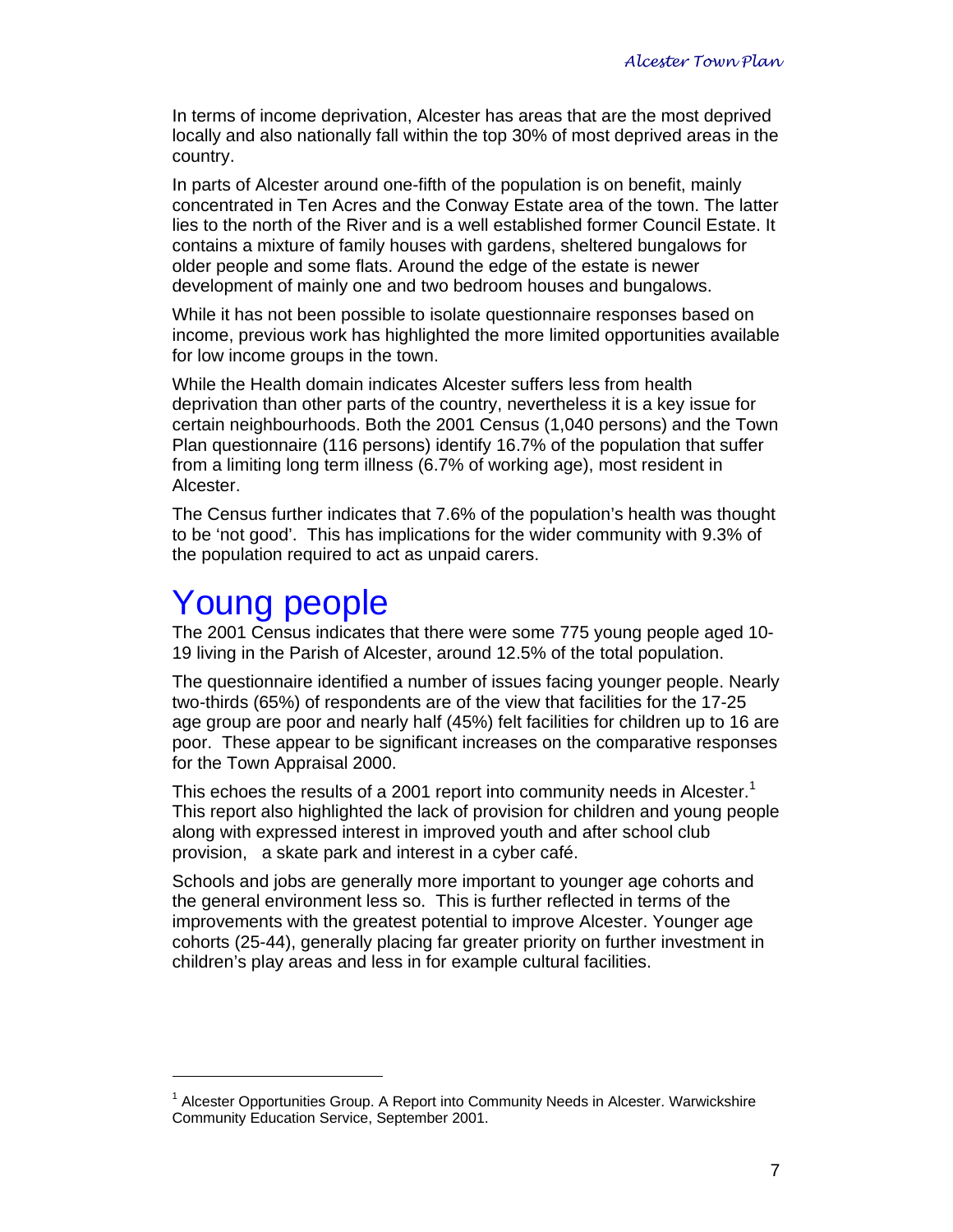## Older people

Approaching one in four (22.9%) of the population is aged 60 or over. Many of them take part in local organisations and clubs. Local volunteers (often senior citizens themselves) deliver meals on wheels, and drive the sick to hospitals, doctors, the shops, family and friends.

Health and access issues are particularly important to this age cohort. For example, there is a strong age dimension to the views of respondents as to how user-friendly the pavements are for the disabled, pushchairs or wheelchairs. Here some 40%+ of respondents aged 65+ thought the state of the pavements for the previously mentioned groups is poor.

Interestingly, there is no clear correlation between public transport use and age, perhaps indicating the key factor here is income.

Older people expressed greater concern regarding speeding traffic. Analysis by age group indicating quite a clear correlation between increasing age and perception that speeding traffic is a problem in Alcester. The proportion responding positively to this question rising from 43% for the 25-44 age cohort to 76% for the 85+ cohort.

Not surprisingly, health problems increased with each age cohort: one-third of the 75-84 age group having a health problem / disability that affects their daily living, this proportion rising to over two-fifths for the 85+ cohort.

The responses further indicate the specific needs of the elderly, notably in relation to housing. Here much higher proportions of people expressed the need for more sheltered and adapted housing. Elsewhere, responses indicate that access to most medical services was felt to be reasonable, notwithstanding the concerns previously noted concerning home help, counselling and physiotherapy services.

The satisfaction ratings in respect of local social facilities for the over 60s among this specific age cohort are also uniformly high.

In general, older age groups rated the environment as the most important affecting their quality of life. In terms of improvements to Alcester older age cohorts prioritised more flowers/shrubs and tidier shop fronts. The importance of seating is strongly related to age.

## **Communications**

Previous discussions have revealed that many people were unaware of the range of services and facilities offered through the Town. Local services were seen as poor at communicating the services they had to offer.

When respondents were asked about the amount of information available about what's going on in the Alcester area, 9% felt information provision is poor. This is a significant fall from the 2000 Town Appraisal, where the comparative figure was 19%. 4 respondents specifically noted the need for a public notice-board in the town centre and one mentioned the possibility of a town website.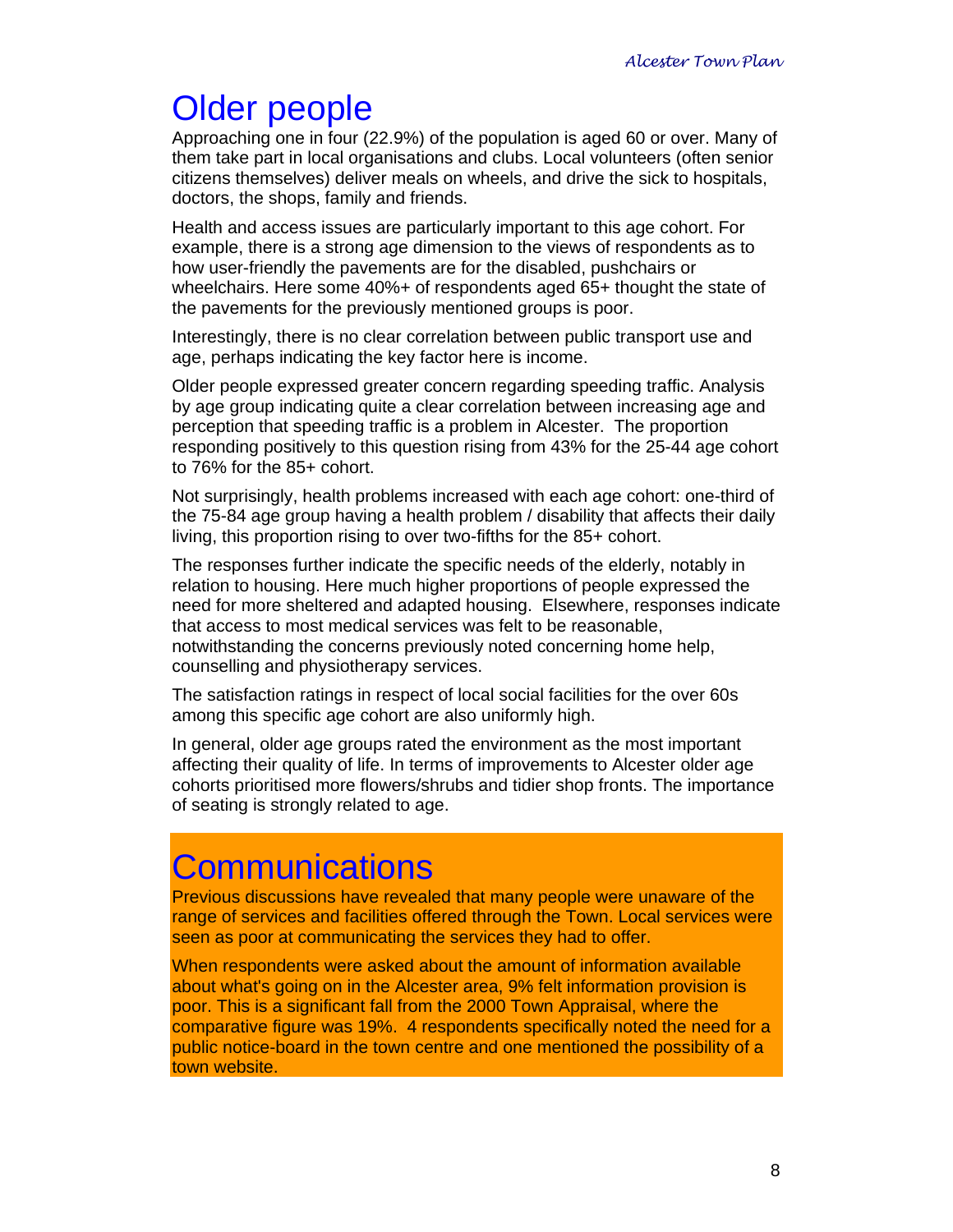## Community life

Alcester is perceived to be close-knit community. There are numerous community clubs, societies, groups and classes. Alcester has also long been the meeting place of different Christian movements.

For most, community life in the locality tends to revolve around faith buildings (Church House, Our Lady & St Joseph Parish Hall), local pubs and shops, schools and community facilities. The latter includes Globe House (museum & library), Greig Memorial Hall (leisure centre), several community centres, playing fields, clubs and voluntary services.

Improvements to social facilities that would most improve Alcester included more flowers (90 respondents thought this to be the greatest potential improvement) and more seating (96). A further 97 identified a Swimming Pool as the greatest potential improvement. Other potential improvements identified included children's play area and leisure centre.

| <b>Community meeting places in Alcester</b>                                    |                                                                     |                                                            |  |  |  |  |  |  |  |  |  |
|--------------------------------------------------------------------------------|---------------------------------------------------------------------|------------------------------------------------------------|--|--|--|--|--|--|--|--|--|
| <b>The Greig Hall</b>                                                          | <b>Town Hall</b>                                                    | <b>Jubilee Court</b>                                       |  |  |  |  |  |  |  |  |  |
| <b>Trades &amp; Labour Club</b><br><b>Alcester Opportunities</b>               | <b>Methodist Church</b>                                             | <b>Catholic Church</b><br><b>Baptist Church</b>            |  |  |  |  |  |  |  |  |  |
| <b>Malt Mill Lane</b><br><b>Community Centre</b><br><b>Scouts &amp; Guides</b> | Alcester Rugby Club,<br><b>Kings Coughton</b><br><b>Globe House</b> | <b>St Benedicts RC School</b><br><b>St Nicholas School</b> |  |  |  |  |  |  |  |  |  |
| <b>Moorfield Road</b>                                                          |                                                                     |                                                            |  |  |  |  |  |  |  |  |  |

Previous studies have noted the: 'significant community asset base of buildings to support traditional services and facilities for the local community<sup>2</sup>

## Town events

 $\overline{a}$ 

Alcester has also developed a reputation for a number of events which draw the community together and bring the town to life. Local events include:

- Alcester Court Leet events Annual Mop, Annual Street Market, Town Criers. St Nicholas Christmas Fair.
- Arts events Alcester Folk Festival, Forest of Arden Arts Festival, Alcester Male Voice Choir events, Victoria Silver Band.
- Parades Pancake Day race, Easter Day & Remembrance Day Parades.

 In addition, events are staged at the two major attractions in the local area – Ragley Hall and Coughton Court.

<sup>&</sup>lt;sup>2</sup> WSP Development. Alcester Market Town Initiative: Final Report. March 2003.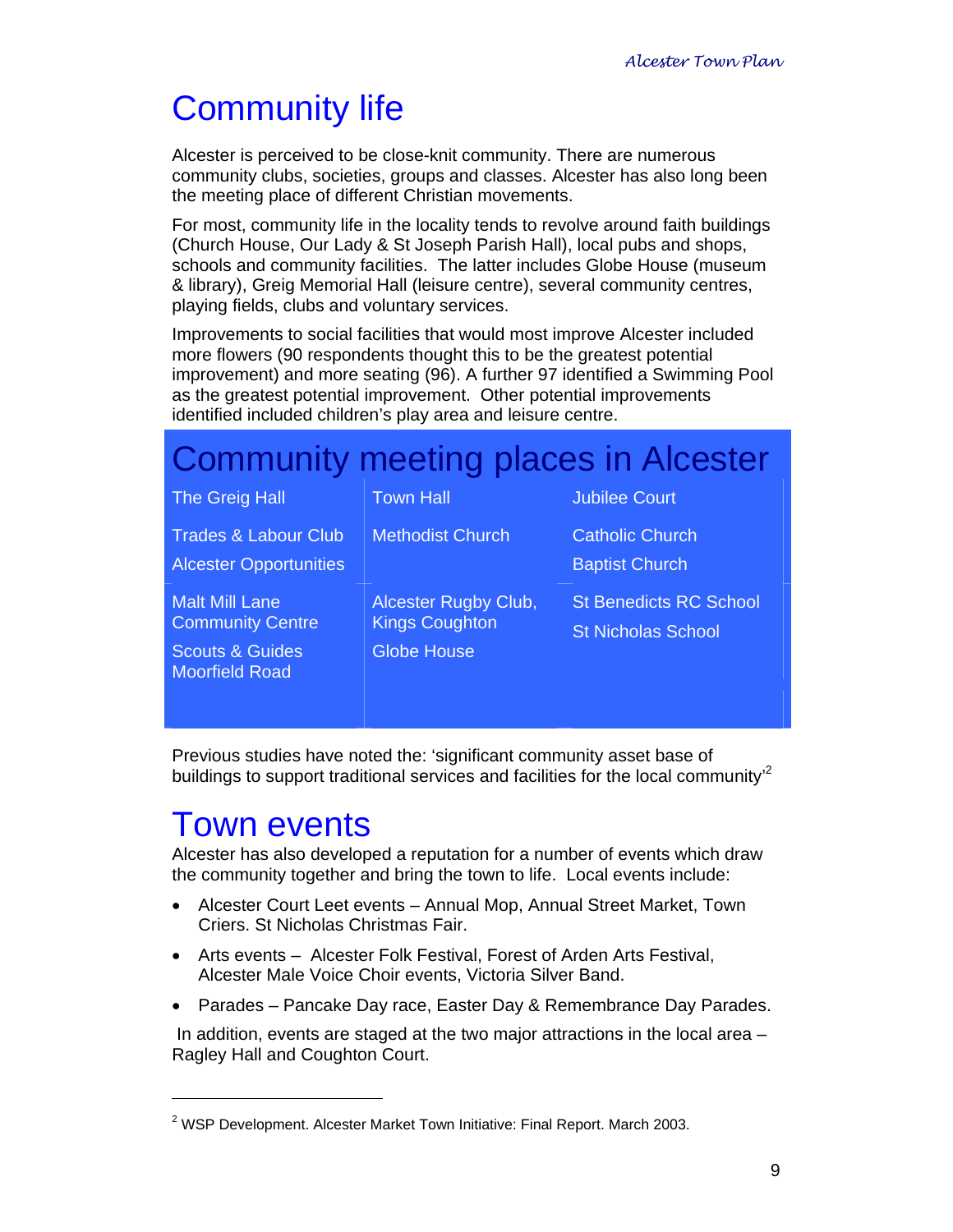## Local services

Alcester is a 'picturesque' town, with many historical buildings. Free car parking is provided in the centre of Alcester. It is easy to access the centre of town. This contributes to the feeling of a 'close knit' community.

### **Shops**

Alcester is distinguished by a large number of independent, small shops, albeit there is a limited amount of speciality retailing.

Residents like to shop in Alcester to help support local shops and general convenience. Over a third mentioned the social contact arising from shopping locally.

There has been a longstanding concern with the closure of traditional shops / convenience stores and growth of charity shops, estate agents, takeaways etc.

## Pubs

Alcester has a number of traditional coaching inns. These provide attractive places to eat and drink in an historic atmosphere. In the High Street this includes the Royal Oak, Three Tuns, the Bear, The Turk's Head and Hollybush Inn. Elsewhere, Angel House has associations with Queen Victoria.

## Globe House

Globe House provides a one-stop shop for the District Council and Town Council facilities. It also includes the local museum.

## Greig Centre

The Town's major leisure facility with sport hall, courts and gym; it is used by numerous clubs, societies and community groups.









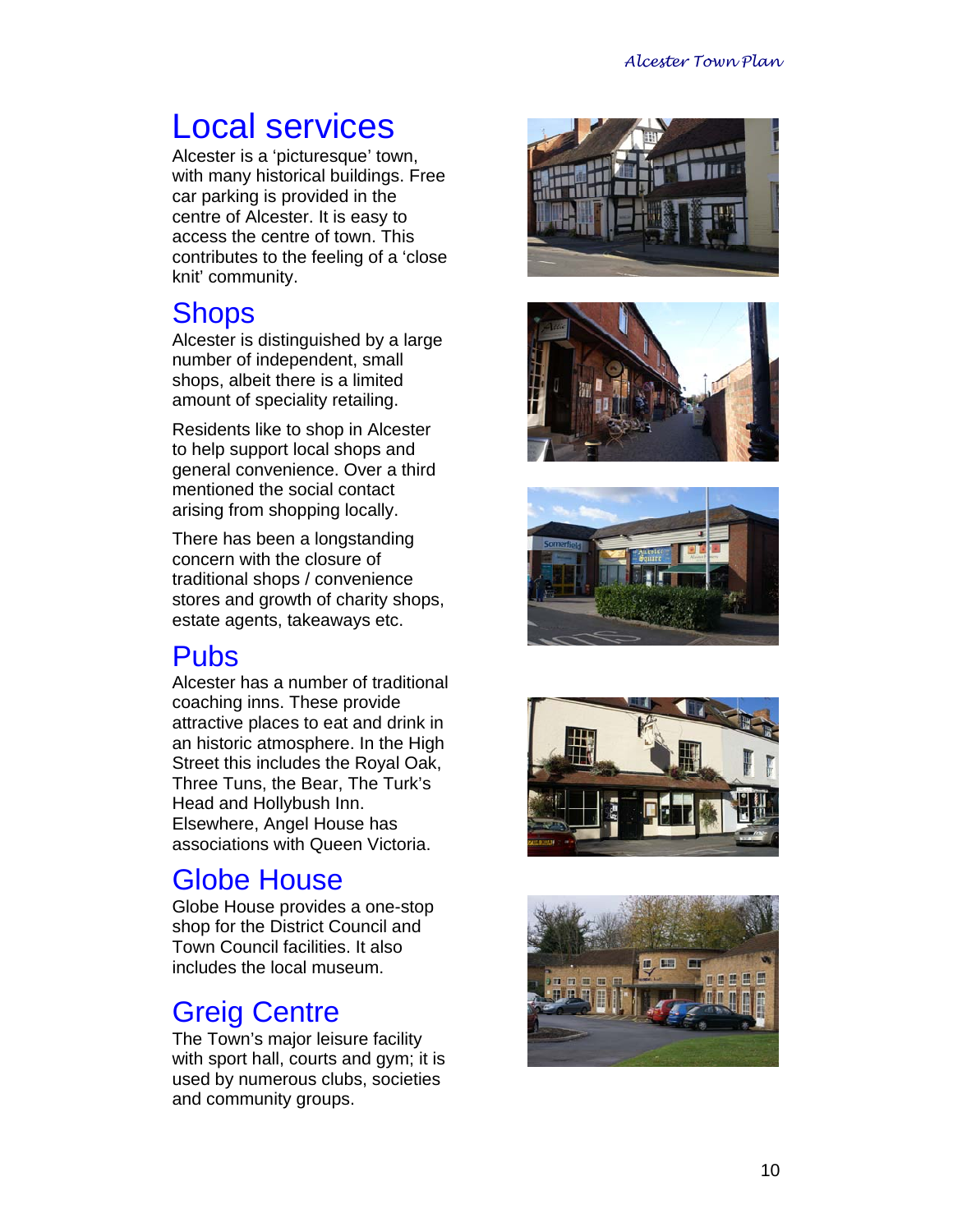## **Housing**

Alcester provides a significant mix of housing including detached, semidetached and terraced homes. The 2001 Census indicated that 68.3% of housing is owner occupied, and 18.9% rented from a housing association, 1.5% rented from a local authority and 7.2% from a private landlord. Most rented property is located in Alcester in areas such as the Conway Estate.

Overall the population is relatively 'settled', with around 85% of respondents having lived in the area for 5+ years. Nearly two-thirds of respondents have lived locally for 16+ years.

A flavour of the extent of housing need has been gauged in the questionnaire, with some 9.5% of respondents indicating that there is either an individual in the household / or the whole household, currently in need of alternative accommodation. This proportion rises to 25% in Arrow, albeit the absolute number is low. The main reasons given for the difficulty in moving to the accommodation needed included: the cost of moving and the availability of homes to rent or buy. The majority (61%) wish to move within Alcester.

Asked whether there is a need for more accommodation in the Alcester area:

- 26% of the respondents felt there was no need for additional accommodation in any of these categories
- The remaining 74% of respondents felt most strongly about the need for low cost sale accommodation: 33% felt more was needed, 28% felt there should be restricted sales to locals, and 26% wanted more Local Authority / Housing Association rentals.

## Community safety

Although in national terms the IMD indicates Alcester is less deprived than many other areas, community safety / fear of crime is identified as a major issue in the survey. This is reflected in the high proportion of respondents (62.4%) who felt unsafe in certain areas, notably Hopkins Precinct (where 54% of respondents felt unsafe / 13% respondents felt unsafe in the High St).

A frequent and longstanding complaint is the number of young people 'hanging around' the streets, mainly around the Precinct. Previously, concern has been expressed that pubs are attracting some anti-social youth behaviour causing problems in / around the High Street in the evening/night-time.

A high proportion of respondents (nearly half), have been personally affected by vandalism or drunkenness in the past 18 months. 57 (12%) of respondents experienced theft and 13 (2.8%) had been mugged in the past 18 months.

## New projects…

While a range of suggestions are made in terms of future improvements to Alcester, the overwhelmingly most important related to better security mentioned by 276 (61%) of respondents. This holds true regardless of age.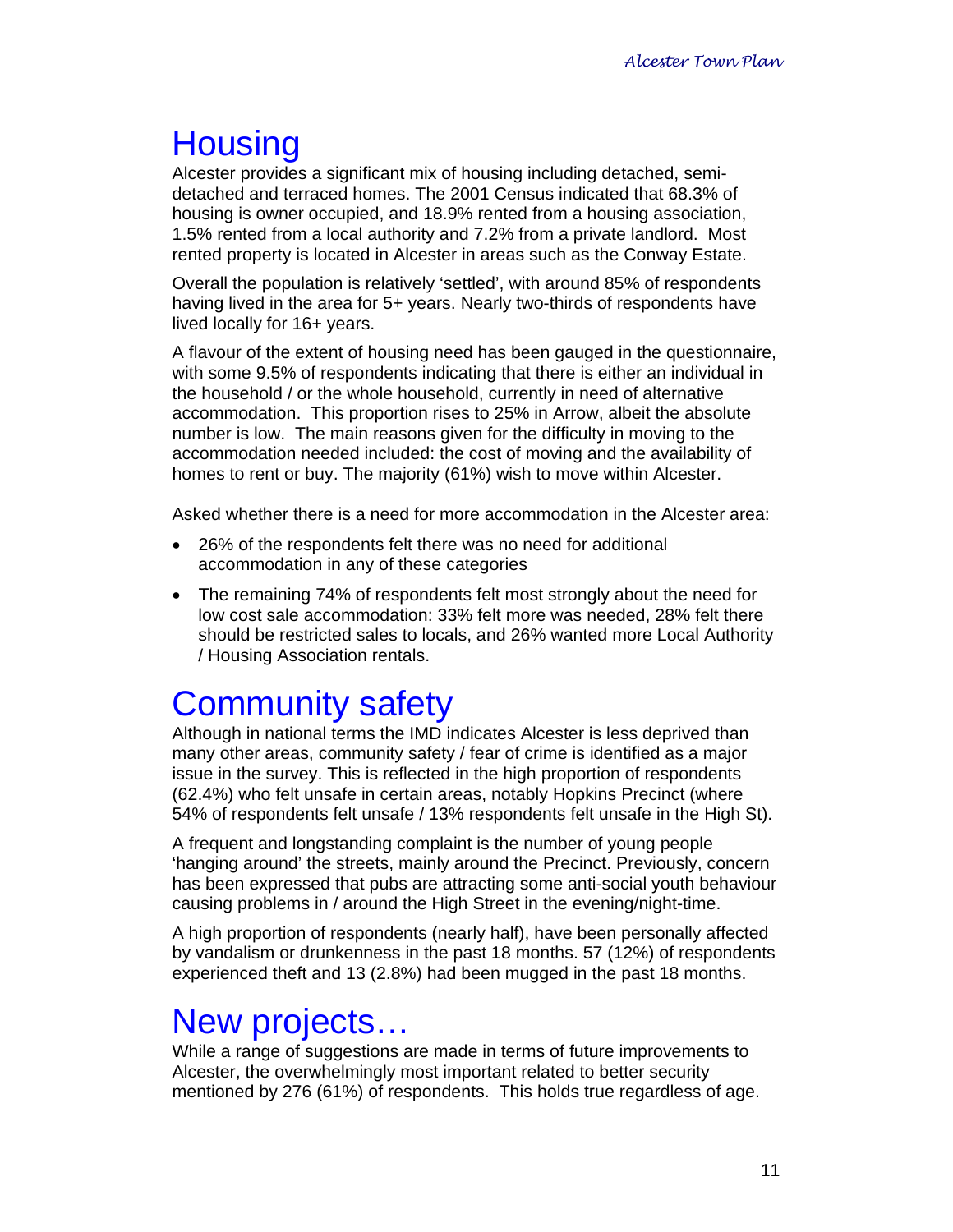# economy

A distinction needs to be made here between the economy of Alcester (ie. businesses / workplaces based in Alcester) and the resident labour force (ie. people who live locally but may not work locally). The difference between the two usually made up of a mix of commuting and unemployment.

## Local economy

The economy contains a robust mix of sectors and size of firms. Key sectors include manufacturing, distribution, hotels & restaurants, public administration and local retail / business services. Local services are based mainly in the town centre, with most industry based on the estates at Arden Forest (major employment area), Kings Coughton and the high-technology innovation centre at Minerva Mill. The latter has start-up incubation units. The town has a tourism profile based in large part on the profile of the two local attractions: Ragley Hall (a 17<sup>th</sup> century house and home of the Marquess of Hertford) and Coughton Court (a 15<sup>th</sup> century house owned by the National Trust but managed by the Throckmorton family).

## Labour force

The 2001 Census states there are 3,076 people aged 16-74 in employment. The District tends to have low unemployment rates vis-à-vis the region/nation.

- Male employment the majority (56.7%) are in full time employment, with just 2.9% part-time. Unemployment is put at 2.8% or just 60 people.
- Female employment this is more evenly split (24.4% PT / 32.3% FT), with female unemployment put at 1.8% or just 40 people.
- 425 (13.8%) of employed people are self-employed.

Of the working population, many (1,314 / 29.8%) have no qualifications.

Respondents to the survey indicated that the main place of work is in the Alcester area (33%), or elsewhere in the County (27.7%). There is a significant amount of working at home (9.6%). 23.4% commute out of the County to work – mainly the conurbation. While it is not surprising to find that the vast majority (79%) of people travel to work by car / van, interestingly the next most popular modes of transport included walking (7.4%) and cycling (4.6%). These proportions remain consistent with the responses to the Town Appraisal 2000.

### Barriers to employment

49 respondents indicated that they are actively seeking work currently. Barriers preventing them from taking up employment, training or study opportunities included: the cost of childcare and ill health / disability. However, in the main a host of 'other' non-specified factors were felt to be critical barriers. This reflects the often very specific nature of problems facing individuals out of work, especially when unemployment levels are very low.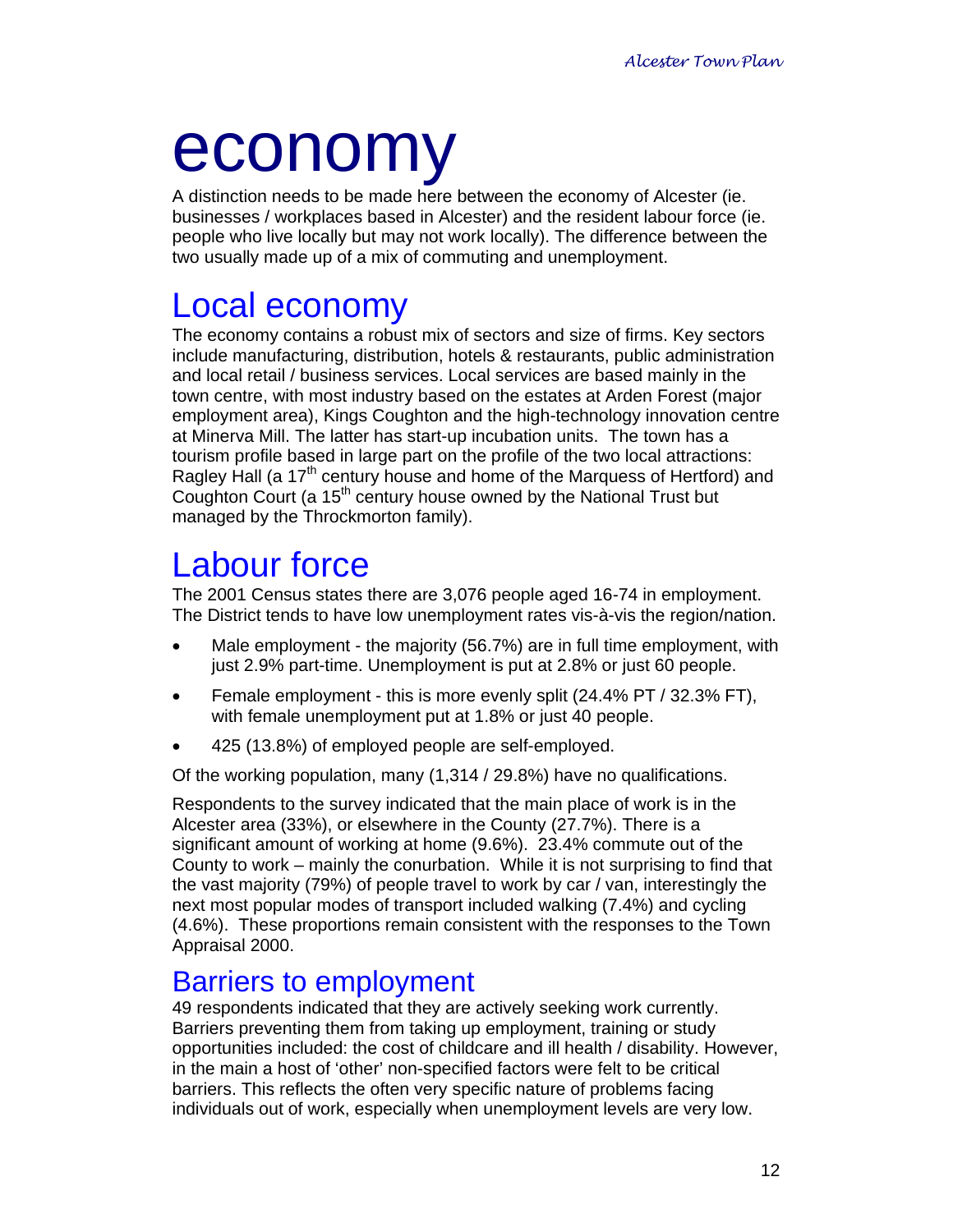## Local employer perspectives

The views of local employers are based on discussions held during the course of 2005, plus the Business Survey completed by 28 firms drawn from a crosssection of sectors (manufacturing 21%, other services 18%, construction 18%, retail 14%, business services 14%, distribution 11% and tourism 4%) and locations (town centre 21%, Arden Industrial Estate 61% and Kings Coughton Industrial Estate 14%).

### Profile of local businesses

For those responding to the Business Survey, the average age of the business was 19.2 years with the year of establishment ranging from 1944 to 2005. Small and medium sized firms (SMEs) predominate employing on average 17 persons each. The majority of employees (50.4%) live within 5 miles of their employer.

This further underlines the robustness of the local economy with a diverse mix of sectors and age of firms, including both new starts and long established firms. Overall there is no dominance on one major employer or sector; SMEs tend to be resilient to fluctuations in the trade cycle and changing patterns of demand.

The majority of businesses are locally orientated; on average 42% of sales arise from customers in Warwickshire, 32% of sales arise elsewhere in the UK outside of the West Midlands region and just 9% of sales are to customers elsewhere in the EU. This reflects the predominance of local retail and business services.

In terms of workforce change, over the past 12 months half of the businesses reported an increase in employees and some 60% anticipate their workforce to increasing over the following 12 months. 12 firms thought they would need to enlarge their premises over the next decade.

Twelve firms identified problems filling vacancies (mainly advertised via the local press). Key factors cited include: lack of applicants with required qualifications / skills (8 firms), lack of applicants with required experience (7 firms) and general lack of suitable candidates / basic ability (9 firms). This underlines the continuing significance of skills and training but also basic levels of educational achievement and what might be termed 'life-skills'.

The major constraints on business expansion were identified as: premises (44%), finance (24%), clients (20%) and labour supply (16%).

### Major concerns

Discussions with local employers highlighted the following specific concerns:

- Inadequate parking facilities in Alcester
- Difficulties in recruiting local people / shortage of local labour
- Limited contact between the schools and local industry
- Making Alcester more attractive to visitors and tourists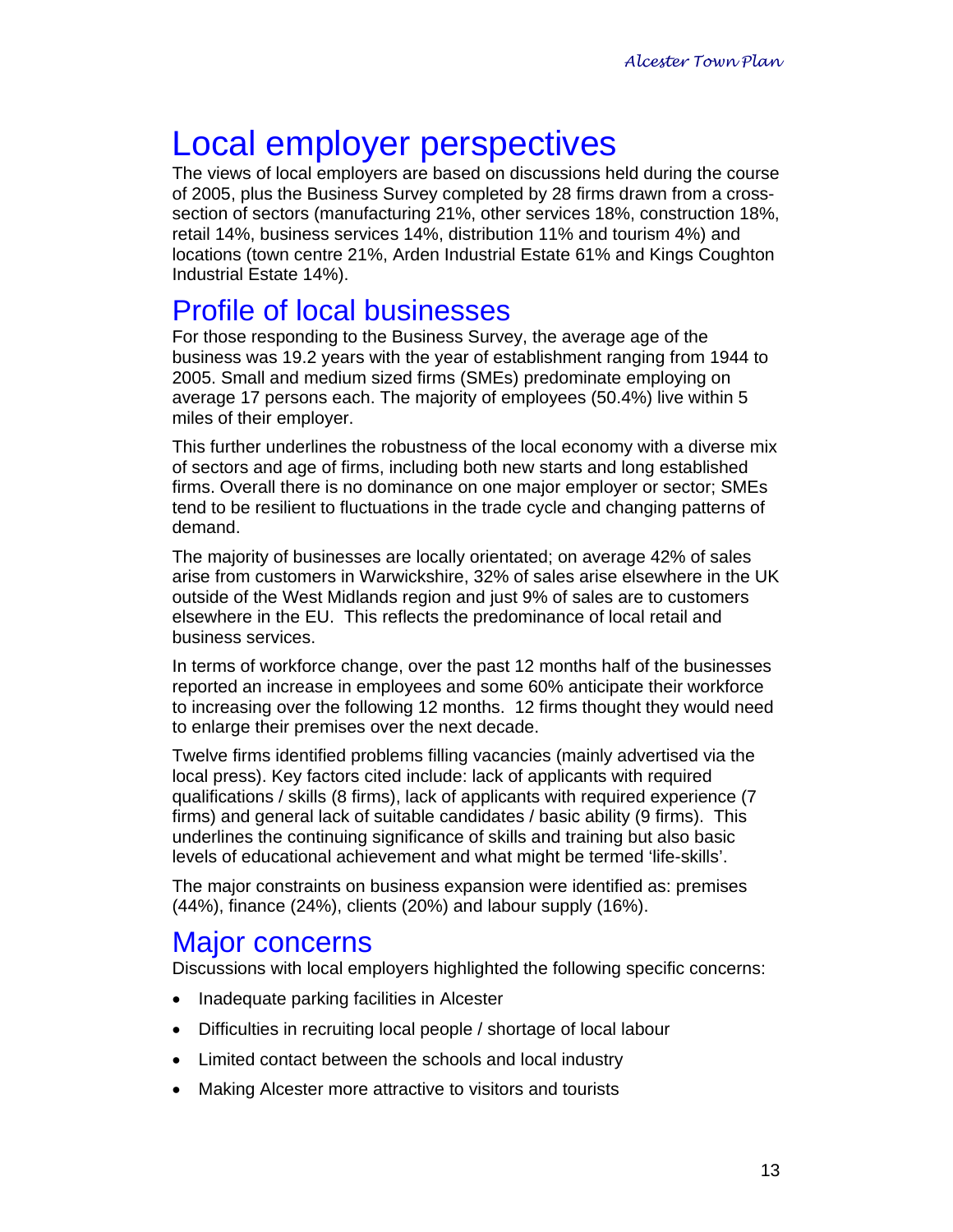## parking, traffic & *footpaths*

## Parking

Parking is becoming an increasing issue along with the general increase in car ownership rates combined with the general increase in development densities.

This is indicated in the questionnaire, with an average of 1.52 vehicles per household. For the 721 households that responded, 1,014 cars were kept. While 32.7% had access to a garage, a further 58% parked vehicles off the road. The highest level of on road parking was in Alcester (10%).

58% of respondents cited occasional parking problems in Alcester and 13.5% frequent problems. This is reflect in the recent study by  $WSP<sup>3</sup>$  which found that virtually all town centre car parks were full at some point in the day along with frequently observed illegal and incorrect parking.

While the general road network was not mentioned, local businesses also have emphasised the need for additional parking facilities in Alcester.

## **Traffic**

In view of the above it is perhaps not surprising to find that general congestion and the lack of parking were considered to be the most significant contributory factors to the traffic problems in the Alcester area. 13 respondents specifically mentioned the High Street 'crossings' as an issue.

The two issues highlighted tend to be strongly related, with High Street tending to be the first preference for parking, and then if no spaces are available drivers continue through town to other parking sites.

Speeding traffic is also considered to be a problem by a (slight) majority of respondents (55%), especially in Alcester. While over ¼ of respondents wouldn't support any suggested speed control measures, the other 3⁄4 would support the suggested measures fairly equally. Warning signs (31%) being the most popular measure, closely followed by cameras (29%), then 'children at play' signs, new speed limits and extended speed limits.

## Roads & footpaths

Around ¾ of respondents felt the state of the roads and pavements is reasonable or good. However, when asked how user-friendly the pavements are for people with disabilities, pushchairs or wheelchairs, 31% thought they were poor.

 $\overline{a}$ <sup>3</sup> WSP Development. Alcester Market Town Initiative: Final Report. March 2003.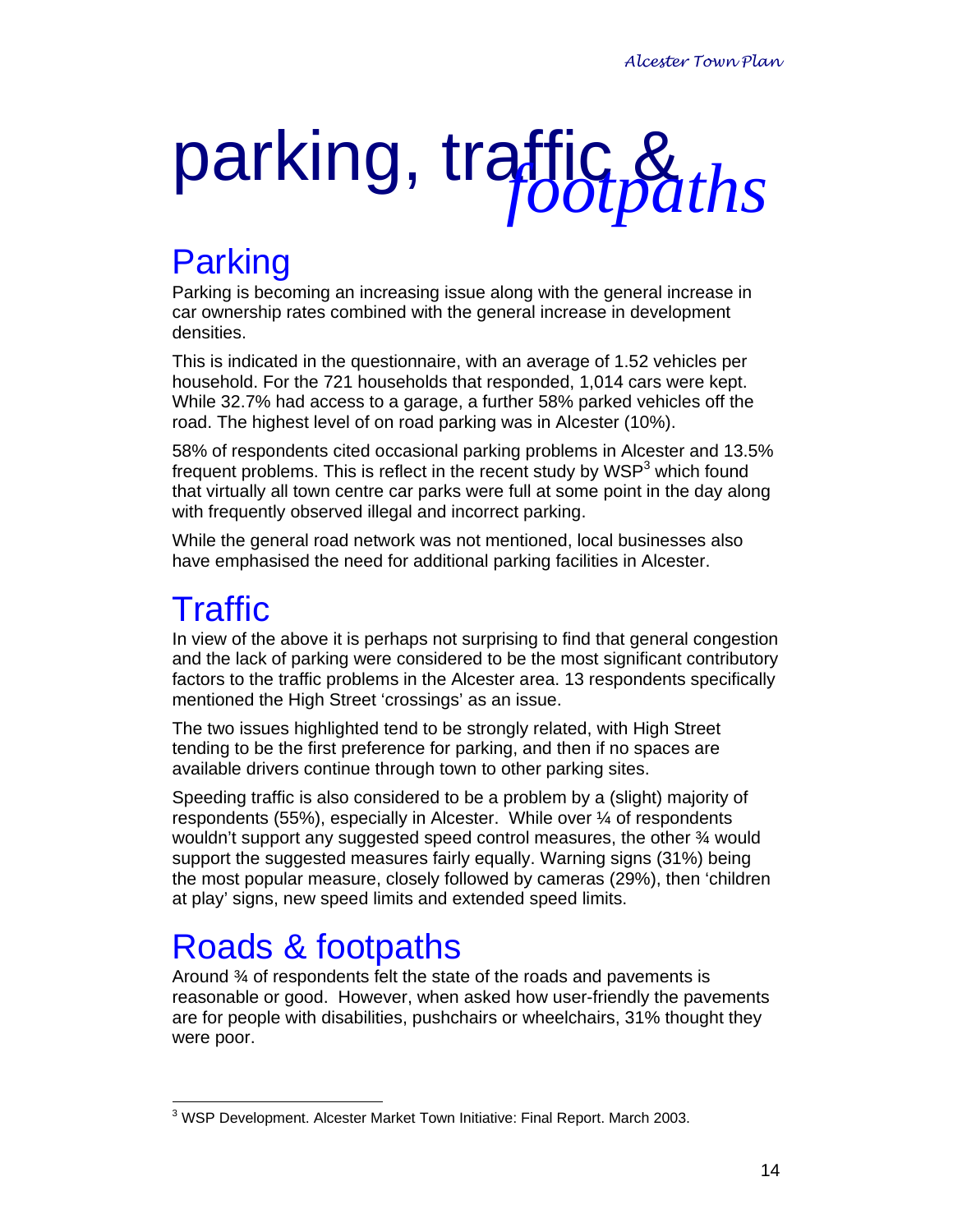# environment

When asked about what factors are 'most important' to local residents, the environment was rated second. This reflects the quality of the urban fabric, the rivers (Arrow, and the Alne which joins the former in Oversley Green), associated spaces and the countryside which lies within one of the five main character areas within the District known as the Arden area. Arden is a medieval term meaning high / steep.

## Built environment

Alcester has a wealth of architecturally and historically important buildings: the Town Hall (circa 1620), St Nicholas Church (the focal point of the High St), Old Malthouse and Malt Mill Lane (a conservation area), Cruck House in Henley Street (the oldest surviving house in Alcester) and Churchill House (a fine example of an  $18<sup>th</sup>$  century property). There are several historic connecting passageways in the town locally known as 'tueries'.

The built environment is further embellished by the successful 'Alcester in Bloom' initiative. The Town has won the regional and national competition. A number of trees within the Town are covered by Tree Preservation Orders. The area contains significant sites of archaeological interest, many housed in the Museum. The Alcester & District History Society has produced a Roman Trail for the town.<sup>4</sup>

## Countryside access

The surrounding natural environment is extremely attractive and includes the River Arrow Local Nature Reserve.

While the River Arrow tends to be hidden from the casual visitor, the surrounding countryside is in general attractive and accessible. Local footpaths are in a relatively good state having been the subject of a three year programme of work by Alcester Civic Society and Warwickshire County Council. This is reflected in the high proportion of respondents that know where local footpaths are and can use them without difficulty (77%).

Further non-motorised access is afforded via the National Cycleway routes through Great Alne and Kings Coughton.

## Planning and development

 $\overline{a}$ 

60% of respondents thought it is appropriate at this stage to identify sites which might be suitable for future housing needs. Of the potentially suitable sites identified, very high proportions gave positive responses to development on the proposed sites at the former St Nicholas Infant School in Moorfield Road (80%) and the car showroom on Priory Road (75%).

<sup>&</sup>lt;sup>4</sup> Roman Alcester – Another stroll with History, Alcester & District History Society.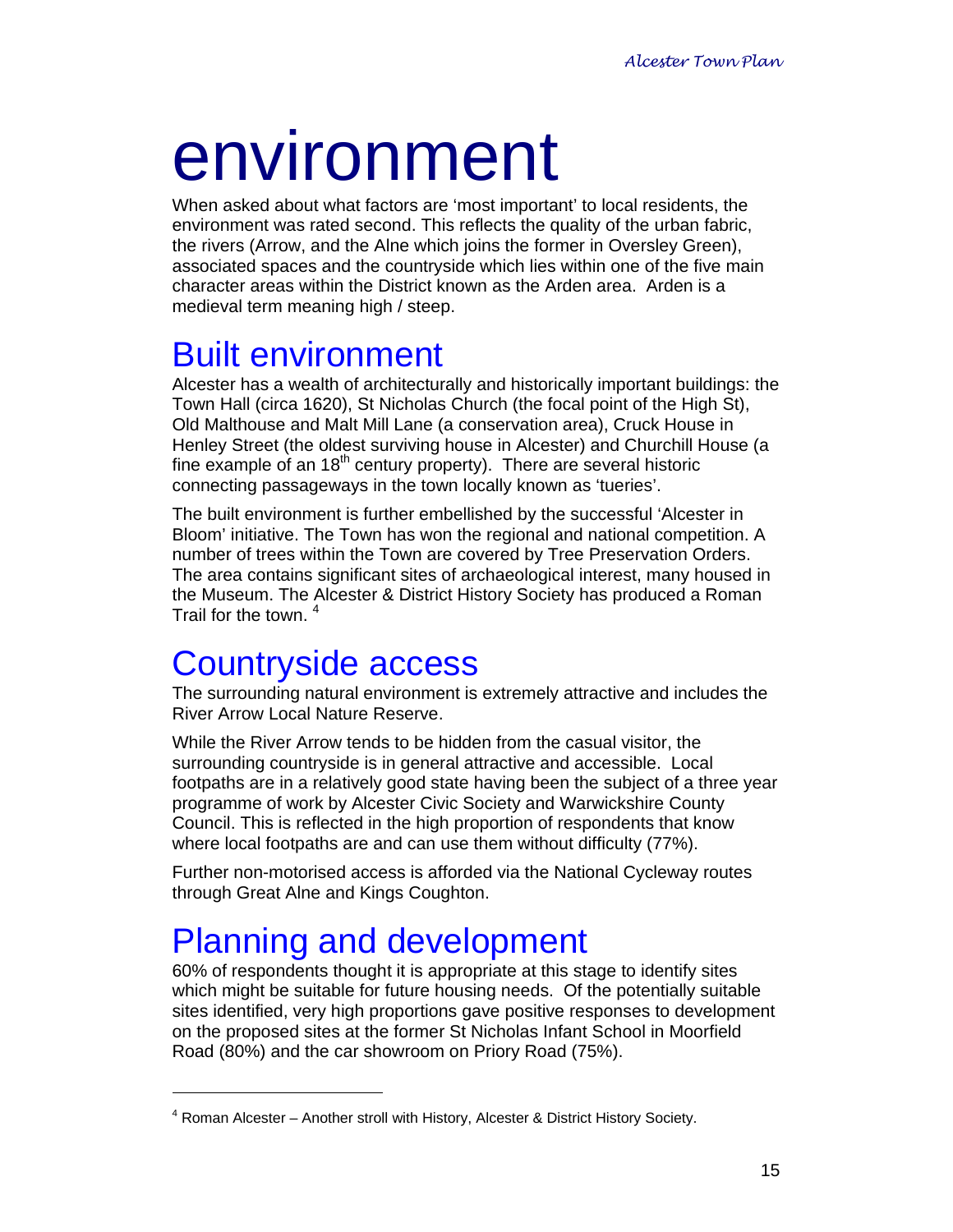# appendices

*A1. Alcester Town plan questionnaire Summary analysis of results* 

*A2. Business Survey* 

*A3. Action Plan*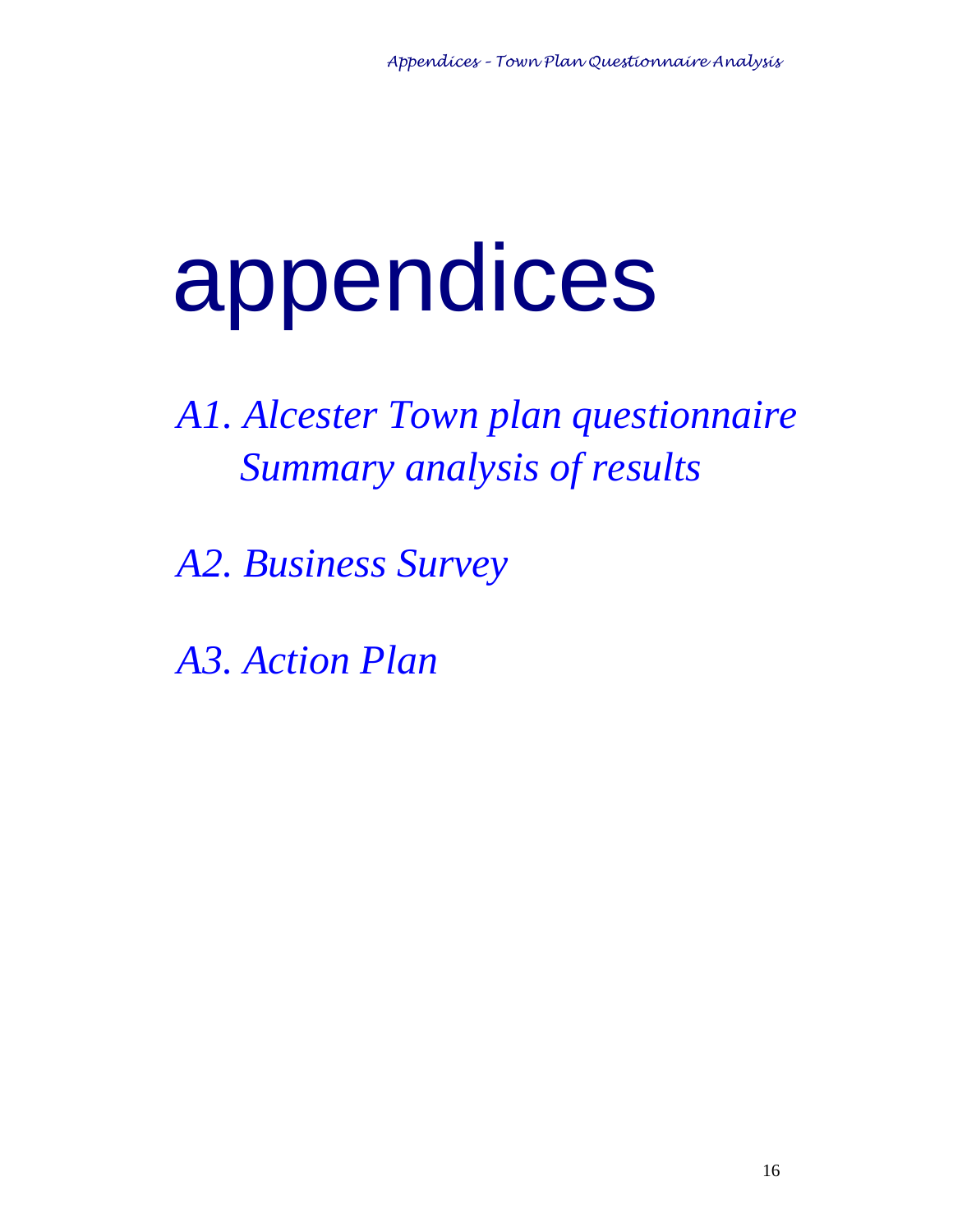## A1. Alcester Town Plan Household Survey

### **HOUSEHOLD SECTION**

|  |  |  |  | Question 1 : How many people including children normally live in your household? |
|--|--|--|--|----------------------------------------------------------------------------------|
|  |  |  |  |                                                                                  |

|                                  | Alcester<br>(incl<br>Alcester<br>Heath) | Oversley<br>Green | Kinwarton | Arrow | Coughton | <b>ALL</b><br><b>AREAS</b> |
|----------------------------------|-----------------------------------------|-------------------|-----------|-------|----------|----------------------------|
| No.<br>Households                | 532                                     | 43                | 117       | 21    | 8        | 721                        |
| No. in<br>households             | 1183                                    | 85                | 285       | 58    | 25       | 1636                       |
| Ave.<br>persons per<br>household | 2.22                                    | 1.98              | 2.44      | 2.76  | 3.13     | 2.27                       |
|                                  |                                         |                   |           |       |          |                            |

NB.. get actual no. households from census & determine response rates

| Q <sub>2</sub>    |      | Alcester (incl<br>Alcester Heath) |      |               | <b>Oversley Green</b> |             |      | Kinwarton |      |      | <b>Arrow</b> |          |      | Coughton |      |      | <b>ALL AREAS</b> |      |
|-------------------|------|-----------------------------------|------|---------------|-----------------------|-------------|------|-----------|------|------|--------------|----------|------|----------|------|------|------------------|------|
| No. responses     |      | 532                               |      |               | 43                    |             |      | 117       |      | 21   |              | 8        |      |          | 721  |      |                  |      |
| <b>Age Range?</b> | М    |                                   | All  | М             | F                     | All         | М    | F         | All  | М    |              | All      | М    | F        | All  | M    |                  | All  |
| $0 - 4$           | 13   | 32                                | 45   | $\Omega$      | $\Omega$              |             | 6    | 3         | 9    |      |              |          |      | $\Omega$ |      | 20   | 36               | 56   |
| $5 - 10$          | 21   | 36                                | 57   | $\Omega$      | Δ                     |             | 4    | 12        | 16   |      |              |          | O    | 2        |      | 25   | 56               | 81   |
| $11 - 15$         | 26   | 39                                | 65   | $\mathcal{P}$ | 5                     |             |      |           | 18   |      |              | h        |      |          |      | 44   | 54               | 98   |
| $16 - 17$         | 21   | 24                                | 45   |               |                       |             |      | 4         | 8    |      |              | C.       |      |          | າ    | 28   | 31               | 59   |
| $18 - 24$         | 29   | 26                                | 55   | $\mathcal{D}$ |                       |             | 9    |           | 16   |      |              | 5        |      | າ        |      | 43   | 39               | 82   |
| $25 - 44$         | 87   | 132                               | 219  | $\mathcal{D}$ | 5                     |             | 20   | 29        | 49   |      |              | 5        |      |          | ົ    | 111  |                  | 282  |
| 45-59             | 115  | 134                               | 249  | 10            | 14                    | 24          | 27   | 38        | 65   | 10   | a            | 19       |      | 4        | 8    | 166  | 199              | 365  |
| 60-64             | 60   | 64                                | 124  | 4             | 5                     |             | 23   | 20        | 43   |      |              |          |      |          |      | 92   | 92               | 184  |
| 65-74             | 81   | 85                                | 166  | 9             | Q                     | 18          | 21   | 22        | 43   | 5    | 5            | 10       |      |          |      |      | 122              | 239  |
| 75-84             | 61   | 69                                | 130  | 5             | 4                     | Q           | 9    | 8         | 17   |      | 0            |          |      |          |      | 77   | 82               | 159  |
| $85 +$            | 6    | 22                                | 28   |               |                       |             | 0    |           |      |      | 0            | $\Omega$ | 0    | $\Omega$ | 0    |      | 24               | 31   |
|                   | 520  | 663                               | 1183 | 36            | 49                    | 85          | 134  | 151       | 285  | 28   | 30           | 58       | 12   | 13       | 25   | 730  | 906              | 1636 |
| Ave Age.          | 48.4 | 46.1                              | 47.1 | 56.4          |                       | $48.4$ 51.8 | 45.8 | 45.5      | 45.6 | 47.9 | 42.1         | 44.9     | 42.2 | 36.8     | 39.4 | 48.2 | 45.8             | 46.9 |
| M: F              |      | 44% 56%                           |      |               | 42% 58%               |             |      | 47% 53%   |      |      | 48% 52%      |          |      | 48% 52%  |      |      | 45% 55%          |      |

Question 2 : Please enter the number of people in your household in each age group:

Women make up 55% of the population but have an average age 2.4 years below that of men.

Average age in Alcester is far higher than national average (?? Yrs)

Coughton has the youngest average age and highest persons per household  $\rightarrow$  young families

Oversley Green has the highest average age and lowest persons per household  $\rightarrow$  retirees

NB: Average age calculated on midpoint ages, with upper category taken as 85, which may slightly underestimate average age.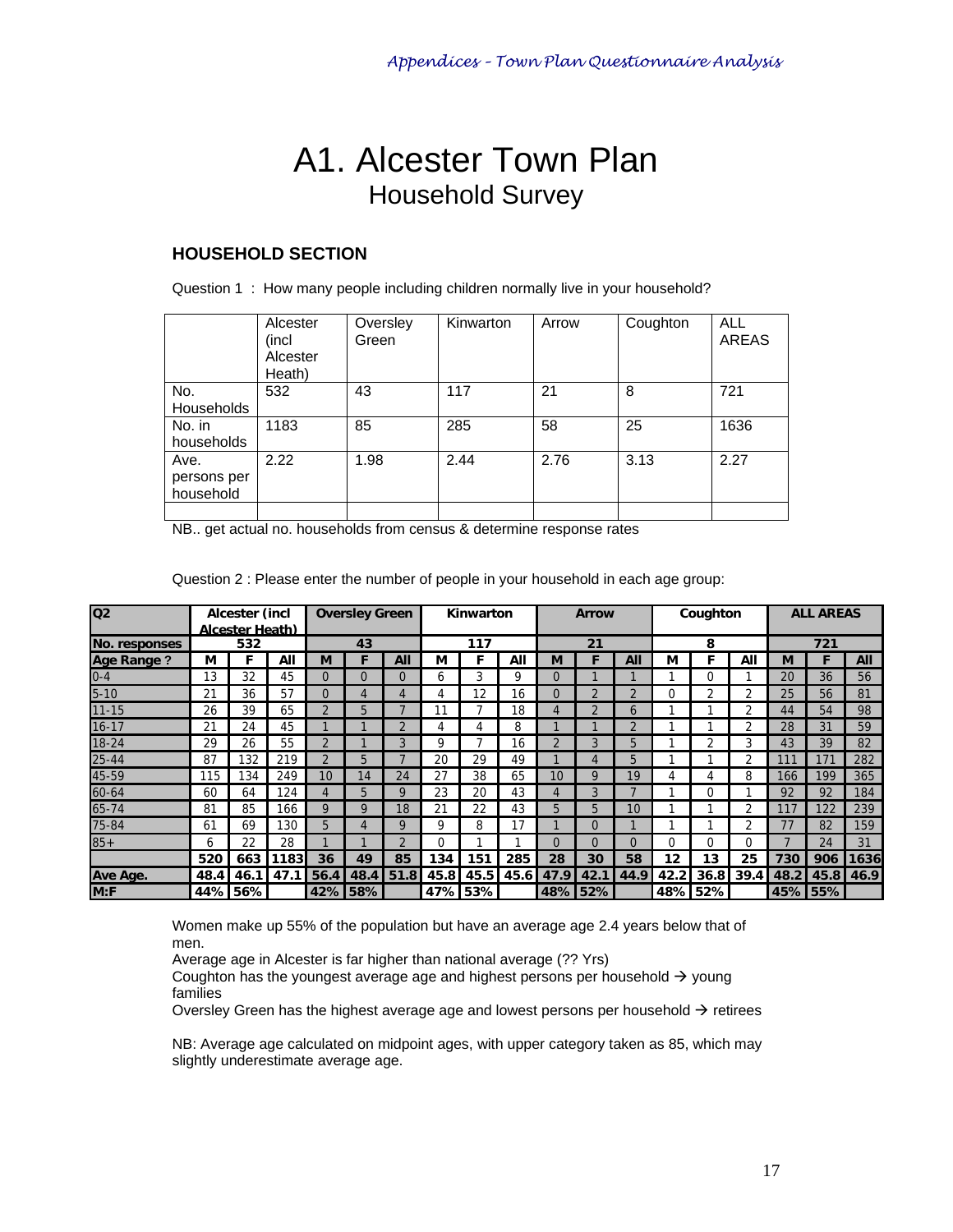

Roughly: 18% children; 38% retirees; 44% working age. How does this compare nationally? What does the population census say?

| Q3                             | No. Households |      |  |  |  |
|--------------------------------|----------------|------|--|--|--|
| Alcester (incl Alcester Heath) | 532            | 74%  |  |  |  |
| <b>Oversley Green</b>          | 43             | 6%   |  |  |  |
| Kinwarton                      | 117            | 16%  |  |  |  |
| Arrow                          | 21             | 3%   |  |  |  |
| Coughton                       | 8              | 1%   |  |  |  |
| <b>ALL AREAS</b>               | 721            | 100% |  |  |  |

### Question 4 : Type of Dwelling

| Q4                                | Alcester (incl<br>Alcester Heath) |        |          | <b>Oversley Green</b><br>Kinwarton |          |         |                | <b>Arrow</b> |          | Coughton |                | <b>ALL AREAS</b> |  |
|-----------------------------------|-----------------------------------|--------|----------|------------------------------------|----------|---------|----------------|--------------|----------|----------|----------------|------------------|--|
| <b>Dwelling Type?</b>             |                                   |        |          |                                    |          |         |                |              |          |          |                |                  |  |
| <b>Privately rented</b>           | 6                                 | .2%    |          | 2.3%                               | $\Omega$ | 0.0%    | $\overline{2}$ | 9.5%         | 0        | 0.0%     | 9              | 1.3%             |  |
| Local Authority rented            |                                   | 0.4%   | $\Omega$ | 0.0%                               | $\Omega$ | 0.0%    | 0              | 0.0%         | $\Omega$ | 0.0%     | $\overline{2}$ | 0.3%             |  |
| <b>Housing Association rented</b> | 74                                | 14.5%  | $\Omega$ | 0.0%                               |          | 0.9%    | 0              | 0.0%         | $\Omega$ | 0.0%     | 75             | 10.8%            |  |
| <b>ALL RENTED</b>                 | 82                                | 16.0%  |          | 2.3%                               |          | 0.9%    | $\overline{2}$ | 9.5%         | 0        | $0.0\%$  | 86             | 12.4%            |  |
| Owner-occupied                    | 426                               | 83.4%  | 42       | 97.7%                              | 111      | 98.2%   | 19             | 90.5%        |          | 100.0%   | 605            | 87.1%            |  |
| Shared ownership                  | 3                                 | 0.6%   | $\Omega$ | 0.0%                               |          | 0.9%    | 0              | 0.0%         | 0        | 0.0%     | 4              | 0.6%             |  |
| ALL OWNED                         | 429                               | 84.0%  | 42       | 97.7%                              | 112      | 99.1%   | 19             | 90.5%        |          | 100.0%   | 609            | 87.6%            |  |
| Other                             |                                   | 0.0%   | $\Omega$ | 0.0%                               | $\Omega$ | $0.0\%$ | 0              | 0.0%         | $\Omega$ | 0.0%     | $\Omega$       | $0.0\%$          |  |
| No. responses                     | 511                               | 100.0% | 43       | 100.0%                             | 113      | 100.0%l | 21             | 100.0%       | 7        | 100.0%   | 695            | 100.0%           |  |
|                                   |                                   |        |          |                                    |          |         |                |              |          |          |                |                  |  |
|                                   |                                   |        |          |                                    |          |         |                |              |          |          |                |                  |  |

Notable that outlying areas of the town are predominantly owner-occupied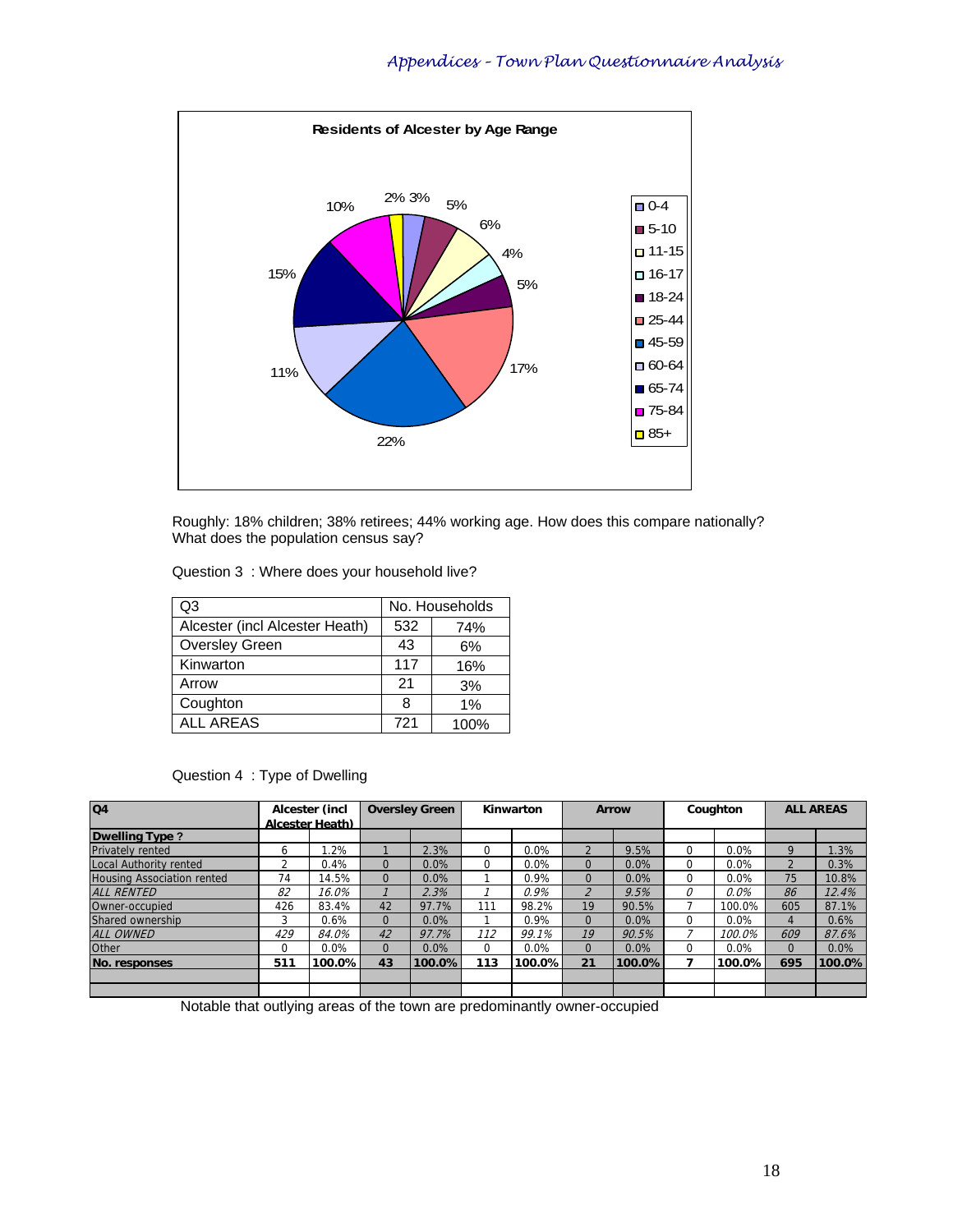| Q5 No. <16s attending?                |          | Alcester (incl         | <b>Oversley Green</b> |        |                | Kinwarton |                | <b>Arrow</b> |                | Coughton |          | <b>ALL AREAS</b> |
|---------------------------------------|----------|------------------------|-----------------------|--------|----------------|-----------|----------------|--------------|----------------|----------|----------|------------------|
|                                       |          | <b>Alcester Heath)</b> |                       |        |                |           |                |              |                |          |          |                  |
| Play Group                            |          | 4.2%                   | $\Omega$              | 0.0%   |                | 2.3%      | 0              | $0.0\%$      | $\Omega$       | 0.0%     | 8        | 3.4%             |
| Nursery School                        | 20       | 12.0%                  | $\Omega$              | 0.0%   | 5              | 11.4%     |                | 10.0%        | $\Omega$       | 0.0%     | 26       | 11.0%            |
| <b>Primary School</b>                 | 66       | 39.8%                  |                       | 8.3%   | 17             | 38.6%     | $\overline{2}$ | 20.0%        | 2              | 50.0%    | 88       | 37.3%            |
| Middle School                         |          | 0.6%                   | $\mathbf 0$           | 0.0%   | $\mathbf 0$    | 0.0%      | $\Omega$       | 0.0%         | $\Omega$       | 0.0%     |          | 0.4%             |
| Secondary School                      | 72       | 43.4%                  | 8                     | 66.7%  | 21             | 47.7%     | 7              | 70.0%        | $\overline{2}$ | 50.0%    | 110      | 46.6%            |
| <b>Special Needs School</b>           | $\Omega$ | 0.0%                   | $\Omega$              | 0.0%   | 0              | 0.0%      | $\Omega$       | $0.0\%$      | $\Omega$       | 0.0%     | $\Omega$ | 0.0%             |
| Other                                 | $\Omega$ | 0.0%                   | 3                     | 25.0%  | 0              | 0.0%      | $\overline{0}$ | $0.0\%$      | $\Omega$       | 0.0%     | 3        | 1.3%             |
| <b>No. responses</b>                  | 166      | 100.0%l                | 12                    | 100.0% | 44             | 100.0%    | 10             | 100.0%       | 4              | 100.0%   | 236      | 100.0%           |
|                                       |          |                        |                       |        |                |           |                |              |                |          |          |                  |
| Q6 No. children with special          | 4        |                        | $\mathbf 0$           |        | $\mathbf{2}$   |           |                |              | $\mathbf 0$    |          | 7        |                  |
| educational needs                     |          |                        |                       |        |                |           |                |              |                |          |          |                  |
|                                       |          |                        |                       |        |                |           |                |              |                |          |          |                  |
| No. $16 + s$ attending ?<br><b>Q7</b> |          |                        |                       |        |                |           |                |              |                |          |          |                  |
| <b>Sixth Form College</b>             | 21       | 42.0%                  | $\Omega$              | 0.0%   | 3              | 20.0%     |                | 33.3%        | 2              | 50.0%    | 27       | 36.0%            |
| <b>University</b>                     | 20       | 40.0%                  |                       | 33.3%  | 10             | 66.7%     | $\overline{2}$ | 66.7%        | $\overline{2}$ | 50.0%    | 35       | 46.7%            |
| <b>Training Courses</b>               | 9        | 18.0%                  | $\overline{2}$        | 66.7%  | $\overline{2}$ | 13.3%     | $\Omega$       | $0.0\%$      | 0              | 0.0%     | 13       | 17.3%            |
| No. responses                         | 50       | 100.0%                 | 3                     | 100.0% | 15             | 100.0%    | 3              | 100.0%       | 4              | 100.0%   | 75       | 100.0%           |

NB.. Q2 implies 235 under 16s and 141 16-24 year olds. Hence 75/141 = 53% of 16-24 year olds are in FE/HE.

Question 8 : Is any individual in your household, or your whole household, currently in need of alternative accommodation?

| <b>Q8 In need of alternative</b> | Alcester (incl  |     |         |         |     |      | <b>Oversley Green</b> |       |  | Kinwarton |     |      | <b>Arrow</b> | Coughton |  | <b>ALL AREAS</b> |  |
|----------------------------------|-----------------|-----|---------|---------|-----|------|-----------------------|-------|--|-----------|-----|------|--------------|----------|--|------------------|--|
| <b>accomodation</b>              | Alcester Heath) |     |         |         |     |      |                       |       |  |           |     |      |              |          |  |                  |  |
| Yes                              | 4               | .7% |         | $7.7\%$ |     | 5.9% |                       | 25.0% |  | $0.0\%$   | 55  | 9.5% |              |          |  |                  |  |
| N <sub>o</sub>                   | 382             |     | 28      |         | 95  |      | כ ו                   |       |  |           | 526 |      |              |          |  |                  |  |
| All responses                    | 423             |     | 21<br>ີ |         | 101 |      | 20                    |       |  |           | 581 |      |              |          |  |                  |  |

NOTE: Arrow exceptionally high with 25% needing alternative accommodation!

Question 9 : If your household/individual is unable to move to accommodation of the type needed, is this because?

| Q9 Unable to move because:                                   |    | Alcester (incl  |          | <b>Oversley Green</b> |          | Kinwarton |          | <b>Arrow</b> |          | Coughton |              | <b>ALL AREAS</b> |
|--------------------------------------------------------------|----|-----------------|----------|-----------------------|----------|-----------|----------|--------------|----------|----------|--------------|------------------|
|                                                              |    | Alcester Heath) |          |                       |          |           |          |              |          |          |              |                  |
| Can't afford moving costs                                    | 19 | 24.7%           | $\Omega$ | 0.0%                  |          | 25.0%     |          | 40.0%        |          |          | 24           | 24.5%            |
| Lack of LA/HA homes                                          | 16 | 20.8%           |          | 50.0%                 | 3        | 25.0%     | 0        | 0.0%         |          |          | 21           | 21.4%            |
| Lack of suitable to buy                                      | 14 | 18.2%           | $\Omega$ | 0.0%                  |          | 16.7%     |          | 40.0%        |          |          | 18           | 18.4%            |
| Lack of private rentals                                      | Q  | .7%             | $\Omega$ | 0.0%                  | 0        | $0.0\%$   | 0        | 0.0%         |          |          |              | 9.2%             |
| Other                                                        |    | 9.1%            |          | 25.0%                 | $\Omega$ | $0.0\%$   | $\Omega$ | 0.0%         |          |          | 8            | 8.2%             |
| Price                                                        | b  | 6.5%            | $\Omega$ | 0.0%                  |          | 8.3%      | $\Omega$ | 0.0%         | $\Omega$ |          | <sub>n</sub> | 6.1%             |
| Other financial commitments                                  | b  | 6.5%            | $\Omega$ | 0.0%                  |          | 8.3%      | $\Omega$ | 0.0%         |          |          | <sub>n</sub> | 6.1%             |
| No suitable sheltered housing                                |    | .3%             |          | 25.0%                 |          | 16.7%     |          | 20.0%        | 0        |          |              | 5.1%             |
| Not able to get a job                                        |    | .3%             | $\Omega$ | $0.0\%$               | $\Omega$ | $0.0\%$   |          | 0.0%         |          |          |              | 1.0%             |
| No. responses                                                | 77 |                 | 4        |                       | 12       |           | 5        |              | 0        |          | 98           |                  |
| NB Households could make multiple responses to this question |    |                 |          |                       |          |           |          |              |          |          |              |                  |

Question 10 : If yes to Q8, where do you as a household/individual need to move to?

| Q10 Where do you need to          | Alcester (incl |                 | <b>Oversley Green</b> | Kinwarton |        | <b>Arrow</b> | Coughton |  | <b>ALL AREAS</b> |        |
|-----------------------------------|----------------|-----------------|-----------------------|-----------|--------|--------------|----------|--|------------------|--------|
| move to?                          |                | Alcester Heath) |                       |           |        |              |          |  |                  |        |
| Elsewhere in Alcester             | 25             | 58.1%           | 66.7%                 |           | 87.5%  | 40.0%        |          |  | 36               | 61.0%  |
| Elsewhere in the district         |                | 1.6%            | 33.3%                 |           | 12.5%  | 20.0%        |          |  |                  | 13.6%  |
| Outside Alcester, within 10 miles |                | 20.9%           | 0.0%                  | 0         | 0.0%   | 40.0%        |          |  |                  | 18.6%  |
| Over 10 miles away                |                | 9.3%            | 0.0%                  | 0         | 0.0%   | $0.0\%$      |          |  |                  | 6.8%   |
| <b>All responses</b>              | 43             | 100.0%          | 100.0%                | 8         | 100.0% | $100.0\%$    | 0        |  | 59               | 100.0% |

Most want to stay in the town/district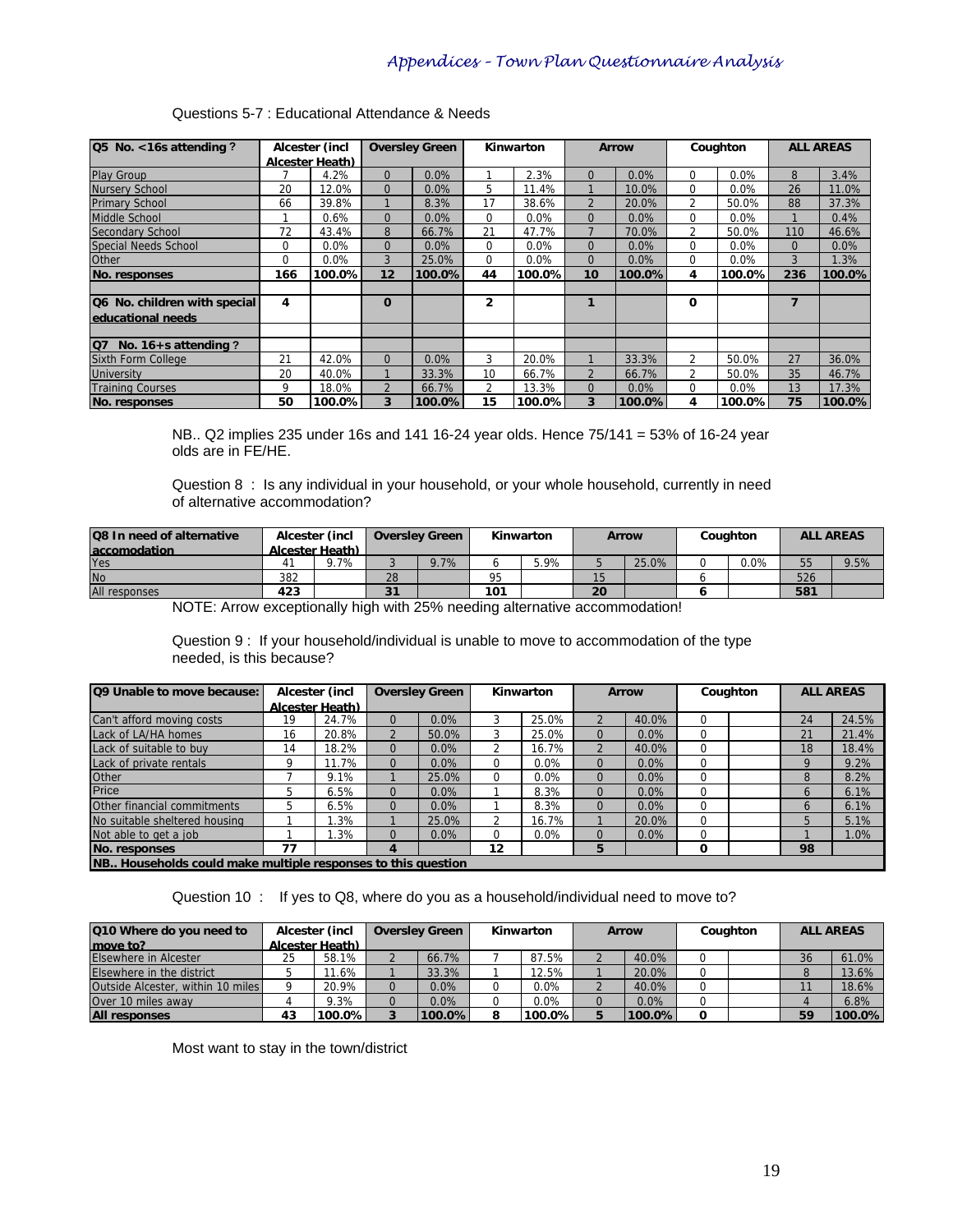| Q11 Roadworthy vehicles in |      | Alcester (incl  |      | <b>Oversley Green</b> |      | Kinwarton |      | <b>Arrow</b> |      | Coughton |      | <b>ALL AREAS</b> |
|----------------------------|------|-----------------|------|-----------------------|------|-----------|------|--------------|------|----------|------|------------------|
| households                 |      | Alcester Heath) |      |                       |      |           |      |              |      |          |      |                  |
| Cars                       | 716  | 91.8%           | 57   | 91.9%                 | 180  | 94.2%     | 47   | 94.0%        | 14   | 87.5%    | 1014 | 92.3%            |
| Vans                       | 26   | 3.3%            |      | 3.2%                  | ь    | 3.1%      |      | 2.0%         |      | 6.3%     | 36   | 3.3%             |
| <b>Motor Bikes</b>         | 31   | 4.0%            |      | .6%                   |      | 2.1%      |      | 2.0%         |      | 6.3%     | 38   | 3.5%             |
| <b>Adapted vehicles</b>    |      | 0.6%            |      | 3.2%                  |      | 0.5%      |      | 2.0%         |      | $0.0\%$  |      | 0.8%             |
| Lorries                    |      | 0.3%            |      | 0.0%                  |      | 0.0%      |      | 0.0%         |      | $0.0\%$  |      | 0.2%             |
| <b>All Vehicles</b>        | 780  | 100.0%          | 62   | 100.0%                | 191  | 100.0%    | 50   | 100.0%       | 16   | 100.0%I  | 1099 | 100.0%           |
| No. household responses    | 532  |                 | 43   |                       | 117  |           | 21   |              |      |          | 721  |                  |
| Vehicles per household     | 1.47 |                 | 1.44 |                       | 1.63 |           | 2.38 |              | 2.00 |          | 1.52 |                  |

#### Question 11 : How many roadworthy vehicles are kept by your household?

### **PERSONAL SECTION**

Question 12 : Sex of Personal Respondents

| <b>Q12 Personal Respondents</b> |                 | Alcester (incl |    | <b>Oversley Green</b> |     | Kinwarton |    | Arrow | Couahton |       | <b>ALL AREAS</b> |       |
|---------------------------------|-----------------|----------------|----|-----------------------|-----|-----------|----|-------|----------|-------|------------------|-------|
|                                 | Alcester Heath) |                |    |                       |     |           |    |       |          |       |                  |       |
| Male                            | 476             | 44.8%          | 34 | 42.0%                 | 124 | 48.1%     | 25 | 50.0% |          | 50.0% | 670              | 45.5% |
| Female                          | 587             |                | 47 |                       | 134 |           | 25 |       |          |       | 804              |       |
| All responses                   | 1063            |                | 81 |                       | 258 |           | 50 |       | 22       |       | 1474             |       |

Question 13 : What age group do you belong to?

| Q13 Age of personal        |      | Alcester (incl  |                | <b>Oversley Green</b> |      | Kinwarton |                | <b>Arrow</b> |          | Coughton |      | <b>ALL AREAS</b> |
|----------------------------|------|-----------------|----------------|-----------------------|------|-----------|----------------|--------------|----------|----------|------|------------------|
| respondents<br>Age Range ? |      | Alcester Heath) |                |                       |      |           |                |              |          |          |      |                  |
| $11 - 15$                  | 61   | 5.8%            |                | 8.6%                  | 16   | 6.2%      | 6              | 10.9%        |          | 9.1%     | 92   | 6.2%             |
| $16 - 17$                  | 45   | 4.3%            | $\overline{2}$ | 2.5%                  | 11   | 4.2%      | $\mathfrak{D}$ | 3.6%         |          | 9.1%     | 62   | 4.2%             |
| 18-24                      | 54   | 5.1%            | 3              | 3.7%                  | 15   | 5.8%      | 5              | 9.1%         | 3        | 13.6%    | 80   | 5.4%             |
| $25 - 44$                  | 216  | 20.5%           | 6              | 7.4%                  | 49   | 18.8%     | 5              | 9.1%         |          | 9.1%     | 278  | 18.9%            |
| 45-59                      | 243  | 23.0%           | 25             | 30.9%                 | 65   | 25.0%     | 19             | 34.5%        | 8        | 36.4%    | 360  | 24.4%            |
| 60-64                      | 123  | 11.7%           | 9              | 1%<br>ฯ1⊾             | 43   | 16.5%     |                | 12.7%        |          | 4.5%     | 183  | 12.4%            |
| 65-74                      | 167  | 15.8%           | 20             | 24.7%                 | 43   | 16.5%     | 10             | 18.2%        |          | 9.1%     | 242  | 16.4%            |
| 75-84                      | 118  | 11.2%           |                | 8.6%                  | 17   | 6.5%      |                | .8%          |          | 9.1%     | 145  | 9.8%             |
| $85+$                      | 28   | 2.7%            | $\mathcal{P}$  | 2.5%                  |      | 0.4%      | $\Omega$       | 0.0%         | $\Omega$ | $0.0\%$  | 31   | 2.1%             |
|                            | 1055 | 100.0%I         | 81             | 100.0%                | 260  | 100.0%    | 55             | 100.0%       | 22       | 100.0%   | 1473 | 100.0%           |
| Ave Age.                   | 50.9 |                 | 53.9           |                       | 49.5 |           | 47.0           |              | 44.0     |          | 50.6 |                  |

NB: Average age calculated on midpoint ages, with upper category taken as 85, which may slightly underestimate average age.

|  | Question 14 : How long have you lived in the Alcester area? |  |  |
|--|-------------------------------------------------------------|--|--|
|--|-------------------------------------------------------------|--|--|

| Q14 How long have<br>vou lived in the |      | Alcester (incl<br>Alcester Heath) | <b>Oversley Green</b> |        |      | Kinwarton |             | <b>Arrow</b> |      | Coughton |      | <b>ALL AREAS</b> |
|---------------------------------------|------|-----------------------------------|-----------------------|--------|------|-----------|-------------|--------------|------|----------|------|------------------|
| Alcester area?                        |      |                                   |                       |        |      |           |             |              |      |          |      |                  |
| Less than a year                      | 22   | 4.2%                              |                       | 2.1%   |      | .7%       | $\Omega$    | 0.0%         |      | 0.0%     | 25   | 3.5%             |
| One to Five years                     | 66   | 12.6%                             | 6                     | 12.8%  |      | 5.9%      |             | 13.6%        |      | 33.3%    | 85   | 11.8%            |
| Six to Fifteen years                  | 100  | 19.2%                             | 10                    | 21.3%  | 20   | 16.9%     | 5           | 22.7%        |      | 22.2%    | 137  | 19.1%            |
| Sixteen to Twentyfive vrs             | 85   | 16.3%                             | 12                    | 25.5%  | 26   | 22.0%     | 5           | 22.7%        |      | 0.0%     | 128  | 17.8%            |
| Twentysix to Fifty years              | 152  | 29.1%                             | 13                    | 27.7%  | 50   | 42.4%     | $\mathbf Q$ | 40.9%        |      | 22.2%    | 226  | 31.5%            |
| Fiftyone plus years                   | 22   | 4.2%                              |                       | 2.1%   | 6    | 5.1%      | $\Omega$    | 0.0%         |      | 0.0%     | 29   | 4.0%             |
| <b>Whole Life</b>                     | 75   | 14.4%                             | 4                     | 8.5%   |      | 5.9%      |             | 0.0%         |      | 22.2%    | 88   | 12.3%            |
|                                       | 522  | 100.0%                            | 47                    | 100.0% | 118  | 100.0%    | 22          | 100.0%       | Q    | 100.0%I  | 718  | 100.0%           |
| Average years:                        | 22.1 |                                   | 21.3                  |        | 26.8 |           | 23.0        |              | 15.1 |          | 22.9 |                  |

NB: Average time calculated on midpoint years for categories excluding 'whole life'. 51+ category taken as 51, which may slightly underestimate years.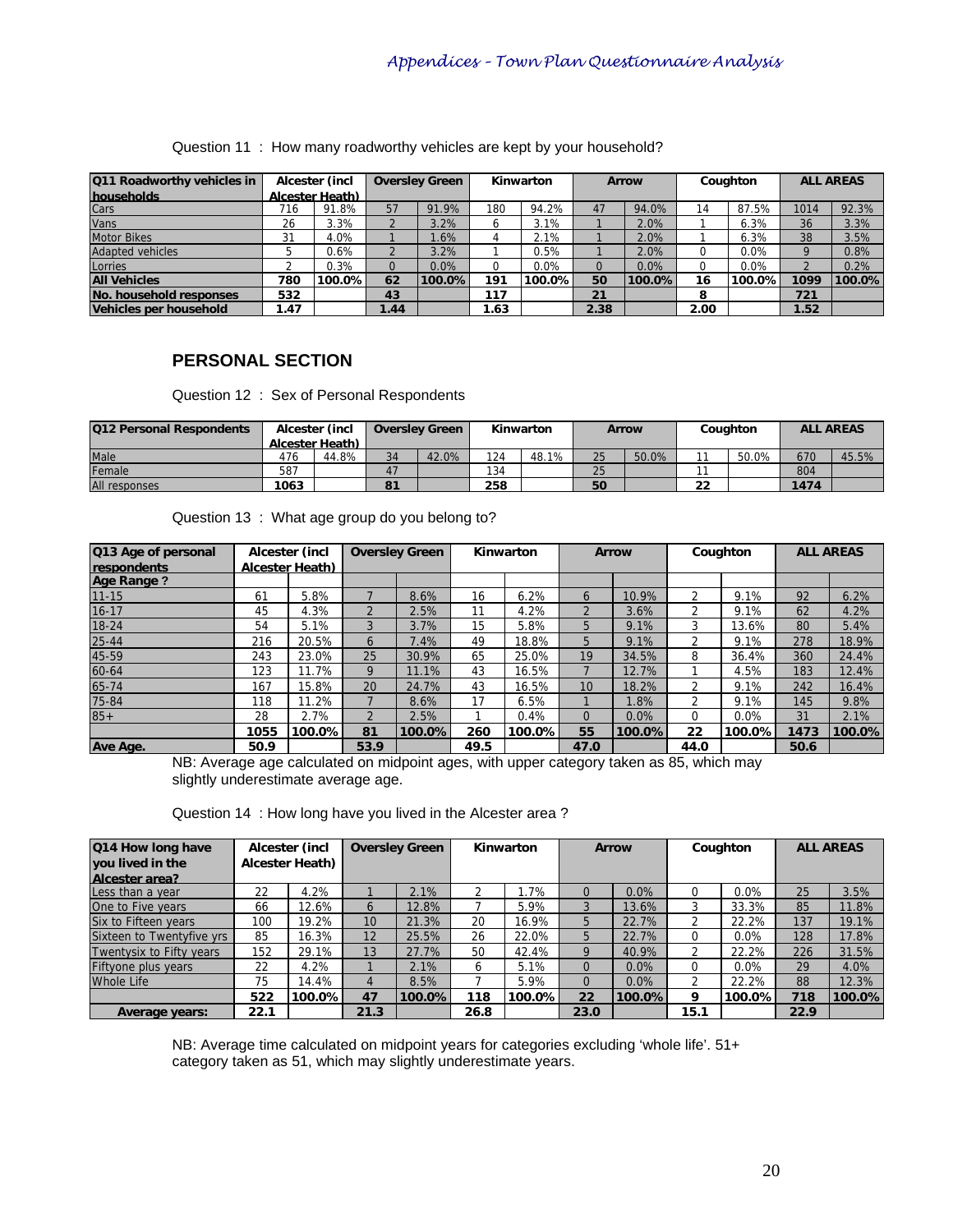| <b>Q15 Employment status</b>   |     | Alcester (incl  |                | <b>Oversley Green</b> |          | Kinwarton |          | <b>Arrow</b> |          | Coughton |              | <b>ALL AREAS</b> |
|--------------------------------|-----|-----------------|----------------|-----------------------|----------|-----------|----------|--------------|----------|----------|--------------|------------------|
|                                |     | Alcester Heath) |                |                       |          |           |          |              |          |          |              |                  |
| An employee                    | 216 | 39.4%           | 14             | 29.8%                 | 57       | 46.3%     |          | 33.3%        |          | 22.2%    | 296          | 39.6%            |
| Unemployed                     | 5   | 0.9%            |                | 2.1%                  | 3        | 2.4%      | $\Omega$ | 0.0%         | 0        | 0.0%     |              | 1.2%             |
| Self-employed - employs others | 18  | 3.3%            | $\Omega$       | 0.0%                  | 3        | 2.4%      |          | 4.8%         |          | 33.3%    | 25           | 3.3%             |
| Self-employed - no others      | 34  | 6.2%            | 4              | 8.5%                  | 6        | 4.9%      |          | 4.8%         |          | 0.0%     | 45           | 6.0%             |
| Govt training scheme           | 0   | $0.0\%$         | $\Omega$       | 0.0%                  | 0        | 0.0%      | 0        | 0.0%         | $\Omega$ | 0.0%     | 0            | 0.0%             |
| <b>Full time education</b>     | ь   | .1%             | $\Omega$       | 0.0%                  | 0        | 0.0%      | $\Omega$ | 0.0%         | O        | 0.0%     | <sub>0</sub> | 0.8%             |
| Unwaged house wife/husband     | 17  | 3.1%            | 4              | 8.5%                  |          | 0.8%      |          | 4.8%         |          | 11.1%    | 24           | 3.2%             |
| Retired                        | 239 | 43.6%           | 22             | 46.8%                 | 52       | 42.3%     | 11       | 52.4%        | 3        | 33.3%    | 327          | 43.7%            |
| Permanently sick/disabled      | 11  | 2.0%            | $\overline{2}$ | 4.3%                  |          | 0.8%      | 0        | 0.0%         | 0        | 0.0%     | 14           | 1.9%             |
| Other                          | ∍   | 0.4%            | $\Omega$       | $0.0\%$               | 0        | $0.0\%$   | 0        | 0.0%         | $\Omega$ | 0.0%     |              | 0.3%             |
| No. responses<br>$\sim$        | 548 | 100.0%          | 47             | 100.0%                | 123<br>. | 100.0%    | 21       | 100.0%       | Q        | 100.0%l  | 748          | 100.0%           |

### Question 15 : Employment status

Cross tabs by age and sex may be interesting for this Q

| <b>Q16 - Place of Work</b> |     | Alcester (incl<br>Alcester Heath) |    | <b>Oversley Green</b> |    | Kinwarton |          | <b>Arrow</b> | Coughton |     | <b>ALL AREAS</b> |
|----------------------------|-----|-----------------------------------|----|-----------------------|----|-----------|----------|--------------|----------|-----|------------------|
| At home                    | 25  | 9.1%                              |    | 26.3%                 | 3  | 4.5%      | 0        | $0.0\%$      | 50.0%    | 36  | 9.6%             |
| Alcester area              | 89  | 32.4%                             | 5  | 26.3%                 | 22 | 32.8%     |          | 11.1%        | 50.0%    | 120 | 31.9%            |
| Elsewhere in the county    | 75  | 27.3%                             |    | 21.1%                 | 21 | 31.3%     |          | 44.4%        | 0.0%     | 104 | 27.7%            |
| W Mids conurbation         | 65  | 23.6%                             |    | 21.1%                 | 16 | 23.9%     |          | 33.3%        | 0.0%     | 88  | 23.4%            |
| Mobile iob                 | 21  | 7.6%                              |    | 5.3%                  | 5  | 7.5%      |          | 11.1%        | $0.0\%$  | 28  | 7.4%             |
|                            | 275 | 100.0%                            | 19 | 100.0%                | 67 | 100.0%    | $\Omega$ | 100.0%       | 100.0%   | 376 | 100.0%           |

Question 17 : If you are actively seeking work, are there any barriers that are preventing you from taking up employment, training or study opportunities?

| Q17 Barriers to            |    | Alcester (incl  |              | <b>Oversley Green</b> |   | Kinwarton |             | <b>Arrow</b> |          | Coughton |          | <b>ALL AREAS</b> |
|----------------------------|----|-----------------|--------------|-----------------------|---|-----------|-------------|--------------|----------|----------|----------|------------------|
| employment etc             |    | Alcester Heath) |              |                       |   |           |             |              |          |          |          |                  |
| Care for dep. Adult        |    | 4.1%            | $\Omega$     | 0.0%                  | 0 | 0.0%      | 0           |              |          |          |          | 3.2%             |
| Availability of child care | 4  | 8.2%            | $\Omega$     | 0.0%                  | 0 | 0.0%      | $\Omega$    |              |          |          | 4        | 6.5%             |
| Cost of child care         | b  | 12.2%           | $\Omega$     | 0.0%                  |   | 11.1%     | $\Omega$    |              |          |          |          | 11.3%            |
| Transport access           | 4  | 8.2%            |              | 25.0%                 |   | 11.1%     | $\Omega$    |              | $\Omega$ |          | $\sigma$ | 9.7%             |
| Experience                 |    | 2.0%            | $\Omega$     | 0.0%                  | 0 | 0.0%      | $\Omega$    |              |          |          |          | .6%              |
| <b>Qualifications</b>      | 0  | 0.0%            | $\Omega$     | 0.0%                  | 0 | 0.0%      | $\Omega$    |              |          |          | $\Omega$ | 0.0%             |
| Disability/ ill health     | 4  | 8.2%            |              | 50.0%                 |   | 11.1%     | $\Omega$    |              |          |          |          | 11.3%            |
| Lack of info/ advice       |    | 2.0%            |              | 25.0%                 | 0 | $0.0\%$   | $\Omega$    |              |          |          |          | 3.2%             |
| None of the above          | 27 | 55.1%           |              | 0.0%                  | 6 | 66.7%     | $\Omega$    |              |          |          | 33       | 53.2%            |
| No. responses              | 49 | 100.0%I         | $\mathbf{A}$ | 100.0%                | 9 | 100.0%    | $\mathbf 0$ |              | 0        |          | 62       | 100.0%           |

Question 18 : What is, or would be, your main means of transport to work, training or study?

| Q18 Transport to    |          | Alcester (incl  |    | <b>Oversley Green</b> |          | Kinwarton |          | <b>Arrow</b> |   | Coughton |     | <b>ALL AREAS</b> |
|---------------------|----------|-----------------|----|-----------------------|----------|-----------|----------|--------------|---|----------|-----|------------------|
| <b>Work</b>         |          | Alcester Heath) |    |                       |          |           |          |              |   |          |     |                  |
| Car/Van             | 264      | 78.6%           | 18 | 72.0%                 | 64       | 82.1%     |          | 91.7%        |   | 77.8%    | 364 | 79.1%            |
| <b>Bus</b>          | 10       | 3.0%            |    | 4.0%                  | 5        | 6.4%      |          | 8.3%         |   | 0.0%     |     | 3.7%             |
| <b>Private Bus</b>  | $\Omega$ | $0.0\%$         | 0  | 0.0%                  | 0        | 0.0%      | $\Omega$ | 0.0%         |   | $0.0\%$  |     | 0.0%             |
| Taxi                | $\Omega$ | $0.0\%$         | 0  | 0.0%                  | $\Omega$ | 0.0%      | $\Omega$ | 0.0%         |   | 0.0%     |     | 0.0%             |
| Bicucle             | 16       | 4.8%            |    | 12.0%                 | っ        | 2.6%      | $\Omega$ | 0.0%         |   | $0.0\%$  | 21  | 4.6%             |
| Motorbike/Moped etc |          | 0.3%            | 0  | $0.0\%$               |          | .3%       | $\Omega$ | 0.0%         |   | 0.0%     |     | 0.4%             |
| Train               | 0        | $0.0\%$         | 0  | 0.0%                  | 0        | 0.0%      | $\Omega$ | 0.0%         |   | $0.0\%$  |     | 0.0%             |
| Walk                | 30       | 8.9%            |    | 4.0%                  | 3        | 3.8%      | $\Omega$ | 0.0%         |   | $0.0\%$  | 34  | 7.4%             |
| Other               | $\Omega$ | 0.0%            | 0  | 0.0%                  | 0        | 0.0%      | $\Omega$ | 0.0%         |   | $0.0\%$  | 0   | 0.0%             |
| Not applicable      | 15       | 4.5%            | C  | 8.0%                  | 3        | 3.8%      | $\Omega$ | 0.0%         |   | 22.2%    | 22  | 4.8%             |
| No. responses       | 336      | 100.0%l         | 25 | 100.0%                | 78       | 100.0%    | 12       | 100.0%       | Q | 100.0%   | 460 | 100.0%           |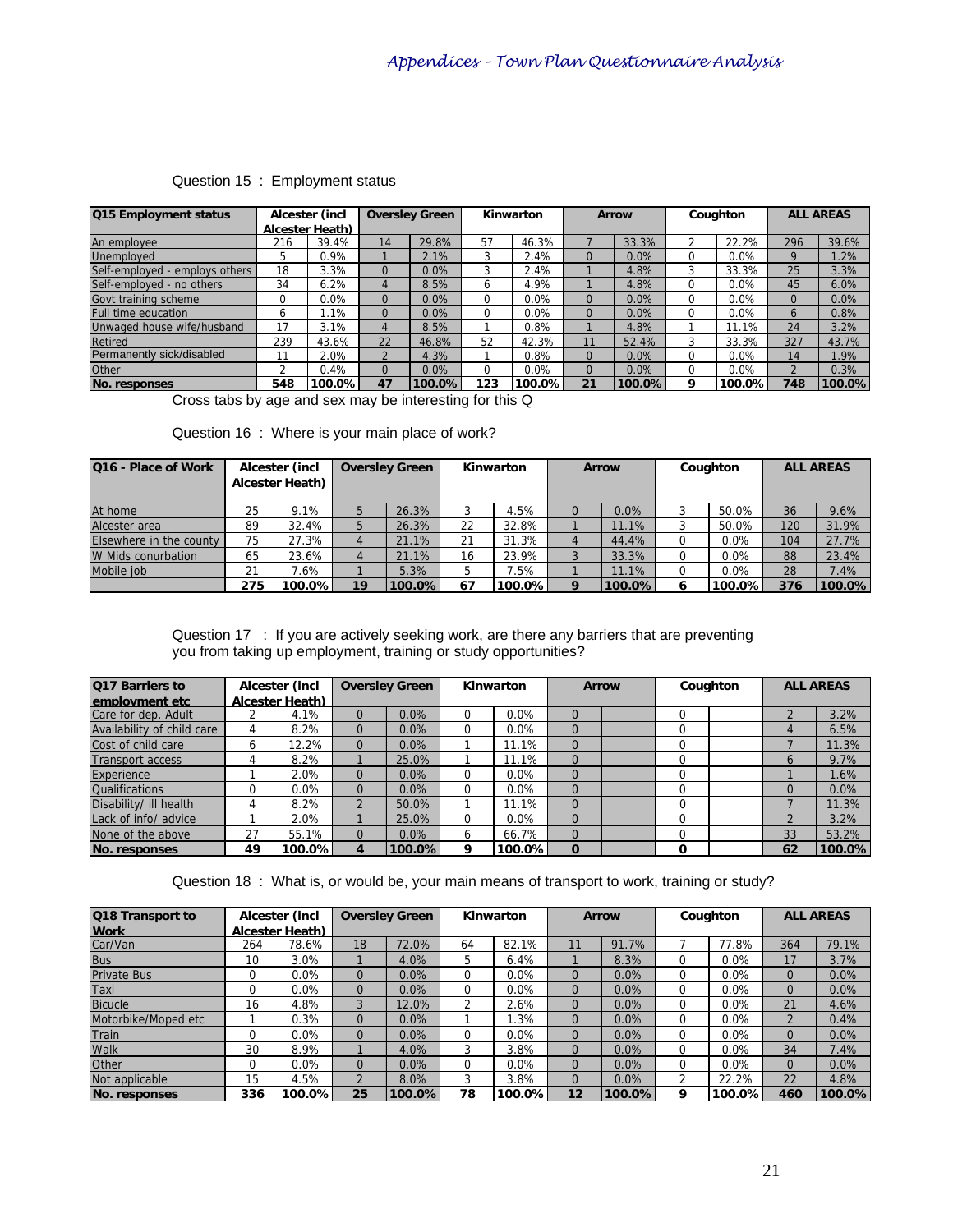| Q19 Parking             |     | Alcester (incl  |    | <b>Oversley Green</b> |     | Kinwarton |    | <b>Arrow</b> |          | Coughton |     | <b>ALL AREAS</b> |
|-------------------------|-----|-----------------|----|-----------------------|-----|-----------|----|--------------|----------|----------|-----|------------------|
|                         |     | Alcester Heath) |    |                       |     |           |    |              |          |          |     |                  |
| Garage at home          | 135 | 29.1%           | 18 | 42.9%                 | 43  | 39.1%     | 13 | 56.5%        |          | 33.3%    | 212 | 32.7%            |
| <b>Garage elsewhere</b> |     | $2.8\%$         |    | 0.0%                  |     | 0.0%      |    | $0.0\%$      |          | $0.0\%$  | 13  | 2.0%             |
| <b>Off road</b>         | 270 | 58.2%           | 24 | 57.1%                 | 66  | 60.0%     | 10 | 43.5%        |          | 66.7%    | 376 | 58.0%            |
| On road                 | 46  | 9.9%            |    | 0.0%                  |     | 0.9%      | 0  | $0.0\%$      |          | $0.0\%$  | 47  | 7.3%             |
| Not applicable          |     | 0.0%            |    | 0.0%                  |     | 0.0%      |    | $0.0\%$      |          | $0.0\%$  |     | 0.0%             |
| <b>No. responses</b>    | 464 | 100.0%          | 42 | 100.0%                | 110 | 100.0%    | 23 | 100.0%       | $\Omega$ | 100.0%I  | 648 | 100.0%           |

Question 19 : If responsible for a vehicle, where do you usually park it?

Question 20 : If you have a vehicle, do you have problems parking in Alcester?

| Q20 Parking     |     | Alcester (incl  |    | <b>Oversley Green</b> | Kinwarton |           | <b>Arrow</b> |        | Coughton |           | <b>ALL AREAS</b> |        |
|-----------------|-----|-----------------|----|-----------------------|-----------|-----------|--------------|--------|----------|-----------|------------------|--------|
| <b>Problems</b> |     | Alcester Heath) |    |                       |           |           |              |        |          |           |                  |        |
| Often           |     | $15.2\%$        |    | 7.3%                  |           | 6.5%      | J            | 16.7%  |          | 33.3%     | 83               | 13.5%  |
| Occasional      | 245 | 55.7%           | 26 | 63.4%                 | 74        | 69.2%     | 10           | 55.6%  |          | 44.4%     | 359              | 58.4%  |
| <b>Never</b>    | 128 | 29.1%           | 12 | 29.3%                 | 26        | 24.3%     |              | 27.8%  |          | 22.2%     | 173              | 28.1%  |
| No. responses   | 440 | $100.0\%$       | 41 | 100.0%                | 107       | $100.0\%$ | 18           | 100.0% |          | $100.0\%$ | 615              | 100.0% |

| Q21 Bus Use     | Alcester (Incl Alcester Heath) |              |                |                       |                         |              |                |                        |
|-----------------|--------------------------------|--------------|----------------|-----------------------|-------------------------|--------------|----------------|------------------------|
| 175             |                                |              |                |                       |                         |              |                |                        |
| respondents     |                                | <b>Often</b> |                | Occas.                |                         | <b>Never</b> |                | <b>Often or Occas.</b> |
| School          | $\overline{2}$                 | 22%          | $\mathbf{1}$   | 11%                   | 6                       | 67%          | 3              | 33%                    |
| Work            | $\overline{2}$                 | 12%          | 10             | 59%                   | 5                       | 29%          | 12             | 71%                    |
| Shopping        | 16                             | 12%          | 111            | 85%                   | $\overline{4}$          | 3%           | 127            | 97%                    |
| Medical         | 3                              | 16%          | 10             | 53%                   | $\,6$                   | 32%          | 13             | 68%                    |
| Social/ leisure | 19                             | 22%          | 65             | 74%                   | $\overline{\mathbf{4}}$ | 5%           | 84             | 95%                    |
| Other           | 1                              | 7%           | 10             | 67%                   | 4                       | 27%          | 11             | 73%                    |
|                 |                                |              |                | <b>Oversley Green</b> |                         |              |                |                        |
| 15 respondents  |                                | Often        |                | Occas.                |                         | <b>Never</b> |                | <b>Often or Occas.</b> |
| School          | $\overline{0}$                 | 0%           | $\Omega$       | 0%                    | 3                       | 100%         | $\mathbf 0$    | 0%                     |
| <b>Work</b>     | $\mathbf 0$                    | 0%           | 0              | 0%                    | 3                       | 100%         | $\pmb{0}$      | 0%                     |
| Shopping        | 1                              | 11%          | 6              | 67%                   | $\overline{2}$          | 22%          | $\overline{7}$ | 78%                    |
| Medical         | $\mathbf 0$                    | 0%           | 1              | 33%                   | $\overline{c}$          | 67%          | 1              | 33%                    |
| Social/ leisure | 0                              | 0%           | 8              | 80%                   | $\overline{2}$          | 20%          | 8              | 80%                    |
| Other           | $\overline{0}$                 | 0%           | 1              | 33%                   | $\overline{2}$          | 67%          | 1              | 33%                    |
|                 |                                |              |                |                       | <b>Kinwarton</b>        |              |                |                        |
| 41 respondents  |                                | Often        |                | Occas.                |                         | <b>Never</b> |                | Often or Occas.        |
| School          | $\Omega$                       |              | $\Omega$       |                       | $\Omega$                |              | $\Omega$       |                        |
| Work            | 3                              | 43%          | 4              | 57%                   | $\mathbf 0$             | 0%           | $\overline{7}$ | 100%                   |
| Shopping        | $\overline{5}$                 | 17%          | 25             | 83%                   | $\mathbf 0$             | 0%           | 30             | 100%                   |
| Medical         | $\mathbf 0$                    | 0%           | 3              | 75%                   | 1                       | 25%          | 3              | 75%                    |
| Social/ leisure | 0                              | 0%           | 14             | 100%                  | $\mathbf 0$             | 0%           | 14             | 100%                   |
| Other           | 1                              | 20%          | 4              | 80%                   | $\Omega$                | 0%           | 5              | 100%                   |
|                 |                                |              |                |                       | <b>Arrow</b>            |              |                |                        |
| 3 respondents   |                                | Often        |                | Occas.                |                         | <b>Never</b> |                | Often or Occas.        |
| School          | 0                              |              | 0              |                       | $\mathbf 0$             |              | $\mathbf 0$    |                        |
| Work            | 1                              | 100%         | $\mathbf 0$    | 0%                    | $\mathbf 0$             | 0%           | 1              | 100%                   |
| Shopping        | $\mathbf 0$                    | 0%           | $\overline{2}$ | 100%                  | $\mathbf 0$             | 0%           | $\overline{2}$ | 100%                   |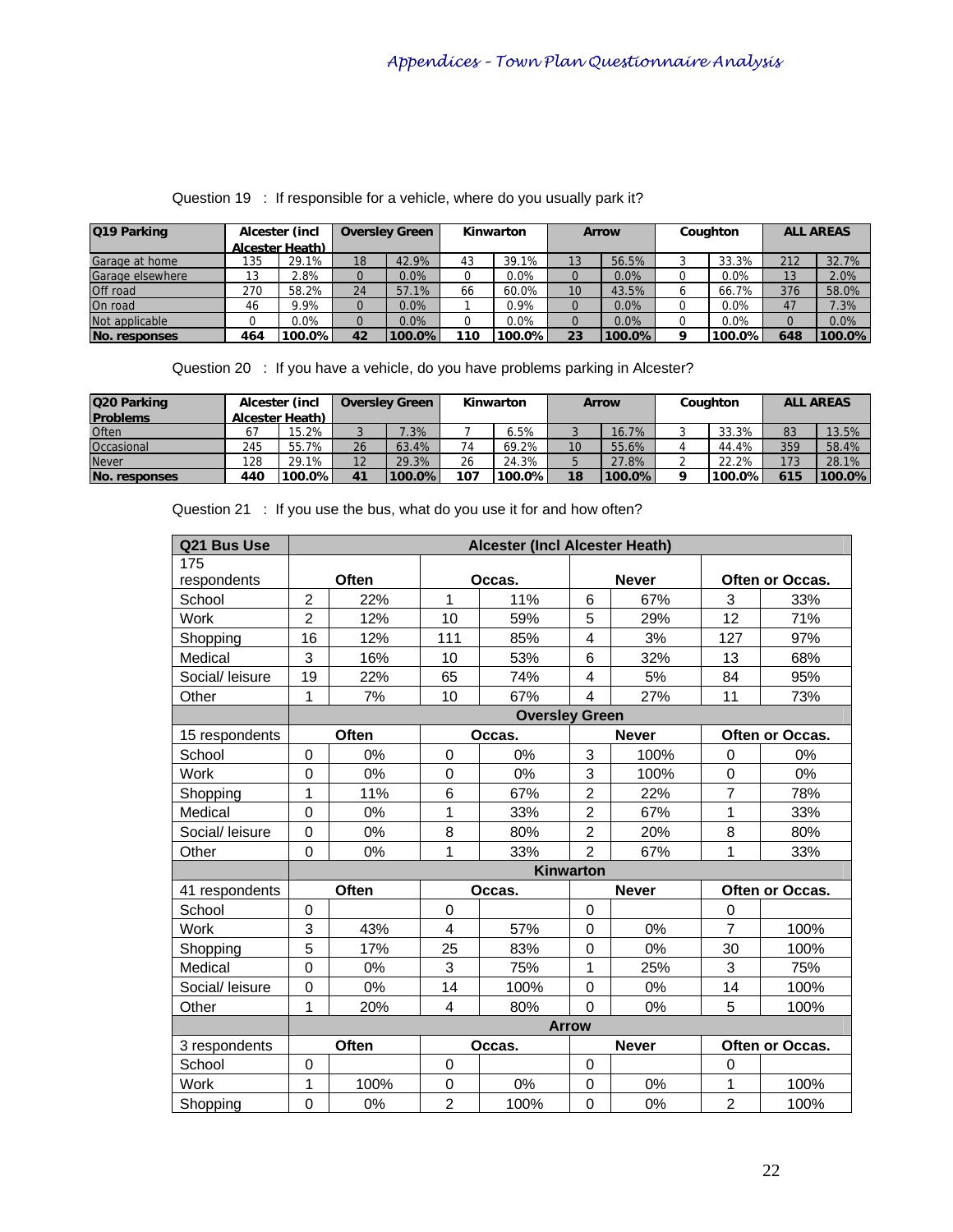| Medical         | $\Omega$       | $0\%$        | 1              | 100%             | 0        | $0\%$        | 1              | 100%            |
|-----------------|----------------|--------------|----------------|------------------|----------|--------------|----------------|-----------------|
| Social/ leisure | $\Omega$       | 0%           | 1              | 100%             | 0        | $0\%$        | 1              | 100%            |
| Other           | 0              |              | 0              |                  | 0        |              | 0              |                 |
|                 |                |              |                |                  | Coughton |              |                |                 |
| 3 respondents   |                | <b>Often</b> |                | Occas.           |          | <b>Never</b> |                | Often or Occas. |
| School          | 0              |              | 0              |                  | 0        |              | 0              |                 |
| Work            | $\Omega$       |              | 0              |                  | 0        |              | $\Omega$       |                 |
| Shopping        | $\Omega$       | $0\%$        | 0              | $0\%$            | 1        | 100%         | 0              | $0\%$           |
| Medical         | 0              | $0\%$        | 0              | $0\%$            | 1        | 100%         | $\mathbf 0$    | $0\%$           |
| Social/ leisure | 0              | 0%           | $\overline{2}$ | 67%              | 1        | 33%          | $\overline{2}$ | 67%             |
| Other           | 0              |              | 0              |                  | 0        |              | 0              |                 |
|                 |                |              |                | <b>ALL AREAS</b> |          |              |                |                 |
| 237             |                |              |                |                  |          |              |                |                 |
| respondents     |                | <b>Often</b> |                | Occas.           |          | <b>Never</b> |                | Often or Occas. |
| School          | $\overline{2}$ | 17%          | 1              | 8%               | 9        | 75%          | 3              | 25%             |
| Work            | 6              | 21%          | 14             | 50%              | 8        | 29%          | 20             | 71%             |
| Shopping        | 22             | 13%          | 144            | 83%              | 7        | 4%           | 166            | 96%             |
| Medical         | 3              | 11%          | 15             | 54%              | 10       | 36%          | 18             | 64%             |
| Social/ leisure | 19             | 16%          | 90             | 78%              | 7        | 6%           | 109            | 94%             |
| Other           | 2              | 9%           | 15             | 65%              | 6        | 26%          | 17             | 74%             |

Difficult to interpret these results as although 237 respondents answered some of the question, only 12, 28, 173, 28, 116 and 23 answered each of the sub-questions.

Other: 3 respondents mentioned wheelchair accessibility

Question 22 : Do you think speeding traffic is a problem in the Alcester area?

| Q22 Speeding a | Alcester (incl<br><b>Oversley Green</b> |                 |    | Kinwarton |     | <b>Arrow</b> |    | Coughton |  | <b>ALL AREAS</b> |     |        |
|----------------|-----------------------------------------|-----------------|----|-----------|-----|--------------|----|----------|--|------------------|-----|--------|
| Iproblem?      |                                         | Alcester Heath) |    |           |     |              |    |          |  |                  |     |        |
| Yes            | 291                                     | 57.7%           | 19 | 44.2%     | 48  | 44.0%        | 16 | 76.2%    |  | 44.4%            | 378 | 55.1%  |
| <b>No</b>      | 195                                     | 38.7%           | 24 | 55.8%     | 57  | 52.3%        |    | 23.8%    |  | 55.6%            | 286 | 41.7%  |
| No opinion     | 18                                      | 3.6%            |    | 0.0%      |     | 3.7%         |    | 0.0%     |  | $0.0\%$          | 22  | 3.2%   |
| No. responses  | 504                                     | $100.0\%$       | 43 | 100.0%    | 109 | $100.0\%$    | 21 | 100.0%   |  | 100.0%           | 686 | 100.0% |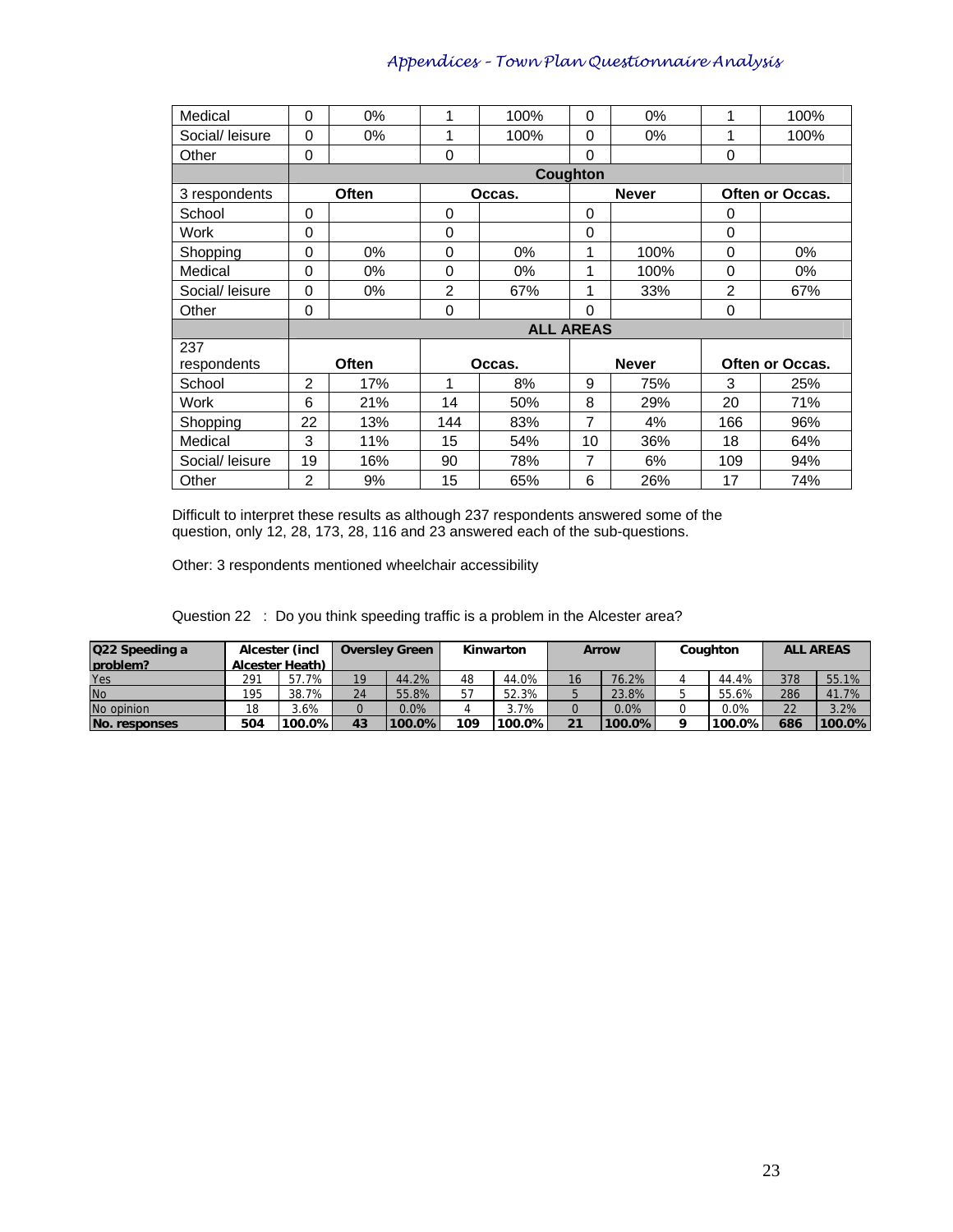| Q23 Speed Control       |     | Alcester (incl |    | <b>Oversley Green</b> |     | Kinwarton |          | <b>Arrow</b> |    | Coughton |      | <b>ALL AREAS</b> |
|-------------------------|-----|----------------|----|-----------------------|-----|-----------|----------|--------------|----|----------|------|------------------|
| Cameras                 | 158 | 31.9%          |    | 22.0%                 | 21  | 20.2%     | $\sigma$ | 28.6%        |    | 25.0%    | 196  | 29.3%            |
| Speed Limit Extn        | 73  | 14.7%          |    | 12.2%                 | 17  | 16.3%     |          | 33.3%        |    | 25.0%    | 104  | 15.5%            |
| <b>New Speed Limits</b> | 118 | 23.8%          |    | 26.8%                 | 21  | 20.2%     | 8        | 38.1%        |    | 37.5%    | 161  | 24.1%            |
| Child at Play signs     | 126 | 25.5%          |    | 4.9%                  | 31  | 29.8%     | $\circ$  | 28.6%        |    | 25.0%    | 167  | 25.0%            |
| <b>Warning signs</b>    | 145 | 29.3%          | 13 | 31.7%                 | 37  | 35.6%     | 8        | 38.1%        |    | 37.5%    | 206  | 30.8%            |
| None of above           | 120 | 24.2%          | 13 | 31.7%                 | 35  | 33.7%     | 4        | 19.0%        |    | 37.5%    | 175  | 26.2%            |
| No. responses           | 740 |                | 53 |                       | 162 |           | 39       |              | 15 |          | 1009 |                  |
| No. persons             | 495 |                | 41 |                       | 104 |           | 21       |              | 8  |          | 669  |                  |

Question 23 : Would you support the following speed control measures in the Alcester area ?

Over ¼ of respondents wouldn't support any of the suggested measures. The other ¾ would support the suggested measures fairly equally, with warning signs being the most popular measure, closely followed by cameras, then 'children at play' signs, new speed limits and extended speed limits.

3 respondents noted that they would support LESS road warning signs!

Question 24 : Is there need for more accommodation of the following types in the Alcester area?

| Q24 Accomodation          |     | Alcester (incl         |    | <b>Oversley Green</b> |     | Kinwarton | <b>Arrow</b>   |       | Coughton |         | <b>ALL AREAS</b> |       |
|---------------------------|-----|------------------------|----|-----------------------|-----|-----------|----------------|-------|----------|---------|------------------|-------|
| <b>Needs</b>              |     | <b>Alcester Heath)</b> |    |                       |     |           |                |       |          |         |                  |       |
| <b>Private Rented</b>     | 51  | 1.2%                   |    | 3.4%                  |     | '.4%      | $\mathfrak{p}$ | 11.8% |          | 0.0%    | 61               | 10.1% |
| <b>LA/HA Rented</b>       | 130 | 28.6%                  | Ō  | 20.7%                 | 20  | 21.1%     | 4              | 23.5% |          | $0.0\%$ | 160              | 26.6% |
| Owner-occupied            | 50  | 11.0%                  |    | 3.4%                  | 13  | 13.7%     |                | 41.2% |          | 16.7%   | 72               | 12.0% |
| Shared ownership          | 63  | 13.9%                  | O  | 0.0%                  | 11  | 11.6%     | $\Omega$       | 0.0%  |          | $0.0\%$ | 74               | 12.3% |
| Sheltered housing         | 53  | 1.7%                   | n  | 20.7%                 | 11  | 11.6%     | $\mathfrak{p}$ | 11.8% |          | $0.0\%$ | 72               | 12.0% |
| <b>Adapted Housing</b>    | 23  | 5.1%                   | ი  | 0.0%                  | 4   | 4.2%      | $\Omega$       | 0.0%  |          | $0.0\%$ | 27               | 4.5%  |
| Restricted sale to locals | 133 | 29.3%                  | 5  | 17.2%                 | 22  | 23.2%     | 4              | 23.5% |          | 33.3%   | 166              | 27.6% |
| Low cost sale             | 160 | 35.2%                  | 5  | 17.2%                 | 27  | 28.4%     | 6              | 35.3% |          | 33.3%   | 200              | 33.3% |
| Other                     | 3   | 0.7%                   |    | 6.9%                  |     | 1.1%      |                | 5.9%  | $\Omega$ | $0.0\%$ |                  | 1.2%  |
| No need for any           | 113 | 24.9%                  | Q  | 31.0%                 | 28  | 29.5%     | $\overline{4}$ | 23.5% |          | 33.3%   | 156              | 26.0% |
| No. responses             | 779 |                        | 35 |                       | 144 |           | 30             |       |          |         | 995              |       |
| No. persons               | 454 |                        | 29 |                       | 95  |           | 17             |       | ь        |         | 601              |       |

 26% of the respondents felt there was no need for additional accommodation in any of these categories.

The remaining 74% of respondents felt most strongly about the need for low cost sale accommodation (33% felt more was needed), restricted sales to locals (28%), LA/HA rentals (26%). 10-12% felt there was a need for more private rentals, owner occupied, shared ownership and sheltered housing, whilst 5% felt there was a need for more adapted accommodation and 1% felt there were other accommodation needs.

Other:

4 respondents felt there was a shortage of starter homes & 1 respondent felt there should be more single person homes

Is there any value in analysing these results by age group?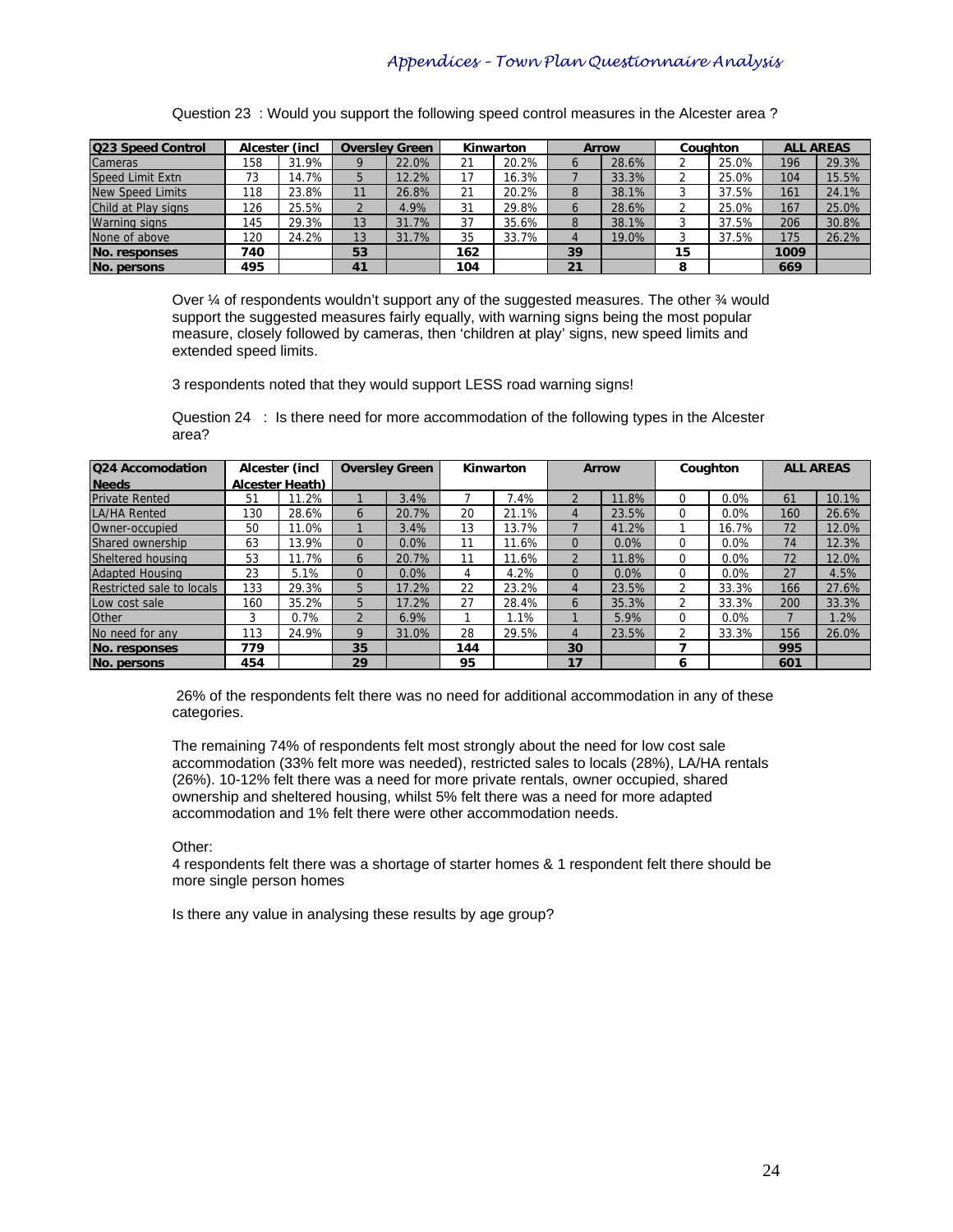Question 25 : What type(s) of housing development would be acceptable in the Alcester area to you ?

| <b>Q25 Acceptable Development</b>        |     | Alcester (incl  |                | <b>Oversley Green</b> |     | Kinwarton |    | <b>Arrow</b> |   | Coughton | <b>ALL AREAS</b> |       |
|------------------------------------------|-----|-----------------|----------------|-----------------------|-----|-----------|----|--------------|---|----------|------------------|-------|
|                                          |     | Alcester Heath) |                |                       |     |           |    |              |   |          |                  |       |
| <b>None</b>                              | 120 | 24.3%           | $\sigma$       | 15.4%                 | 22  | 19.8%     |    | 14.3%        |   | 0.0%     | 151              | 22.6% |
| Single dwellings in controlled locations | 90  | 18.3%           | 11             | 28.2%                 | 24  | 21.6%     |    | 14.3%        |   | 0.0%     | 128              | 19.1% |
| Small groups of less than 10             | 167 | 33.9%           | 14             | 35.9%                 | 49  | 44.1%     |    | 42.9%        |   | 40.0%    | 241              | 36.0% |
| Carefully designed larger groups         | 43  | 8.7%            | 5              | 12.8%                 | 13  | 11.7%     |    | 14.3%        |   | 0.0%     | 64               | 9.6%  |
| Conversion of redundant buildings        | 260 | 52.7%           | 28             | 71.8%                 | 59  | 53.2%     | 14 | 66.7%        |   | 80.0%    | 365              | 54.6% |
| Expansion on the edge of Alcester        | 74  | 15.0%           |                | 2.6%                  |     | 9.9%      |    | 14.3%        | 0 | 0.0%     | 89               | 13.3% |
| Other (specify)                          | 12  | 2.4%            | $\overline{3}$ | $1.7\%$               |     | 0.9%      |    | 14.3%        |   | 0.0%     | 19               | 2.8%  |
| No. responses                            | 766 |                 | 68             |                       | 179 |           | 38 |              | 6 |          | 1057             |       |
| No. persons                              | 493 |                 | 39             |                       | 111 |           | 21 |              | 5 |          | 669              |       |

23% of respondents think there should be no housing development in the Alcester area.

55% believe redundant buildings should be converted to housing.

36% believe small groups of less than 10 homes are acceptable.

19% believe single homes in controlled locations are acceptable.

13% believe expansion at the edge of the town is OK.

Only 10% believe groups of houses larger than 10 are acceptable and only 3% specified other acceptable development:

Other: 1 respondent mentioned developing Allimore Lane and 2 mentioned building one bedroom apartments.

Question 26 : In your view would it be appropriate at this stage to identify sites which might possibly be suitable for future housing needs?

| Q26 Identify sites | Alcester (incl. |           |    | <b>Oversley Green</b> |     | Kinwarton |                 | <b>Arrow</b> |  | Couahton  |     | <b>ALL AREAS</b> |
|--------------------|-----------------|-----------|----|-----------------------|-----|-----------|-----------------|--------------|--|-----------|-----|------------------|
| for housing?       | Alcester Heath) |           |    |                       |     |           |                 |              |  |           |     |                  |
| Yes                | 285             | 59.0%     | 26 | 60.5%                 |     | 60.9%     | 14              | $73.7\%$     |  | 75.0%     | 398 | 60.0%            |
| <b>No</b>          | 198             | 41.0%     | 17 | 39.5%                 | 43  | 39.1%     |                 | 26.3%        |  | 25.0%     | 265 | 40.0%            |
| No. responses      | 483             | $100.0\%$ | 43 | $100.0\%$             | 110 | $100.0\%$ | 19 <sup>°</sup> | $'100.0\%$   |  | $100.0\%$ | 663 | 100.0%           |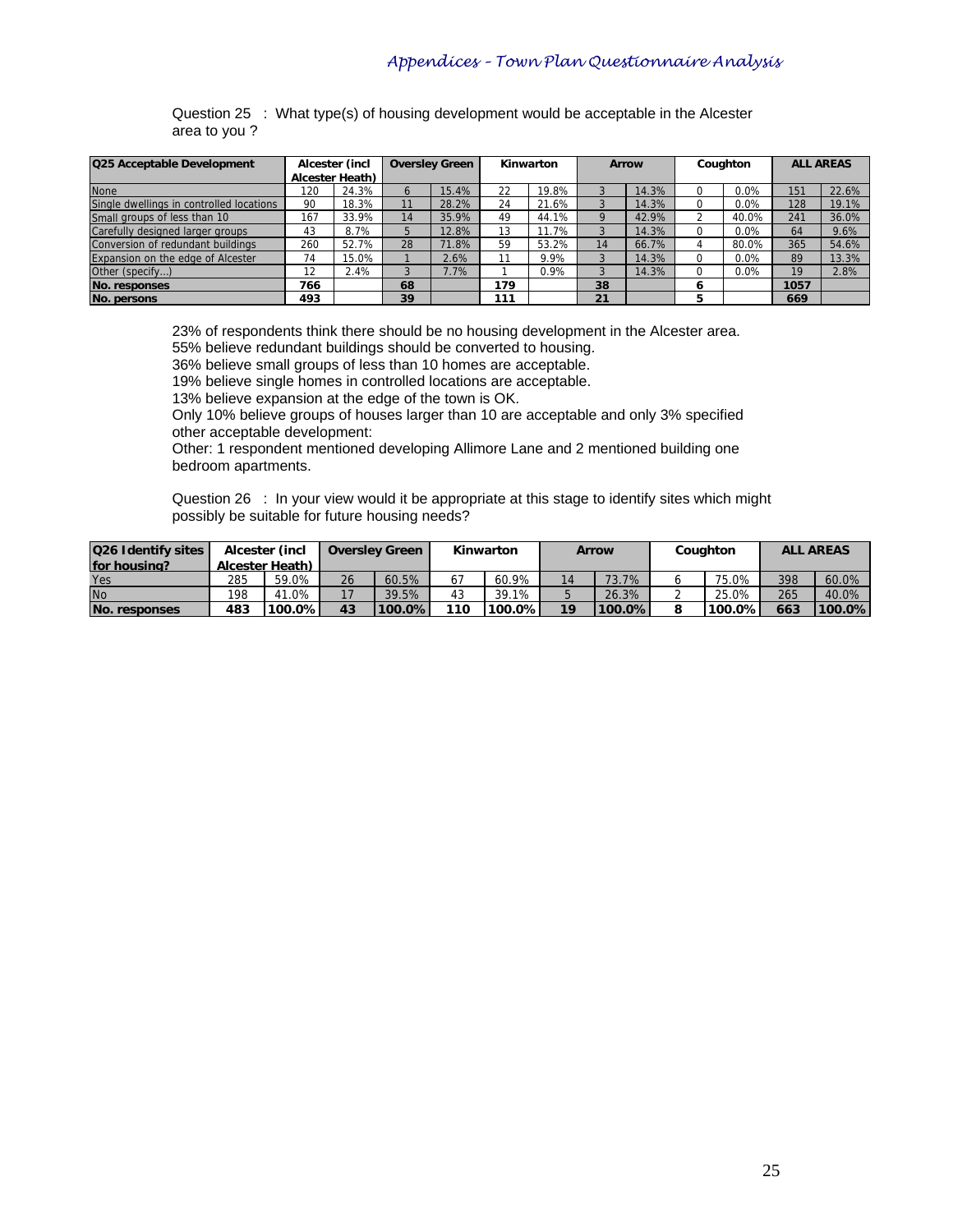| Q27 suitable sites      |                         |            |                | <b>Alcester (Incl Alcester Heath)</b> |                 |                 |                 |                      |
|-------------------------|-------------------------|------------|----------------|---------------------------------------|-----------------|-----------------|-----------------|----------------------|
| 299 respondents         |                         | Yes        |                | No                                    |                 | <b>Not Sure</b> |                 | <b>All Responses</b> |
| Kinwarton Farm House    | 104                     | 61%        | 32             | 19%                                   | 34              | 20%             | 170             | 100%                 |
| Allimore Lane           | 92                      | 54%        | 53             | 31%                                   | 24              | 14%             | 169             | 100%                 |
| St Nicholas Old Nursery | 187                     | 79%        | 36             | 15%                                   | 15              | 6%              | 238             | 100%                 |
| Savilles Site           | 158                     | 75%        | 31             | 15%                                   | $\overline{22}$ | 10%             | 211             | 100%                 |
| Other                   | $\overline{13}$         | 93%        | 1              | 7%                                    | $\Omega$        | $0\%$           | 14              | 100%                 |
|                         |                         |            |                |                                       | <b>Oversley</b> |                 |                 |                      |
| 27 respondents          |                         | Yes        |                | No                                    |                 | <b>Not Sure</b> |                 | <b>All Responses</b> |
| Kinwarton Farm House    | 6                       | 46%        | $\overline{2}$ | 15%                                   | 5               | 38%             | 13              | 100%                 |
| Allimore Lane           | $\overline{7}$          | 47%        | 5              | 33%                                   | $\overline{3}$  | 20%             | 15              | 100%                 |
| St Nicholas Old Nursery | 10                      | 56%        | $\overline{2}$ | 11%                                   | $\overline{6}$  | 33%             | 18              | 100%                 |
| Savilles Site           | 10                      | 59%        | $\overline{3}$ | 18%                                   | $\overline{4}$  | 24%             | 17              | 100%                 |
| Other                   | 3                       | 100%       | $\mathbf 0$    | 0%                                    | $\mathbf 0$     | 0%              | 3               | 100%                 |
|                         |                         |            |                |                                       | Kinwarton       |                 |                 |                      |
| 68 respondents          |                         | <b>Yes</b> |                | <b>No</b>                             |                 | Not Sure        |                 | <b>All Responses</b> |
| Kinwarton Farm House    | 16                      | 48%        | 15             | 45%                                   | $\overline{2}$  | 6%              | 33              | 100%                 |
| Allimore Lane           | 20                      | 54%        | 10             | 27%                                   | 7               | 19%             | $\overline{37}$ | 100%                 |
| St Nicholas Old Nursery | 44                      | 88%        | 5              | 10%                                   | $\mathbf{1}$    | 2%              | 50              | 100%                 |
| Savilles Site           | 47                      | 84%        | $\overline{4}$ | 7%                                    | $\overline{5}$  | 9%              | 56              | 100%                 |
| Other                   | 5                       | 100%       | $\Omega$       | $0\%$                                 | $\Omega$        | $0\%$           | 5               | 100%                 |
|                         |                         |            |                |                                       | <b>Arrow</b>    |                 |                 |                      |
| 13 respondents          |                         | Yes        |                | No                                    |                 | <b>Not Sure</b> |                 | <b>All Responses</b> |
| Kinwarton Farm House    | 4                       | 80%        | 0              | 0%                                    | 1               | 20%             | 5               | 100%                 |
| Allimore Lane           | $\overline{4}$          | 57%        | $\overline{2}$ | 29%                                   | $\mathbf{1}$    | 14%             | $\overline{7}$  | 100%                 |
| St Nicholas Old Nursery | 11                      | 92%        | $\mathbf 0$    | 0%                                    | $\overline{1}$  | 8%              | 12              | 100%                 |
| Savilles Site           | 5                       | 56%        | 1              | 11%                                   | $\overline{3}$  | 33%             | 9               | 100%                 |
| Other                   | $\Omega$                |            | $\Omega$       |                                       | $\Omega$        |                 | 0               |                      |
|                         |                         |            |                |                                       | <b>Coughton</b> |                 |                 |                      |
| 5 respondents           |                         | Yes        |                | No                                    |                 | <b>Not Sure</b> |                 | <b>All Responses</b> |
| Kinwarton Farm House    | $\overline{2}$          | 100%       | $\Omega$       | $0\%$                                 | $\Omega$        | 0%              | $\overline{2}$  | 100%                 |
| Allimore Lane           | 0                       |            | 0              |                                       | 0               |                 | 0               |                      |
| St Nicholas Old Nursery | $\overline{\mathbf{4}}$ | 100%       | $\mathbf 0$    | 0%                                    | $\mathbf 0$     | 0%              | 4               | 100%                 |
| Savilles Site           | $\overline{2}$          | 100%       | $\mathbf 0$    | 0%                                    | $\mathbf 0$     | $0\%$           | $\overline{2}$  | 100%                 |
| Other                   | $\Omega$                |            | $\Omega$       |                                       | $\Omega$        |                 | $\Omega$        |                      |
|                         |                         |            |                | <b>ALL AREAS</b>                      |                 |                 |                 |                      |
| 412 respondents         |                         | Yes        |                | <b>No</b>                             |                 | <b>Not Sure</b> |                 | <b>All Responses</b> |
| Kinwarton Farm House    | 132                     | 59%        | 49             | 22%                                   | $\overline{42}$ | 19%             | 223             | 100%                 |
| Allimore Lane           | 123                     | 54%        | 70             | 31%                                   | 35              | 15%             | 228             | 100%                 |
| St Nicholas Old Nursery | 256                     | 80%        | 43             | 13%                                   | $\overline{23}$ | 7%              | 322             | 100%                 |
| Savilles Site           | 222                     | 75%        | 39             | 13%                                   | 34              | 12%             | 295             | 100%                 |
| Other                   | 21                      | 95%        | $\mathbf{1}$   | 5%                                    | $\overline{0}$  | $0\%$           | 22              | 100%                 |

|  |  |  | Question 27 : If yes, do you think any of the following are potentially suitable or not? |
|--|--|--|------------------------------------------------------------------------------------------|
|  |  |  |                                                                                          |

| Other sites:       |                 |
|--------------------|-----------------|
| <b>Site</b>        | No. respondents |
| <b>Bridge End</b>  | 6               |
| Old Fire Station   | 5               |
| Brooklyn site      | 3               |
| Top of Eclipse Rd  | 3               |
| Cold Comfort Lane  | 2               |
| Western edge       |                 |
| White Lion site    |                 |
| Rear of Greig Hall |                 |
| Birmingham Rd      |                 |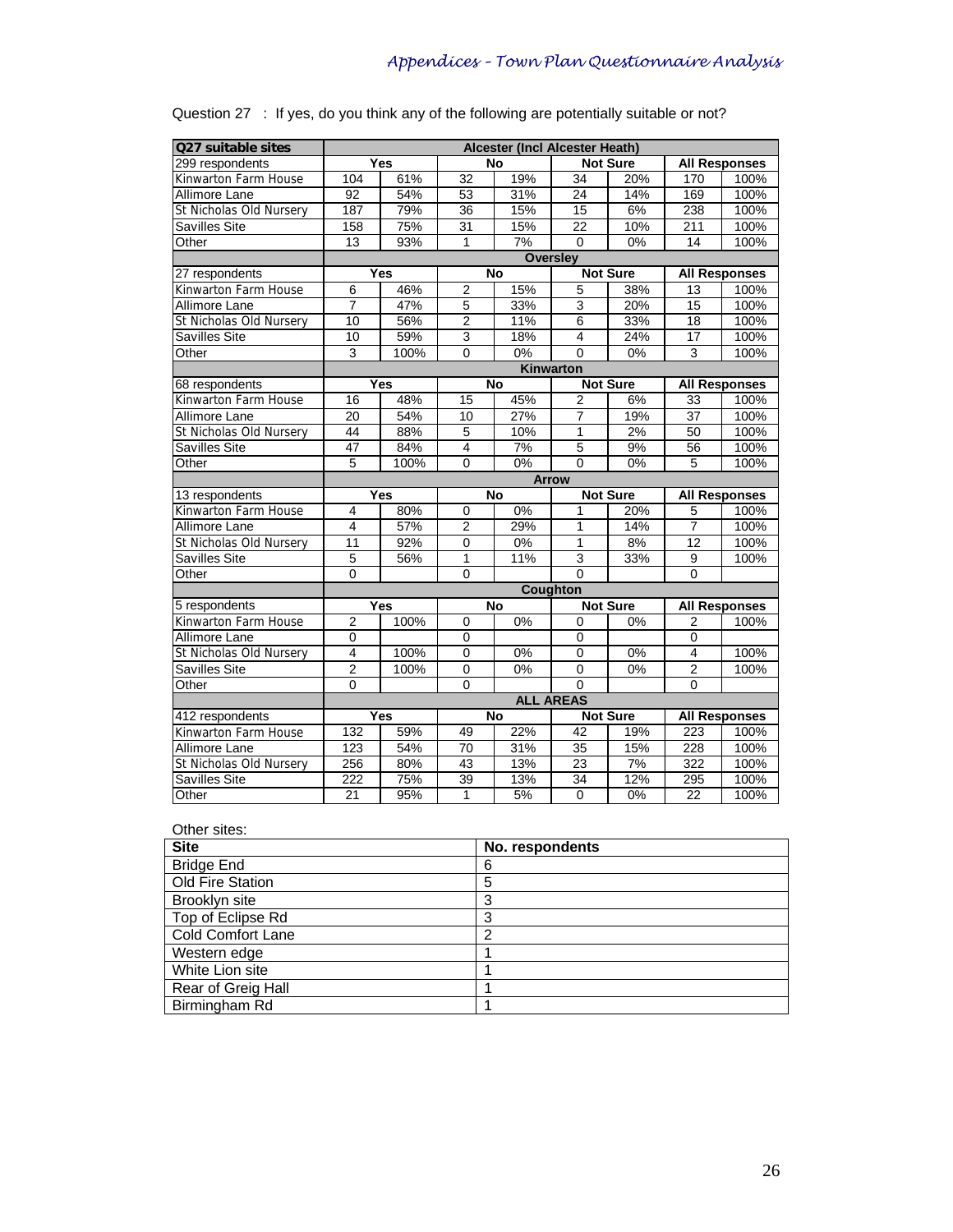Question 28 : How user-friendly are the pavements in your area to people with disabilities, pushchairs or wheelchairs?

| <b>Q28 Pavements </b> | Alcester (incl. |                 | Kinwarton<br><b>Oversley Green</b> |         |     | <b>Arrow</b> |    | Coughton |  | <b>ALL AREAS</b> |     |        |
|-----------------------|-----------------|-----------------|------------------------------------|---------|-----|--------------|----|----------|--|------------------|-----|--------|
|                       |                 | Alcester Heath) |                                    |         |     |              |    |          |  |                  |     |        |
| Good                  | 86              | 17.1%           | b                                  | 13.6%   | 20  | 7.9%         |    | 26.3%    |  | 25.0%            | 119 | 17.4%  |
| Reasonable            | 237             | 47.2%           | 19                                 | 43.2%   | 52  | 46.4%        |    | 57.9%    |  | 50.0%            | 323 | 47.2%  |
| Poor                  | 161             | 32.1%           | 19                                 | 43.2%   | 30  | 26.8%        |    | 10.5%    |  | 25.0%            | 214 | 31.2%  |
| No opinion            | 18              | 3.6%            | 0                                  | $0.0\%$ | 10  | 8.9%         |    | 5.3%     |  | 0.0%             | 29  | 4.2%   |
| No. responses         | 502             | $100.0\%$       | 44                                 | 100.0%  | 112 | $100.0\%$    | 10 | 100.0%   |  | 100.0%I          | 685 | 100.0% |

Question 29 : Do you have a health problem/disability which affects your day-to-day living?

| Q29 Health/disability |     | Alcester (incl | <b>Oversley Green</b> |           | Kinwarton |           | Arrow  |        | Couahton |           | <b>ALL</b><br><b>AREAS</b> |          |
|-----------------------|-----|----------------|-----------------------|-----------|-----------|-----------|--------|--------|----------|-----------|----------------------------|----------|
| Yes                   | 88  | .2%            |                       | 16.7%     | 18        | 6.2%      |        | 9.5%   |          | 1%        | 116                        | $16.7\%$ |
| <b>No</b>             | 424 | 82.8%          | 35                    | 83.3%     | o٦        | 83.8%     |        | 90.5%  |          | 88.9%     | 579                        | 83.3%    |
| No. responses         | 512 | $100.0\%$      | 42                    | $100.0\%$ | 111       | $100.0\%$ | $\sim$ | 100.0% |          | $100.0\%$ | 695                        | 100.0%   |

Question 30 : Do you have any difficulty in getting to the following?

| Q30 Difficulty            |                |       |                |                       |                  |                                |                |                      |
|---------------------------|----------------|-------|----------------|-----------------------|------------------|--------------------------------|----------------|----------------------|
| <b>Accessing Services</b> |                |       |                |                       |                  | Alcester (Incl Alcester Heath) |                |                      |
| 263 respondents           |                | Often |                | <b>Occasionally</b>   |                  | <b>Never</b>                   |                | <b>All Responses</b> |
| Hospital                  | 35             | 30%   | 60             | 52%                   | 20               | 17%                            | 115            | 100%                 |
| Doctor                    | 73             | 38%   | 102            | 53%                   | 16               | 8%                             | 191            | 100%                 |
| Chemist                   | 8              | 12%   | 20             | 29%                   | 41               | 59%                            | 69             | 100%                 |
| Chiropodist               | 12             | 24%   | 19             | 38%                   | 19               | 38%                            | 50             | 100%                 |
| Optician                  | 11             | 18%   | 10             | 17%                   | 39               | 65%                            | 60             | 100%                 |
| Dentist                   | 55             | 46%   | 36             | 30%                   | 28               | 24%                            | 119            | 100%                 |
| Other medical facility    | 9              | 35%   | 9              | 35%                   | 8                | 31%                            | 26             | 100%                 |
|                           |                |       |                | <b>Oversley Green</b> |                  |                                |                |                      |
| 31 respondents            |                | Often |                | <b>Occasionally</b>   |                  | <b>Never</b>                   |                | <b>All Responses</b> |
| Hospital                  | 5              | 26%   | 10             | 53%                   | 4                | 21%                            | 19             | 100%                 |
| Doctor                    | 4              | 17%   | 12             | 50%                   | 8                | 33%                            | 24             | 100%                 |
| Chemist                   | $\overline{2}$ | 17%   | 3              | 25%                   | $\overline{7}$   | 58%                            | 12             | 100%                 |
| Chiropodist               | 1              | 9%    | 3              | 27%                   | $\overline{7}$   | 64%                            | 11             | 100%                 |
| Optician                  | 3              | 25%   | $\overline{2}$ | 17%                   | $\overline{7}$   | 58%                            | 12             | 100%                 |
| Dentist                   | 5              | 33%   | 3              | 20%                   | $\overline{7}$   | 47%                            | 15             | 100%                 |
| Other medical facility    | $\overline{2}$ | 29%   | $\overline{2}$ | 29%                   | 3                | 43%                            | $\overline{7}$ | 100%                 |
|                           |                |       |                |                       | <b>Kinwarton</b> |                                |                |                      |
| 67 respondents            |                | Often |                | <b>Occasionally</b>   |                  | <b>Never</b>                   |                | <b>All Responses</b> |
| Hospital                  | $\overline{7}$ | 22%   | 22             | 69%                   | 3                | 9%                             | 32             | 100%                 |
| Doctor                    | 14             | 33%   | 26             | 60%                   | 3                | 7%                             | 43             | 100%                 |
| Chemist                   | 0              | 0%    | $\overline{7}$ | 54%                   | 6                | 46%                            | 13             | 100%                 |
| Chiropodist               | 6              | 67%   | 1              | 11%                   | $\overline{2}$   | 22%                            | 9              | 100%                 |
| Optician                  | 1              | 11%   | $\Omega$       | 0%                    | 8                | 89%                            | 9              | 100%                 |
| Dentist                   | 16             | 50%   | 12             | 38%                   | 4                | 13%                            | 32             | 100%                 |
| Other medical facility    | $\overline{2}$ | 25%   | 5              | 63%                   | 1                | 13%                            | 8              | 100%                 |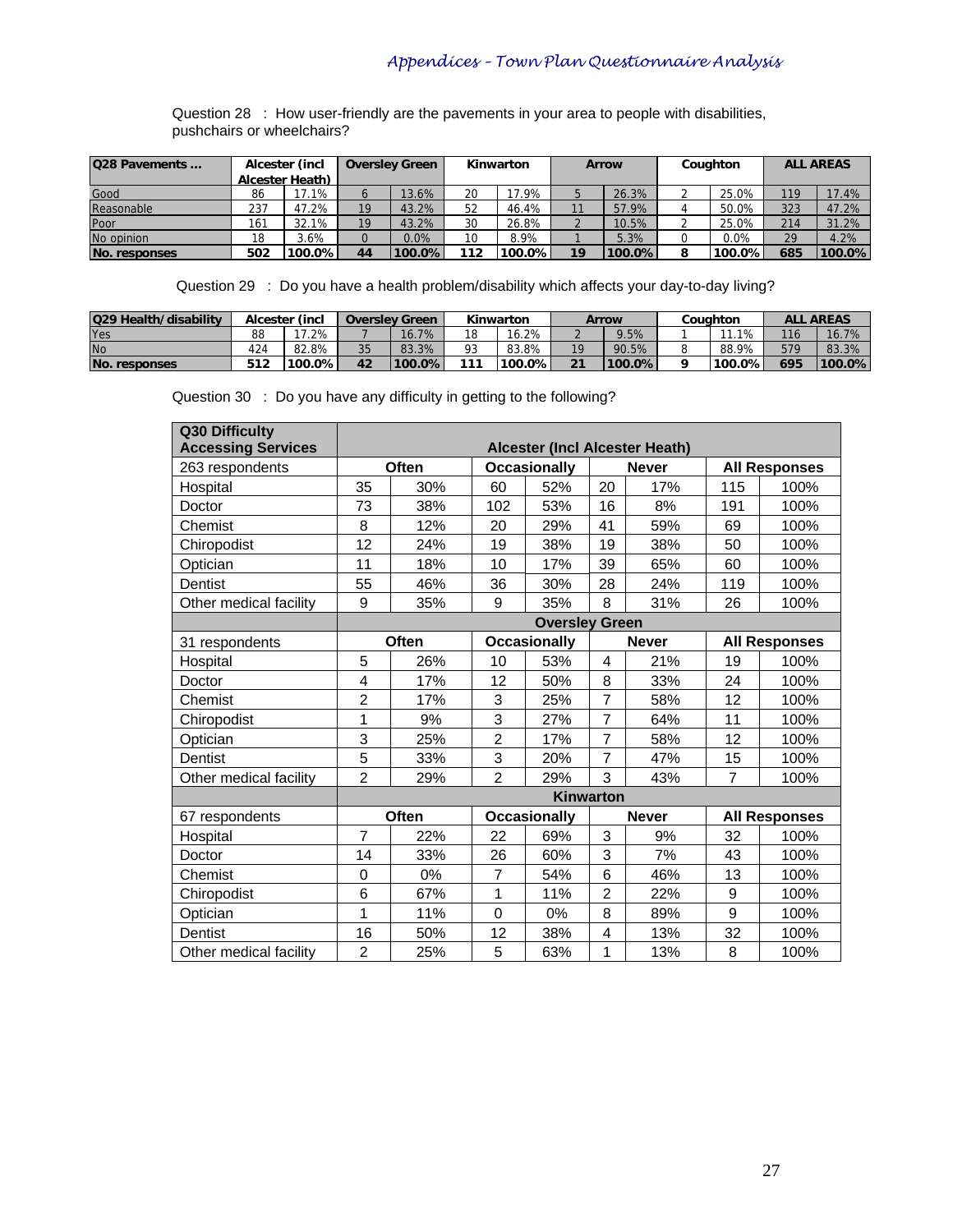|                        | <b>Arrow</b>   |       |             |                     |                 |              |                  |                      |  |
|------------------------|----------------|-------|-------------|---------------------|-----------------|--------------|------------------|----------------------|--|
| 12 respondents         |                | Often |             | <b>Occasionally</b> |                 | <b>Never</b> |                  | <b>All Responses</b> |  |
| Hospital               | 3              | 60%   | 2           | 40%                 | $\Omega$        | 0%           | 5                | 100%                 |  |
| Doctor                 | 5              | 56%   | 3           | 33%                 | 1               | 11%          | $\boldsymbol{9}$ | 100%                 |  |
| Chemist                | 0              | 0%    | $\mathbf 0$ | 0%                  | 1               | 100%         | 1                | 100%                 |  |
| Chiropodist            | 0              | 0%    | $\mathbf 0$ | 0%                  | 1               | 100%         | 1                | 100%                 |  |
| Optician               | $\overline{0}$ | 0%    | $\mathbf 0$ | 0%                  | 1               | 100%         | 1                | 100%                 |  |
| Dentist                | $\overline{2}$ | 50%   | 1           | 25%                 | 1               | 25%          | $\overline{4}$   | 100%                 |  |
| Other medical facility | $\mathbf 0$    |       | $\mathbf 0$ |                     | $\overline{0}$  |              | $\mathbf 0$      |                      |  |
|                        |                |       |             |                     | <b>Coughton</b> |              |                  |                      |  |
| 6 respondents          |                | Often |             | <b>Occasionally</b> |                 | <b>Never</b> |                  | <b>All Responses</b> |  |
| Hospital               | 1              | 50%   | 1           | 50%                 | $\mathbf 0$     | 0%           | $\overline{2}$   | 100%                 |  |
| Doctor                 | 4              | 80%   | 1           | 20%                 | $\Omega$        | 0%           | 5                | 100%                 |  |
| Chemist                | 1              | 50%   | 1           | 50%                 | $\Omega$        | 0%           | $\overline{2}$   | 100%                 |  |
| Chiropodist            | 0              |       | $\mathbf 0$ |                     | 0               |              | $\mathbf 0$      |                      |  |
| Optician               | 1              | 100%  | $\mathbf 0$ | 0%                  | $\Omega$        | 0%           | $\mathbf{1}$     | 100%                 |  |
| Dentist                | $\overline{2}$ | 67%   | 1           | 33%                 | 0               | 0%           | 3                | 100%                 |  |
| Other medical facility | $\mathbf 0$    |       | $\mathbf 0$ |                     | $\Omega$        |              | $\Omega$         |                      |  |
|                        |                |       |             | <b>ALL AREAS</b>    |                 |              |                  |                      |  |
| 379 respondents        |                | Often |             | <b>Occasionally</b> |                 | <b>Never</b> |                  | <b>All Responses</b> |  |
| Hospital               | 51             | 29%   | 95          | 55%                 | 27              | 16%          | 173              | 100%                 |  |
| Doctor                 | 100            | 37%   | 144         | 53%                 | 28              | 10%          | 272              | 100%                 |  |
| Chemist                | 11             | 11%   | 31          | 32%                 | 55              | 57%          | 97               | 100%                 |  |
| Chiropodist            | 19             | 27%   | 23          | 32%                 | 29              | 41%          | 71               | 100%                 |  |
| Optician               | 16             | 19%   | 12          | 14%                 | 55              | 66%          | 83               | 100%                 |  |
| Dentist                | 80             | 46%   | 53          | 31%                 | 40              | 23%          | 173              | 100%                 |  |
| Other medical facility | 13             | 32%   | 16          | 39%                 | 12              | 29%          | 41               | 100%                 |  |

Biggest access issues:

Doctors – 90% have problems accessing often or occasionally Hospitals – 84% have problems accessing often or occasionally Dentists – 77% have problems accessing often or occasionally 6 respondents noted that there is no NHS dentist in Alcester.

Question 31 : If you have used any of the following services which cover the Alcester area during the last year, how do you rate the service?

| Q31 Quality of<br><b>Health Services</b> |     |      |               | Alcester (Incl Alcester Heath) |    |      |   |                   |                  |      |
|------------------------------------------|-----|------|---------------|--------------------------------|----|------|---|-------------------|------------------|------|
|                                          |     |      |               |                                |    |      |   |                   |                  | All  |
| 464 respondents                          |     | Good |               | Reasonable                     |    | Poor |   | <b>No Opinion</b> | <b>Responses</b> |      |
| Doctor                                   | 262 | 58%  | 143           | 32%                            | 47 | 10%  | 0 | $0\%$             | 452              | 100% |
| <b>District Nurse</b>                    | 65  | 69%  | 20            | 21%                            | 4  | 4%   | 5 | 5%                | 94               | 100% |
| <b>Health Visitor</b>                    | 24  | 52%  | 14            | 30%                            | 3  | 7%   | 5 | 11%               | 46               | 100% |
| Home Help                                | 10  | 29%  | 8             | 24%                            | 7  | 21%  | 9 | 26%               | 34               | 100% |
| Ambulance                                | 65  | 73%  | 14            | 16%                            | 3  | 3%   | 7 | 8%                | 89               | 100% |
| Maternity care                           | 10  | 33%  | 11            | 37%                            | 2  | 7%   | 7 | 23%               | 30               | 100% |
| Chiropody                                | 32  | 54%  | 10            | 17%                            | 11 | 19%  | 6 | 10%               | 59               | 100% |
| Equipment loan                           | 26  | 57%  | 8             | 17%                            | 5  | 11%  | 7 | 15%               | 46               | 100% |
| Meals on Wheels                          | 6   | 35%  | $\mathcal{P}$ | 12%                            | 1  | 6%   | 8 | 47%               | 17               | 100% |
| Counselling                              | 6   | 18%  | 6             | 18%                            | 12 | 36%  | 9 | 27%               | 33               | 100% |
| Physiotherapy                            | 31  | 39%  | 15            | 19%                            | 27 | 34%  | 6 | 8%                | 79               | 100% |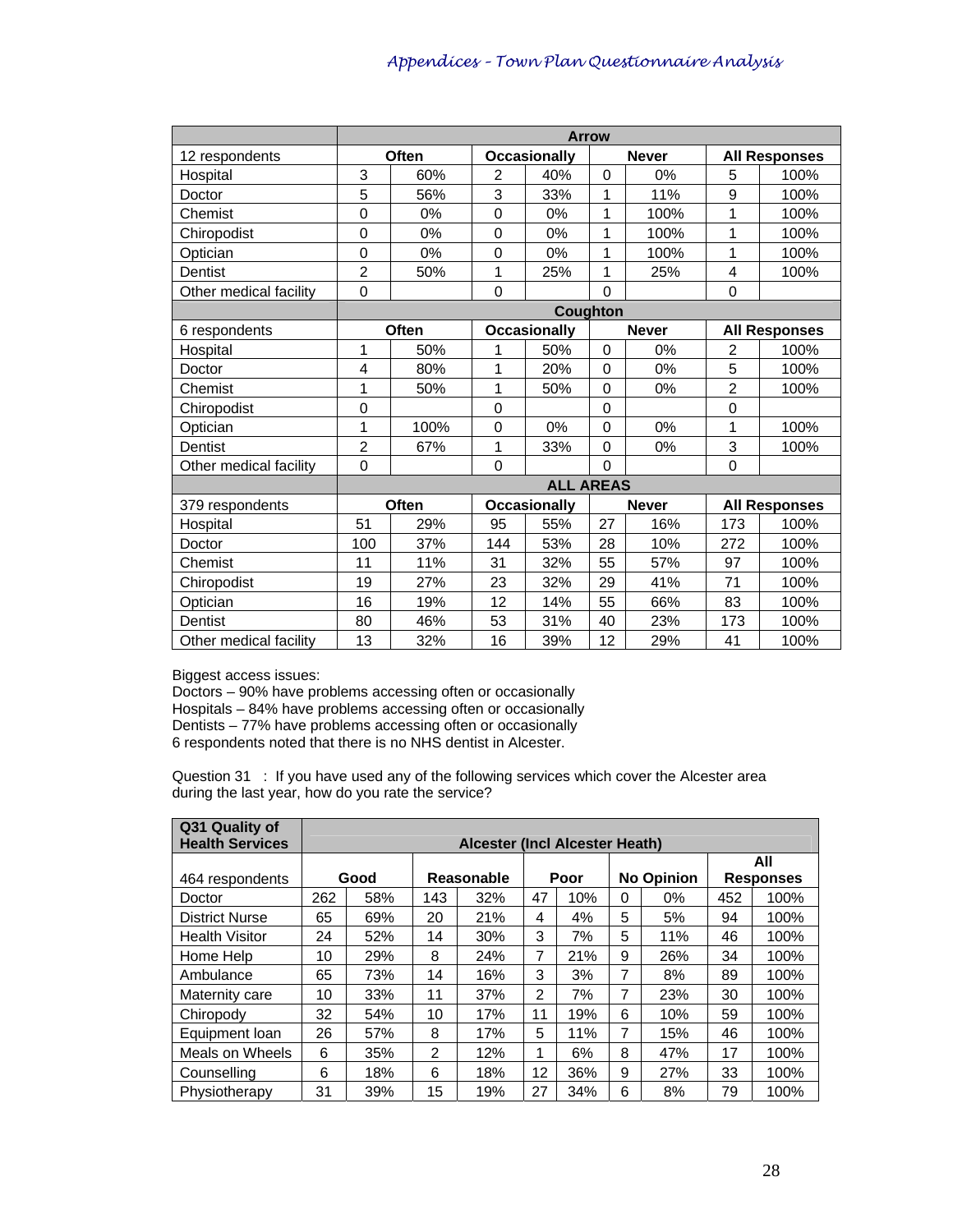|                              | <b>Oversley Green</b>                 |       |                  |            |                     |              |                  |                   |                               |                          |
|------------------------------|---------------------------------------|-------|------------------|------------|---------------------|--------------|------------------|-------------------|-------------------------------|--------------------------|
|                              |                                       |       |                  |            |                     |              |                  |                   |                               | All                      |
| 39 respondents               |                                       | Good  |                  | Reasonable |                     | Poor         |                  | <b>No Opinion</b> |                               | <b>Responses</b>         |
| Doctor                       | 23                                    | 61%   | 14               | 37%        | 1                   | 3%           | 0                | 0%                | 38                            | 100%                     |
| <b>District Nurse</b>        | 5                                     | 45%   | 3                | 27%        | 0                   | 0%           | 3                | 27%               | 11                            | 100%                     |
| <b>Health Visitor</b>        | $\overline{2}$                        | 33%   | 1                | 17%        | 0                   | 0%           | 3                | 50%               | 6                             | 100%                     |
| Home Help                    | $\mathbf 1$                           | 20%   | 1                | 20%        | $\mathbf 0$         | 0%           | 3                | 60%               | 5                             | 100%                     |
| Ambulance                    | 8                                     | 73%   | $\pmb{0}$        | 0%         | 0                   | 0%           | 3                | 27%               | 11                            | 100%                     |
| Maternity care               | $\mathbf 0$                           | 0%    | 0                | 0%         | 0                   | 0%           | 3                | 100%              | 3                             | 100%                     |
| Chiropody                    | 5                                     | 50%   | $\overline{2}$   | 20%        | $\Omega$            | 0%           | 3                | 30%               | 10                            | 100%                     |
| Equipment loan               | 1                                     | 25%   | $\mathbf 0$      | 0%         | 0                   | 0%           | 3                | 75%               | 4                             | 100%                     |
| Meals on Wheels              | $\overline{0}$                        | 0%    | $\mathbf 0$      | 0%         | $\mathbf 0$         | 0%           | 3                | 100%              | 3                             | 100%                     |
| Counselling                  | $\mathsf{O}\xspace$                   | $0\%$ | $\mathbf 0$      | $0\%$      | 1                   | 25%          | 3                | 75%               | 4                             | 100%                     |
| Physiotherapy                | 1                                     | 11%   | $\overline{c}$   | 22%        | 3                   | 33%          | 3                | 33%               | 9                             | 100%                     |
|                              |                                       |       |                  |            |                     | Kinwarton    |                  |                   |                               |                          |
|                              |                                       |       |                  |            |                     |              |                  |                   |                               | <b>All</b>               |
| 107 respondents              |                                       | Good  |                  | Reasonable |                     | Poor         |                  | <b>No Opinion</b> |                               | <b>Responses</b>         |
| Doctor                       | 72                                    | 69%   | 26               | 25%        | 7                   | 7%           | 0                | 0%                | 105                           | 100%                     |
| <b>District Nurse</b>        | 19                                    | 79%   | 5                | 21%        | 0                   | 0%           | 0                | 0%                | 24                            | 100%                     |
| <b>Health Visitor</b>        | 3                                     | 43%   | $\sqrt{3}$       | 43%        | 1                   | 14%          | $\mathbf 0$      | 0%                | $\overline{7}$                | 100%                     |
| Home Help                    | $\overline{2}$                        | 100%  | $\mathbf 0$      | 0%         | $\overline{0}$      | 0%           | $\mathbf 0$      | 0%                | $\overline{c}$                | 100%                     |
| Ambulance                    | 15                                    | 83%   | $\overline{c}$   | 11%        | 1                   | 6%           | 0                | $0\%$             | 18                            | 100%                     |
| Maternity care               | $\mathbf 2$                           | 67%   | 1                | 33%        | 0                   | 0%           | $\boldsymbol{0}$ | $0\%$             | 3                             | 100%                     |
| Chiropody                    | $\overline{8}$                        | 62%   | 3                | 23%        | $\overline{2}$      | 15%          | $\mathbf 0$      | 0%                | 13                            | 100%                     |
| Equipment loan               | $\overline{\mathbf{4}}$               | 80%   | $\mathbf 1$      | 20%        | 0                   | 0%           | 0                | 0%                | 5                             | 100%                     |
| Meals on Wheels              | $\overline{c}$                        | 100%  | $\pmb{0}$        | 0%         | 0                   | 0%           | 0                | 0%                | $\overline{c}$                | 100%                     |
| Counselling                  | $\overline{c}$                        | 40%   | $\overline{c}$   | 40%        | 1                   | 20%          | 0                | 0%                | 5                             | 100%                     |
| Physiotherapy                | 10                                    | 56%   | 6                | 33%        | $\overline{2}$      | 11%          | 0                | 0%                | 18                            | 100%                     |
|                              |                                       |       |                  |            |                     | <b>Arrow</b> |                  |                   |                               |                          |
| 21 respondents               |                                       | Good  |                  | Reasonable |                     | Poor         |                  | <b>No Opinion</b> |                               | <b>All</b>               |
| Doctor                       | 10                                    | 48%   | 9                | 43%        | 2                   | 10%          | 0                | 0%                | 21                            | <b>Responses</b><br>100% |
| <b>District Nurse</b>        | 0                                     | 0%    | $\overline{2}$   | 100%       | 0                   | 0%           | 0                | 0%                | $\overline{2}$                | 100%                     |
| <b>Health Visitor</b>        | $\mathsf{O}\xspace$                   |       | $\mathbf 0$      |            | $\mathbf 0$         |              | $\pmb{0}$        |                   | $\mathbf 0$                   |                          |
| Home Help                    | $\mathsf 0$                           |       | 0                |            | $\mathbf 0$         |              | $\mathbf 0$      |                   | 0                             |                          |
| Ambulance                    | 4                                     | 80%   | 1                | 20%        | 0                   | 0%           | 0                | 0%                | 5                             | 100%                     |
| Maternity care               | $\mathbf 1$                           | 100%  | $\boldsymbol{0}$ | $0\%$      | 0                   | 0%           | 0                | $0\%$             | 1                             | 100%                     |
| Chiropody                    | $\mathbf 1$                           | 100%  |                  | 0%         |                     | 0%           |                  | 0%                | 1                             | 100%                     |
| Equipment loan               | $\overline{0}$                        |       | 0<br>$\mathbf 0$ |            | 0<br>$\overline{0}$ |              | 0<br>$\mathbf 0$ |                   | $\mathbf 0$                   |                          |
| Meals on Wheels              | $\overline{0}$                        |       | $\mathbf 0$      |            | $\mathbf 0$         |              | $\mathbf 0$      |                   | $\mathbf 0$                   |                          |
|                              |                                       |       |                  |            |                     |              |                  |                   |                               |                          |
|                              |                                       |       |                  |            |                     |              |                  |                   |                               |                          |
| Counselling<br>Physiotherapy | $\mathsf{O}\xspace$<br>$\overline{2}$ | 100%  | $\mathbf 0$<br>0 | 0%         | $\mathbf 0$<br>0    | 0%           | $\mathbf 0$<br>0 | 0%                | $\mathbf 0$<br>$\overline{2}$ | 100%                     |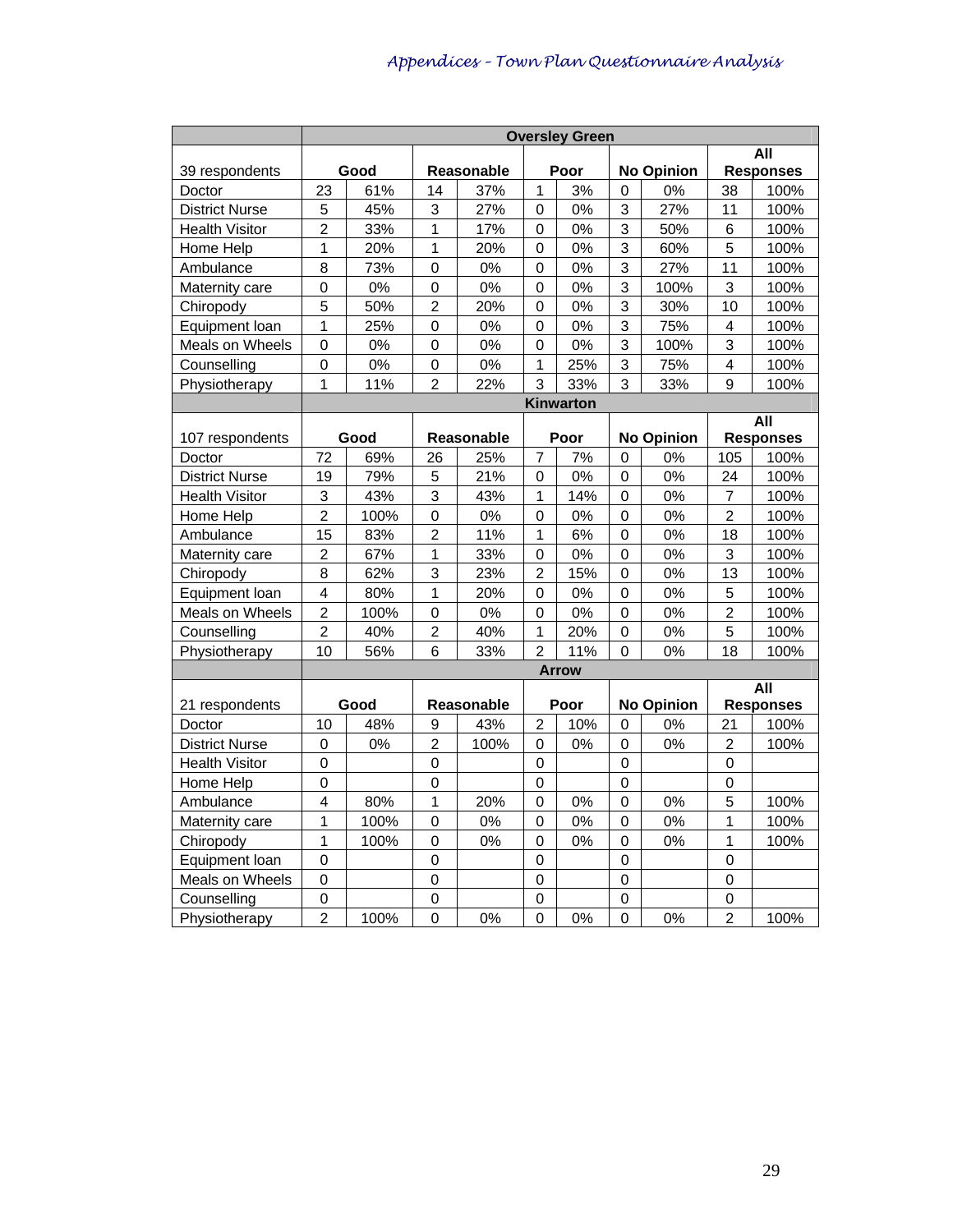|                        |                | Coughton |                  |            |                |                  |              |                   |                |                  |
|------------------------|----------------|----------|------------------|------------|----------------|------------------|--------------|-------------------|----------------|------------------|
|                        |                |          |                  |            |                |                  |              |                   |                | All              |
| 8 respondents          |                | Good     |                  | Reasonable |                | Poor             |              | <b>No Opinion</b> |                | <b>Responses</b> |
| Doctor                 | 4              | 57%      | 1                | 14%        | $\overline{2}$ | 29%              | 0            | 0%                | 7              | 100%             |
| <b>District Nurse</b>  | $\overline{2}$ | 67%      | $\mathbf{1}$     | 33%        | $\Omega$       | 0%               | 0            | 0%                | 3              | 100%             |
| <b>Health Visitor</b>  | 1              | 50%      | 0                | 0%         | 0              | 0%               | 1            | 50%               | $\overline{2}$ | 100%             |
| Home Help              | $\Omega$       | 0%       | 0                | 0%         | $\Omega$       | 0%               | $\mathbf{1}$ | 100%              | 1              | 100%             |
| Ambulance              | 3              | 75%      | $\mathbf 0$      | 0%         | $\overline{0}$ | 0%               | 1            | 25%               | 4              | 100%             |
| Maternity care         | $\overline{0}$ | 0%       | 1                | 50%        | 0              | 0%               | $\mathbf{1}$ | 50%               | $\overline{2}$ | 100%             |
| Chiropody              | $\mathbf 0$    | 0%       | $\mathbf 0$      | 0%         | 0              | 0%               | 1            | 100%              | 1              | 100%             |
| Equipment loan         | $\mathbf 0$    | 0%       | $\mathbf 0$      | 0%         | $\overline{0}$ | 0%               | 1            | 100%              | 1              | 100%             |
| <b>Meals on Wheels</b> | $\mathbf 0$    | 0%       | $\mathbf 0$      | 0%         | 0              | 0%               | 1            | 100%              | 1              | 100%             |
| Counselling            | $\Omega$       | 0%       | $\mathbf 0$      | 0%         | 0              | 0%               | 1            | 100%              | 1              | 100%             |
| Physiotherapy          | $\Omega$       | 0%       | 0                | 0%         | 0              | 0%               | 1            | 100%              | 1              | 100%             |
|                        |                |          |                  |            |                | <b>ALL AREAS</b> |              |                   |                |                  |
|                        |                |          |                  |            |                |                  |              |                   |                | All              |
| 639 respondents        |                | Good     |                  | Reasonable |                | Poor             |              | <b>No Opinion</b> |                | <b>Responses</b> |
| Doctor                 | 371            | 60%      | 193              | 31%        | 59             | 9%               | 0            | 0%                | 623            | 100%             |
| <b>District Nurse</b>  | 91             | 68%      | 31               | 23%        | 4              | 3%               | 8            | 6%                | 134            | 100%             |
| <b>Health Visitor</b>  | 30             | 49%      | 18               | 30%        | 4              | 7%               | 9            | 15%               | 61             | 100%             |
| Home Help              | 13             | 31%      | $\boldsymbol{9}$ | 21%        | $\overline{7}$ | 17%              | 13           | 31%               | 42             | 100%             |
| Ambulance              | 95             | 75%      | 17               | 13%        | 4              | 3%               | 11           | 9%                | 127            | 100%             |
| Maternity care         | 13             | 33%      | 13               | 33%        | 2              | 5%               | 11           | 28%               | 39             | 100%             |
| Chiropody              | 46             | 55%      | 15               | 18%        | 13             | 15%              | 10           | 12%               | 84             | 100%             |
| Equipment loan         | 31             | 55%      | 9                | 16%        | 5              | 9%               | 11           | 20%               | 56             | 100%             |
| Meals on Wheels        | 8              | 35%      | $\overline{2}$   | 9%         | 1              | 4%               | 12           | 52%               | 23             | 100%             |
| Counselling            | 8              | 19%      | 8                | 19%        | 14             | 33%              | 13           | 30%               | 43             | 100%             |
| Physiotherapy          | 44             | 40%      | 23               | 21%        | 32             | 29%              | 10           | 9%                | 109            | 100%             |

|                       |      | ALL AREAS - Excluding 'No opinons' |                   |      |  |  |  |  |  |  |  |
|-----------------------|------|------------------------------------|-------------------|------|--|--|--|--|--|--|--|
|                       |      |                                    | Good or           |      |  |  |  |  |  |  |  |
|                       | Good | Reasonable                         | <b>Reasonable</b> | Poor |  |  |  |  |  |  |  |
| Ambulance             | 82%  | 15%                                | 97%               | 3%   |  |  |  |  |  |  |  |
| <b>District Nurse</b> | 72%  | 25%                                | 97%               | 3%   |  |  |  |  |  |  |  |
| <b>Health Visitor</b> | 58%  | 35%                                | 93%               | 8%   |  |  |  |  |  |  |  |
| Maternity care        | 46%  | 46%                                | 92%               | 7%   |  |  |  |  |  |  |  |
| Meals on Wheels       | 73%  | 18%                                | 91%               | 9%   |  |  |  |  |  |  |  |
| Doctor                | 60%  | 31%                                | 91%               | 9%   |  |  |  |  |  |  |  |
| Equipment loan        | 69%  | 20%                                | 89%               | 11%  |  |  |  |  |  |  |  |
| Chiropody             | 62%  | 20%                                | 82%               | 18%  |  |  |  |  |  |  |  |
| Home Help             | 45%  | 31%                                | 76%               | 24%  |  |  |  |  |  |  |  |
| Physiotherapy         | 44%  | 23%                                | 67%               | 32%  |  |  |  |  |  |  |  |
| Counselling           | 27%  | 27%                                | 54%               | 47%  |  |  |  |  |  |  |  |

Summarising results just for respondents who had an opinion, it can be seen that the highest satisfaction level is for the ambulance service: 82% rating them as good and 97% rating them as good or reasonable.

Most other services also rank highly on the satisfaction scale, except for Counselling Services (47% dissatisfaction) and Physiotherapy services (32% dissatisfaction).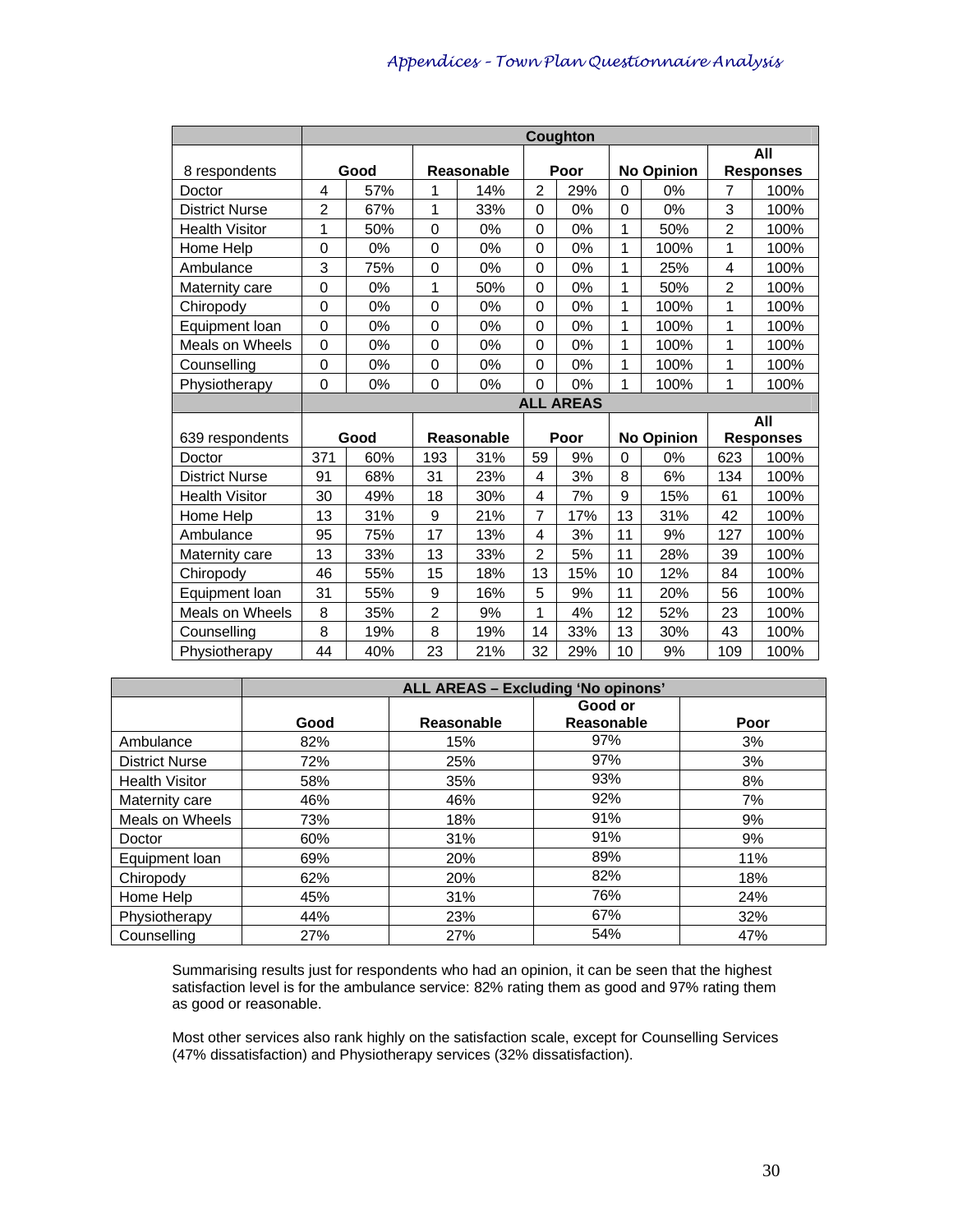Question 32 : Which, if any, of the following crimes and anti-social behaviour concern you in the Alcester area because you have personally been affected by them in the past 18 months?

| <b>Q32 Crime &amp; anti   Alcester (incl)</b> | <b>Oversley</b> |          |    |       | Kinwarton<br><b>Arrow</b> |          |    | Coughton |   | <b>ALL AREAS</b> |     |       |
|-----------------------------------------------|-----------------|----------|----|-------|---------------------------|----------|----|----------|---|------------------|-----|-------|
| social behaviour                              |                 | Alcester |    | Green |                           |          |    |          |   |                  |     |       |
| Theft                                         | 39              | 11.1% ⊾  |    | 10.7% | 12                        | $16.9\%$ |    | 16.7%    |   | 20.0%            | 57  | 12.2% |
| <b>Mugging</b>                                | 8               | 2.3%     |    | 3.6%  |                           | 5.6%     |    | $0.0\%$  |   | 0.0%             | 13  | 2.8%  |
| Vandalism                                     | 166             | 47.4%    | 10 | 35.7% | 35                        | 49.3%    |    | 33.3%    |   | 40.0%            | 217 | 46.6% |
| Drunkeness                                    | 176             | 50.3%    | 10 | 35.7% | 24                        | 33.8%    |    | 33.3%    |   | 40.0%            | 216 | 46.4% |
| <b>Other</b>                                  | 29              | 8.3%     |    | 3.6%  | 8                         | $11.3\%$ |    | 16.7%    |   | 0.0%             | 40  | 8.6%  |
| Not concerned                                 | 85              | 24.3%    |    | 32.1% | 16                        | 22.5%    |    | 25.0%    |   | 60.0%            | 116 | 24.9% |
| No. repondents                                | 350             |          | 28 |       | 71                        |          | 12 |          | 5 |                  | 466 |       |

Biggest worries are vandalism & drunkenness, with nearly half the respondents feeling concerned.

'Other' anti-social behaviour causing concern included fireworks (1 respondent), intimidating youths (14 respondents) and drug use (5 respondents).

Question 33 : Are there any areas in the Alcester area in which you feel unsafe?

| Q33 Unsafe        |     | Alcester (incl  |    | Oversley |     | Kinwarton | <b>Arrow</b> |       | Coughton |          | <b>ALL AREAS</b> |       |
|-------------------|-----|-----------------|----|----------|-----|-----------|--------------|-------|----------|----------|------------------|-------|
| <b>Ilocations</b> |     | <b>Alcester</b> |    | Green    |     |           |              |       |          |          |                  |       |
| Yes               | 291 | 63%             | 19 | 53%      | 69  | 66%       | 11           | 65%   |          | 28.6%    | 392              | 62.4% |
| <b>No</b>         | 149 | 32%             | 14 | 39%      | 21  | 30%       |              | 35%   |          | $71.4\%$ | 205              | 32.6% |
| No opinion        | 24  | 5%              |    | 8%       |     | 4%        |              | $0\%$ |          | $0.0\%$  | 31               | 4.9%  |
| INo. repondents   | 464 |                 | 36 |          | 104 |           | 17           |       |          |          | 628              |       |

How does this break down by age?

| Locations noted:               |                           |
|--------------------------------|---------------------------|
| Location                       | No. respondents noting it |
| <b>Hopkins Precinct</b>        | 336                       |
| High St                        | 81                        |
| Moorfield Park                 | 25                        |
| Conway estate/ fields          | 23                        |
| <b>General Park Areas</b>      | 11                        |
| <b>Tueries</b>                 | 11                        |
| <b>Bulls Head Yard</b>         | 5                         |
| Malt Mill Lane                 | 4                         |
| Nature reserve                 | 3                         |
| <b>Greig Centre</b>            | $\overline{2}$            |
| Bleachfield St footpath/park   | 2                         |
| Bleachfield St - Swan Car park | $\overline{2}$            |
| Priory Rd bus stop             |                           |
| <b>High School Bus Park</b>    | 1                         |
| Evesham St                     |                           |
| <b>Public toilets</b>          | 1                         |
|                                |                           |
| At weekends                    | 9                         |
| Evenings/ night                | 99                        |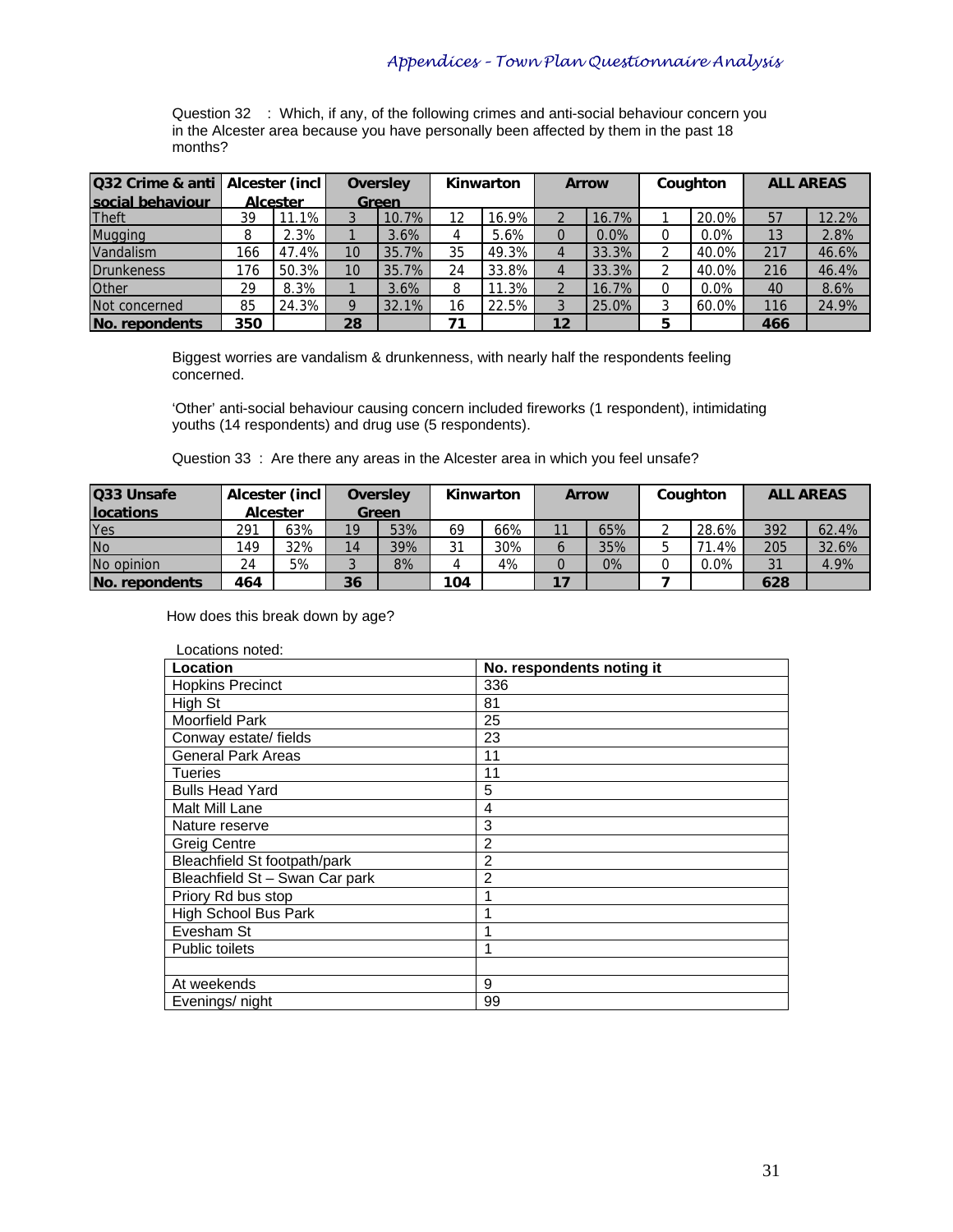| roads etc<br>Alcester (Incl Alcester Heath)<br><b>No</b><br>Opinion<br>Good<br>Reasonable<br>Poor<br><b>All Responses</b><br>512 respondents<br>124<br>85<br>17%<br>57%<br>25%<br>$\mathbf{1}$<br>0%<br>494<br>Roads<br>284<br>100%<br>55%<br>0%<br>86<br>17%<br>277<br>138<br>28%<br>$\boldsymbol{0}$<br>501<br>100%<br>Pavements<br>15%<br>$\overline{7}$<br>69<br>273<br>58%<br>121<br>26%<br>1%<br>470<br>100%<br>Verges<br>3<br><b>Street Lights</b><br>183<br>38%<br>246<br>51%<br>1%<br>100%<br>48<br>10%<br>480<br>74<br>34<br>Public toilets<br>28%<br>47%<br>17%<br>8%<br>432<br>123<br>201<br>100%<br><b>Oversley Green</b><br><b>No</b><br>Opinion<br>42 respondents<br>Good<br>Reasonable<br>Poor<br><b>All Responses</b><br>8<br>41%<br>20%<br>16<br>39%<br>17<br>0%<br>41<br>Roads<br>$\mathbf 0$<br>100%<br>8<br>33%<br>0%<br>42<br>100%<br>Pavements<br>19%<br>20<br>48%<br>14<br>0<br>6<br>15%<br>21<br>51%<br>34%<br>0%<br>41<br>100%<br>14<br>$\mathbf 0$<br>Verges<br><b>Street Lights</b><br>5<br>17<br>44%<br>17<br>44%<br>13%<br>0<br>0%<br>39<br>100%<br>5<br>Public toilets<br>15%<br>$\overline{2}$<br>34<br>9<br>26%<br>18<br>53%<br>6%<br>100%<br>Kinwarton<br><b>No</b><br>115 respondents<br>Good<br>Reasonable<br>Poor<br>Opinion<br><b>All Responses</b><br>20<br>18%<br>13<br>12%<br>70%<br>0%<br>111<br>Roads<br>78<br>0<br>100%<br>1%<br>16<br>14%<br>67<br>59%<br>29<br>26%<br>1<br>113<br>100%<br>Pavements<br>58%<br>23<br>$\overline{2}$<br>2%<br>19<br>18%<br>62<br>22%<br>106<br>100%<br>Verges<br>54%<br>1<br>1%<br><b>Street Lights</b><br>37<br>33%<br>13<br>12%<br>111<br>100%<br>60<br>51<br>14%<br>Public toilets<br>24<br>24%<br>51%<br>14<br>11<br>11%<br>100<br>100%<br><b>Arrow</b><br>$\overline{N}$ o<br>Opinion<br>20 respondents<br>Good<br>Reasonable<br><b>All Responses</b><br>Poor<br>$\overline{2}$<br>10%<br>$\overline{2}$<br>10%<br>Roads<br>16<br>80%<br>0<br>0%<br>20<br>100%<br>3<br>$\overline{\mathbf{4}}$<br>65%<br>20%<br>13<br>15%<br>$\boldsymbol{0}$<br>0%<br>20<br>100%<br>Pavements<br>$\overline{c}$<br>4<br>11%<br>13<br>68%<br>21%<br>$\mathbf 0$<br>0%<br>19<br>100%<br>Verges<br>$\overline{7}$<br><b>Street Lights</b><br>42%<br>3<br>16%<br>37%<br>8<br>1<br>5%<br>19<br>100%<br>3<br>$\overline{c}$<br>10<br>19%<br>Public toilets<br>13%<br>63%<br>1<br>6%<br>16<br>100%<br><b>Coughton</b><br><b>No</b><br>Opinion<br>Good<br><b>Reasonable</b><br>Poor<br><b>All Responses</b><br>8 respondents<br>13%<br>75%<br>13%<br>0%<br>Roads<br>1<br>6<br>1<br>0<br>8<br>100%<br>Pavements<br>1<br>13%<br>5<br>63%<br>2<br>25%<br>0<br>0%<br>8<br>100%<br>3<br>1<br>13%<br>4<br>50%<br>38%<br>0%<br>8<br>100%<br>0<br>Verges | Q34 State of |  |  |  |  |  |
|------------------------------------------------------------------------------------------------------------------------------------------------------------------------------------------------------------------------------------------------------------------------------------------------------------------------------------------------------------------------------------------------------------------------------------------------------------------------------------------------------------------------------------------------------------------------------------------------------------------------------------------------------------------------------------------------------------------------------------------------------------------------------------------------------------------------------------------------------------------------------------------------------------------------------------------------------------------------------------------------------------------------------------------------------------------------------------------------------------------------------------------------------------------------------------------------------------------------------------------------------------------------------------------------------------------------------------------------------------------------------------------------------------------------------------------------------------------------------------------------------------------------------------------------------------------------------------------------------------------------------------------------------------------------------------------------------------------------------------------------------------------------------------------------------------------------------------------------------------------------------------------------------------------------------------------------------------------------------------------------------------------------------------------------------------------------------------------------------------------------------------------------------------------------------------------------------------------------------------------------------------------------------------------------------------------------------------------------------------------------------------------------------------------------------------------------------------------------------------------------------------------------------------------------------------------------------------------------------------------------------------------------------------------------------------------------------------|--------------|--|--|--|--|--|
|                                                                                                                                                                                                                                                                                                                                                                                                                                                                                                                                                                                                                                                                                                                                                                                                                                                                                                                                                                                                                                                                                                                                                                                                                                                                                                                                                                                                                                                                                                                                                                                                                                                                                                                                                                                                                                                                                                                                                                                                                                                                                                                                                                                                                                                                                                                                                                                                                                                                                                                                                                                                                                                                                                            |              |  |  |  |  |  |
|                                                                                                                                                                                                                                                                                                                                                                                                                                                                                                                                                                                                                                                                                                                                                                                                                                                                                                                                                                                                                                                                                                                                                                                                                                                                                                                                                                                                                                                                                                                                                                                                                                                                                                                                                                                                                                                                                                                                                                                                                                                                                                                                                                                                                                                                                                                                                                                                                                                                                                                                                                                                                                                                                                            |              |  |  |  |  |  |
|                                                                                                                                                                                                                                                                                                                                                                                                                                                                                                                                                                                                                                                                                                                                                                                                                                                                                                                                                                                                                                                                                                                                                                                                                                                                                                                                                                                                                                                                                                                                                                                                                                                                                                                                                                                                                                                                                                                                                                                                                                                                                                                                                                                                                                                                                                                                                                                                                                                                                                                                                                                                                                                                                                            |              |  |  |  |  |  |
|                                                                                                                                                                                                                                                                                                                                                                                                                                                                                                                                                                                                                                                                                                                                                                                                                                                                                                                                                                                                                                                                                                                                                                                                                                                                                                                                                                                                                                                                                                                                                                                                                                                                                                                                                                                                                                                                                                                                                                                                                                                                                                                                                                                                                                                                                                                                                                                                                                                                                                                                                                                                                                                                                                            |              |  |  |  |  |  |
|                                                                                                                                                                                                                                                                                                                                                                                                                                                                                                                                                                                                                                                                                                                                                                                                                                                                                                                                                                                                                                                                                                                                                                                                                                                                                                                                                                                                                                                                                                                                                                                                                                                                                                                                                                                                                                                                                                                                                                                                                                                                                                                                                                                                                                                                                                                                                                                                                                                                                                                                                                                                                                                                                                            |              |  |  |  |  |  |
|                                                                                                                                                                                                                                                                                                                                                                                                                                                                                                                                                                                                                                                                                                                                                                                                                                                                                                                                                                                                                                                                                                                                                                                                                                                                                                                                                                                                                                                                                                                                                                                                                                                                                                                                                                                                                                                                                                                                                                                                                                                                                                                                                                                                                                                                                                                                                                                                                                                                                                                                                                                                                                                                                                            |              |  |  |  |  |  |
|                                                                                                                                                                                                                                                                                                                                                                                                                                                                                                                                                                                                                                                                                                                                                                                                                                                                                                                                                                                                                                                                                                                                                                                                                                                                                                                                                                                                                                                                                                                                                                                                                                                                                                                                                                                                                                                                                                                                                                                                                                                                                                                                                                                                                                                                                                                                                                                                                                                                                                                                                                                                                                                                                                            |              |  |  |  |  |  |
|                                                                                                                                                                                                                                                                                                                                                                                                                                                                                                                                                                                                                                                                                                                                                                                                                                                                                                                                                                                                                                                                                                                                                                                                                                                                                                                                                                                                                                                                                                                                                                                                                                                                                                                                                                                                                                                                                                                                                                                                                                                                                                                                                                                                                                                                                                                                                                                                                                                                                                                                                                                                                                                                                                            |              |  |  |  |  |  |
|                                                                                                                                                                                                                                                                                                                                                                                                                                                                                                                                                                                                                                                                                                                                                                                                                                                                                                                                                                                                                                                                                                                                                                                                                                                                                                                                                                                                                                                                                                                                                                                                                                                                                                                                                                                                                                                                                                                                                                                                                                                                                                                                                                                                                                                                                                                                                                                                                                                                                                                                                                                                                                                                                                            |              |  |  |  |  |  |
|                                                                                                                                                                                                                                                                                                                                                                                                                                                                                                                                                                                                                                                                                                                                                                                                                                                                                                                                                                                                                                                                                                                                                                                                                                                                                                                                                                                                                                                                                                                                                                                                                                                                                                                                                                                                                                                                                                                                                                                                                                                                                                                                                                                                                                                                                                                                                                                                                                                                                                                                                                                                                                                                                                            |              |  |  |  |  |  |
|                                                                                                                                                                                                                                                                                                                                                                                                                                                                                                                                                                                                                                                                                                                                                                                                                                                                                                                                                                                                                                                                                                                                                                                                                                                                                                                                                                                                                                                                                                                                                                                                                                                                                                                                                                                                                                                                                                                                                                                                                                                                                                                                                                                                                                                                                                                                                                                                                                                                                                                                                                                                                                                                                                            |              |  |  |  |  |  |
|                                                                                                                                                                                                                                                                                                                                                                                                                                                                                                                                                                                                                                                                                                                                                                                                                                                                                                                                                                                                                                                                                                                                                                                                                                                                                                                                                                                                                                                                                                                                                                                                                                                                                                                                                                                                                                                                                                                                                                                                                                                                                                                                                                                                                                                                                                                                                                                                                                                                                                                                                                                                                                                                                                            |              |  |  |  |  |  |
|                                                                                                                                                                                                                                                                                                                                                                                                                                                                                                                                                                                                                                                                                                                                                                                                                                                                                                                                                                                                                                                                                                                                                                                                                                                                                                                                                                                                                                                                                                                                                                                                                                                                                                                                                                                                                                                                                                                                                                                                                                                                                                                                                                                                                                                                                                                                                                                                                                                                                                                                                                                                                                                                                                            |              |  |  |  |  |  |
|                                                                                                                                                                                                                                                                                                                                                                                                                                                                                                                                                                                                                                                                                                                                                                                                                                                                                                                                                                                                                                                                                                                                                                                                                                                                                                                                                                                                                                                                                                                                                                                                                                                                                                                                                                                                                                                                                                                                                                                                                                                                                                                                                                                                                                                                                                                                                                                                                                                                                                                                                                                                                                                                                                            |              |  |  |  |  |  |
|                                                                                                                                                                                                                                                                                                                                                                                                                                                                                                                                                                                                                                                                                                                                                                                                                                                                                                                                                                                                                                                                                                                                                                                                                                                                                                                                                                                                                                                                                                                                                                                                                                                                                                                                                                                                                                                                                                                                                                                                                                                                                                                                                                                                                                                                                                                                                                                                                                                                                                                                                                                                                                                                                                            |              |  |  |  |  |  |
|                                                                                                                                                                                                                                                                                                                                                                                                                                                                                                                                                                                                                                                                                                                                                                                                                                                                                                                                                                                                                                                                                                                                                                                                                                                                                                                                                                                                                                                                                                                                                                                                                                                                                                                                                                                                                                                                                                                                                                                                                                                                                                                                                                                                                                                                                                                                                                                                                                                                                                                                                                                                                                                                                                            |              |  |  |  |  |  |
|                                                                                                                                                                                                                                                                                                                                                                                                                                                                                                                                                                                                                                                                                                                                                                                                                                                                                                                                                                                                                                                                                                                                                                                                                                                                                                                                                                                                                                                                                                                                                                                                                                                                                                                                                                                                                                                                                                                                                                                                                                                                                                                                                                                                                                                                                                                                                                                                                                                                                                                                                                                                                                                                                                            |              |  |  |  |  |  |
|                                                                                                                                                                                                                                                                                                                                                                                                                                                                                                                                                                                                                                                                                                                                                                                                                                                                                                                                                                                                                                                                                                                                                                                                                                                                                                                                                                                                                                                                                                                                                                                                                                                                                                                                                                                                                                                                                                                                                                                                                                                                                                                                                                                                                                                                                                                                                                                                                                                                                                                                                                                                                                                                                                            |              |  |  |  |  |  |
|                                                                                                                                                                                                                                                                                                                                                                                                                                                                                                                                                                                                                                                                                                                                                                                                                                                                                                                                                                                                                                                                                                                                                                                                                                                                                                                                                                                                                                                                                                                                                                                                                                                                                                                                                                                                                                                                                                                                                                                                                                                                                                                                                                                                                                                                                                                                                                                                                                                                                                                                                                                                                                                                                                            |              |  |  |  |  |  |
|                                                                                                                                                                                                                                                                                                                                                                                                                                                                                                                                                                                                                                                                                                                                                                                                                                                                                                                                                                                                                                                                                                                                                                                                                                                                                                                                                                                                                                                                                                                                                                                                                                                                                                                                                                                                                                                                                                                                                                                                                                                                                                                                                                                                                                                                                                                                                                                                                                                                                                                                                                                                                                                                                                            |              |  |  |  |  |  |
|                                                                                                                                                                                                                                                                                                                                                                                                                                                                                                                                                                                                                                                                                                                                                                                                                                                                                                                                                                                                                                                                                                                                                                                                                                                                                                                                                                                                                                                                                                                                                                                                                                                                                                                                                                                                                                                                                                                                                                                                                                                                                                                                                                                                                                                                                                                                                                                                                                                                                                                                                                                                                                                                                                            |              |  |  |  |  |  |
|                                                                                                                                                                                                                                                                                                                                                                                                                                                                                                                                                                                                                                                                                                                                                                                                                                                                                                                                                                                                                                                                                                                                                                                                                                                                                                                                                                                                                                                                                                                                                                                                                                                                                                                                                                                                                                                                                                                                                                                                                                                                                                                                                                                                                                                                                                                                                                                                                                                                                                                                                                                                                                                                                                            |              |  |  |  |  |  |
|                                                                                                                                                                                                                                                                                                                                                                                                                                                                                                                                                                                                                                                                                                                                                                                                                                                                                                                                                                                                                                                                                                                                                                                                                                                                                                                                                                                                                                                                                                                                                                                                                                                                                                                                                                                                                                                                                                                                                                                                                                                                                                                                                                                                                                                                                                                                                                                                                                                                                                                                                                                                                                                                                                            |              |  |  |  |  |  |
|                                                                                                                                                                                                                                                                                                                                                                                                                                                                                                                                                                                                                                                                                                                                                                                                                                                                                                                                                                                                                                                                                                                                                                                                                                                                                                                                                                                                                                                                                                                                                                                                                                                                                                                                                                                                                                                                                                                                                                                                                                                                                                                                                                                                                                                                                                                                                                                                                                                                                                                                                                                                                                                                                                            |              |  |  |  |  |  |
|                                                                                                                                                                                                                                                                                                                                                                                                                                                                                                                                                                                                                                                                                                                                                                                                                                                                                                                                                                                                                                                                                                                                                                                                                                                                                                                                                                                                                                                                                                                                                                                                                                                                                                                                                                                                                                                                                                                                                                                                                                                                                                                                                                                                                                                                                                                                                                                                                                                                                                                                                                                                                                                                                                            |              |  |  |  |  |  |
|                                                                                                                                                                                                                                                                                                                                                                                                                                                                                                                                                                                                                                                                                                                                                                                                                                                                                                                                                                                                                                                                                                                                                                                                                                                                                                                                                                                                                                                                                                                                                                                                                                                                                                                                                                                                                                                                                                                                                                                                                                                                                                                                                                                                                                                                                                                                                                                                                                                                                                                                                                                                                                                                                                            |              |  |  |  |  |  |
|                                                                                                                                                                                                                                                                                                                                                                                                                                                                                                                                                                                                                                                                                                                                                                                                                                                                                                                                                                                                                                                                                                                                                                                                                                                                                                                                                                                                                                                                                                                                                                                                                                                                                                                                                                                                                                                                                                                                                                                                                                                                                                                                                                                                                                                                                                                                                                                                                                                                                                                                                                                                                                                                                                            |              |  |  |  |  |  |
|                                                                                                                                                                                                                                                                                                                                                                                                                                                                                                                                                                                                                                                                                                                                                                                                                                                                                                                                                                                                                                                                                                                                                                                                                                                                                                                                                                                                                                                                                                                                                                                                                                                                                                                                                                                                                                                                                                                                                                                                                                                                                                                                                                                                                                                                                                                                                                                                                                                                                                                                                                                                                                                                                                            |              |  |  |  |  |  |
|                                                                                                                                                                                                                                                                                                                                                                                                                                                                                                                                                                                                                                                                                                                                                                                                                                                                                                                                                                                                                                                                                                                                                                                                                                                                                                                                                                                                                                                                                                                                                                                                                                                                                                                                                                                                                                                                                                                                                                                                                                                                                                                                                                                                                                                                                                                                                                                                                                                                                                                                                                                                                                                                                                            |              |  |  |  |  |  |
|                                                                                                                                                                                                                                                                                                                                                                                                                                                                                                                                                                                                                                                                                                                                                                                                                                                                                                                                                                                                                                                                                                                                                                                                                                                                                                                                                                                                                                                                                                                                                                                                                                                                                                                                                                                                                                                                                                                                                                                                                                                                                                                                                                                                                                                                                                                                                                                                                                                                                                                                                                                                                                                                                                            |              |  |  |  |  |  |
|                                                                                                                                                                                                                                                                                                                                                                                                                                                                                                                                                                                                                                                                                                                                                                                                                                                                                                                                                                                                                                                                                                                                                                                                                                                                                                                                                                                                                                                                                                                                                                                                                                                                                                                                                                                                                                                                                                                                                                                                                                                                                                                                                                                                                                                                                                                                                                                                                                                                                                                                                                                                                                                                                                            |              |  |  |  |  |  |
|                                                                                                                                                                                                                                                                                                                                                                                                                                                                                                                                                                                                                                                                                                                                                                                                                                                                                                                                                                                                                                                                                                                                                                                                                                                                                                                                                                                                                                                                                                                                                                                                                                                                                                                                                                                                                                                                                                                                                                                                                                                                                                                                                                                                                                                                                                                                                                                                                                                                                                                                                                                                                                                                                                            |              |  |  |  |  |  |
|                                                                                                                                                                                                                                                                                                                                                                                                                                                                                                                                                                                                                                                                                                                                                                                                                                                                                                                                                                                                                                                                                                                                                                                                                                                                                                                                                                                                                                                                                                                                                                                                                                                                                                                                                                                                                                                                                                                                                                                                                                                                                                                                                                                                                                                                                                                                                                                                                                                                                                                                                                                                                                                                                                            |              |  |  |  |  |  |
|                                                                                                                                                                                                                                                                                                                                                                                                                                                                                                                                                                                                                                                                                                                                                                                                                                                                                                                                                                                                                                                                                                                                                                                                                                                                                                                                                                                                                                                                                                                                                                                                                                                                                                                                                                                                                                                                                                                                                                                                                                                                                                                                                                                                                                                                                                                                                                                                                                                                                                                                                                                                                                                                                                            |              |  |  |  |  |  |
|                                                                                                                                                                                                                                                                                                                                                                                                                                                                                                                                                                                                                                                                                                                                                                                                                                                                                                                                                                                                                                                                                                                                                                                                                                                                                                                                                                                                                                                                                                                                                                                                                                                                                                                                                                                                                                                                                                                                                                                                                                                                                                                                                                                                                                                                                                                                                                                                                                                                                                                                                                                                                                                                                                            |              |  |  |  |  |  |
|                                                                                                                                                                                                                                                                                                                                                                                                                                                                                                                                                                                                                                                                                                                                                                                                                                                                                                                                                                                                                                                                                                                                                                                                                                                                                                                                                                                                                                                                                                                                                                                                                                                                                                                                                                                                                                                                                                                                                                                                                                                                                                                                                                                                                                                                                                                                                                                                                                                                                                                                                                                                                                                                                                            |              |  |  |  |  |  |
|                                                                                                                                                                                                                                                                                                                                                                                                                                                                                                                                                                                                                                                                                                                                                                                                                                                                                                                                                                                                                                                                                                                                                                                                                                                                                                                                                                                                                                                                                                                                                                                                                                                                                                                                                                                                                                                                                                                                                                                                                                                                                                                                                                                                                                                                                                                                                                                                                                                                                                                                                                                                                                                                                                            |              |  |  |  |  |  |
| $\overline{\mathbf{c}}$<br>3<br>3<br><b>Street Lights</b><br>25%<br>38%<br>38%<br>0%<br>8<br>100%<br>0                                                                                                                                                                                                                                                                                                                                                                                                                                                                                                                                                                                                                                                                                                                                                                                                                                                                                                                                                                                                                                                                                                                                                                                                                                                                                                                                                                                                                                                                                                                                                                                                                                                                                                                                                                                                                                                                                                                                                                                                                                                                                                                                                                                                                                                                                                                                                                                                                                                                                                                                                                                                     |              |  |  |  |  |  |
| 2<br>$\overline{2}$<br>Public toilets<br>40%<br>0%<br>1<br>5<br>40%<br>0<br>20%<br>100%                                                                                                                                                                                                                                                                                                                                                                                                                                                                                                                                                                                                                                                                                                                                                                                                                                                                                                                                                                                                                                                                                                                                                                                                                                                                                                                                                                                                                                                                                                                                                                                                                                                                                                                                                                                                                                                                                                                                                                                                                                                                                                                                                                                                                                                                                                                                                                                                                                                                                                                                                                                                                    |              |  |  |  |  |  |
| <b>ALL AREAS</b>                                                                                                                                                                                                                                                                                                                                                                                                                                                                                                                                                                                                                                                                                                                                                                                                                                                                                                                                                                                                                                                                                                                                                                                                                                                                                                                                                                                                                                                                                                                                                                                                                                                                                                                                                                                                                                                                                                                                                                                                                                                                                                                                                                                                                                                                                                                                                                                                                                                                                                                                                                                                                                                                                           |              |  |  |  |  |  |
| <b>No</b><br>Good<br>Reasonable<br>Poor<br>Opinion<br>697 respondents<br><b>All Responses</b>                                                                                                                                                                                                                                                                                                                                                                                                                                                                                                                                                                                                                                                                                                                                                                                                                                                                                                                                                                                                                                                                                                                                                                                                                                                                                                                                                                                                                                                                                                                                                                                                                                                                                                                                                                                                                                                                                                                                                                                                                                                                                                                                                                                                                                                                                                                                                                                                                                                                                                                                                                                                              |              |  |  |  |  |  |
| 109<br>16%<br>400<br>59%<br>164<br>24%<br>0%<br>Roads<br>1<br>674<br>100%                                                                                                                                                                                                                                                                                                                                                                                                                                                                                                                                                                                                                                                                                                                                                                                                                                                                                                                                                                                                                                                                                                                                                                                                                                                                                                                                                                                                                                                                                                                                                                                                                                                                                                                                                                                                                                                                                                                                                                                                                                                                                                                                                                                                                                                                                                                                                                                                                                                                                                                                                                                                                                  |              |  |  |  |  |  |
| 17%<br>382<br>56%<br>27%<br>0%<br>684<br>100%<br>Pavements<br>115<br>186<br>1                                                                                                                                                                                                                                                                                                                                                                                                                                                                                                                                                                                                                                                                                                                                                                                                                                                                                                                                                                                                                                                                                                                                                                                                                                                                                                                                                                                                                                                                                                                                                                                                                                                                                                                                                                                                                                                                                                                                                                                                                                                                                                                                                                                                                                                                                                                                                                                                                                                                                                                                                                                                                              |              |  |  |  |  |  |
| 97<br>15%<br>373<br>58%<br>165<br>1%<br>644<br>Verges<br>26%<br>9<br>100%                                                                                                                                                                                                                                                                                                                                                                                                                                                                                                                                                                                                                                                                                                                                                                                                                                                                                                                                                                                                                                                                                                                                                                                                                                                                                                                                                                                                                                                                                                                                                                                                                                                                                                                                                                                                                                                                                                                                                                                                                                                                                                                                                                                                                                                                                                                                                                                                                                                                                                                                                                                                                                  |              |  |  |  |  |  |
| 246<br>72<br>$\mathbf 5$<br>1%<br><b>Street Lights</b><br>37%<br>334<br>51%<br>11%<br>657<br>100%                                                                                                                                                                                                                                                                                                                                                                                                                                                                                                                                                                                                                                                                                                                                                                                                                                                                                                                                                                                                                                                                                                                                                                                                                                                                                                                                                                                                                                                                                                                                                                                                                                                                                                                                                                                                                                                                                                                                                                                                                                                                                                                                                                                                                                                                                                                                                                                                                                                                                                                                                                                                          |              |  |  |  |  |  |
| 27%<br>48%<br>96<br>16%<br>49<br>8%<br>100%<br>Public toilets<br>160<br>282<br>587                                                                                                                                                                                                                                                                                                                                                                                                                                                                                                                                                                                                                                                                                                                                                                                                                                                                                                                                                                                                                                                                                                                                                                                                                                                                                                                                                                                                                                                                                                                                                                                                                                                                                                                                                                                                                                                                                                                                                                                                                                                                                                                                                                                                                                                                                                                                                                                                                                                                                                                                                                                                                         |              |  |  |  |  |  |

Question 34 : What do you think of the state of the following?

No particular areas of concern here. Following comments added:

Not enough public toilets/ need o be open longer  $\rightarrow$  4 / 2 respondents Too many pot holes in roads  $\rightarrow$  4 respondents

Need more street lights  $\rightarrow$  7 respondents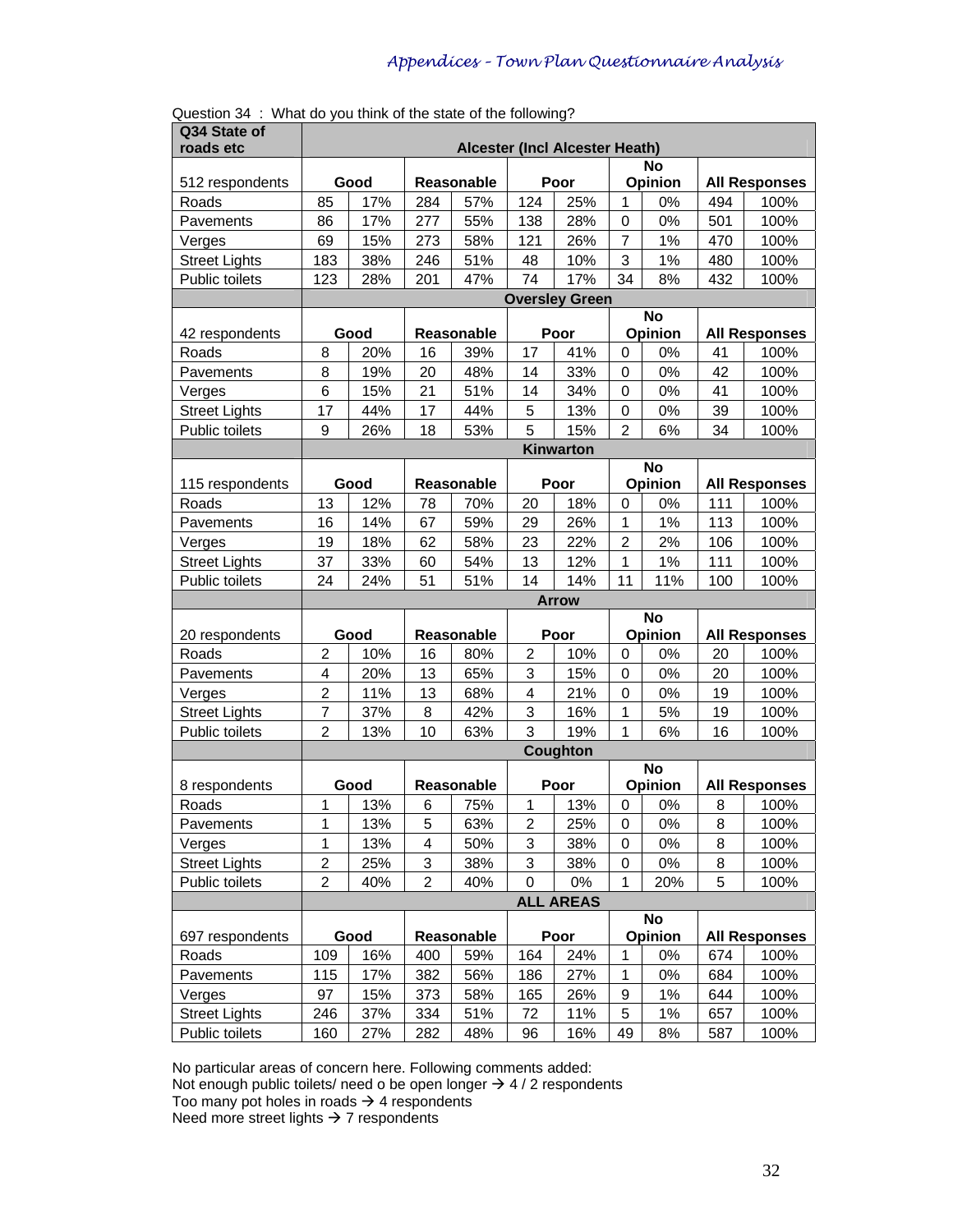Question 35 : Would you use any of the following if they were available in the Alcester area?

| Q35 Waste &        |     | Alcester (incl |    | <b>Oversley</b> |    | Kinwarton |          | <b>Arrow</b> | Coughton | <b>ALL AREAS</b> |       |
|--------------------|-----|----------------|----|-----------------|----|-----------|----------|--------------|----------|------------------|-------|
| <b>Recycling</b>   |     | Alcester       |    | Green           |    |           |          |              |          |                  |       |
| <b>Bottle bank</b> | 277 | 68.9%          | 23 | 71.9%           | 63 | $68.5\%$  | 14       | 77.8%        | 85.7%    | 383              | 69.5% |
| Bulk rubbish tip   | 296 | 73.6%          | 25 | 78.1%           | 68 | 73.9%I    |          | 77.8%        | 71.4%    | 408              | 74.0% |
| Garden waste skip  | 207 | 51.5%          | 13 | 40.6%           | 47 | $51.1\%$  |          | 44.4%        | 57.1%    | 279              | 50.6% |
| Newspaper bank     | 223 | 55.5%          | 16 | 50.0%           | 64 | $69.6\%$  | 10       | 55.6%        | 57.1%    | 317              | 57.5% |
| Clothing bank      | 234 | 58.2%          | 19 | 59.4%           | 58 | $63.0\%$  | 10       | 55.6%        | 71.4%    | 326              | 59.2% |
| Can bank           | 229 | 57.0%          | 15 | 46.9%           | 52 | 56.5%     | $\Omega$ | 50.0%        | 57.1%    | 309              | 56.1% |
| INo. repondents    | 402 |                | 32 |                 | 92 |           | 18       |              |          | 551              |       |

17 respondents added that they would like plastic recycling facilities

Question 36 : If you usually shop in Alcester is it because?

| Q36 Shopping in      |     | Alcester (incl |          | <b>Oversley</b> |     | Kinwarton |             | <b>Arrow</b> |   | Coughton |     | <b>ALL AREAS</b> |
|----------------------|-----|----------------|----------|-----------------|-----|-----------|-------------|--------------|---|----------|-----|------------------|
| <b>Alcester</b>      |     | Alcester       |          | <b>Green</b>    |     |           |             |              |   |          |     |                  |
| <b>Good value</b>    | 143 | 27.6%          | 14       | 33.3%           | 28  | 24.8%     | 10          | 47.6%        |   | 12.5%    | 196 | 27.9%            |
| Support local shops  | 393 | 75.9%          | 37       | 88.1%           | 84  | 74.3%     | 18          | 85.7%        |   | 87.5%    | 539 | 76.8%            |
| Social contact       | 191 | 36.9%          | 13       | 31.0%           | 43  | 38.1%     | $\mathbf Q$ | 42.9%        |   | 12.5%    | 257 | 36.6%            |
| Saves time           | 235 | 45.4%          | 26       | 61.9%           | 59  | 52.2%     | 11          | 52.4%        |   | 37.5%    | 334 | 47.6%            |
| Saves transport      | 227 | 43.8%          | 18       | 42.9%           | 50  | 44.2%     | 12          | 57.1%        |   | 25.0%    | 309 | 44.0%            |
| No transport to shop | 53  | 10.2%          | 4        | 9.5%            | 6   | 5.3%      | $\Omega$    | 0.0%         | ი | $0.0\%$  | 63  | 9.0%             |
| Last minute' items   | 276 | 53.3%          | 21       | 50.0%           | 69  | 61.1%     | 10          | 47.6%        | ∩ | 25.0%    | 378 | 53.8%            |
| <b>Other</b>         |     | 0.4%           | $\Omega$ | 0.0%            | າ   | $.8\%$    | $\Omega$    | $0.0\%$      | 0 | $0.0\%$  | 4   | 0.6%             |
| No. repondents       | 518 |                | 42       |                 | 113 |           | 21          |              | 8 |          | 702 |                  |

Question 37 : What are your views on local social facilities for the following groups?

| Q37 Social<br><b>Facilities</b> |                |      |                |                   |     | Alcester (Incl Alcester Heath) |    |                |     |                  |
|---------------------------------|----------------|------|----------------|-------------------|-----|--------------------------------|----|----------------|-----|------------------|
|                                 |                |      |                |                   |     |                                |    | No             |     | All              |
| 428 respondents                 |                | Good |                | Reasonable        |     | Poor                           |    | <b>Opinion</b> |     | <b>Responses</b> |
| Children up to 16               | 50             | 16%  | 110            | 36%               | 137 | 44%                            | 12 | 4%             | 309 | 100%             |
| Young people 17-                |                |      |                |                   |     |                                |    |                |     |                  |
| 25                              | 17             | 6%   | 71             | 24%               | 196 | 66%                            | 15 | 5%             | 299 | 100%             |
| People 26-60                    | 55             | 17%  | 201            | 63%               | 49  | 15%                            | 14 | 4%             | 319 | 100%             |
| People over 60                  | 107            | 31%  | 167            | 49%               | 44  | 13%                            | 25 | 7%             | 343 | 100%             |
|                                 |                |      |                |                   |     | <b>Oversley Green</b>          |    |                |     |                  |
|                                 |                |      |                |                   |     |                                |    | No             |     | All              |
| 34 respondents                  |                | Good |                | <b>Reasonable</b> |     | Poor                           |    | <b>Opinion</b> |     | <b>Responses</b> |
| Children up to 16               | $\overline{2}$ | 12%  | $\overline{7}$ | 41%               | 7   | 41%                            | 1  | 6%             | 17  | 100%             |
| Young people 17-                |                |      |                |                   |     |                                |    |                |     |                  |
| 25                              | 1              | 7%   | 6              | 43%               | 6   | 43%                            | 1  | 7%             | 14  | 100%             |
| People 26-60                    | 6              | 24%  | 13             | 52%               | 4   | 16%                            | 2  | 8%             | 25  | 100%             |
| People over 60                  | 6              | 23%  | 15             | 58%               | 4   | 15%                            | 1  | 4%             | 26  | 100%             |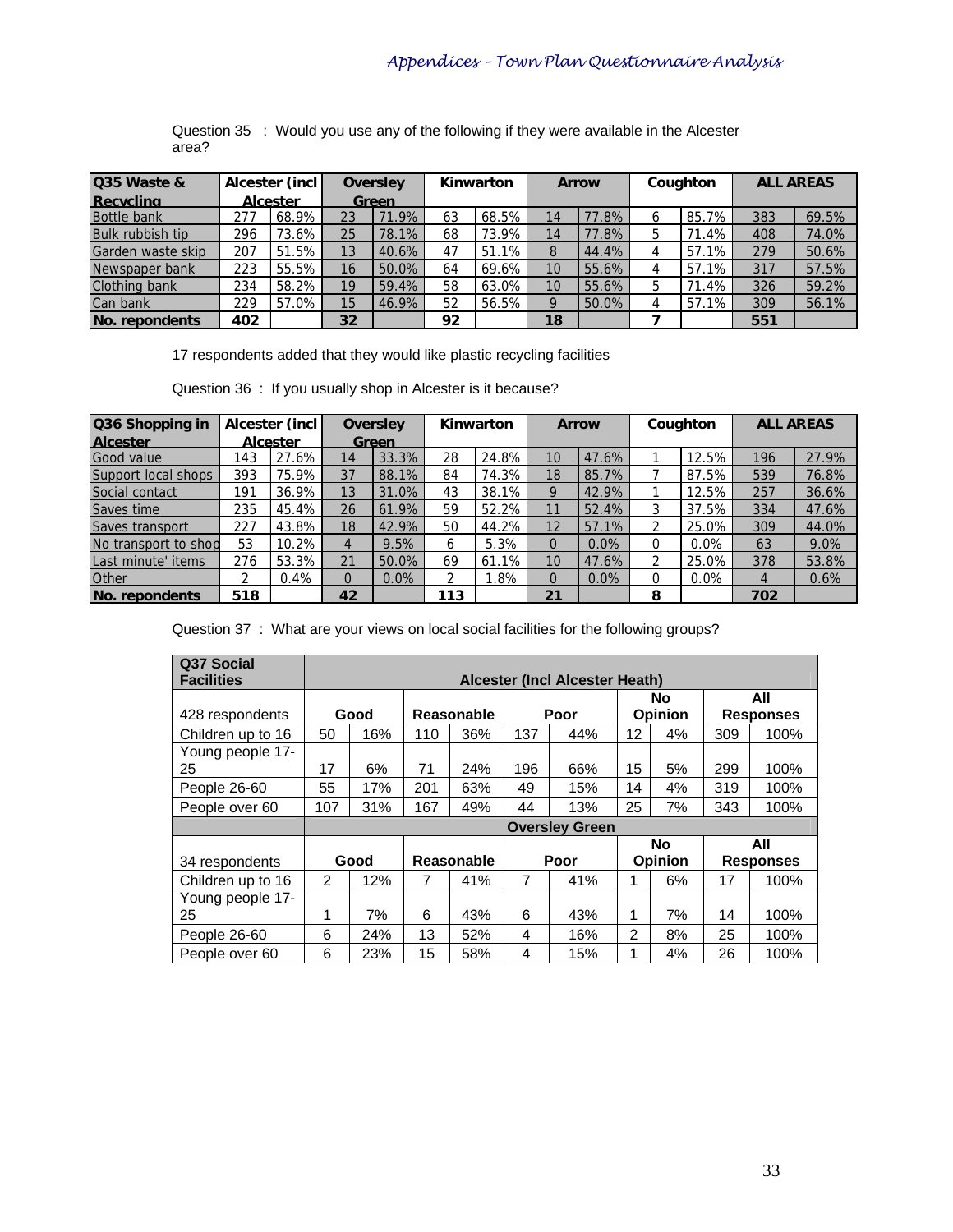|                   |                |      |                |            |                | Kinwarton        |                         |                |     |                  |
|-------------------|----------------|------|----------------|------------|----------------|------------------|-------------------------|----------------|-----|------------------|
|                   |                |      |                |            |                |                  |                         | <b>No</b>      |     | All              |
| 100 respondents   |                | Good |                | Reasonable |                | Poor             |                         | <b>Opinion</b> |     | <b>Responses</b> |
| Children up to 16 | $\overline{7}$ | 10%  | 27             | 38%        | 37             | 51%              | 1                       | 1%             | 72  | 100%             |
| Young people 17-  |                |      |                |            |                |                  |                         |                |     |                  |
| 25                | 1              | 1%   | 20             | 28%        | 47             | 65%              | 4                       | 6%             | 72  | 100%             |
| People 26-60      | 14             | 18%  | 49             | 61%        | 15             | 19%              | $\overline{2}$          | 3%             | 80  | 100%             |
| People over 60    | 27             | 36%  | 31             | 41%        | 14             | 18%              | $\overline{\mathbf{4}}$ | 5%             | 76  | 100%             |
|                   |                |      |                |            |                | <b>Arrow</b>     |                         |                |     |                  |
|                   |                |      |                |            |                |                  |                         | <b>No</b>      |     | All              |
| 18 respondents    |                | Good |                | Reasonable |                | Poor             |                         | <b>Opinion</b> |     | <b>Responses</b> |
| Children up to 16 | 3              | 25%  | 4              | 33%        | 5              | 42%              | 0                       | 0%             | 12  | 100%             |
| Young people 17-  |                |      |                |            |                |                  |                         |                |     |                  |
| 25                | 1              | 8%   | 4              | 33%        | 7              | 58%              | $\mathbf 0$             | 0%             | 12  | 100%             |
| People 26-60      | $\overline{2}$ | 18%  | 8              | 73%        | 1              | 9%               | $\mathbf 0$             | 0%             | 11  | 100%             |
| People over 60    | $\overline{2}$ | 20%  | 6              | 60%        | 1              | 10%              | 1                       | 10%            | 10  | 100%             |
|                   |                |      |                |            |                | Coughton         |                         |                |     |                  |
|                   |                |      |                |            |                |                  |                         | <b>No</b>      |     | All              |
| 7 respondents     |                | Good |                | Reasonable |                | Poor             |                         | <b>Opinion</b> |     | <b>Responses</b> |
| Children up to 16 | $\mathbf{1}$   | 20%  | $\overline{2}$ | 40%        | $\overline{2}$ | 40%              | $\Omega$                | 0%             | 5   | 100%             |
| Young people 17-  |                |      |                |            |                |                  |                         |                |     |                  |
| 25                | 0              | 0%   | 0              | 0%         | 4              | 100%             | $\mathbf 0$             | 0%             | 4   | 100%             |
| People 26-60      | $\overline{c}$ | 50%  | 1              | 25%        | 1              | 25%              | $\mathbf 0$             | 0%             | 4   | 100%             |
| People over 60    | $\overline{2}$ | 33%  | 1              | 17%        | $\overline{2}$ | 33%              | 1                       | 17%            | 6   | 100%             |
|                   |                |      |                |            |                | <b>ALL AREAS</b> |                         |                |     |                  |
|                   |                |      |                |            |                |                  |                         | <b>No</b>      |     | All              |
| 587 respondents   |                | Good |                | Reasonable |                | Poor             |                         | Opinion        |     | <b>Responses</b> |
| Children up to 16 | 63             | 15%  | 150            | 36%        | 188            | 45%              | 14                      | 3%             | 415 | 100%             |
| Young people 17-  |                |      |                |            |                |                  |                         |                |     |                  |
| 25                | 20             | 5%   | 101            | 25%        | 260            | 65%              | 20                      | 5%             | 401 | 100%             |
| People 26-60      | 79             | 18%  | 272            | 62%        | 70             | 16%              | 18                      | 4%             | 439 | 100%             |
|                   |                |      | 220            |            |                |                  | 32                      |                |     |                  |

Areas of concern: 65% of respondents thought facilities for 17-25 age group are poor 45% felt facilities for children up to 16 are poor.

Analysis by age might be interesting.

Question 38 : In relation to educational facilities, does Alcester Parish need any of the following?

| <b>Q38 Educational</b> |     | Alcester (incl  |    | <b>Oversley</b> |    | Kinwarton |    | <b>Arrow</b> |          | Coughton |     | <b>ALL AREAS</b> |
|------------------------|-----|-----------------|----|-----------------|----|-----------|----|--------------|----------|----------|-----|------------------|
| <b>Ifacilities</b>     |     | <b>Alcester</b> |    | Green           |    |           |    |              |          |          |     |                  |
| Nursery school         | 23  | 8.3%            | 0  | $0.0\%$         |    | 1.6%      | 0  | 0.0%         |          | 0.0%     | 24  | 6.5%             |
| Playgroups             | 22  | $.9\%$          | 0  | $0.0\%$         | 3  | 4.8%      |    | 9.1%         | $\Omega$ | 0.0%     | 26  | 7.0%             |
| <b>Childminders</b>    | 22  | $.9\%$          |    | 6.3%            | 3  | 4.8%      |    | 9.1%         |          | $0.0\%$  | 27  | 7.3%             |
| Full day care          | 19  | 6.8%            | 0  | $0.0\%$         | 0  | $0.0\%$   |    | 9.1%         | 0        | 0.0%     | 20  | 5.4%             |
| After school clubs     | 135 | 48.6%           | 5  | 31.3%           | 27 | 42.9%     | 5  | 45.5%        |          | 66.7%    | 174 | 46.9%            |
| Holiday play scheme    | 107 | 38.5%           | 5  | 31.3%           | 23 | 36.5%     | 4  | 36.4%        |          | 33.3%    | 140 | 37.7%            |
| Adult education        | 182 | $65.5\%$        | 13 | 81.3%           | 39 | 61.9%     | 8  | 72.7%        | 2        | 66.7%    | 244 | 65.8%            |
| <b>Other</b>           |     | 0.4%            |    | 6.3%            |    | 1.6%      |    | 0.0%         |          | 0.0%     | 3   | 0.8%             |
| <b>No. repondents</b>  | 278 |                 | 16 |                 | 63 |           | 11 |              | 3        |          | 371 |                  |

Particular issues: 66% want more adult education; 47% want after school clubs and 38% want holiday play schemes.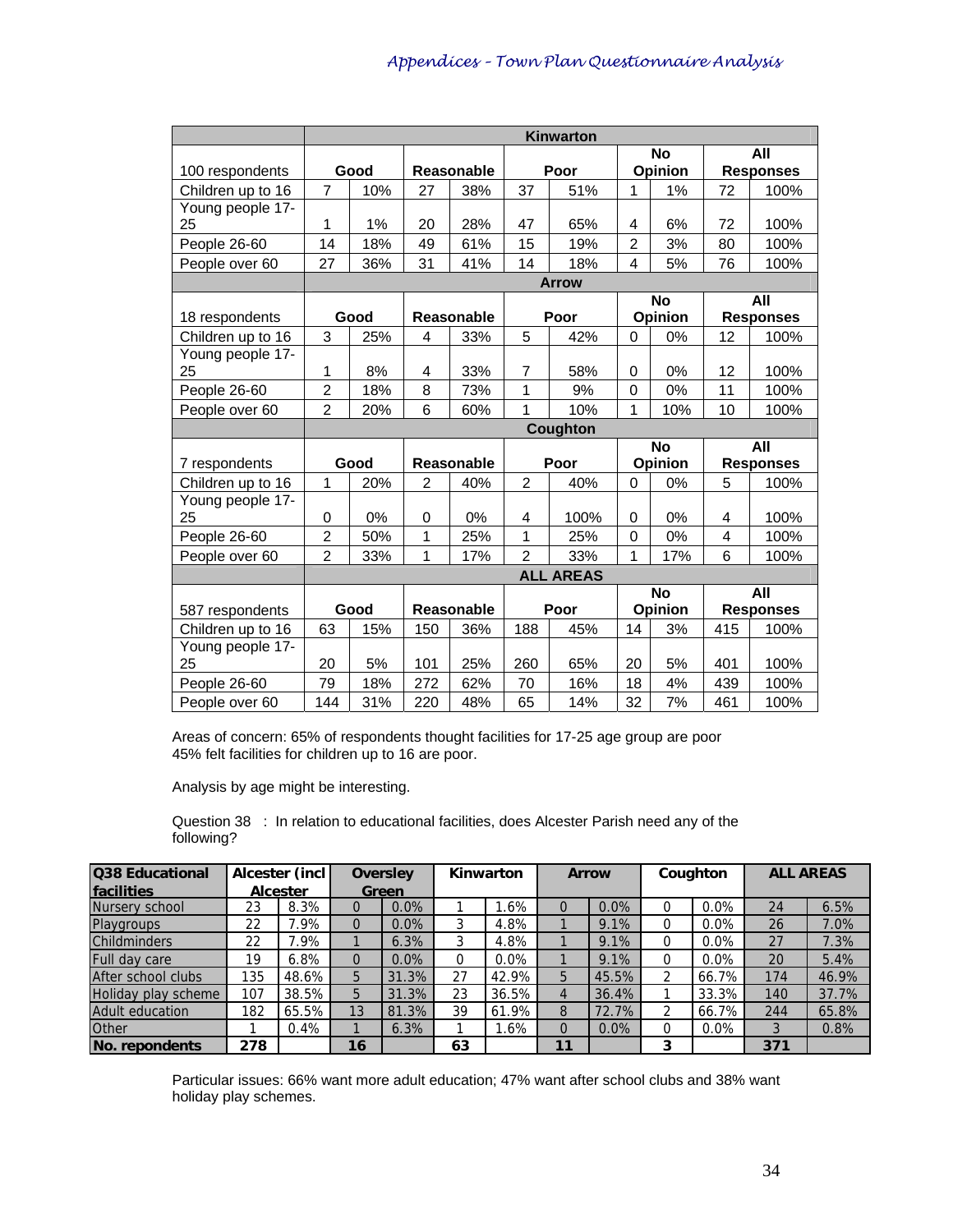Question 39 : What is most important to you about the Alcester area ?

| Q39 Most           |     | Alcester (incl  |          | <b>Oversley Green</b> |     | Kinwarton |          | <b>Arrow</b> |          | Coughton |     | <b>ALL AREAS</b> |
|--------------------|-----|-----------------|----------|-----------------------|-----|-----------|----------|--------------|----------|----------|-----|------------------|
| limportant         |     | Alcester Heath) |          |                       |     |           |          |              |          |          |     |                  |
| Schools/ education | 110 | 22.9%           |          | 7.7%                  | 23  | 20.4%     | 4        | 19.0%        | 3        | 33.3%    | 143 | 21.6%            |
| Access to job      | 37  | 7.7%            |          | 0.0%                  |     | 2.7%      |          | 14.3%        |          | .1%      | 44  | 6.6%             |
| Community          | 161 | 33.5%           | 13       | 33.3%                 | 44  | 38.9%     | 9        | 42.9%        |          | $1.1\%$  | 228 | 34.4%            |
| Environment        | 135 | 28.1%           | 17       | 43.6%                 | 34  | 30.1%     | 5        | 23.8%        | ◠        | 22.2%    | 193 | 29.1%            |
| Situation          | 15  | 3.1%            |          | 5.1%                  |     | 2.7%      | $\Omega$ | 0.0%         |          | $.1\%$   | 21  | 3.2%             |
| <b>Other</b>       |     | $0.0\%$         | $\Omega$ | 0.0%                  |     | 0.9%      | $\Omega$ | 0.0%         | $\Omega$ | $0.0\%$  |     | 0.2%             |
| Not Sure           | 23  | 4.8%            | 4        | 10.3%                 | 5   | 4.4%      | $\Omega$ | 0.0%         |          | 11.1%    | 33  | 5.0%             |
| INo. repondents    | 481 | 100%            | 39       | 100%                  | 113 | 100%      | 21       | 100%         | q        | 100%     | 663 | 100%             |

Top 3 factors: Community; Environment & Schools/ education

Question 40 : Do you think that the traffic problems in the Alcester area are related to any of the following?

| Q40 Traffic            |     | Alcester (incl  |                | <b>Oversley Green</b> |     | Kinwarton |               | <b>Arrow</b> |   | Coughton | <b>ALL AREAS</b> |       |
|------------------------|-----|-----------------|----------------|-----------------------|-----|-----------|---------------|--------------|---|----------|------------------|-------|
| <b>Iproblems</b>       |     | Alcester Heath) |                |                       |     |           |               |              |   |          |                  |       |
| Congestion             | 221 | 50.5%           | 11             | 31.4%                 | 50  | 49.5%     | g             | 50.0%        | 4 | 57.1%    | 295              | 49.2% |
| Lack of parking        | 212 | 48.4%           | 13             | 37.1%                 | 41  | 40.6%     | 8             | 44.4%        | 3 | 42.9%    | 277              | 46.2% |
| Lorry traffic          | 126 | 28.8%           | 11             | 31.4%                 | 35  | 34.7%     | 5             | 27.8%        | 4 | 57.1%    | 181              | 30.2% |
| Pedestrian/vehicle col | 103 | 23.5%           |                | 20.0%                 | 28  | 27.7%     | 6             | 33.3%        | 0 | 0.0%     | 144              | 24.0% |
| <b>Traffic speed</b>   | 108 | 24.7%           |                | 20.0%                 | 15  | 14.9%     | 5             | 27.8%        | 2 | 28.6%    | 137              | 22.9% |
| Need wider footpaths   | 23  | 5.3%            |                | 5.7%                  | 4   | 4.0%      | 0             | 0.0%         | 0 | $0.0\%$  | 29               | 4.8%  |
| Need pedestrianisatio  | 44  | 10.0%           |                | 0.0%                  | 10  | 9.9%      |               | 16.7%        | 0 | 0.0%     | 57               | 9.5%  |
| Need traffic regs      | 32  | 7.3%            |                | 5.7%                  | 5   | 5.0%      | $\mathcal{P}$ | 11.1%        | 0 | 0.0%     | 41               | 6.8%  |
| Need public transport  | 40  | 9.1%            |                | 8.6%                  | 11  | 10.9%     | 0             | 0.0%         | 0 | $0.0\%$  | 54               | 9.0%  |
| Need 'park & ride'     |     | 0.9%            | $\Omega$       | $0.0\%$               | າ   | 2.0%      |               | 5.6%         | 0 | 0.0%     |                  | 1.2%  |
| No problems            | 12  | 2.7%            | $\mathfrak{p}$ | 5.7%                  | 2   | 2.0%      | 0             | 0.0%         |   | 14.3%    | 17               | 2.8%  |
| <b>No. repondents</b>  | 438 |                 | 35             |                       | 101 |           | 18            |              |   |          | 599              |       |

The following specific traffic problems were noted:

| <b>Issue</b>                              | <b>No. Respondents</b> |
|-------------------------------------------|------------------------|
| High St crossings                         | 13                     |
| High St pedestrianisation                 | 6                      |
| Flashing speed awareness signs            | 6                      |
| Parking/Cycling on pavements              | 6/3                    |
| Speed bumps                               | 4                      |
| Parking on double yellow lines in High St | 3                      |
| Lorry parking & traffic                   | 2                      |
| More public transport                     | 2                      |
| Parking at top end of Station Rd          |                        |
| Stop parking on Priory Rd                 |                        |
| Stop parking on Henley St                 |                        |
| Traffic calming in St Faiths Rd           |                        |
|                                           |                        |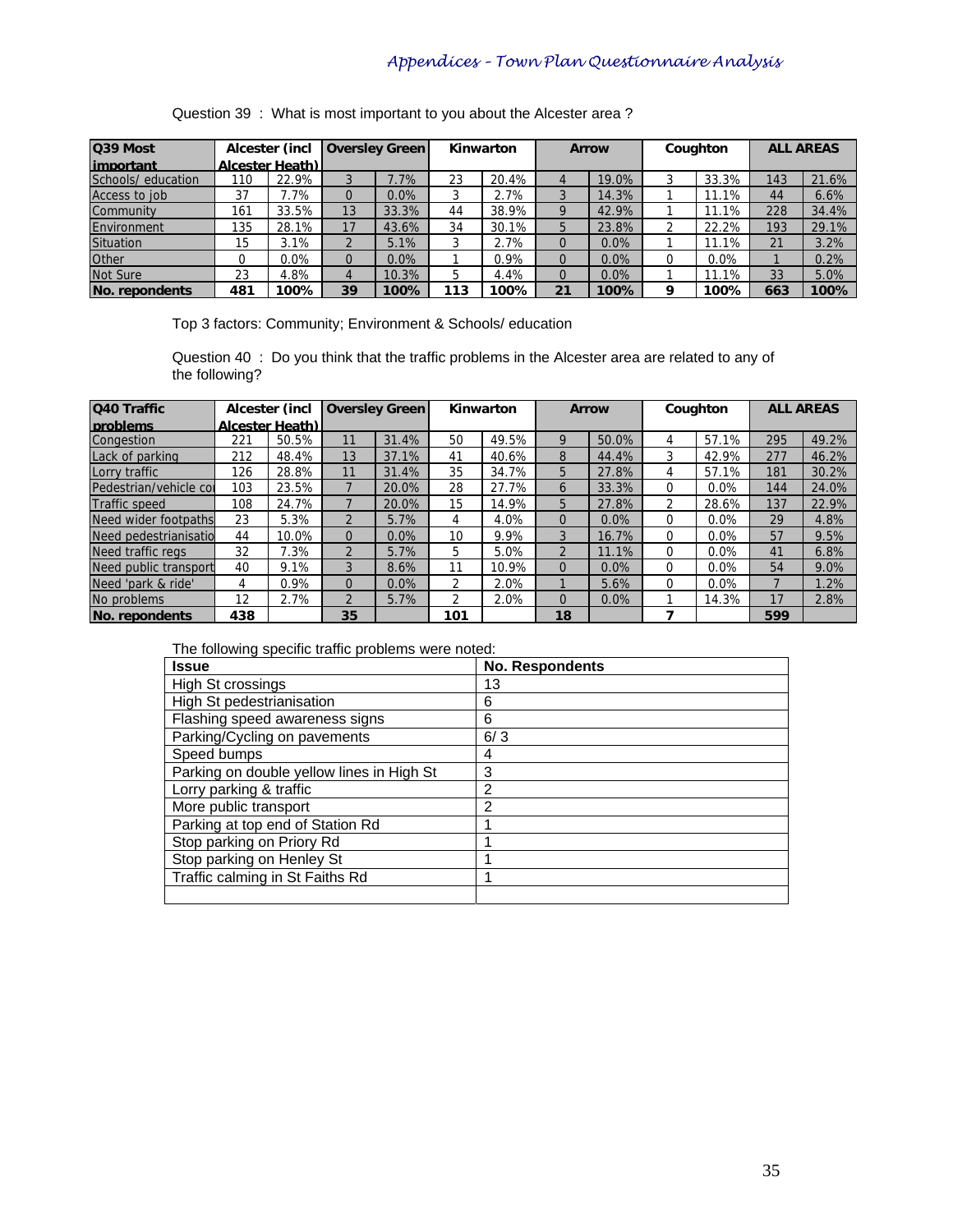| Q41 Footpaths           |                         |      |                | Alcester (Incl Alcester Heath) |                         |                   |     |                      |
|-------------------------|-------------------------|------|----------------|--------------------------------|-------------------------|-------------------|-----|----------------------|
| 447 respondents         |                         | Yes  |                | <b>No</b>                      |                         | <b>No Opinion</b> |     | <b>All Responses</b> |
| Know where paths        |                         |      |                |                                |                         |                   |     |                      |
| are                     | 334                     | 76%  | 104            | 24%                            | 4                       | 1%                | 442 | 100%                 |
| Use w/o difficulty      | 252                     | 76%  | 55             | 17%                            | 24                      | 7%                | 331 | 100%                 |
| Well signposted         | 195                     | 59%  | 108            | 32%                            | 30                      | 9%                | 333 | 100%                 |
| Help maintain them?     | 71                      | 26%  | 183            | 67%                            | 20                      | 7%                | 274 | 100%                 |
|                         |                         |      |                | <b>Oversley Green</b>          |                         |                   |     |                      |
| 39 respondents          |                         | Yes  |                | No                             |                         | <b>No Opinion</b> |     | <b>All Responses</b> |
| Know where paths        |                         |      |                |                                |                         |                   |     |                      |
| are                     | 34                      | 92%  | $\sqrt{3}$     | 8%                             | 0                       | $0\%$             | 37  | 100%                 |
| Use w/o difficulty      | 25                      | 76%  | 8              | 24%                            | 0                       | 0%                | 33  | 100%                 |
| Well signposted         | 19                      | 63%  | 9              | 30%                            | $\overline{\mathbf{c}}$ | 7%                | 30  | 100%                 |
| Help maintain them?     | 4                       | 14%  | 22             | 79%                            | $\overline{2}$          | 7%                | 28  | 100%                 |
|                         |                         |      |                | Kinwarton                      |                         |                   |     |                      |
| 106 respondents         |                         | Yes  |                | <b>No</b>                      |                         | <b>No Opinion</b> |     | <b>All Responses</b> |
| Know where paths        |                         |      |                |                                |                         |                   |     |                      |
| are                     | 84                      | 79%  | 21             | 20%                            | 1                       | 1%                | 106 | 100%                 |
| Use w/o difficulty      | 67                      | 81%  | 11             | 13%                            | 5                       | 6%                | 83  | 100%                 |
| Well signposted         | 46                      | 57%  | 26             | 32%                            | 9                       | 11%               | 81  | 100%                 |
| Help maintain them?     | 17                      | 24%  | 45             | 64%                            | 8                       | 11%               | 70  | 100%                 |
|                         |                         |      |                | <b>Arrow</b>                   |                         |                   |     |                      |
| 20 respondents          |                         | Yes  |                | <b>No</b>                      |                         | <b>No Opinion</b> |     | <b>All Responses</b> |
| Know where paths        |                         |      |                |                                |                         |                   |     |                      |
| are                     | 16                      | 80%  | 3              | 15%                            | 1                       | 5%                | 20  | 100%                 |
| Use w/o difficulty      | 11                      | 65%  | 5              | 29%                            | 1                       | 6%                | 17  | 100%                 |
| Well signposted         | 6                       | 40%  | $\overline{7}$ | 47%                            | 2                       | 13%               | 15  | 100%                 |
| Help maintain them?     | $\overline{7}$          | 50%  | 6              | 43%                            | 1                       | 7%                | 14  | 100%                 |
|                         |                         |      |                | Coughton                       |                         |                   |     |                      |
| 7 respondents           |                         | Yes  |                | <b>No</b>                      |                         | <b>No Opinion</b> |     | <b>All Responses</b> |
| Know where paths<br>are | 5                       | 71%  | 2              | 29%                            | 0                       | $0\%$             | 7   | 100%                 |
| Use w/o difficulty      | 5                       | 100% | $\mathbf 0$    | 0%                             | 0                       | 0%                | 5   | 100%                 |
| Well signposted         | $\overline{\mathbf{4}}$ | 67%  | 1              | 17%                            | 1                       | 17%               | 6   | 100%                 |
| Help maintain them?     | $\mathbf{1}$            | 25%  | $\overline{c}$ | 50%                            | $\mathbf{1}$            | 25%               | 4   | 100%                 |
|                         |                         |      |                | <b>ALL AREAS</b>               |                         |                   |     |                      |
| 619 responses           |                         | Yes  |                | <b>No</b>                      |                         | <b>No Opinion</b> |     | <b>All Responses</b> |
| Know where paths        |                         |      |                |                                |                         |                   |     |                      |
| are                     | 473                     | 77%  | 133            | 22%                            | 6                       | 1%                | 612 | 100%                 |
| Use w/o difficulty      | 360                     | 77%  | 79             | 17%                            | 30                      | 6%                | 469 | 100%                 |
| Well signposted         | 270                     | 58%  | 151            | 32%                            | 44                      | 9%                | 465 | 100%                 |
| Help maintain them?     | 100                     | 26%  | 258            | 66%                            | 32                      | 8%                | 390 | 100%                 |

Question 41 : In relation to local footpaths and bridleways, can you answer the following questions?

1 respondent noted that the footpath near Greig Hall is dangerous and 8 respondents noted that footpaths had become badly overgrown. 3 respondents said there should be more dog and litter bins.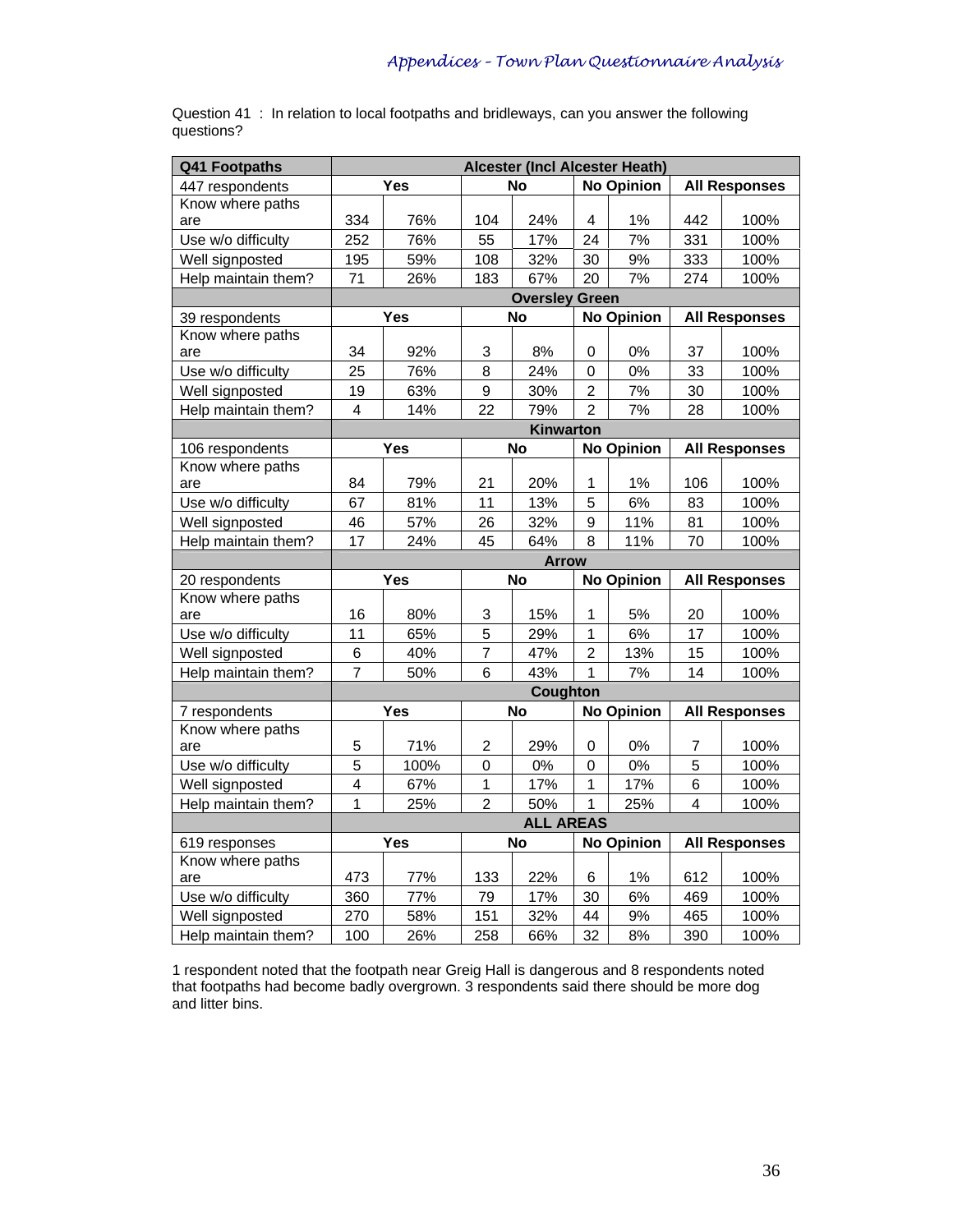Question 42 : What are your views on the standard of the following services in the Alcester Area?

| Q42 Standard of           |                        | Alcester (incl |          | <b>Oversley Green</b> |    | Kinwarton |    | <b>Arrow</b> | Coughton  |     | <b>ALL AREAS</b> |
|---------------------------|------------------------|----------------|----------|-----------------------|----|-----------|----|--------------|-----------|-----|------------------|
| following 'Good'          | <b>Alcester Heath)</b> |                |          |                       |    |           |    |              |           |     |                  |
| <b>Fire service</b>       | 276                    | 90.5%          | 19       | 67.9%                 | 52 | 82.5%     |    | 70.0%        | $100.0\%$ | 360 | 87.4%            |
| Police service            | 115                    | 37.7%          |          | 28.6%                 | 15 | 23.8%     |    | 20.0%        | $100.0\%$ | 146 | 35.4%            |
| Ambulance (emergency)     | 180                    | 59.0%          | 15       | 53.6%                 | 32 | 50.8%     |    | 50.0%        | 50.0%     | 235 | 57.0%            |
| <b>Hospital transport</b> | 55                     | 18.0%          | $\sigma$ | 21.4%                 | 18 | 28.6%     |    | 10.0%        | 0.0%      | 80  | 19.4%            |
| INo. repondents           | 305                    |                | 28       |                       | 63 |           | 10 |              |           | 412 |                  |

NB.. this question had responses 1=good, 2=reasonable, 3=poor, 4=no opinion. BUT a software error prevented 2-4 being entered. We assume the results are for '1s' but we did provide a spreadsheet for Q42 responses to be entered in to. If this is available, it would provide a better analysis.

7 respondents noted that the police station is not open 24 hours a day and that there is insufficient police presence in the town.

| Q43 Improvements       |                         |              |                | Alcester (Incl Alcester Heath) |          |                       |                |       |     |                  |
|------------------------|-------------------------|--------------|----------------|--------------------------------|----------|-----------------------|----------------|-------|-----|------------------|
|                        |                         |              |                |                                |          |                       |                |       |     | All              |
| 447 respondents        |                         | Great        |                | Reasonable                     |          | Limited               |                | Least |     | <b>Responses</b> |
| Leisure centre         | 51                      | 26%          | 30             | 15%                            | 37       | 19%                   | 79             | 40%   | 197 | 100%             |
| Arts centre            | 33                      | 16%          | 47             | 23%                            | 59       | 29%                   | 65             | 32%   | 204 | 100%             |
| Children's play area   | 48                      | 22%          | 94             | 44%                            | 42       | 19%                   | 32             | 15%   | 216 | 100%             |
| <b>Better security</b> | 201                     | 63%          | 85             | 27%                            | 23       | 7%                    | 10             | 3%    | 319 | 100%             |
| Flowers/shrubs/tidy    | 61                      | 25%          | 99             | 40%                            | 55       | 22%                   | 33             | 13%   | 248 | 100%             |
| Street entertainment   | 16                      | 8%           | 34             | 17%                            | 30       | 15%                   | 115            | 59%   | 195 | 100%             |
| More seating           | 74                      | 28%          | 90             | 34%                            | 50       | 19%                   | 51             | 19%   | 265 | 100%             |
| Other                  | 117                     | 94%          | 4              | 3%                             | 1        | 1%                    | $\overline{2}$ | 2%    | 124 | 100%             |
|                        |                         |              |                |                                |          | <b>Oversley Green</b> |                |       |     |                  |
|                        |                         |              |                |                                |          |                       |                |       |     | All              |
| 37 respondents         |                         | <b>Great</b> |                | <b>Reasonable</b>              |          | Limited               |                | Least |     | <b>Responses</b> |
| Leisure centre         | 5                       | 19%          | 3              | 12%                            | 4        | 15%                   | 14             | 54%   | 26  | 100%             |
| Arts centre            | 3                       | 14%          | $\overline{7}$ | 33%                            | 6        | 29%                   | 5              | 24%   | 21  | 100%             |
| Children's play area   | $\overline{c}$          | 9%           | 13             | 59%                            | 5        | 23%                   | $\overline{c}$ | 9%    | 22  | 100%             |
| Better security        | 11                      | 37%          | 12             | 40%                            | 6        | 20%                   | 1              | 3%    | 30  | 100%             |
| Flowers/shrubs/tidy    | 10                      | 33%          | $\overline{7}$ | 23%                            | 8        | 27%                   | 5              | 17%   | 30  | 100%             |
| Street entertainment   | $\overline{2}$          | 6%           | 8              | 26%                            | 6        | 19%                   | 15             | 48%   | 31  | 100%             |
| More seating           | 8                       | 25%          | 14             | 44%                            | 6        | 19%                   | 4              | 13%   | 32  | 100%             |
| Other                  | 10                      | 100%         | 0              | 0%                             | $\Omega$ | 0%                    | $\Omega$       | 0%    | 10  | 100%             |
|                        |                         |              |                |                                |          | <b>Kinwarton</b>      |                |       |     |                  |
|                        |                         |              |                |                                |          |                       |                |       |     | All              |
| 109 respondents        |                         | Great        |                | Reasonable                     |          | Limited               |                | Least |     | <b>Responses</b> |
| Leisure centre         | 12                      | 21%          | $\overline{7}$ | 12%                            | 22       | 38%                   | 17             | 29%   | 58  | 100%             |
| Arts centre            | $\overline{\mathbf{4}}$ | 7%           | 17             | 29%                            | 22       | 37%                   | 16             | 27%   | 59  | 100%             |
| Children's play area   | 15                      | 23%          | 24             | 36%                            | 17       | 26%                   | 10             | 15%   | 66  | 100%             |
| <b>Better security</b> | 53                      | 65%          | 21             | 26%                            | 6        | 7%                    | $\overline{2}$ | 2%    | 82  | 100%             |
| Flowers/shrubs/tidy    | 13                      | 17%          | 36             | 48%                            | 18       | 24%                   | 8              | 11%   | 75  | 100%             |
| Street entertainment   | 3                       | 5%           | 9              | 15%                            | 15       | 25%                   | 32             | 54%   | 59  | 100%             |
| More seating           | 12                      | 16%          | 31             | 42%                            | 18       | 25%                   | 12             | 16%   | 73  | 100%             |
| Other                  | 30                      | 94%          | $\overline{2}$ | 6%                             | $\Omega$ | 0%                    | 0              | 0%    | 32  | 100%             |

Question 43 : Which of the following would most improve Alcester ?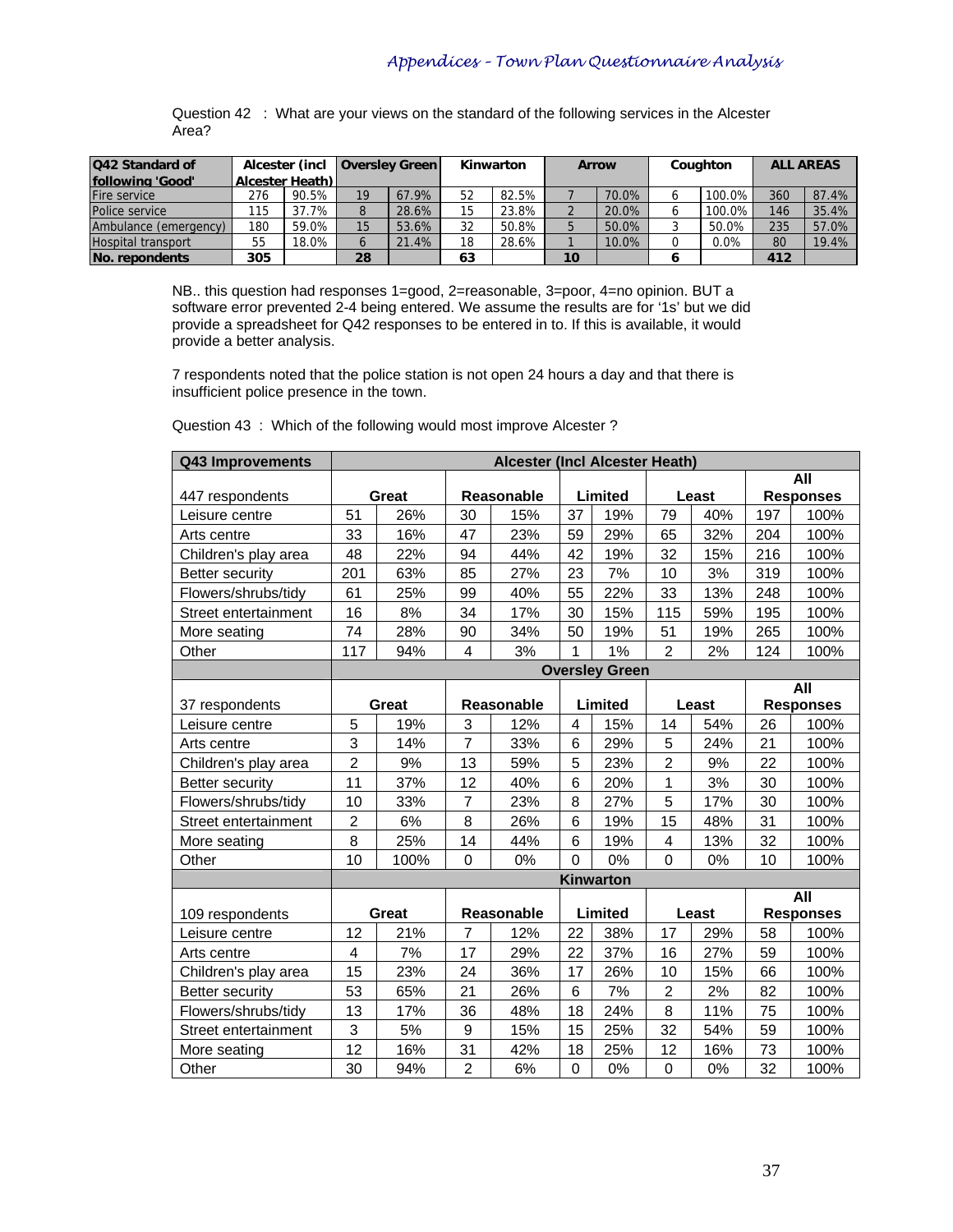|                        | <b>Arrow</b>             |              |                |            |                         |                  |                |       |                         |                  |  |  |  |
|------------------------|--------------------------|--------------|----------------|------------|-------------------------|------------------|----------------|-------|-------------------------|------------------|--|--|--|
|                        |                          |              |                |            |                         |                  |                |       |                         | All              |  |  |  |
| 20 respondents         |                          | <b>Great</b> |                | Reasonable |                         | Limited          |                | Least |                         | <b>Responses</b> |  |  |  |
| Leisure centre         | 4                        | 40%          | 1              | 10%        | $\overline{\mathbf{4}}$ | 40%              | 1              | 10%   | 10                      | 100%             |  |  |  |
| Arts centre            | $\overline{c}$           | 20%          | 3              | 30%        | $\overline{2}$          | 20%              | 3              | 30%   | 10                      | 100%             |  |  |  |
| Children's play area   | 4                        | 31%          | 4              | 31%        | 4                       | 31%              | 1              | 8%    | 13                      | 100%             |  |  |  |
| <b>Better security</b> | 10                       | 67%          | $\overline{2}$ | 13%        | $\overline{2}$          | 13%              | 1              | 7%    | 15                      | 100%             |  |  |  |
| Flowers/shrubs/tidy    | $\overline{\mathcal{A}}$ | 40%          | 3              | 30%        | $\overline{2}$          | 20%              | 1              | 10%   | 10                      | 100%             |  |  |  |
| Street entertainment   | $\mathbf 0$              | 0%           | 1              | 10%        | $\overline{4}$          | 40%              | 5              | 50%   | 10                      | 100%             |  |  |  |
| More seating           | 1                        | 9%           | 4              | 36%        | 3                       | 27%              | 3              | 27%   | 11                      | 100%             |  |  |  |
| Other                  | 5                        | 100%         | $\mathbf 0$    | 0%         | $\Omega$                | 0%               | $\overline{0}$ | 0%    | 5                       | 100%             |  |  |  |
|                        |                          |              |                |            |                         | Coughton         |                |       |                         |                  |  |  |  |
|                        |                          |              |                |            |                         |                  |                |       | All                     |                  |  |  |  |
| 5 respondents          |                          | Great        |                | Reasonable |                         | Limited          |                | Least |                         | <b>Responses</b> |  |  |  |
| Leisure centre         | 3<br>$\mathbf 0$<br>0%   |              | 100%           | $\Omega$   | 0%                      | $\mathbf 0$      | 0%             | 3     | 100%                    |                  |  |  |  |
| Arts centre            | 1                        | 33%          | $\overline{2}$ | 67%        | $\Omega$                | 0%               | 0              | 0%    | 3                       | 100%             |  |  |  |
| Children's play area   | $\overline{c}$           | 50%          | $\overline{2}$ | 50%        | $\Omega$                | 0%               | 0              | 0%    | $\overline{\mathbf{4}}$ | 100%             |  |  |  |
| <b>Better security</b> | 1                        | 33%          | $\mathbf{1}$   | 33%        | 1                       | 33%              | 0              | 0%    | 3                       | 100%             |  |  |  |
| Flowers/shrubs/tidy    | $\overline{2}$           | 67%          | $\mathbf 0$    | 0%         | 1                       | 33%              | $\mathbf 0$    | 0%    | 3                       | 100%             |  |  |  |
| Street entertainment   | $\boldsymbol{0}$         | 0%           | 1              | 33%        | 1                       | 33%              | 1              | 33%   | 3                       | 100%             |  |  |  |
| More seating           | 1                        | 33%          | 1              | 33%        | 1                       | 33%              | 0              | 0%    | 3                       | 100%             |  |  |  |
| Other                  | 1                        | 100%         | 0              | 0%         | $\Omega$                | 0%               | 0              | 0%    | 1                       | 100%             |  |  |  |
|                        |                          |              |                |            |                         | <b>ALL AREAS</b> |                |       |                         |                  |  |  |  |
|                        |                          |              |                |            |                         |                  |                |       |                         | All              |  |  |  |
| 618 respondents        |                          | Great        |                | Reasonable |                         | Limited          |                | Least |                         | <b>Responses</b> |  |  |  |
| Other                  | 163                      | 95%          | 6              | 3%         | $\mathbf{1}$            | 1%               | $\overline{2}$ | 1%    | 172                     | 100%             |  |  |  |
| <b>Better security</b> | 276                      | 61%          | 121            | 27%        | 38                      | 8%               | 14             | 3%    | 449                     | 100%             |  |  |  |
| Flowers/shrubs/tidy    | 90                       | 25%          | 145            | 40%        | 84                      | 23%              | 47             | 13%   | 366                     | 100%             |  |  |  |
| More seating           | 96                       | 25%          | 140            | 36%        | 78                      | 20%              | 70             | 18%   | 384                     | 100%             |  |  |  |
| Leisure centre         | 72                       | 24%          | 44             | 15%        | 67                      | 23%              | 111            | 38%   | 294                     | 100%             |  |  |  |
| Children's play area   | 71                       | 22%          | 137            | 43%        | 68                      | 21%              | 45             | 14%   | 321                     | 100%             |  |  |  |
| Arts centre            | 43                       | 14%          | 76             | 26%        | 89                      | 30%              | 89             | 30%   | 297                     | 100%             |  |  |  |
| Street entertainment   | 21                       | 7%           | 53             | 18%        | 56                      | 19%              | 168            | 56%   | 298                     | 100%             |  |  |  |

Other improvements:

| <b>Improvement</b>                | <b>No. Respondents</b> |
|-----------------------------------|------------------------|
| Swimming Pool                     | 97                     |
| Litter removal                    | 17                     |
| More road sweeping/ grass cutting | 10                     |
| Youth Club/ activities            | 9                      |
| Cinema                            | 7                      |
| Cycling track                     |                        |
| Ban on sandwich boards/ goods on  | 7                      |
| pavements                         |                        |
| Facilities for teenagers          |                        |
| Better drains & address flooding  | 6                      |
| More parking spaces               | 3                      |
| Stop High St/ Town Hall parking   | 3                      |
| Exercise for working people       | 2                      |
| Dropped Kerbs                     | 2                      |
| Improved play areas               | 2                      |
| <b>High St Coffee Shop</b>        |                        |
| New Health Centre                 |                        |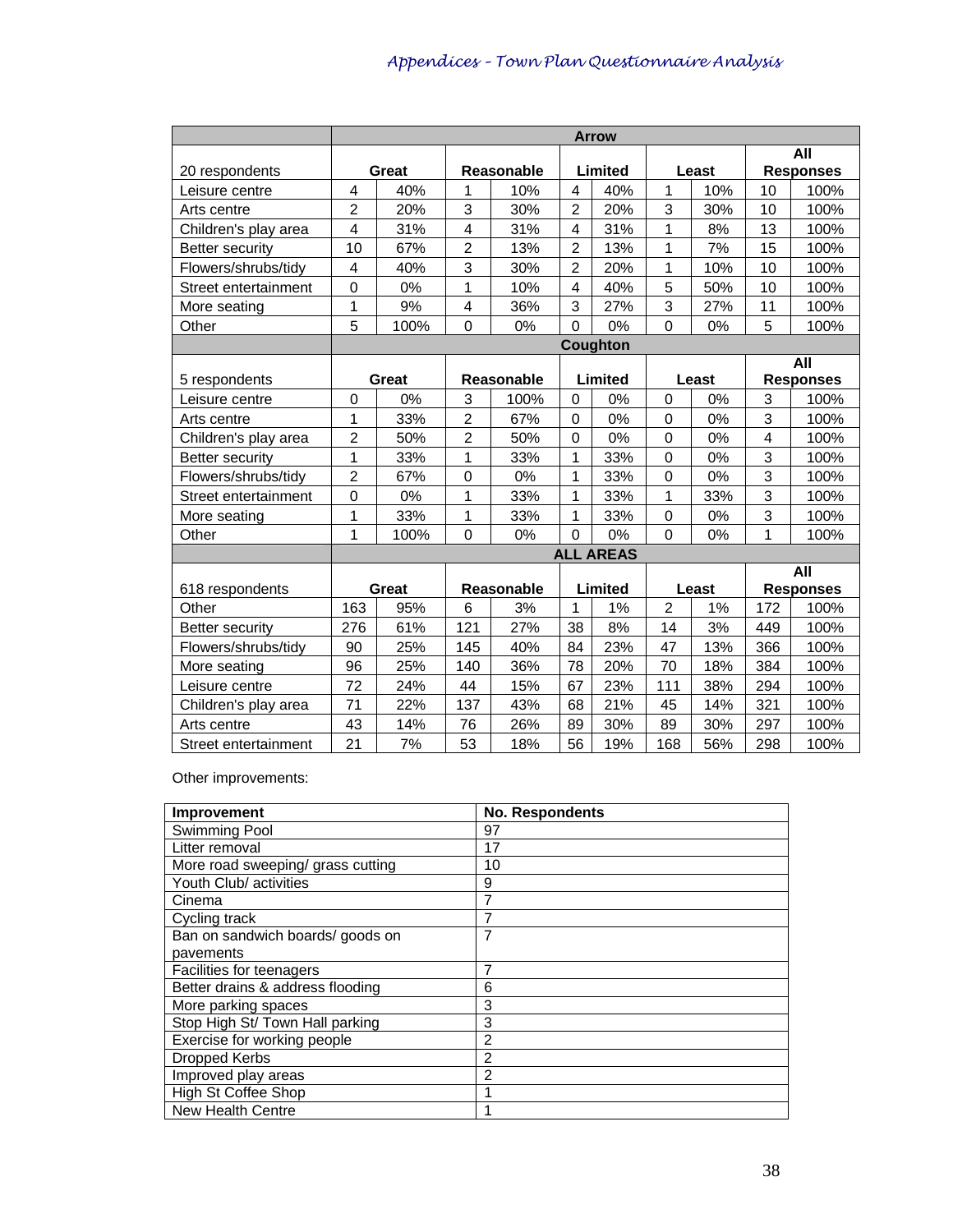| <b>Buddying for elderly</b>            |  |
|----------------------------------------|--|
| Ban fly posting                        |  |
| Sports Club                            |  |
| Skate Board Area                       |  |
| <b>Brooklyn Garage</b>                 |  |
| <b>Stratford Rd</b>                    |  |
| Better traffic light system - B'ham Rd |  |
| Cul-de-sac sign on Station Rd          |  |
|                                        |  |
|                                        |  |

Question 44 : Do you think the amount of information available about what's going on in the Alcester area is?

| Q44 Information  |          |            |    |            |    | <b>ALL AREAS</b> |   |               |                      |      |
|------------------|----------|------------|----|------------|----|------------------|---|---------------|----------------------|------|
|                  | Good     |            |    | Reasonable |    | Poor             |   | No<br>Opinion | <b>All Responses</b> |      |
| Alcester         | 195      | 39%<br>254 |    | 51%        | 42 | 9%               | 3 | 1%            | 494                  | 100% |
| Overslev         | 15       | 38%        | 22 | 56%        | 2  | 5%               | 0 | $0\%$         | 39                   | 100% |
| Kinwarton        | 38       | 34%        | 58 | 52%        | 13 | 12%              | 3 | 3%            | 112                  | 100% |
| Arrow            | 10       | 53%        | 8  | 42%        |    | 5%               | 0 | 0%            | 19                   | 100% |
| Coughton         | 50%<br>4 |            | 4  | 50%        | 0  | $0\%$            | 0 | $0\%$         | 8                    | 100% |
| <b>All Areas</b> | 262      | 39%<br>346 |    | 51%        | 58 | 9%               | 6 | 1%            | 672                  | 100% |

4 respondents mentioned the need for a public noticeboard in the town centre and one mentioned the possibility of a town website.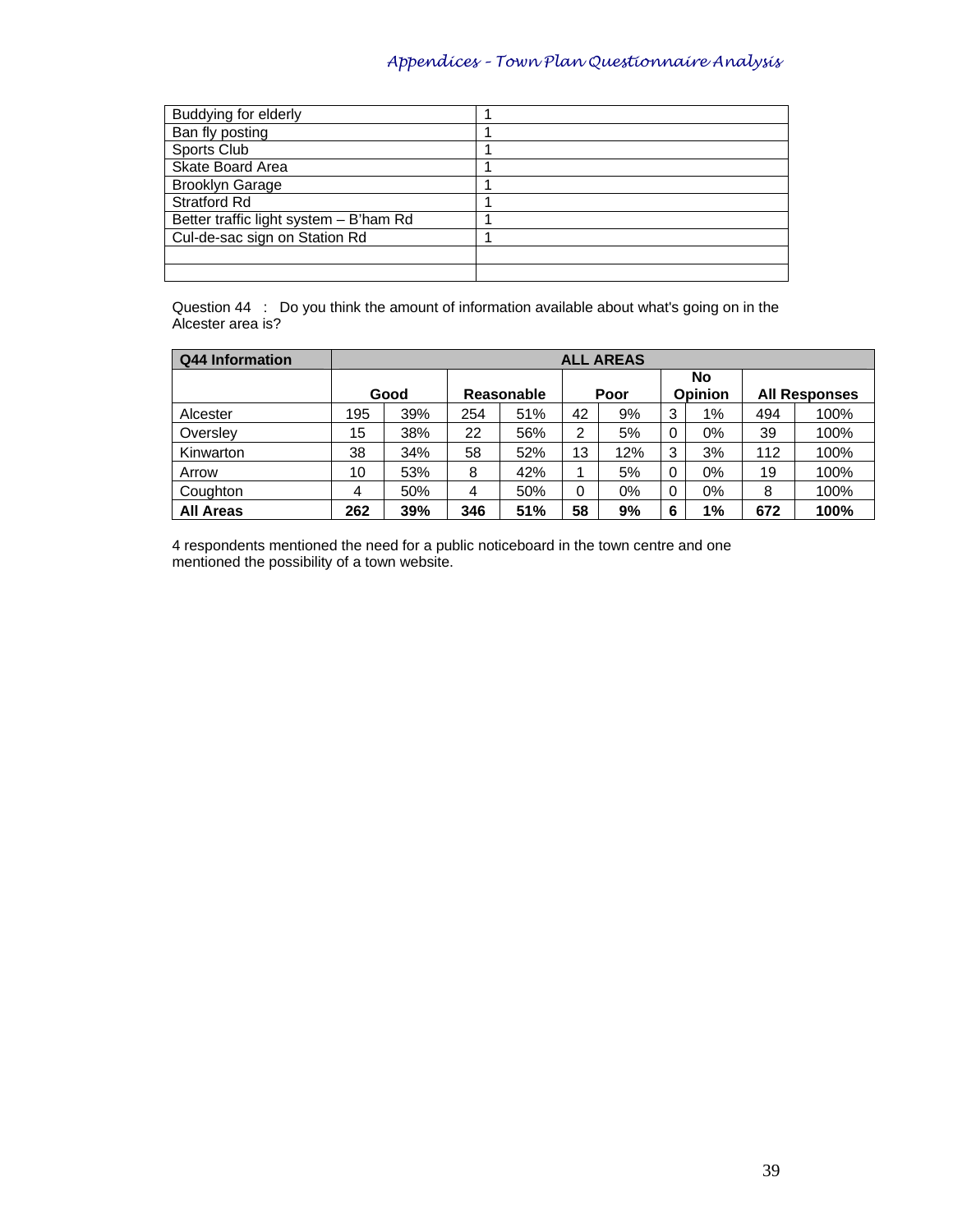### **Analysis of Responses by Age**

Q9 – Is your household / individual unable to move to suitable accommodation because:

This is a household level question – the system will not let you cross-tab a household q to a personal  $q - age$  category (q13) is a personal q.

Q21 – If you use the bus, what do you use it for and how often? 1=Often, 2=Occasionally, 3=Never

|           |       | <b>School</b> |              |              |
|-----------|-------|---------------|--------------|--------------|
|           | Often | Occ           | <b>Never</b> | All          |
| $11 - 15$ | O     | O             | ი            | 0            |
| $16 - 17$ | 0     | 0             | 0            | 0            |
| 18-24     |       | O             | ი            | 1            |
| $25 - 44$ |       | O             | 1            | $\mathbf{2}$ |
| 45-59     | Ω     | O             | 2            | $\mathbf{2}$ |
| 60-64     | O     | O             | 2            | $\mathbf{2}$ |
| 65-74     | O     | O             | 1            | 1            |
| 75-84     | O     | O             | 3            | 3            |
| $85+$     | 0     |               | ი            | 1            |
|           | 2     |               |              | 12           |

|           |       | Work |              |             |
|-----------|-------|------|--------------|-------------|
|           | Often | Occ  | <b>Never</b> | All         |
| $11 - 15$ | 0     | 0    | 0            | 0           |
| $16 - 17$ | 0     | 0    | 0            | 0           |
| 18-24     | 0     | 0    | 0            | 0           |
| 25-44     | 5     | 5    | $\Omega$     | 10          |
| 45-59     | 1     | 6    | 2            | 9           |
| 60-64     | 0     | 1    | 2            | 3           |
| 65-74     | 0     |      | 1            | $\mathbf 2$ |
| 75-84     | 0     | 0    | 3            | 3           |
| $85+$     | 0     |      | ი            | 1           |
|           | 6     |      | 8            | 28          |

Out of 28 answering this q, 20 (71%) use bus often or occasionally to go to work. More prevalent in younger workers, but due to small no. responding, this is not too meaningful.

|           |       |     |              | <b>Shopping</b> |                    |
|-----------|-------|-----|--------------|-----------------|--------------------|
|           | Often | Occ | <b>Never</b> | All             | % Often/Occasional |
| $11 - 15$ | 0     | 0   | 0            | 0               |                    |
| 16-17     | 0     | 0   | 0            | 0               |                    |
| 18-24     | 0     | 1   | 0            | 1               |                    |
| $25 - 44$ | 1     | 22  | 1            | 24              | 92%                |
| 45-59     | 0     | 23  | 2            | 25              | 92%                |
| 60-64     | 5     | 18  | 0            | 23              | 78%                |
| 65-74     | 4     | 34  | 1            | 39              | 87%                |
| 75-84     | 8     | 35  | 3            | 46              | 76%                |
| $85+$     | 4     | 9   | 0            | 13              | 69%                |
|           | 22    | 142 |              | 171             | 83%                |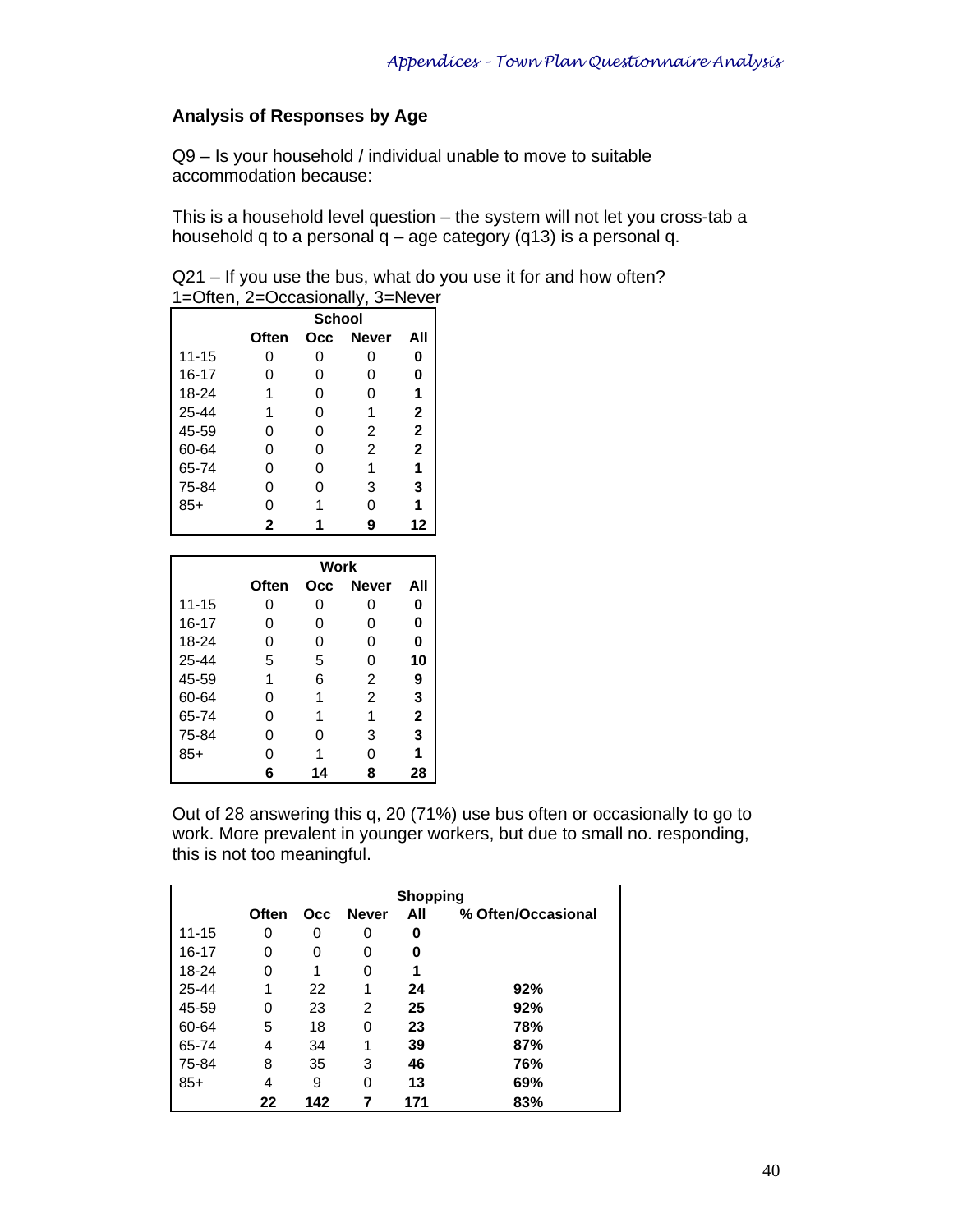Would appear the older the respondent the less likely they are to use the bus to go shopping.

| <b>Medical Visits</b> |       |     |              |              |      |  |  |  |  |  |  |  |
|-----------------------|-------|-----|--------------|--------------|------|--|--|--|--|--|--|--|
|                       |       |     |              |              | Oft/ |  |  |  |  |  |  |  |
|                       | Often | Occ | <b>Never</b> | All          | Occ  |  |  |  |  |  |  |  |
| $11 - 15$             | 0     | 0   | 0            | 0            |      |  |  |  |  |  |  |  |
| $16 - 17$             | O     | 0   | O            | 0            |      |  |  |  |  |  |  |  |
| 18-24                 | ი     | ი   | ი            | 0            |      |  |  |  |  |  |  |  |
| 25-44                 | 1     | 2   | 2            | 5            | 60%  |  |  |  |  |  |  |  |
| 45-59                 | O     | 1   | 2            | 3            | 33%  |  |  |  |  |  |  |  |
| 60-64                 | O     | O   | 2            | $\mathbf{2}$ | 0%   |  |  |  |  |  |  |  |
| 65-74                 | 1     | 3   | 1            | 5            | 80%  |  |  |  |  |  |  |  |
| 75-84                 | 1     | 6   | 3            | 10           | 70%  |  |  |  |  |  |  |  |
| $85+$                 | O     | 2   | ი            | 2            | 100% |  |  |  |  |  |  |  |
|                       | 3     | 14  | 10           | 27           | 63%  |  |  |  |  |  |  |  |

Would appear that elderly more likely to use the bus for medical visits, but sample size too small to be clear.

| Social/Leisure |       |     |              |     |      |  |  |  |  |  |  |
|----------------|-------|-----|--------------|-----|------|--|--|--|--|--|--|
|                |       |     |              |     | Oft/ |  |  |  |  |  |  |
|                | Often | Occ | <b>Never</b> | All | Occ  |  |  |  |  |  |  |
| $11 - 15$      | 0     | 0   | O            | 0   |      |  |  |  |  |  |  |
| 16-17          | 0     | 0   | O            | 0   |      |  |  |  |  |  |  |
| 18-24          | 0     | 1   | ი            | 1   | 100% |  |  |  |  |  |  |
| 25-44          | 1     | 20  | 1            | 22  | 95%  |  |  |  |  |  |  |
| 45-59          | 1     | 18  | 2            | 21  | 90%  |  |  |  |  |  |  |
| 60-64          | 1     | 7   | ი            | 8   | 100% |  |  |  |  |  |  |
| 65-74          | 6     | 22  | 1            | 29  | 97%  |  |  |  |  |  |  |
| 75-84          | 8     | 19  | 3            | 30  | 90%  |  |  |  |  |  |  |
| $85+$          | 2     | 2   | ი            | 4   | 100% |  |  |  |  |  |  |
|                | 19    | 89  |              | 115 | 94%  |  |  |  |  |  |  |

Use of bus for social/ leisure high in all age groups, except sample size too small to be significant in some age groups.

| Other     |       |     |              |              |      |  |  |  |  |  |  |  |
|-----------|-------|-----|--------------|--------------|------|--|--|--|--|--|--|--|
|           |       |     |              |              | Oft/ |  |  |  |  |  |  |  |
|           | Often | Occ | <b>Never</b> | All          | Occ  |  |  |  |  |  |  |  |
| $11 - 15$ | 0     | 0   | 0            | 0            |      |  |  |  |  |  |  |  |
| $16 - 17$ | 0     | 0   | 0            | 0            |      |  |  |  |  |  |  |  |
| 18-24     | 0     | 0   | 0            | 0            |      |  |  |  |  |  |  |  |
| 25-44     | 0     | 2   | 1            | 3            | 67%  |  |  |  |  |  |  |  |
| 45-59     | 0     | 3   | 2            | 5            | 60%  |  |  |  |  |  |  |  |
| 60-64     | 0     | 1   | 0            | 1            | 100% |  |  |  |  |  |  |  |
| 65-74     | 1     | 6   | 1            | 8            | 88%  |  |  |  |  |  |  |  |
| 75-84     |       | 1   | 2            | 4            | 50%  |  |  |  |  |  |  |  |
| $85+$     | ი     | 2   | ი            | $\mathbf{2}$ | 100% |  |  |  |  |  |  |  |
|           | 2     | 15  | 6            | 23           | 74%  |  |  |  |  |  |  |  |

Small samples – no clear age conclusions.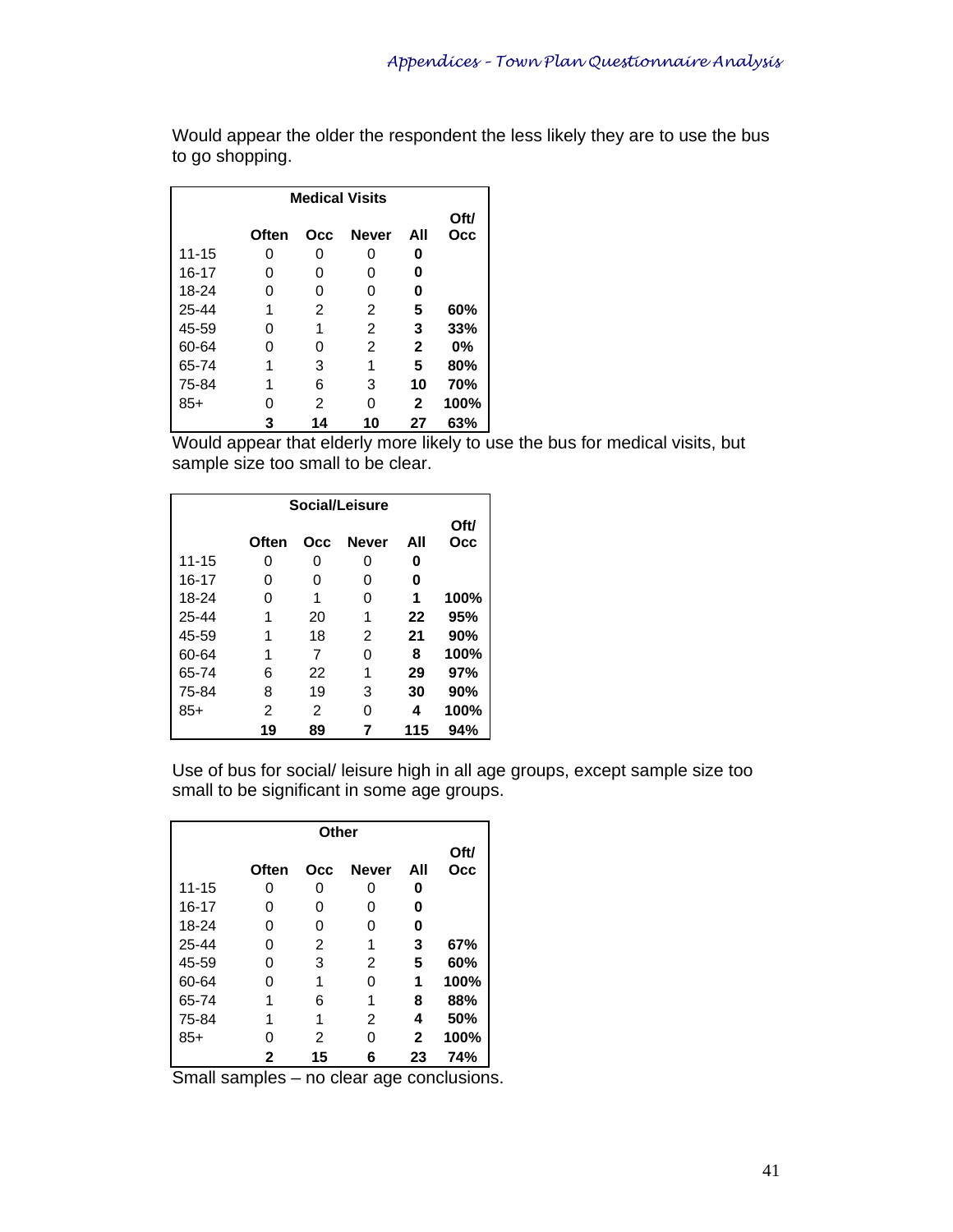|           |     | Q22: Is Speeding Traffic a Problem in Alcester? |            |     |              |
|-----------|-----|-------------------------------------------------|------------|-----|--------------|
|           | Yes | No                                              | No opinion | All | % Yes        |
| $11 - 15$ | 0   | O                                               |            | O   |              |
| 16-17     | 0   | O                                               |            | O   |              |
| 18-24     | 3   |                                                 |            | 4   | small sample |
| $25 - 44$ | 54  | 69                                              | 4          | 127 | 43%          |
| 45-59     | 84  | 98                                              | 6          | 188 | 45%          |
| 60-64     | 58  | 36                                              | ი          | 94  | 62%          |
| 65-74     | 89  | 44                                              | 6          | 139 | 64%          |
| 75-84     | 70  | 28                                              | 6          | 104 | 67%          |
| $85+$     | 16  | 5                                               | O          | 21  | 76%          |
|           | 374 | 281                                             | 22         | 677 | 55%          |

Views on speeding increase with age.

| Q24: Is there a need for more types of the following accommodation in the Alcester area? |          |                |     |       |          |       |          |               |     |                  |          |         |          |                   |          |                 |                |       |          |       |
|------------------------------------------------------------------------------------------|----------|----------------|-----|-------|----------|-------|----------|---------------|-----|------------------|----------|---------|----------|-------------------|----------|-----------------|----------------|-------|----------|-------|
|                                                                                          |          | <b>Private</b> |     |       |          |       |          |               |     |                  |          |         |          |                   |          |                 |                |       |          |       |
|                                                                                          |          | Rented         |     | LA/HA |          | Owned |          | <b>Shared</b> |     | <b>Sheltered</b> |          | Adapted |          | <b>Restricted</b> |          | <b>Low Cost</b> |                | Other |          | None  |
| $11 - 15$                                                                                | $\Omega$ | 0%             | 0   | $0\%$ | 0        | 0%    | 0        | $0\%$         |     | 0%               | 0        | 0%      | 0        | 0%                | 0        | $0\%$           | $\Omega$       | 0%    | 0        | 0%    |
| $16 - 17$                                                                                | $\Omega$ | $0\%$          | 0   | $0\%$ | $\Omega$ | 0%    | $\Omega$ | $0\%$         |     | 0%               | $\Omega$ | 0%      | $\Omega$ | 0%                | $\Omega$ | $0\%$           | $\Omega$       | 0%    | $\Omega$ | 0%    |
| 18-24                                                                                    |          | 2%             | 2   | 1%    | $\Omega$ | 0%    |          | 1%            |     | 0%               | $\Omega$ | 0%      | $\Omega$ | 0%                | 3        | 2%              | $\Omega$       | 0%    | 0        | $0\%$ |
| 25-44                                                                                    | 18       | 30%            | 24  | 15%   | 17       | 24%   | 24       | 32%           | 3   | 4%               | 2        | 7%      | 37       | 23%               | 46       | 23%             | $\Omega$       | 0%    | 33       | 21%   |
| 45-59                                                                                    | 16       | 26%            | 43  | 27%   | 27       | 38%   | 18       | 24%           | 18  | 25%              |          | 26%     | 55       | 34%               | 60       | 30%             | $\overline{2}$ | 29%   | 42       | 27%   |
| 60-64                                                                                    | 8        | 13%            | 20  | 13%   | 8        | 11%   | 15       | 20%           | 6   | 8%               | 6        | 22%     | 23       | 14%               | 26       | 13%             | 2              | 29%   | 20       | 13%   |
| 65-74                                                                                    | 7        | 11%            | 35  | 22%   | 15       | 21%   | 13       | 18%           | 20  | 28%              | 9        | 33%     | 23       | 14%               | 33       | 17%             | 3              | 43%   | 33       | 21%   |
| 75-84                                                                                    | 7        | 11%            | 31  | 19%   | 4        | 6%    | 3        | 4%            | 20  | 28%              | 3        | 11%     | 20       | 12%               | 25       | 13%             | $\Omega$       | 0%    | 23       | 15%   |
| $85+$                                                                                    | 4        | 7%             | 4   | 3%    | $\Omega$ | 0%    | 0        | 0%            | 4   | 6%               | $\Omega$ | 0%      | 6        | 4%                | 4        | 2%              | $\Omega$       | 0%    | 5        | 3%    |
|                                                                                          | 61       |                | 159 |       | 71       |       | 74       |               | 71  |                  | 27       |         | 164      |                   | 197      |                 | 7              |       | 156      |       |
|                                                                                          | 10%      |                | 26% |       | 12%      |       | 12%      |               | 12% |                  | 4%       |         | 27%      |                   | 33%      |                 | 1%             |       | 26%      |       |
| Total persons responding:                                                                |          |                |     |       |          |       |          |               |     |                  |          |         |          |                   |          |                 |                |       | 601      |       |

Younger people want: more rentals, owned, shared ownership, restricted (to locals) and low cost housing.

Older people want: more sheltered, adapted, other.

26% of all respondents want no additional housing – no clear age pattern to these.

|           |      | Q28: How user-friendly are the pavements in your area for the disabled,<br>pushchairs or wheelchairs? |      |            |     |              |
|-----------|------|-------------------------------------------------------------------------------------------------------|------|------------|-----|--------------|
|           | Good | Reasonable                                                                                            | Poor | No opinion | All | % Poor       |
| $11 - 15$ | 0    |                                                                                                       | 0    |            | O   |              |
| 16-17     | 0    |                                                                                                       | O    |            | 0   |              |
| 18-24     |      | 2                                                                                                     |      | O          | 4   | small sample |
| 25-44     | 35   | 60                                                                                                    | 23   | 6          | 124 | 19%          |
| 45-59     | 33   | 88                                                                                                    | 45   | 12         | 178 | 25%          |
| 60-64     | 13   | 52                                                                                                    | 23   | 2          | 90  | 26%          |
| 65-74     | 21   | 58                                                                                                    | 59   | 5          | 143 | 41%          |
| 75-84     | 11   | 47                                                                                                    | 49   | 4          | 111 | 44%          |
| $85+$     | 4    | 10                                                                                                    | 10   | O          | 24  | 42%          |
|           | 118  | 317                                                                                                   | 210  | 29         | 674 | 31%          |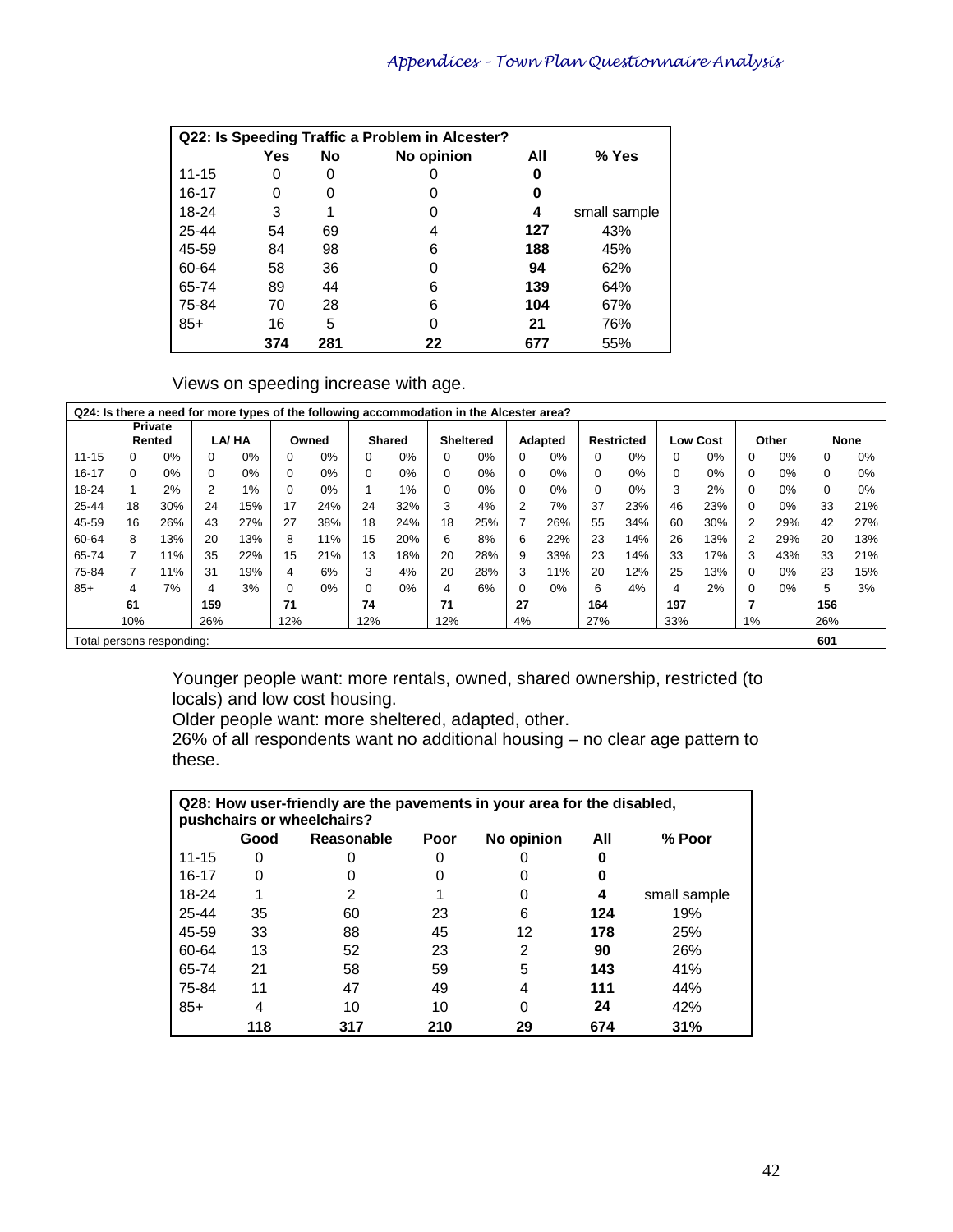| affects your daily living? |     |     |     | Q29: Do you have a health problem/ disability which |
|----------------------------|-----|-----|-----|-----------------------------------------------------|
|                            | Yes | No  | All | % Yes                                               |
| $11 - 15$                  | O   | O   | O   |                                                     |
| 16-17                      | ი   | O   | O   |                                                     |
| 18-24                      | O   | 4   | 4   | small sample                                        |
| 25-44                      | 6   | 122 | 128 | 5%                                                  |
| 45-59                      | 20  | 168 | 188 | 11%                                                 |
| 60-64                      | 12  | 81  | 93  | 13%                                                 |
| 65-74                      | 28  | 111 | 139 | <b>20%</b>                                          |
| 75-84                      | 36  | 74  | 110 | 33%                                                 |
| $85+$                      | 10  | 13  | 23  | 43%                                                 |
|                            | 112 | 573 | 685 | 16%                                                 |

### Q30: Do you have any difficulty in getting the following? 1=Often, 2=Occasionally, 3=Never

|           |                         | ,,,,,,,,,,,,   | <b>Hospital</b> |                         |         |
|-----------|-------------------------|----------------|-----------------|-------------------------|---------|
|           | Often                   | Occ            | <b>Never</b>    | All                     | Oft/Occ |
| $11 - 15$ | $\overline{0}$          | 0              | $\overline{0}$  | $\mathbf 0$             |         |
| $16 - 17$ | 0                       | 0              | $\Omega$        | $\mathbf 0$             |         |
| 18-24     | $\overline{0}$          | $\overline{0}$ | 0               | 0                       |         |
| 25-44     | 8                       | 12             | 6               | 26                      | 77%     |
| 45-59     | 11                      | 23             | 8               | 42                      | 81%     |
| 60-64     | $\overline{\mathbf{4}}$ | 14             | 0               | 18                      | 100%    |
| 65-74     | 20                      | 17             | 8               | 45                      | 82%     |
| 75-84     | $\overline{7}$          | 22             | 5               | 34                      | 85%     |
| $85+$     | 1                       | $\overline{4}$ | 0               | 5                       | 100%    |
|           | 51                      | 92             | 27              | 170                     | 84%     |
|           |                         |                | <b>Doctor</b>   |                         |         |
|           | Often                   | Occ            | <b>Never</b>    | All                     | Oft/Occ |
| $11 - 15$ | $\overline{0}$          | 0              | 0               | $\mathbf 0$             |         |
| $16 - 17$ | 0                       | 0              | $\Omega$        | 0                       |         |
| 18-24     | 0                       | $\overline{2}$ | 0               | $\overline{\mathbf{2}}$ |         |
| 25-44     | 25                      | 35             | 3               | 63                      | 95%     |
| 45-59     | 35                      | 43             | 5               | 83                      | 94%     |
| 60-64     | 9                       | 16             | 6               | 31                      | 81%     |
| 65-74     | 17                      | 23             | $\overline{7}$  | 47                      | 85%     |
| 75-84     | 12                      | 20             | $\overline{7}$  | 39                      | 82%     |
| $85+$     | $\overline{2}$          | 3              | 0               | 5                       | 100%    |
|           | 100                     | 142            | 28              | 270                     | 90%     |
|           |                         |                | <b>Chemist</b>  |                         |         |
|           | Often                   | Occ            | <b>Never</b>    | All                     | Oft/Occ |
| $11 - 15$ | $\overline{0}$          | 0              | $\overline{0}$  | $\mathbf 0$             |         |
| $16 - 17$ | 0                       | 0              | 0               | 0                       |         |
| 18-24     | 0                       | 1              | 0               | 1                       |         |
| 25-44     | 0                       | 8              | 8               | 16                      | 50%     |
| 45-59     | $\overline{2}$          | 11             | 13              | 26                      | 50%     |
| 60-64     | $\overline{0}$          | 0              | 9               | 9                       | 0%      |
| 65-74     | 3                       | 5              | 14              | 22                      | 36%     |
| 75-84     | 6                       | 5              | 11              | 22                      | 50%     |
| $85+$     | $\overline{0}$          | $\overline{1}$ | $\overline{0}$  | $\mathbf{1}$            | 100%    |
|           | 11                      | 31             | 55              | 97                      | 43%     |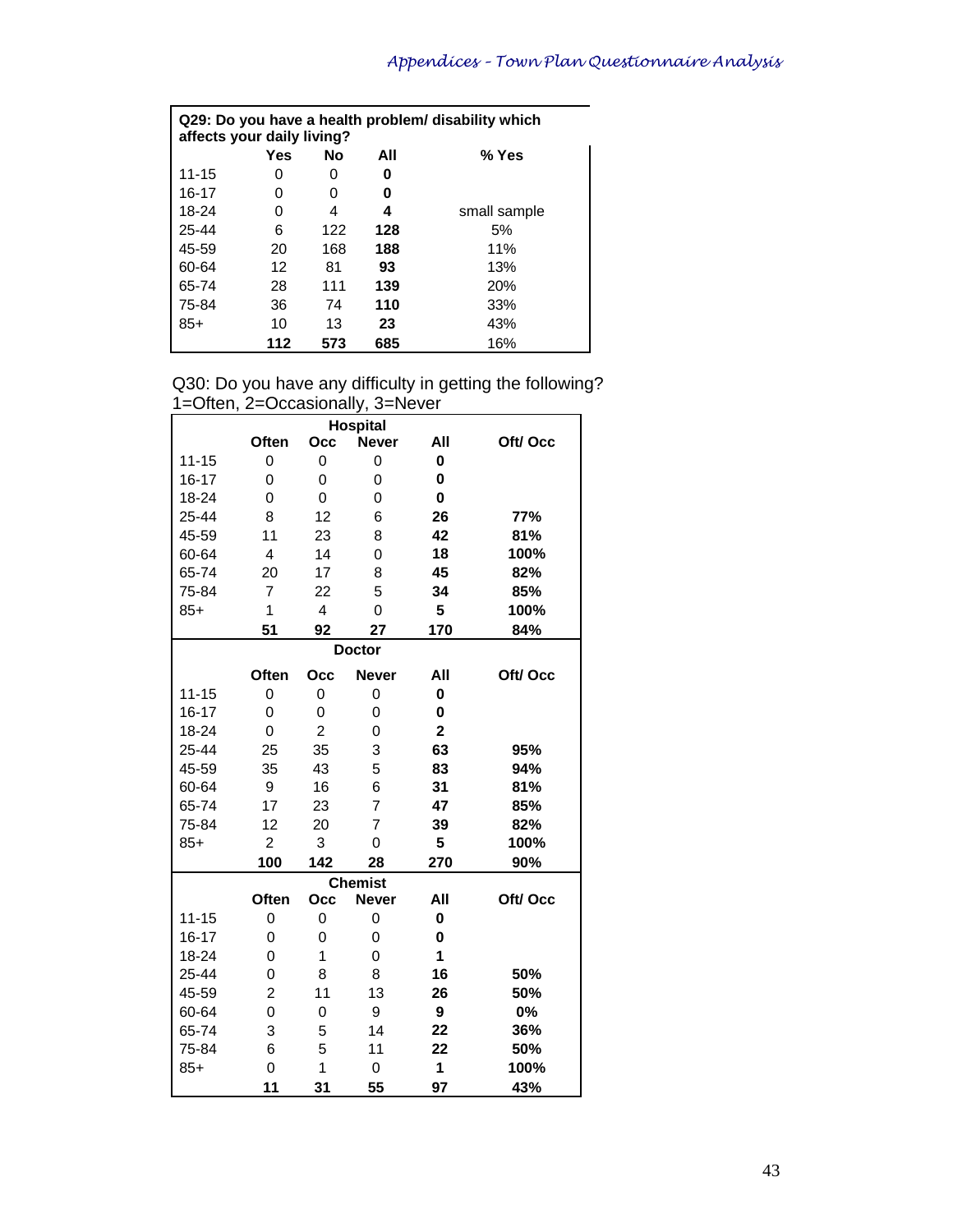|                        |                         |                                  | <b>Chiropodist</b>      |                         |         |
|------------------------|-------------------------|----------------------------------|-------------------------|-------------------------|---------|
|                        | Often                   | Occ                              | <b>Never</b>            | All                     | Oft/Occ |
| $11 - 15$              | 0                       | 0                                | 0                       | 0                       |         |
| $16 - 17$              | 0                       | 0                                | 0                       | 0                       |         |
| 18-24                  | 0                       | 0                                | 0                       | 0                       |         |
| 25-44                  | 1                       | 1                                | 3                       | 5                       | 40%     |
| 45-59                  | 3                       | $\overline{7}$                   | 8                       | 18                      | 56%     |
| 60-64                  | $\overline{\mathbf{c}}$ | $\overline{\mathbf{c}}$          | $\overline{\mathbf{c}}$ | 6                       | 67%     |
| 65-74                  | 8                       | 4                                | 8                       | 20                      | 60%     |
| 75-84                  | 4                       | $\overline{7}$                   | 8                       | 19                      | 58%     |
| $85+$                  | 1                       | $\overline{c}$                   | 0                       | 3                       | 100%    |
|                        | 19                      | 23                               | 29                      | 71                      | 59%     |
|                        |                         |                                  | Optician                |                         |         |
|                        | Often                   | Осс                              | <b>Never</b>            | All                     | Oft/Occ |
|                        |                         |                                  |                         |                         |         |
| $11 - 15$<br>$16 - 17$ | 0<br>0                  | 0<br>0                           | 0<br>0                  | 0<br>0                  |         |
|                        | 1                       |                                  |                         | 1                       |         |
| 18-24<br>25-44         | 0                       | 0<br>1                           | 0<br>8                  | 9                       | 11%     |
|                        | 4                       | 3                                | 13                      |                         |         |
| 45-59                  | 1                       | 1                                |                         | 20                      | 35%     |
| 60-64                  | 4                       | 3                                | 9                       | 11                      | 18%     |
| 65-74                  |                         |                                  | 13                      | 20                      | 35%     |
| 75-84                  | 6                       | $\overline{c}$<br>$\overline{2}$ | 12                      | 20                      | 40%     |
| $85+$                  | 0                       |                                  | 0                       | $\overline{\mathbf{2}}$ | 100%    |
|                        | 16                      | 12                               | 55                      | 83                      | 34%     |
|                        |                         |                                  | <b>Dentist</b>          |                         |         |
|                        | Often                   | Occ                              | <b>Never</b>            | All                     | Oft/Occ |
| $11 - 15$              | 0                       | 0                                | 0                       | 0                       |         |
| $16 - 17$              | 0                       | 0                                | 0                       | 0                       |         |
| 18-24                  | 0                       | $\overline{2}$                   | 0                       | $\mathbf 2$             |         |
| 25-44                  | 19                      | 10                               | 3                       | 32                      | 91%     |
| 45-59                  | 19                      | 17                               | 9                       | 45                      | 80%     |
| 60-64                  | 11                      | 7                                | 9                       | 27                      | 67%     |
| 65-74                  | 19                      | 8                                | $\overline{7}$          | 34                      | 79%     |
| 75-84                  | 11                      | 6                                | 12                      | 29                      | 59%     |
| $85+$                  | 1                       | 3                                | 0                       | 4                       | 100%    |
|                        | 80                      | 53                               | 40                      | 173                     | 77%     |
|                        |                         |                                  | <b>Other Medical</b>    |                         |         |
|                        | Often                   | Occ                              | <b>Never</b>            | All                     | Oft/Occ |
| $11 - 15$              | 0                       | 0                                | 0                       | 0                       |         |
| $16 - 17$              | 0                       | 0                                | 0                       | 0                       |         |
| 18-24                  | 1                       | 0                                | 0                       | 1                       |         |
| 25-44                  | 3                       | 2                                | 2                       | 7                       | 71%     |
| 45-59                  | 4                       | 5                                | 1                       | 10                      | 90%     |
| 60-64                  | 0                       | 2                                | 1                       | 3                       | 67%     |
| 65-74                  | 3                       | 5                                | 5                       | 13                      | 62%     |
| 75-84                  | 2                       | 2                                | 3                       | $\overline{\mathbf{r}}$ | 57%     |
| $85+$                  | 0                       | 0                                | 0                       | 0                       |         |
|                        | 13                      | 16                               | 12                      | 41                      | 71%     |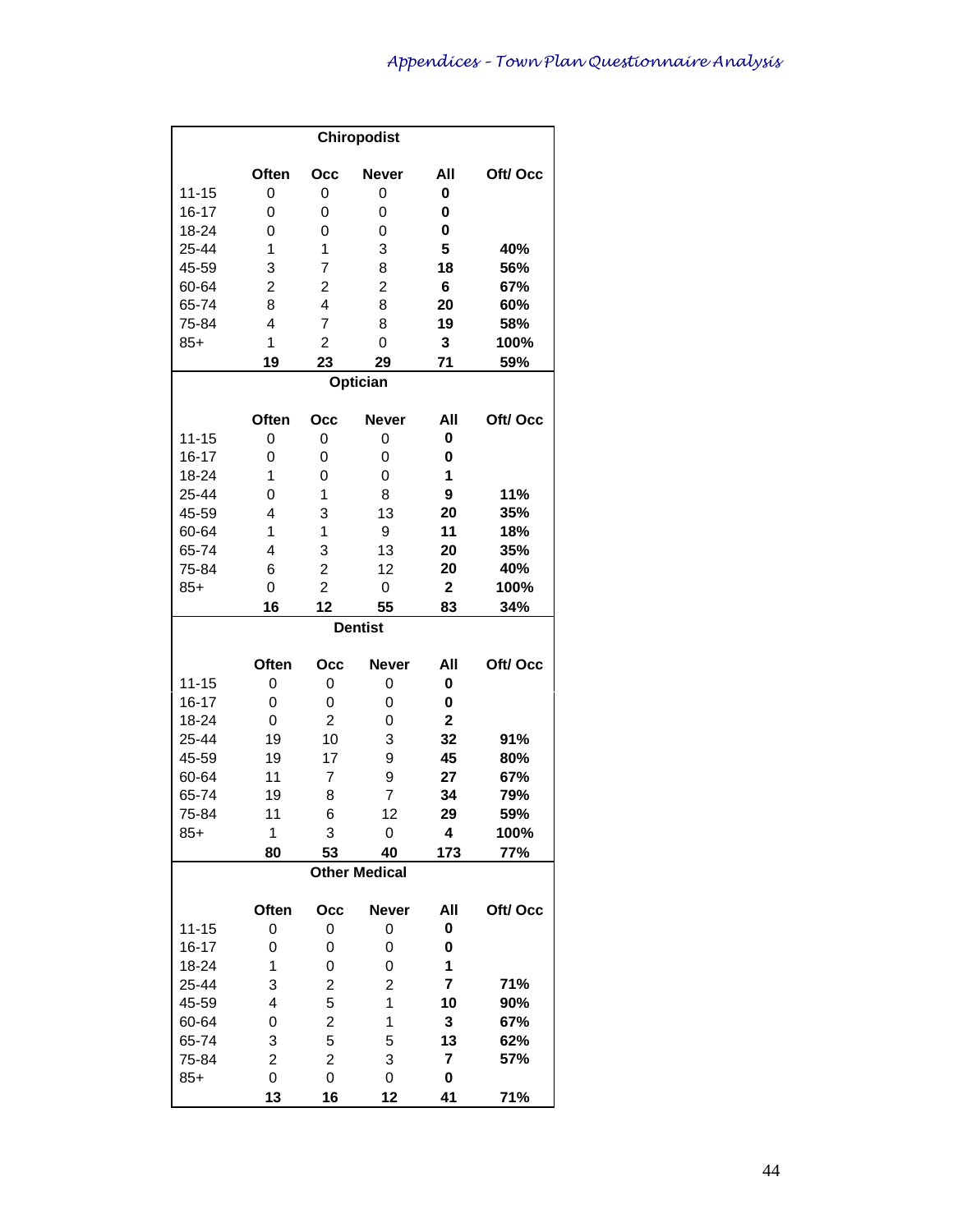Q31: If you have used any of the following services which cover the Alcester area during the last year, how do you rate the service? 1=Good; 2=Reasonable; 3=Poor; 4=No Opinion

|           | <b>Doctor</b>         |                         |                |                  |                |       |                       | <b>District Nurse</b> |                |                  |                         |       |
|-----------|-----------------------|-------------------------|----------------|------------------|----------------|-------|-----------------------|-----------------------|----------------|------------------|-------------------------|-------|
|           |                       |                         |                |                  |                |       |                       |                       |                |                  |                         | Good  |
|           |                       |                         |                | <b>No</b>        |                | Good/ |                       |                       |                | <b>No</b>        |                         | I     |
|           | Good                  | Reas.                   | Poor           | Opin.            | All            | Reas  | Good                  | Reas.                 | Poor           | Opin.            | All                     | Reas  |
| $11 - 15$ | 0                     | 0                       | 0              | $\boldsymbol{0}$ | $\pmb{0}$      |       | $\boldsymbol{0}$      | 0                     | $\mathbf 0$    | $\boldsymbol{0}$ | $\pmb{0}$               |       |
| $16 - 17$ | 0                     | $\mathbf 0$             | 0              | 0                | $\pmb{0}$      |       | 0                     | $\mathbf 0$           | 0              | $\boldsymbol{0}$ | $\pmb{0}$               |       |
| 18-24     | 1                     | $\overline{2}$          | 0              | 0                | 3              |       | $\mathbf 0$           | 1                     | $\mathbf 0$    | $\boldsymbol{0}$ | 1                       |       |
| 25-44     | 55                    | 44                      | 17             | 0                | 116            | 85%   | 18                    | 7                     | $\mathbf{1}$   | $\boldsymbol{2}$ | 28                      | 89%   |
| 45-59     | 84                    | 62                      | 22             | 0                | 168            | 87%   | 16                    | 5                     | $\overline{c}$ | 3                | 26                      | 81%   |
| 60-64     | 56                    | 23                      | $\overline{7}$ | 0                | 86             | 92%   | 11                    | $\overline{7}$        | $\mathbf 0$    | $\boldsymbol{0}$ | 18                      | 100%  |
| 65-74     | 81                    | 36                      | $\overline{7}$ | 0                | 124            | 94%   | 21                    | 5                     | 1              | $\overline{2}$   | 29                      | 90%   |
| 75-84     | 75                    | 18                      | 4              | 0                | 97             | 96%   | 18                    | 5                     | 0              | 1                | 24                      | 96%   |
| $85+$     | 12                    | 6                       | 1              | 0                | 19             | 95%   | 5                     | $\pmb{0}$             | 0              | 0                | $\overline{\mathbf{5}}$ | 100%  |
|           | 364                   | 191                     | 58             | 0                | 613            | 91%   | 89                    | 30                    | 4              | 8                | 131                     | 91%   |
|           | <b>Health Visitor</b> |                         |                |                  |                |       | <b>Home Help</b>      |                       |                |                  |                         |       |
|           |                       |                         |                |                  |                |       |                       |                       |                |                  |                         |       |
|           |                       |                         |                | <b>No</b>        |                | Good/ |                       |                       |                | <b>No</b>        |                         | Good/ |
|           | Good                  | Reas.                   | Poor           | Opin             | All            | Reas  | Good                  | Reas.                 | Poor           | Opin             | All                     | Reas  |
| $11 - 15$ | $\pmb{0}$             | 0                       | 0              | 0                | $\pmb{0}$      |       | $\boldsymbol{0}$      | $\mathbf 0$           | $\pmb{0}$      | 0                | $\pmb{0}$               |       |
| $16 - 17$ | 0                     | 0                       | $\mathbf 0$    | 0                | $\pmb{0}$      |       | $\mathbf 0$           | 0                     | 0              | 0                | $\pmb{0}$               |       |
| 18-24     | $\mathbf{1}$          | 0                       | $\mathbf 0$    | 0                | 1              |       | $\mathbf 0$           | 0                     | 0              | 0                | $\pmb{0}$               |       |
| $25 - 44$ | 21                    | 11                      | 3              | 0                | 35             | 91%   | 1                     | $\mathbf{1}$          | 0              | 3                | 5                       | 40%   |
| 45-59     | 1                     | $\overline{c}$          | 1              | 3                | $\overline{7}$ | 43%   | 1                     | $\overline{c}$        | 3              | 3                | 9                       | 33%   |
| 60-64     | 1                     | $\overline{2}$          | $\mathbf 0$    | 1                | 4              | 75%   | 3                     | $\overline{c}$        | 1              | $\overline{c}$   | 8                       | 63%   |
| 65-74     | 3                     | $\mathbf{1}$            | $\mathbf 0$    | $\overline{2}$   | 6              | 67%   | 1                     | $\overline{2}$        | 1              | $\overline{2}$   | 6                       | 50%   |
| 75-84     | $\overline{2}$        | $\overline{2}$          | $\mathbf 0$    | 3                | 7              | 57%   | 3                     | $\overline{2}$        | 1              | 3                | $\mathbf{9}$            | 56%   |
| $85+$     | 1                     | 0                       | $\mathbf 0$    | 0                | 1              | 100%  | 4                     | 0                     | 1              | 0                | 5                       | 80%   |
|           | 30                    | 18                      | 4              | 9                | 61             | 79%   | 13                    | 9                     | $\overline{7}$ | 13               | 42                      | 52%   |
|           | Ambulance             |                         |                |                  |                |       | <b>Maternity Care</b> |                       |                |                  |                         |       |
|           |                       |                         |                |                  |                |       |                       |                       |                |                  |                         |       |
|           |                       |                         |                | <b>No</b>        |                | Good/ |                       |                       |                | <b>No</b>        |                         | Good/ |
|           | Good                  | Reas.                   | Poor           | Opin             | All            | Reas  | Good                  | Reas.                 | Poor           | Opin.            | All                     | Reas  |
| $11 - 15$ | $\,0\,$               | 0                       | $\pmb{0}$      | 0                | $\pmb{0}$      |       | $\,0\,$               | 0                     | $\,0\,$        | 0                | $\pmb{0}$               |       |
| $16 - 17$ | 0                     | 0                       | $\mathbf 0$    | 0                | $\pmb{0}$      |       | $\pmb{0}$             | $\boldsymbol{0}$      | 0              | 0                | $\pmb{0}$               |       |
| 18-24     | 1                     | $\mathbf{1}$            | $\mathbf 0$    | 0                | $\mathbf{2}$   |       | $\mathbf{1}$          | 0                     | 0              | 0                | 1                       |       |
| $25 - 44$ | $\overline{7}$        | $\overline{2}$          | $\mathbf 0$    | 3                | 12             | 75%   | 10                    | 9                     | $\Omega$       | 1                | 20                      | 95%   |
| 45-59     | 24                    | $\overline{\mathbf{4}}$ | $\overline{2}$ | 3                | 33             | 85%   | $\mathbf 0$           | 1                     | 1              | 3                | 5                       | 20%   |
| 60-64     | 10                    | 3                       | $\mathbf 0$    | $\overline{c}$   | 15             | 87%   | $\Omega$              | 1                     | $\Omega$       | $\overline{c}$   | 3                       | 33%   |
| 65-74     | 20                    | 1                       | $\overline{2}$ | $\overline{2}$   | 25             | 84%   | 1                     | 1                     | 0              | $\overline{c}$   | 4                       | 50%   |
| 75-84     | 24                    | 6                       | $\mathbf 0$    | 1                | 31             | 97%   | 0                     | 1                     | 0              | 3                | 4                       | 25%   |
| $85+$     | $\overline{7}$        | 0                       | $\mathbf 0$    | $\Omega$         | $\overline{7}$ | 100%  | 1                     | $\overline{0}$        | $\Omega$       | 0                | 1                       | 100%  |
|           |                       |                         |                |                  | 12             |       |                       |                       |                |                  |                         |       |
|           | 93                    | 17                      | 4              | 11               | 5              | 88%   | 13                    | 13                    | 1              | 11               | 38                      | 68%   |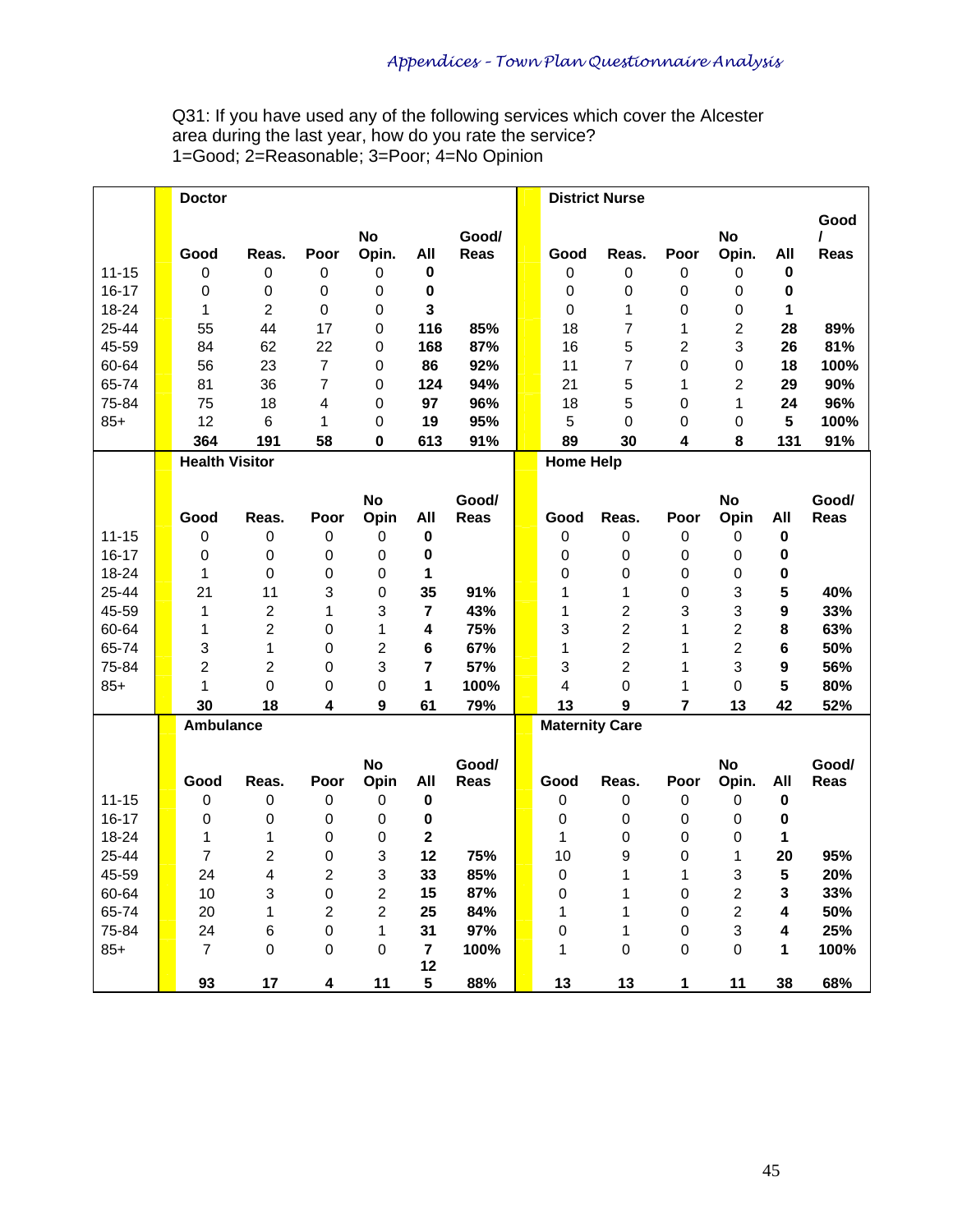|           | Chiropody |       |          |                    |     |               |      | <b>Loan of Medical Equipment</b> |      |             |     |               |
|-----------|-----------|-------|----------|--------------------|-----|---------------|------|----------------------------------|------|-------------|-----|---------------|
|           | Good      | Reas. | Poor     | <b>No</b><br>Opin. | All | Good/<br>Reas | Good | Reas.                            | Poor | No<br>Opin. | All | Good/<br>Reas |
| $11 - 15$ | 0         | 0     | 0        | 0                  | 0   |               | 0    | 0                                | 0    |             | 0   |               |
| $16 - 17$ | 0         | 0     | 0        | 0                  | 0   |               | 0    | 0                                | 0    | 0           | o   |               |
| $18 - 24$ | 0         | 0     | 0        | 0                  | 0   |               | 0    | 0                                | 0    | 0           | 0   |               |
| $25 - 44$ | 4         |       | 4        | 3                  | 9   | 56%           | 0    |                                  | 2    | 3           | 6   | 17%           |
| 45-59     | 8         | 4     | 2        | 2                  | 16  | 75%           | 8    | 2                                | 2    | 3           | 15  | 67%           |
| 60-64     | 3         | 2     | 0        | $\overline{2}$     | 7   | 71%           | 3    | 3                                |      |             | 8   | 75%           |
| 65-74     | 8         | 4     | 5        | 2                  | 19  | 63%           | 8    |                                  | 0    | 2           | 11  | 82%           |
| 75-84     | 16        | 4     | 5        |                    | 26  | 77%           | 9    | 2                                | 0    | 2           | 13  | 85%           |
| $85+$     | 6         | 0     | $\Omega$ | $\Omega$           | 6   | 100%          | 3    | 0                                | 0    | $\Omega$    | 3   | 100%          |
|           | 45        | 15    | 13       | 10                 | 83  | 72%           | 31   | 9                                | 5    | 11          | 56  | 71%           |

|           |      | <b>Meals on Wheels</b> |      |                    |     |                      |      | <b>Counselling services</b> |      |             |              |                      |
|-----------|------|------------------------|------|--------------------|-----|----------------------|------|-----------------------------|------|-------------|--------------|----------------------|
|           | Good | Reas.                  | Poor | <b>No</b><br>Opin. | All | Good/<br><b>Reas</b> | Good | Reas.                       | Poor | No<br>Opin. | All          | Good/<br><b>Reas</b> |
| $11 - 15$ | 0    | 0                      | 0    | 0                  | 0   |                      | 0    | 0                           | 0    | 0           | 0            |                      |
| $16 - 17$ | 0    | 0                      | 0    | 0                  | 0   |                      | 0    | 0                           | 0    | 0           |              |                      |
| 18-24     | 0    |                        | 0    | 0                  | 0   |                      | ი    | 0                           | 2    | 0           | $\mathbf{2}$ |                      |
| 25-44     | 0    | 0                      | 0    | 2                  | 2   | $0\%$                | 2    | 3                           |      | 3           | 9            | 56%                  |
| 45-59     |      |                        |      | 3                  | 5   | 20%                  | 4    |                             |      | 3           | 15           | 33%                  |
| 60-64     | 3    |                        | 0    | 2                  | 6   | 67%                  | 0    | 2                           |      | 2           | 5            | 40%                  |
| 65-74     |      |                        | 0    | 2                  | 3   | 33%                  | 0    |                             | 3    | 2           | 6            | 17%                  |
| 75-84     | 2    |                        | 0    | 3                  | 6   | 50%                  |      |                             | 0    | 3           | 5            | 40%                  |
| $85+$     |      | 0                      | 0    | 0                  | 1   | 100%                 | 0    | 0                           | 0    | 0           | 0            |                      |
|           | 8    |                        |      | 12                 | 23  | 43%                  |      | 8                           | 14   | 13          | 42           | 36%                  |

|           |      | <b>Physiotherapy Services</b> |      |                    |              |               |
|-----------|------|-------------------------------|------|--------------------|--------------|---------------|
|           | Good | Reas.                         | Poor | <b>No</b><br>Opin. | All          | Good/<br>Reas |
| $11 - 15$ | O    | O                             | Ω    | Ω                  | o            |               |
| 16-17     | O    | 0                             | 0    | 0                  | 0            |               |
| 18-24     | 0    |                               |      | ი                  | 2            |               |
| 25-44     | 10   | 2                             | 5    | 3                  | 20           | 60%           |
| 45-59     | 15   | 6                             | 7    | 1                  | 29           | 72%           |
| 60-64     | 3    | 4                             | 6    | 1                  | 14           | 50%           |
| 65-74     | 7    | 6                             | 7    | 2                  | 22           | 59%           |
| 75-84     |      | 4                             | 5    | 3                  | 19           | 58%           |
| $85+$     |      |                               |      | ი                  | $\mathbf{2}$ | 50%           |
|           | 43   | 23                            | 32   | 10                 | 108          | 61%           |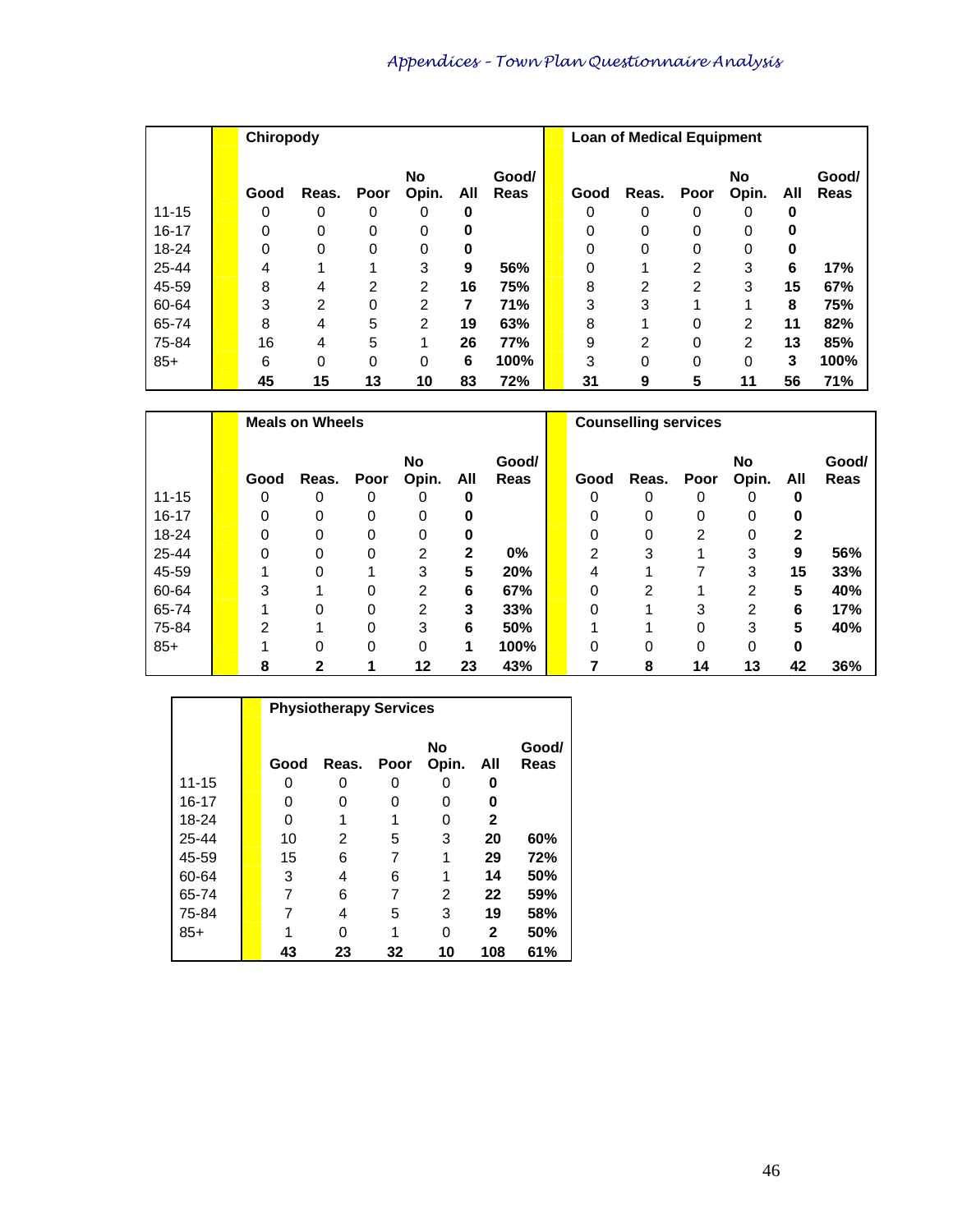Q32: Which if any, of the following crimes and antisocial behaviour concern you in the Alcester area because you have personally been affected in the past eighteen months?

|                           |             | Q32: Have you been affected by |          |                |                |           |     |                    |          |       |     |                  |
|---------------------------|-------------|--------------------------------|----------|----------------|----------------|-----------|-----|--------------------|----------|-------|-----|------------------|
|                           |             |                                |          |                |                |           |     |                    |          |       |     | <b>Not</b>       |
|                           |             | <b>Theft</b>                   |          | <b>Mugging</b> |                | Vandalism |     | <b>Drunkenness</b> |          | Other |     | <b>Concerned</b> |
| $11 - 15$                 | $\Omega$    | 0%                             | $\Omega$ | 0%             | 0              | $0\%$     | 0   | 0%                 | 0        | 0%    | 0   | 0%               |
| 16-17                     | $\mathbf 0$ | $0\%$                          | $\Omega$ | $0\%$          | $\mathbf 0$    | $0\%$     | 0   | $0\%$              | 0        | $0\%$ | 0   | 0%               |
| 18-24                     | $\Omega$    | $0\%$                          | 1        | 8%             | $\overline{2}$ | 1%        | 1   | $0\%$              | 0        | $0\%$ | 0   | 0%               |
| $25 - 44$                 | 16          | 28%                            | 3        | 23%            | 33             | 16%       | 52  | 24%                | 7        | 18%   | 22  | 19%              |
| 45-59                     | 15          | 26%                            | 6        | 46%            | 66             | 31%       | 63  | 30%                | 13       | 33%   | 26  | 23%              |
| 60-64                     | 3           | 5%                             | $\Omega$ | 0%             | 33             | 16%       | 28  | 13%                | 5        | 13%   | 12  | 10%              |
| 65-74                     | 10          | 18%                            | 2        | 15%            | 49             | 23%       | 48  | 23%                | 10       | 26%   | 26  | 23%              |
| 75-84                     | 12          | 21%                            | 1        | 8%             | 27             | 13%       | 19  | 9%                 | 4        | 10%   | 28  | 24%              |
| $85+$                     | 1           | 2%                             | $\Omega$ | $0\%$          | 2              | 1%        | 2   | 1%                 | $\Omega$ | $0\%$ | 1   | 1%               |
|                           | 57          | 100%                           | 13       | 100%           | 212            | 100%      | 213 | 100%               | 39       | 100%  | 115 | 100%             |
|                           | 12%         |                                | 3%       |                | 45%            |           | 46% |                    | 8%       |       | 25% |                  |
| Total persons responding: |             |                                |          |                |                |           |     |                    |          |       | 466 |                  |

Q37: What are your views on local social facilities for the following groups? 1=good; 2=reasonable; 3=poor; 4=no opinion

|           | Up to 16 |                |                |                    |                |                      | 17 to 25           |                 |                |             |             |                      |
|-----------|----------|----------------|----------------|--------------------|----------------|----------------------|--------------------|-----------------|----------------|-------------|-------------|----------------------|
|           | Good     | Reas.          | Poor           | <b>No</b><br>Opin. | All            | Good/<br><b>Reas</b> | Good               | Reas.           | Poor           | No<br>Opin. | All         | Good/<br><b>Reas</b> |
| $11 - 15$ | 0        | 0              | 0              | 0                  | $\mathbf 0$    |                      | $\mathbf 0$        | 0               | 0              | 0           | 0           |                      |
| 16-17     | 0        | $\Omega$       | $\mathbf 0$    | 0                  | 0              |                      | 0                  | 0               | 0              | 0           | 0           |                      |
| 18-24     | 0        | 1              | $\overline{c}$ | 0                  | 3              |                      | 0                  | 1               | 3              | 0           | 4           |                      |
| 25-44     | 15       | 33             | 54             | $\overline{c}$     | 104            | 46%                  | 3                  | 26              | 61             | 4           | 94          | 31%                  |
| 45-59     | 13       | 52             | 65             | $\overline{2}$     | 132            | 49%                  | 2                  | 29              | 92             | 3           | 126         | 25%                  |
| 60-64     | 5        | 21             | 28             | 3                  | 57             | 46%                  | 2                  | 18              | 37             | 2           | 59          | 34%                  |
| 65-74     | 16       | 31             | 24             | 4                  | 75             | 63%                  | $\overline{7}$     | 18              | 42             | 7           | 74          | 34%                  |
| 75-84     | 10       | 9              | 12             | 2                  | 33             | 58%                  | 4                  | 7               | 17             | 4           | 32          | 34%                  |
| $85+$     | 3        | $\overline{2}$ | 1              | 1                  | $\overline{7}$ | 71%                  | 2                  | 2               | 3              | 0           | 7           | 57%                  |
|           | 62       | 149            | 186            | 14                 | 411            | 51%                  | 20                 | 101             | 255            | 20          | 396         | 31%                  |
|           | 26 to 60 |                |                |                    |                |                      | Over <sub>60</sub> |                 |                |             |             |                      |
|           |          |                |                |                    |                |                      |                    |                 |                |             |             |                      |
|           |          |                |                | No                 |                | Good/                |                    |                 |                | <b>No</b>   |             | Good/                |
|           | Good     | Reas.          | Poor           | Opin.              | All            | <b>Reas</b>          | Good               | Reas.           | Poor           | Opin.       | All         | Reas                 |
| $11 - 15$ | 0        | $\Omega$       | $\Omega$       | 0                  | $\bf{0}$       |                      | $\mathbf 0$        | 0               | 0              | 0           | $\mathbf 0$ |                      |
| 16-17     | 0        | 0              | $\mathbf 0$    | 0                  | $\mathbf 0$    |                      | 0                  | 0               | 0              | 0           | 0           |                      |
| 18-24     | 0        | 1              | $\overline{2}$ | 0                  | 3              |                      | 0                  | 0               | 1              | 1           | $\mathbf 2$ |                      |
| 25-44     | 13       | 65             | 21             | 1                  | 100            | 78%                  | 22                 | 38              | 5              | 13          | 78          | 77%                  |
| 45-59     | 32       | 89             | 22             | 4                  | 147            | 82%                  | 41                 | 48              | 8              | 9           | 106         | 84%                  |
| 60-64     | 10       | 49             | 9              | 0                  | 68             | 87%                  | 25                 | 35              | 9              | 1           | 70          | 86%                  |
| 65-74     | 19       | 38             | 9              | 9                  | 75             | 76%                  | 28                 | 57              | 24             | 2           | 111         | 77%                  |
| 75-84     | 3        | 21             | 6              | 4                  | 34             | 71%                  | 20                 | 32              | 14             | 6           | 72          | 72%                  |
| $85+$     | 2        | 6              | $\Omega$       | 0                  | 8              | 100%                 | 7                  | $6\phantom{1}6$ | $\overline{c}$ | 0           | 15          | 87%                  |
|           | 79       | 269            | 69             | 18                 | 435            | 80%                  | 143                | 216             | 63             | 32          | 454         | 79%                  |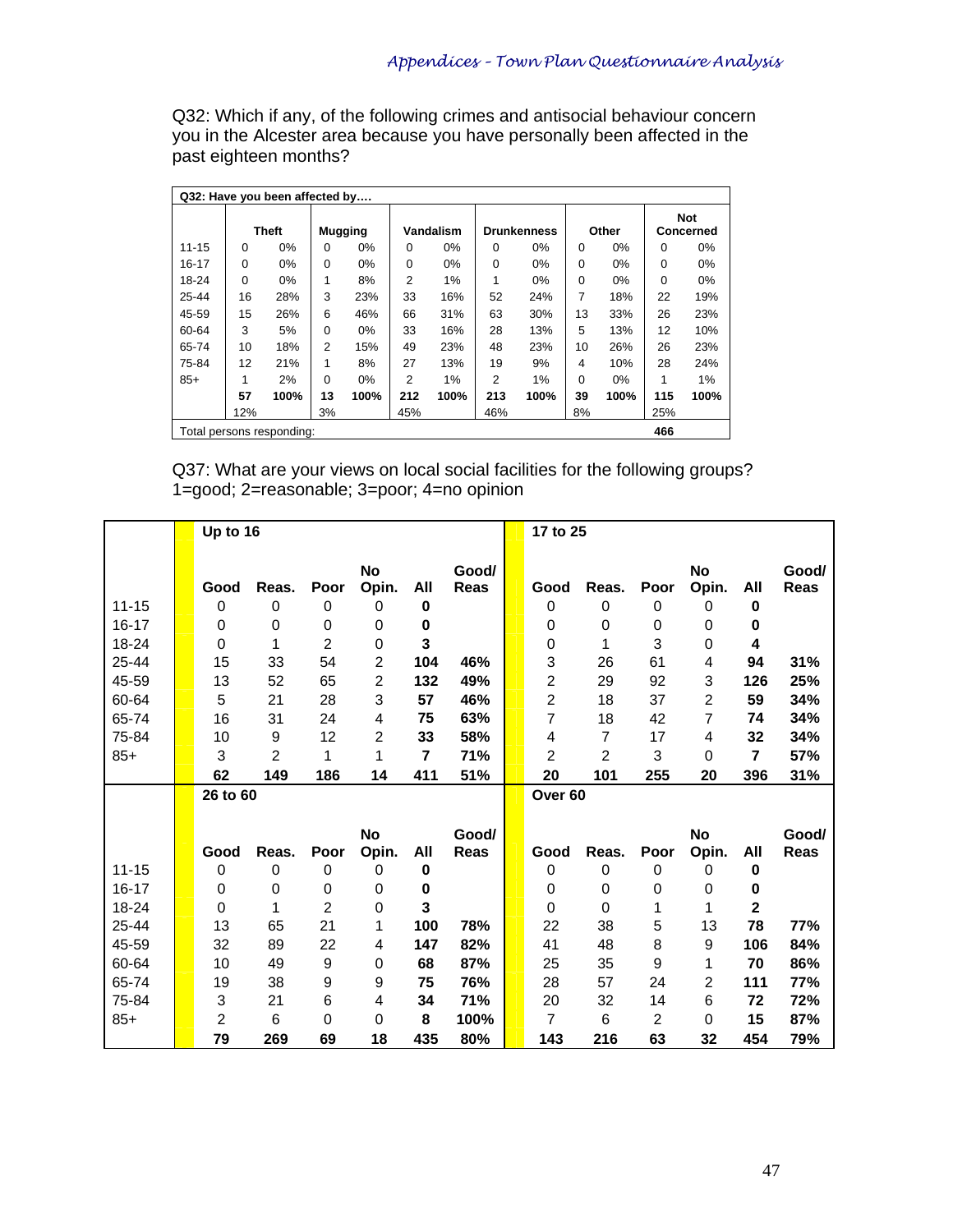

Q39: Which of the following is of the most importance to you?

### Q43: Which of the following would most improve Alcester? 1=greatest; 2=reasonable; 3=limited; 4=least

|           |       | <b>Leisure Centre</b> |      |       |      |                | <b>Arts Centre</b> |       |             |          |      |                |
|-----------|-------|-----------------------|------|-------|------|----------------|--------------------|-------|-------------|----------|------|----------------|
|           | Grtst | Reas.                 | Lmtd | Least | All  | Grtst/<br>Reas | Grtst              | Reas. | Lmtd        | Least    | All  | Grtst/<br>Reas |
| $11 - 15$ | 0     | 0                     | 0    | 0     | 0    |                | 0                  | 0     | 0           | 0        | 0    |                |
| $16 - 17$ | 0     | 0                     | 0    | 0     | 0    |                | 0                  | 0     | 0           | 0        | 0    |                |
| 18-24     | 4     | $\Omega$              | 2    |       | 4    |                | 0                  | 1     | $\mathbf 0$ | 2        | 3    |                |
| 25-44     | 17    | 12                    | 12   | 25    | 66   | 44%            | 10                 | 15    | 23          | 17       | 65   | 38%            |
| 45-59     | 22    | 16                    | 27   | 34    | 99   | 38%            | 15                 | 27    | 26          | 36       | 104  | 40%            |
| 60-64     | 7     | 6                     | 14   | 14    | 41   | 32%            | 6                  | 12    | 15          | 12       | 45   | 40%            |
| 65-74     | 11    | 7                     | 11   | 21    | 50   | 36%            | 6                  | 14    | 20          | 12       | 52   | 38%            |
| 75-84     | 10    | 3                     | 1    | 14    | 28   | 46%            | 6                  | 6     | 4           | 10       | 26   | 46%            |
| $85+$     | 2     | 0                     | 0    | 2     | 4    | 50%            | 0                  | 1     |             | $\Omega$ | 2    | 50%            |
|           | 70    | 44                    | 67   | 111   | 292  | 39%            | 43                 | 76    | 89          | 89       | 297  | 40%            |
|           | 24%   | 15%                   | 23%  | 38%   | 100% |                | 14%                | 26%   | 30%         | 30%      | 100% |                |

Does not appear to be much age differential – possibly core working ages (25-65) less interested in leisure facilities than young & retired; retired more interested in Arts Centre than other age groups.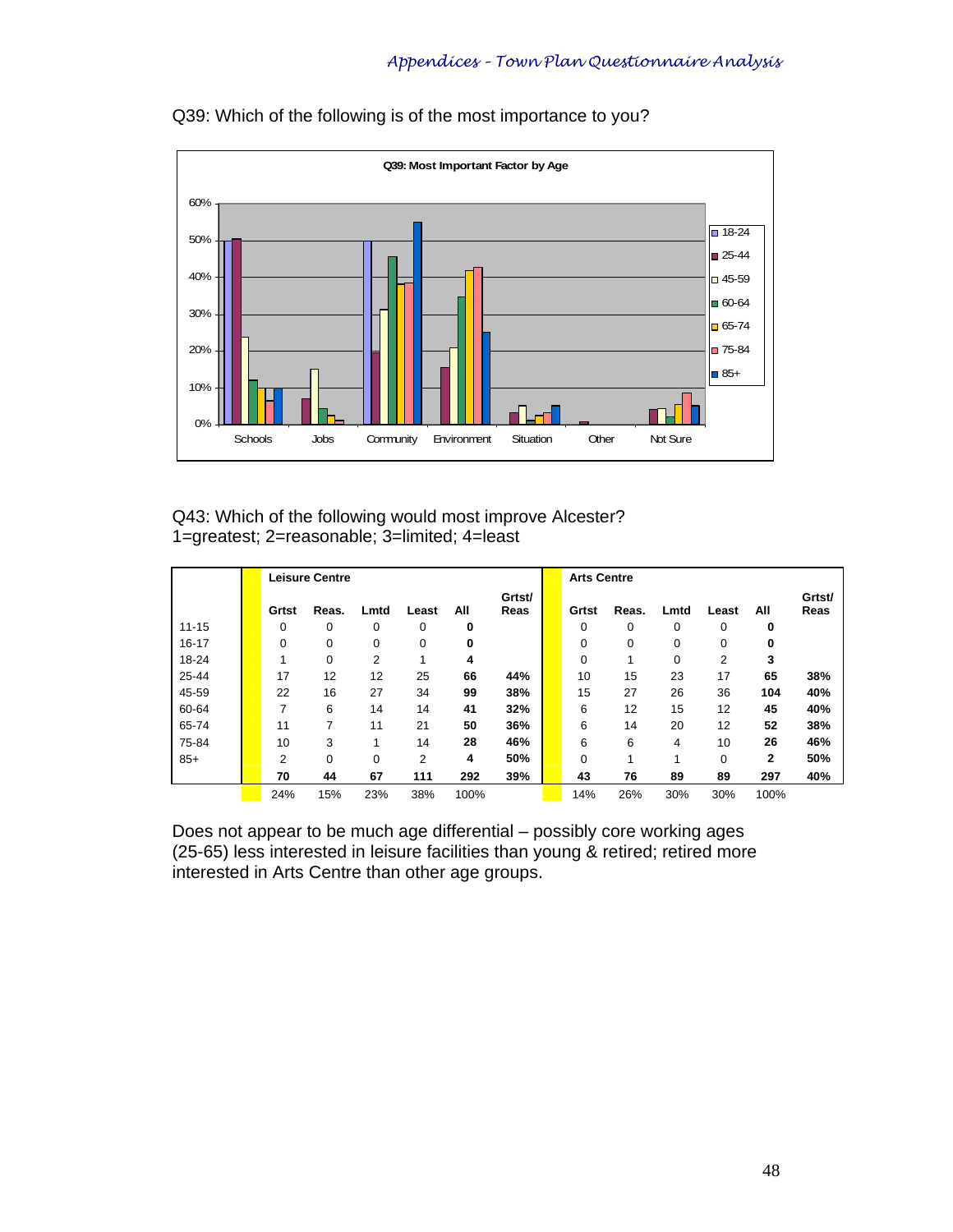|           |       | <b>Children's Play area</b> |      |       |              |                |          | <b>Better Security</b> |      |          |      |                |
|-----------|-------|-----------------------------|------|-------|--------------|----------------|----------|------------------------|------|----------|------|----------------|
|           | Grtst | Reas.                       | Lmtd | Least | All          | Grtst/<br>Reas | Grtst    | Reas.                  | Lmtd | Least    | All  | Grtst/<br>Reas |
| $11 - 15$ | 0     | 0                           | 0    | 0     | 0            |                | $\Omega$ | 0                      | 0    | 0        | 0    |                |
| $16 - 17$ | 0     | 0                           | 0    | 0     | 0            |                | 0        | 0                      | 0    | 0        | 0    |                |
| 18-24     | 1     | $\Omega$                    | 4    | 0     | $\mathbf{2}$ |                | 2        | 2                      | 0    | $\Omega$ | 4    |                |
| $25 - 44$ | 25    | 35                          | 13   | 6     | 79           | 76%            | 50       | 23                     | 10   |          | 84   | 87%            |
| 45-59     | 15    | 42                          | 26   | 18    | 101          | 56%            | 74       | 39                     | 11   | 6        | 130  | 87%            |
| 60-64     | 8     | 19                          | 12   | 7     | 46           | 59%            | 37       | 18                     | 5    | 2        | 62   | 89%            |
| 65-74     | 11    | 27                          | 10   | 9     | 57           | 67%            | 60       | 24                     | 7    | 3        | 94   | 89%            |
| 75-84     | 10    | 12                          | 6    | 4     | 32           | 69%            | 37       | 12                     | 4    | 1        | 54   | 91%            |
| $85+$     | 0     | 2                           | 0    | 1     | 3            | 67%            | 11       | 2                      |      | 1        | 15   | 87%            |
|           | 70    | 137                         | 68   | 45    | 320          | 65%            | 271      | 120                    | 38   | 14       | 443  | 88%            |
|           | 22%   | 43%                         | 21%  | 14%   | 100%         |                | 61%      | 27%                    | 9%   | 3%       | 100% |                |

25-44s who show the most interest in play areas – presumably parents of young children.

|           |       | More flowers etc |      |          |              |                |       | <b>Street entertainment</b> |      |       |      |                |
|-----------|-------|------------------|------|----------|--------------|----------------|-------|-----------------------------|------|-------|------|----------------|
|           | Grtst | Reas.            | Lmtd | Least    | All          | Grtst/<br>Reas | Grtst | Reas.                       | Lmtd | Least | All  | Grtst/<br>Reas |
| $11 - 15$ | 0     | 0                | 0    | $\Omega$ | 0            |                | 0     | 0                           | 0    | 0     | 0    |                |
| $16 - 17$ | 0     | 0                | 0    | 0        | 0            |                | 0     | 0                           | 0    | 0     | 0    |                |
| 18-24     | 0     | $\Omega$         | 2    | 0        | $\mathbf{2}$ |                | 0     | $\Omega$                    | 2    | 2     | 4    |                |
| $25 - 44$ | 13    | 33               | 20   | 6        | 72           | 64%            | 6     | 10                          | 17   | 34    | 67   | 24%            |
| 45-59     | 18    | 46               | 31   | 18       | 113          | 57%            | 7     | 19                          | 18   | 51    | 95   | 27%            |
| 60-64     | 14    | 19               | 8    | 8        | 49           | 67%            | 2     | 10                          | 8    | 23    | 43   | 28%            |
| 65-74     | 26    | 25               | 17   | 10       | 78           | 65%            | 2     | 8                           | 8    | 37    | 55   | 18%            |
| 75-84     | 13    | 16               | 4    | 4        | 37           | 78%            | 3     | 5                           | 3    | 17    | 28   | 29%            |
| $85+$     | 4     | 4                | 2    | 1        | 11           | 73%            |       | $\Omega$                    | 0    | 4     | 5    | 20%            |
|           | 88    | 143              | 84   | 47       | 362          | 64%            | 21    | 52                          | 56   | 168   | 297  | 25%            |
|           | 24%   | 40%              | 23%  | 13%      | 100%         |                | 7%    | 18%                         | 19%  | 57%   | 100% |                |

Age does not appear to be a determinant in views on better security.

More flowers/shrubs, tidier shop fronts generally increases in importance with age. Street entertainment does not appear to be thought a great improvement by any age group, particularly the 65-74s and 85+ groups.

|           | More seating |       |          |       |      |                | Other |          |      |              |      |                |
|-----------|--------------|-------|----------|-------|------|----------------|-------|----------|------|--------------|------|----------------|
|           | Grtst        | Reas. | Lmtd     | Least | All  | Grtst/<br>Reas | Grtst | Reas.    | Lmtd | Least        | All  | Grtst/<br>Reas |
| $11 - 15$ | 0            | 0     | 0        | 0     | 0    |                | 0     | 0        | 0    | 0            | 0    |                |
| $16 - 17$ | 0            | 0     | $\Omega$ | 0     | 0    |                | 0     | $\Omega$ | 0    | 0            | 0    |                |
| 18-24     | 0            | 2     | 0        |       | 3    |                |       | $\Omega$ | 0    | $\Omega$     |      |                |
| 25-44     | 6            | 21    | 14       | 22    | 63   | 43%            | 38    |          | 0    | 0            | 39   | 100%           |
| 45-59     | 20           | 38    | 30       | 23    | 111  | 52%            | 49    | 2        | 1    | $\Omega$     | 52   | 98%            |
| 60-64     | 12           | 20    | 12       | 8     | 52   | 62%            | 25    | 2        | 0    |              | 28   | 96%            |
| 65-74     | 21           | 33    | 13       | 12    | 79   | 68%            | 37    | 0        | 0    | 0            | 37   | 100%           |
| 75-84     | 29           | 22    | 7        | 2     | 60   | 85%            | 11    |          | 0    |              | 13   | 92%            |
| $85+$     | 6            | 3     | и        |       | 11   | 82%            |       | 0        | 0    | 0            | 1    | 100%           |
|           | 94           | 139   | 77       | 69    | 379  | 61%            | 162   | 6        | 1    | $\mathbf{2}$ | 171  | 98%            |
|           | 25%          | 37%   | 20%      | 18%   | 100% |                | 95%   | 4%       | 1%   | 1%           | 100% |                |

The importance of seating is strongly related to age.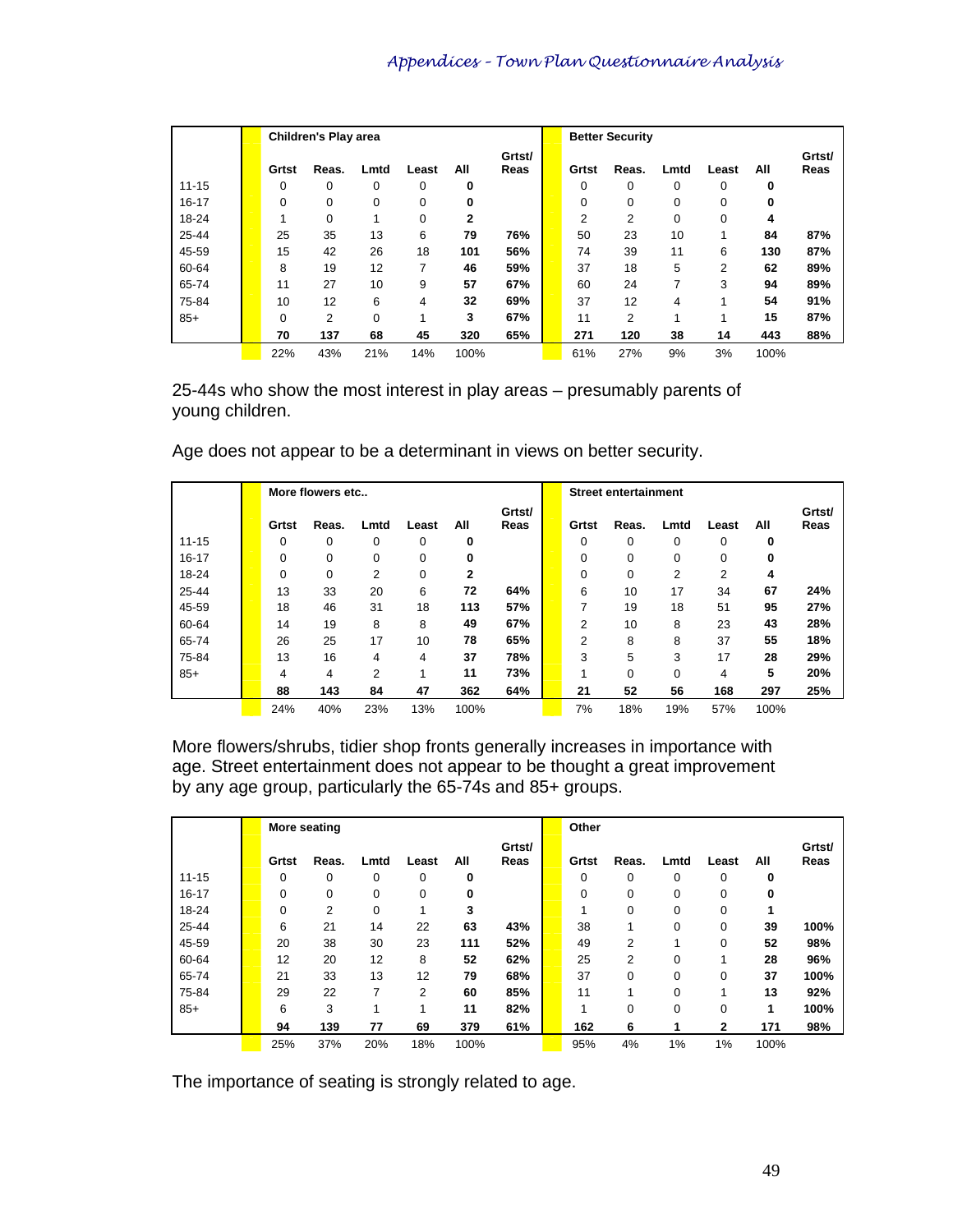## A2. Alcester Town Plan Business Survey

28 Businesses in total returned surveys.

| 2. Type of business         | No. | $\%$  |
|-----------------------------|-----|-------|
|                             |     |       |
| Agriculture / horticulture  |     | $0\%$ |
| Food processing             |     | 0%    |
| Retail                      | 4   | 14%   |
| Construction                | 5   | 18%   |
| Finance / business services | 4   | 14%   |
| Manufacturing               | 6   | 21%   |
| Transport                   |     | 0%    |
| Distribution                | 3   | 11%   |
| Tourism                     | 1   | 4%    |
| <b>Other Services</b>       | 5   | 18%   |
|                             | 28  | 100%  |
| SIC code if known?          |     |       |

### **Other Services**

Garage service & repairs Hairdresser Renting Industrial property 2 not specified

The known SIC code: **Roba Metals Ltd, 3710** 

| $\vert$ 3. Is the firm ?                                         | No.                     | $\frac{0}{0}$                 |
|------------------------------------------------------------------|-------------------------|-------------------------------|
| Locally owned<br>UK owned<br><b>EU</b> company<br>Non-EU company | 24<br>2<br>2<br>0<br>28 | 86%<br>7%<br>7%<br>0%<br>100% |

### **4. When was the firm established?**

24 of the 28 businesses answered this question. Average business age was 19.2 years, with year of establishment ranging from 1944 to 2005.

| 5. Can you estimate broadly what proportion of your sales are : |     |         |       |      |  |  |  |
|-----------------------------------------------------------------|-----|---------|-------|------|--|--|--|
|                                                                 | No. | Ave $%$ | Min   | Max  |  |  |  |
| To customers in the Alcester area                               | 27  | 23.37%  | $0\%$ | 100% |  |  |  |
| l To customers in the Warwickshire area                         | 27  | 18.85%  | $0\%$ | 100% |  |  |  |
| l To customers in the West Midlands                             | 27  | 14.26%  | $0\%$ | 100% |  |  |  |
| I To customers elsewhere in the UK                              | 27  | 32.07%  | $0\%$ | 100% |  |  |  |
| l To customers elsewhere in the EU                              | 27  | 9.07%   | $0\%$ | 70%  |  |  |  |
| I To customer outside of the EU                                 | 27  | 2.37%   | $0\%$ | 33%  |  |  |  |
|                                                                 | 27  | 100%    |       |      |  |  |  |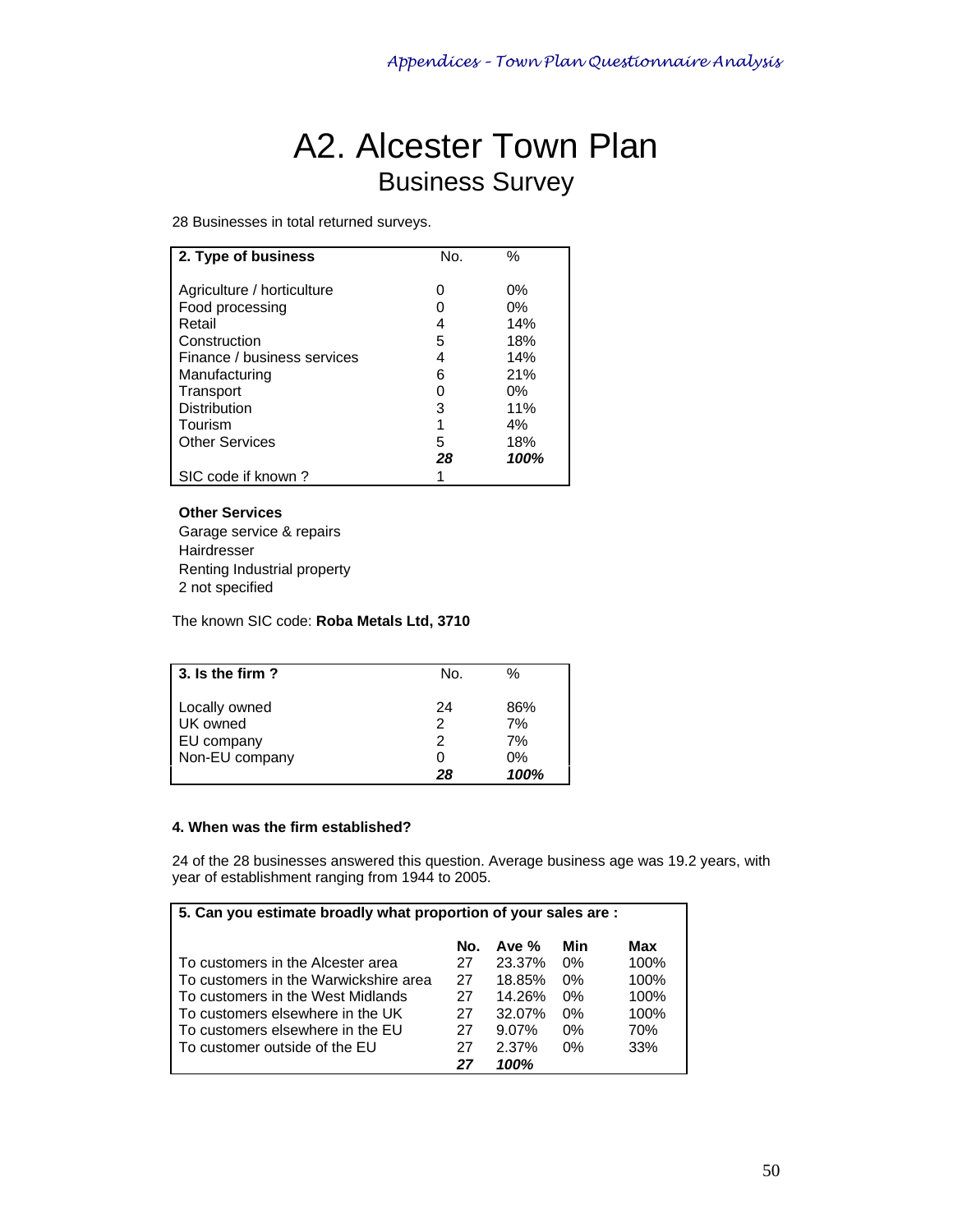| 6. Location of Business             |     |         |
|-------------------------------------|-----|---------|
|                                     | No. | %       |
| Alcester town centre                | 6   | 21%     |
| Arden Industrial Estate             | 17  | 61%     |
| Coughton (Turner) Industrial Estate | 4   | 14%     |
| Minerva Mills                       |     | 0%      |
| Other (Please specify)              |     | 4%      |
|                                     | 28  | $100\%$ |

Other: Hopkins Precinct

| 7. How many people do you employ |     |       |
|----------------------------------|-----|-------|
|                                  | No. | %     |
| - 0                              | 0   | 0%    |
| $1 - 3$                          | 5   | 18%   |
| $4 - 10$                         | 12  | 43%   |
| $11 - 25$                        | 5   | 18%   |
| 26-50                            | 4   | 14%   |
| 50-100                           | 2   | 7%    |
| $100+$                           | 0   | $0\%$ |
|                                  | 28  | 100%  |

Using midpoints and assuming 100+ employees to be 100 exact, this gives an average of 17.4 employees per business across the sample of 28.

#### **8 What percentage of your workforce would you estimate live locally (ie within a 5 mile radius)**

27 of the 28 businesses answered this question. On average 50.44% of their workforces lived within 5 miles.

| 9. Over the past 12 months has your workforce: | No. | %          |
|------------------------------------------------|-----|------------|
| Increased                                      | 14  | 50%        |
| Decreased                                      | 11  | 11%<br>39% |
| l Remained the same                            |     |            |
|                                                | 28  | 100%       |

| 10. Over the next 12 months do you anticipate your workforce will: | No.             | %                        |
|--------------------------------------------------------------------|-----------------|--------------------------|
| Increase<br>Decrease<br>Remain the same                            | -17<br>10<br>28 | 61%<br>4%<br>36%<br>100% |

| 11. If you had a problem filling vacancies over the last 12 months, was it |     |       |  |  |  |
|----------------------------------------------------------------------------|-----|-------|--|--|--|
| because                                                                    | No. | %     |  |  |  |
|                                                                            |     | 8%    |  |  |  |
| Lack of applicants with required qualifications / skills                   | 8   | 67%   |  |  |  |
| Lack of applicants with required experience                                |     | 58%   |  |  |  |
| Lack of suitable candidates / basic ability                                | 9   | 75%   |  |  |  |
| Unsociable hours                                                           | 0   | $0\%$ |  |  |  |
| Transport                                                                  |     | 8%    |  |  |  |
| Other                                                                      | 0   | $0\%$ |  |  |  |
| No. of businesses responding to this question:                             | 12  |       |  |  |  |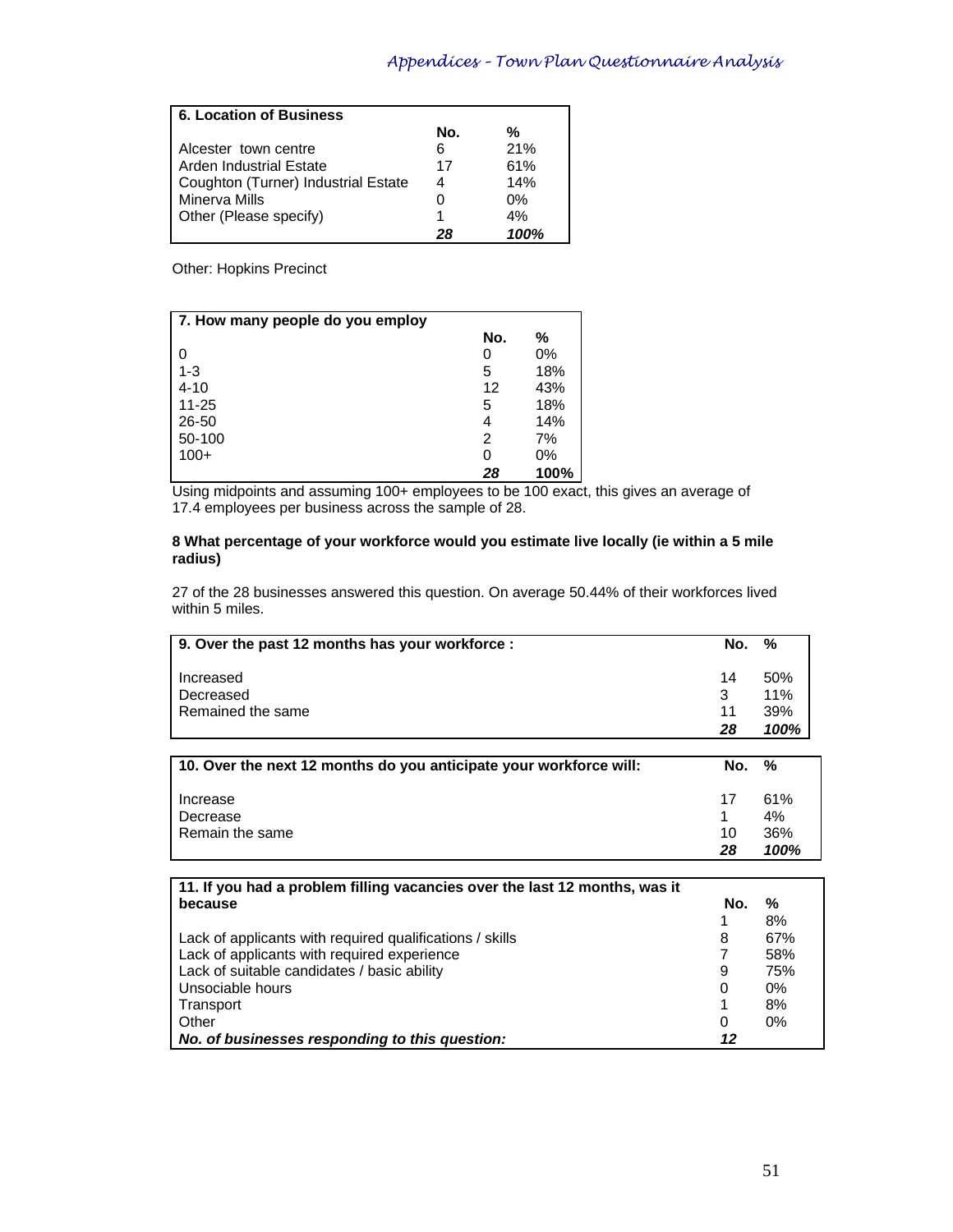| 12. How do you advertise your job vacancies    | No. | %   |
|------------------------------------------------|-----|-----|
|                                                |     |     |
| <b>Job Centre</b>                              |     | 28% |
| Word of mouth                                  | 12  | 48% |
| Local press                                    | 15  | 60% |
| County press                                   | 2   | 8%  |
| National press                                 |     | 4%  |
| Other                                          | 7   | 28% |
| No. of businesses responding to this question: | 25  |     |

### **Other**

Agency

Depends what for: w/hse staff - use agency & take on permanent if OK. For office staff tend to use recruitment agencies. Have doubled in size recently. employment agencies

Health Service Journal School/college leavers Shop Window Website & recruitment companies

| 13. Over the next 10 years are you likely to enlarge your premises? | No. | %    |
|---------------------------------------------------------------------|-----|------|
| Yes                                                                 | 12  | 46%  |
| No                                                                  | 14  | .54% |
|                                                                     | 26  | 100% |

| 14. If no, do you wish to relocate to another site? | No. |
|-----------------------------------------------------|-----|
| l In Alcester                                       | 5   |
| Within Stratford Upon Avon District?                |     |
| Posewhere ?                                         |     |

| 15. What are the major constraints on the expansion of your business? | No. | ℅   |
|-----------------------------------------------------------------------|-----|-----|
|                                                                       |     |     |
| Finance                                                               | 6   | 24% |
| Premises                                                              | 11  | 44% |
| Finding clients                                                       | 5   | 20% |
| Marketing                                                             |     | 4%  |
| Planning                                                              | 2   | 8%  |
| Labour Supply                                                         | 4   | 16% |
| Parking                                                               | 2   | 8%  |
| Crime / security                                                      |     | 4%  |
| Other (please specify).                                               | 5   | 20% |
| No. of businesses responding to this question:                        | 25  |     |

### **Other (please specify).**

Don't wish to expand

Our premises are indeed limited: not having the A435 bypass also does not help. However, the single largest constraint is finding highly skilled traders

Size of market

The Government!

There is a shortage of land for expanding the existing industrial areas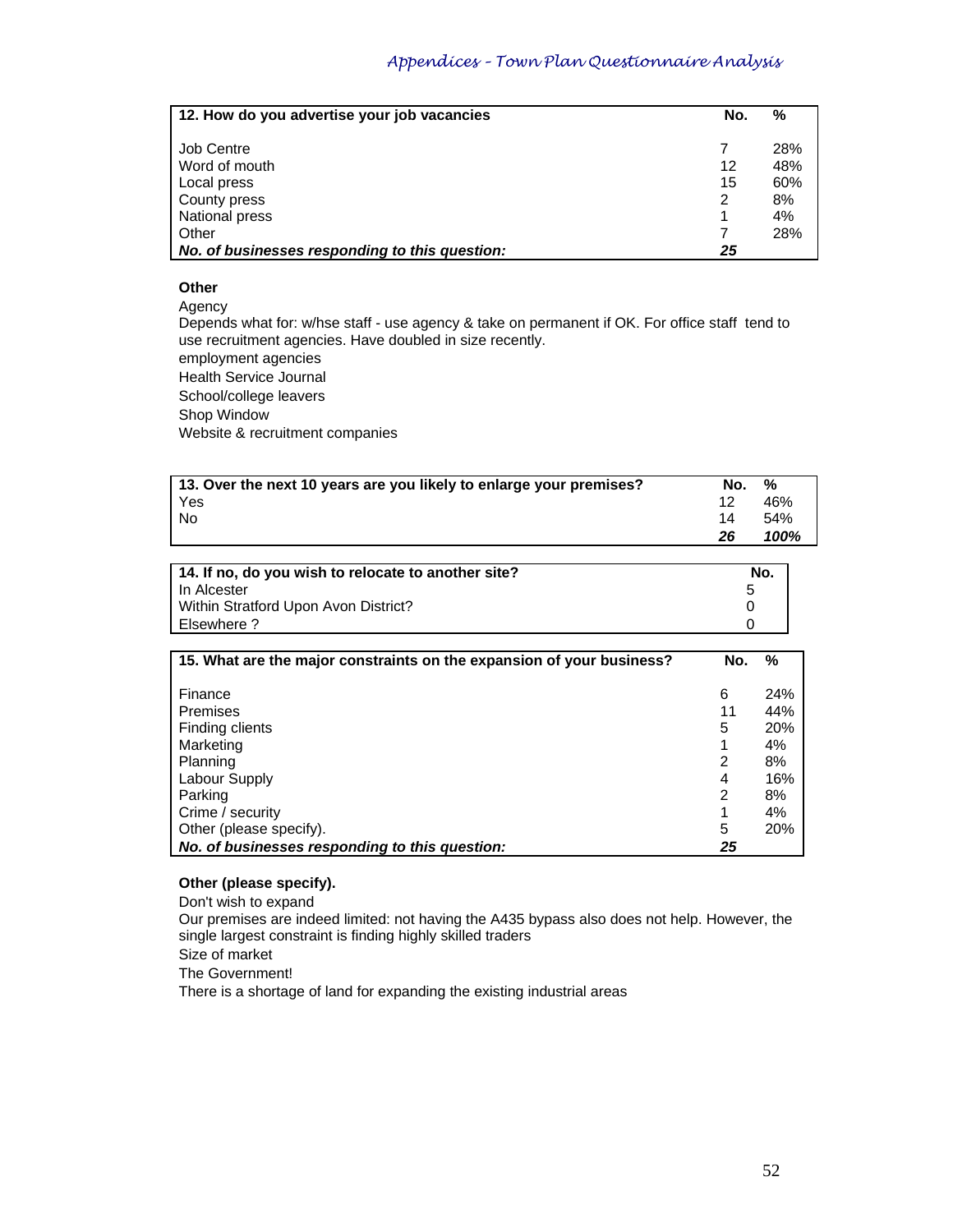### **Appendix A3**

### **Abbreviations used**

- SDC Stratford on Avon District Council WCC Warwickshire County Council
- ATC Alcester Town Council
	- ACPT Alcester Community Police Team<br>
	PCT Primary Care Trust
	- PCT Primary Care Trust<br>PACT Partners and Comm
	- Partners and Communities Together

(In the light of the recent flooding a further survey may be necessary, particularly with Town Centre businesses and residences)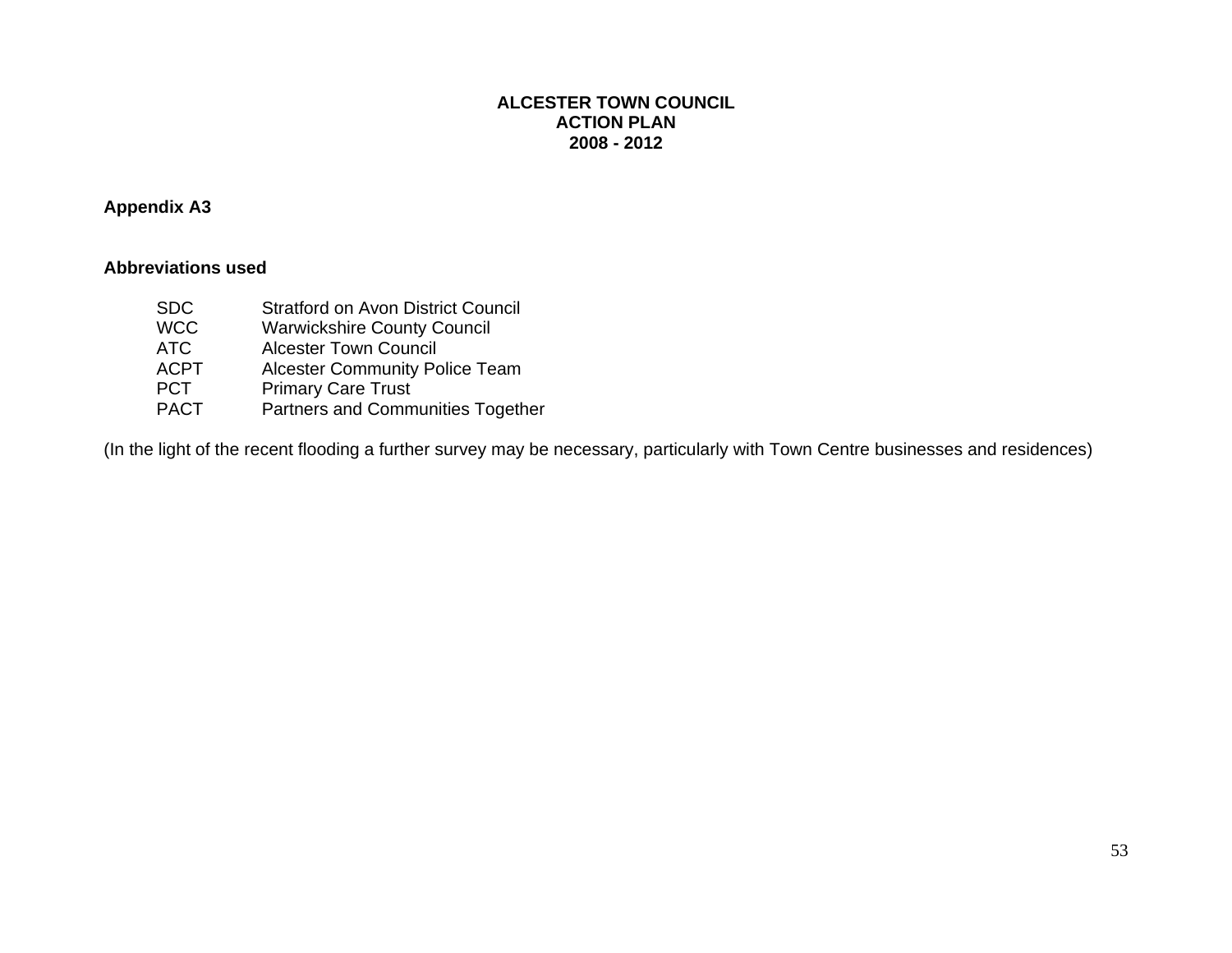| Page<br>No.    | <b>Issue</b>                                             | <b>Action</b>                                                                                                          | <b>Partners</b>                                                                   | <b>Urgency</b> | <b>Timescale</b>                 | <b>Review</b><br><b>Frequency</b> |
|----------------|----------------------------------------------------------|------------------------------------------------------------------------------------------------------------------------|-----------------------------------------------------------------------------------|----------------|----------------------------------|-----------------------------------|
|                | <b>ESSENTIAL SERVICES</b>                                |                                                                                                                        |                                                                                   |                |                                  |                                   |
|                | <b>Police</b>                                            |                                                                                                                        |                                                                                   |                |                                  |                                   |
| 4              | Station<br>should<br>Police<br>be<br>open 24 hours a day | Raise with Police to provide a<br>better communication facility<br>using PACT facility                                 | ATC/ACPT/PACT                                                                     | <b>Medium</b>  | <b>Already</b><br>in<br>progress | 12 months                         |
| $\overline{4}$ | Insufficient Police presence<br>in the town              | Raise with Police/PACT to<br>improve confidence and<br>continue to support Neighbour<br>Watch                          | ATC/ACPT/PACT                                                                     | <b>Medium</b>  | <b>Already</b><br>in<br>progress | 6 months                          |
| $\overline{4}$ | Anti-social behaviour                                    | Improve Police presence<br>and surveillance facility                                                                   | ATC/ACPT/PACT                                                                     | High           | in<br>Already<br>progress        | 3 months                          |
| $\overline{4}$ | Transport provision to<br>hospitals not good             | Raise with PCT/Volunteer<br>Groups                                                                                     | ATC/SDC/CVS<br><b>Volunteer Groups</b><br><b>Ref Community</b><br>Hospital review | <b>Medium</b>  | <b>Already</b><br>in<br>progress | 6 months                          |
| $\overline{4}$ | Flooding and drainage<br>problems                        | Problems already identified<br>need to be addressed. Refer to<br>SDC Drainage Forum and<br><b>Community Resilience</b> | ATC/WCC/SDC/<br><b>Environment Agency</b><br>/Severn Trent Water                  | High           | <b>Already</b><br>in<br>progress | 3 months                          |
|                | <b>Waste and Recycling</b>                               |                                                                                                                        |                                                                                   |                |                                  |                                   |
| 4              | Insufficient recycling facilities<br>in the town         | Identify possible sites and press<br>SDC for collection                                                                | ATC/SDC (review new<br>collections)                                               |                | <b>Already</b><br>in<br>progress | 6 months                          |
|                | <b>Health and Welfare</b>                                |                                                                                                                        |                                                                                   |                |                                  |                                   |
| 5              | Problems with access to<br>doctors                       | Raise with local doctors (New<br>Community Hospital review)                                                            | ATC/Doctors/PCT                                                                   | <b>Medium</b>  | <b>Already</b><br>in<br>progress | 6 months                          |
| 5              | Problems with access to<br>hospitals                     | Raise with PCT (New<br><b>Community Hospital Review)</b>                                                               | ATC/PCT                                                                           |                |                                  | 6 months                          |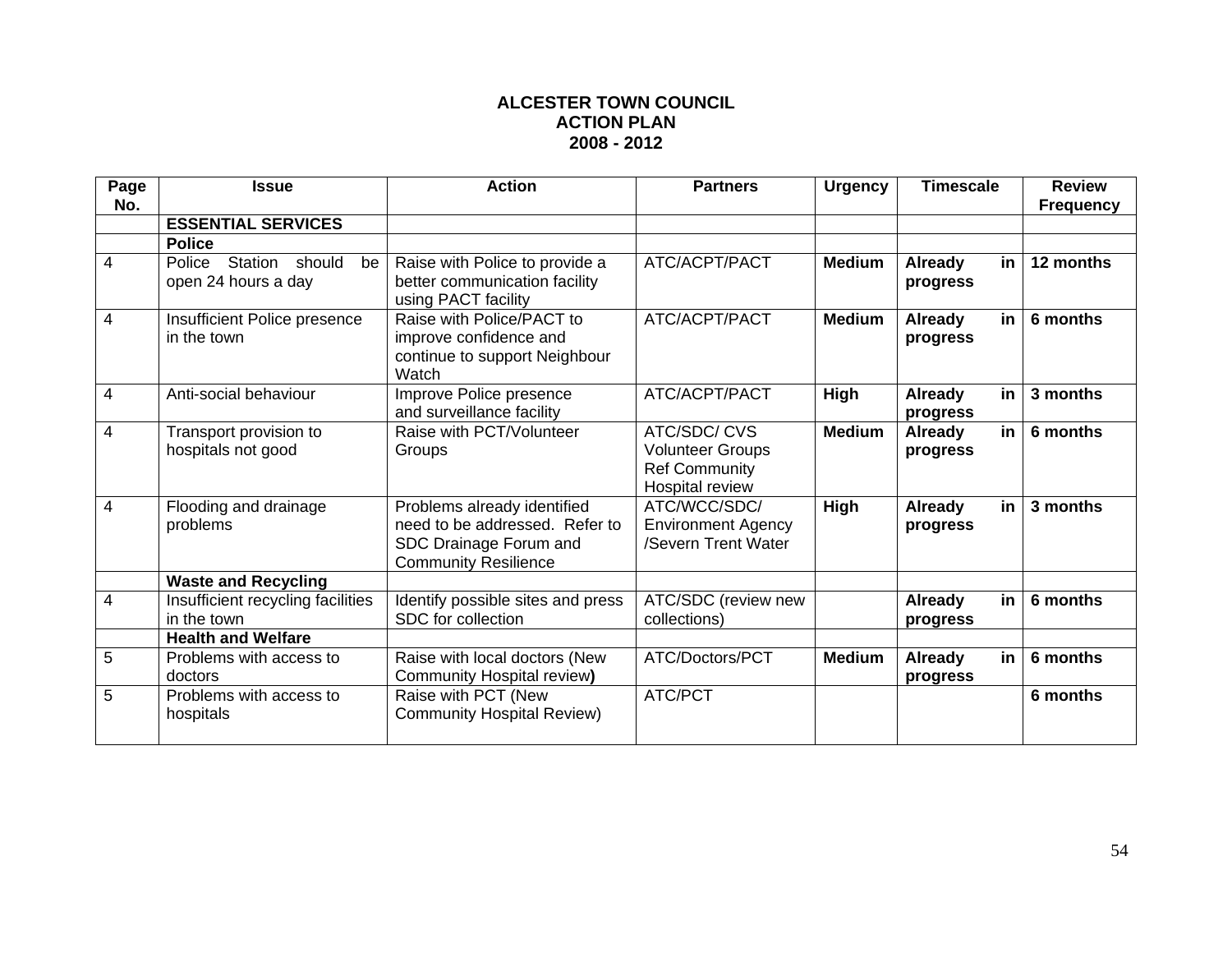| Page           | <b>Issue</b>                                                               | <b>Action</b>                                                                                            | <b>Partners</b>                          | <b>Urgency</b>           | <b>Timescale</b>                 | <b>Review</b>    |
|----------------|----------------------------------------------------------------------------|----------------------------------------------------------------------------------------------------------|------------------------------------------|--------------------------|----------------------------------|------------------|
| No.            | <b>Education</b>                                                           |                                                                                                          |                                          |                          |                                  | <b>Frequency</b> |
| 5              | Adult education should be<br>improved                                      | Establish what is needed and<br>raise with WCC - Set up local<br>community Steering Group                | ATC/WCC/SDC                              | Long                     | 5 years                          | 12 months        |
| 5              | After school clubs and<br>holiday play schemes should<br>be improved       | Raise with WCC and providers.<br>Contact Vision for Alcester re.<br>SDC new play strategy                | ATC/SDC/WCC/<br>Providers                | <b>Medium</b><br>to Long | 2 years                          | 6 months         |
| $\overline{7}$ | <b>Community</b><br>Facilities for 17-25 age group<br>poor                 | Raise with 'Vision for Alcester' and<br>with providers<br>(Urgent youth club provision<br>needed) - MATG | ATC/Vision for<br>Alcester/SDC/WCC       | High                     | 1 year                           | 6 months         |
| $\overline{7}$ | Facilities for up to 16 age<br>group poor                                  | Raise with 'Vision for Alcester' and<br>raise with providers - MATG                                      | ATC/Vision for<br>Alcester/SDC/WCC       | <b>Medium</b>            | 1-2 years                        | 6 months         |
| 8              | Poor state of pavements                                                    | Raise with WCC                                                                                           | <b>WCC</b>                               | High                     | <b>Already</b><br>in<br>progress | 3 months         |
| 8              | Problems with speeding<br>traffic                                          | Raise with WCC/Police<br>/PACT                                                                           | <b>WCC/Police</b>                        | High                     | <b>Already</b><br>in<br>progress | 3 months         |
| 8              | Requirement for more<br>sheltered and adapted<br>housing                   | Raise with SDC/WCC<br><b>Especially Local Development</b><br>Framework                                   | SDC/WCC/SWHA                             | <b>Medium</b><br>to Long | 1 year                           | 6 months         |
|                | <b>Community Life</b>                                                      |                                                                                                          |                                          |                          |                                  |                  |
| 9              | Request for more flowers and<br>planting in public areas                   | Raise with SDC and Alcester in<br><b>Bloom</b>                                                           | ATC/SDC/Alcester<br>in Bloom             | Long                     | 2 years                          | 12 months        |
| 9              | Lacking a swimming pool                                                    | Raise with Local Schools, and<br>SDC (who have no policy to<br>supply one)                               | <b>SDC</b>                               | Long                     | 2 years                          | 12 months        |
|                | <b>Housing</b>                                                             |                                                                                                          |                                          |                          |                                  |                  |
| 11             | Need for low-cost and rented<br>accommodation (see<br>environment section) | Discuss with providers. Contact<br>SDC to discuss housing needs<br>(Local Development Framework)         | SDC/Housing<br>Association/<br>Providers | Long                     | 2 years                          | 6 months         |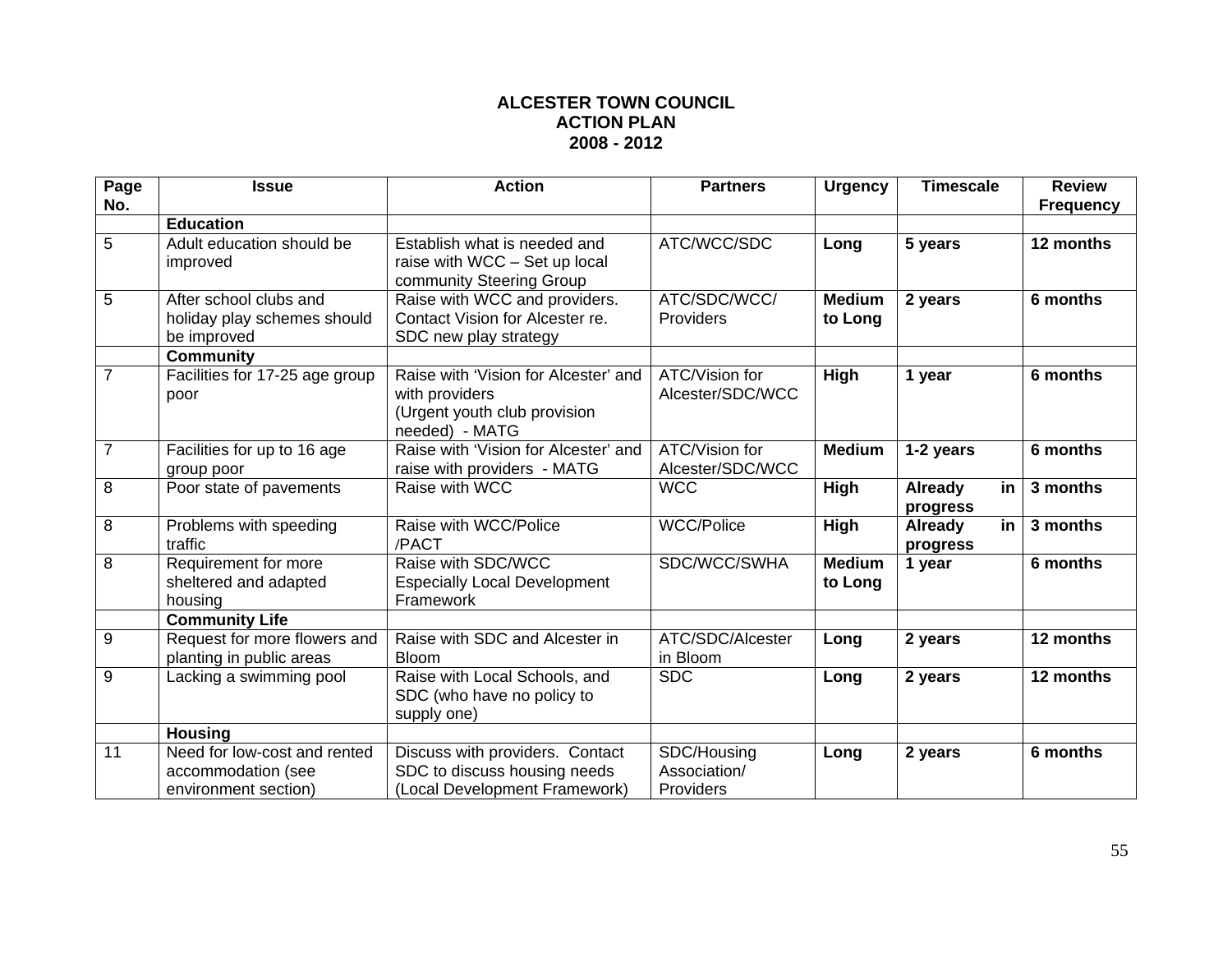| Page<br>No. | <b>Issue</b>                                                                                       | <b>Action</b>                                                                                                                                    | <b>Partners</b>                             | <b>Urgency</b>           | <b>Timescale</b>                 | <b>Review</b><br><b>Frequency</b> |
|-------------|----------------------------------------------------------------------------------------------------|--------------------------------------------------------------------------------------------------------------------------------------------------|---------------------------------------------|--------------------------|----------------------------------|-----------------------------------|
|             | <b>Community Safety</b>                                                                            |                                                                                                                                                  |                                             |                          |                                  |                                   |
| 11          | Certain areas in the town are<br>considered unsafe                                                 | See 4 - Essential Services                                                                                                                       |                                             | <b>High</b>              | in<br><b>Already</b><br>progress | 3 months                          |
|             | <b>ECONOMY</b>                                                                                     |                                                                                                                                                  |                                             |                          |                                  |                                   |
|             | <b>Employers</b>                                                                                   |                                                                                                                                                  |                                             |                          |                                  |                                   |
| 13          | Problems with finding<br>suitable employees (lacking<br>skills/experience/abilities)               | Identify issues and raise with local<br>employers and Chamber of Trade<br>- SDC Vision for Alcester                                              | ATC/local<br>employers<br>/Chamber of Trade | <b>Medium</b>            | 1 year                           | 6 months                          |
| 13          | Problems with enlarging<br>premises or relocating in<br>Alcester due to lack of<br>available sites | Contact employers and raise with<br>SDC (Planning Department -<br>Local Development Framework)                                                   | ATC/Employers/<br><b>SDC</b>                | Long                     | 2 years                          | 12 months                         |
| 13          | Make Alcester more<br>attractive to visitors and<br>tourists                                       | ATC to consider options. Raise<br>with SDC (Vision for<br>Alcester)/Better Welcome                                                               | ATC/SDC/Tourist<br>Board                    | Long                     | 2 years                          | 12 months                         |
|             | <b>PARKING, TRAFFIC AND</b><br><b>FOOTPATHS</b>                                                    |                                                                                                                                                  |                                             |                          |                                  |                                   |
|             | <b>Parking</b>                                                                                     |                                                                                                                                                  |                                             |                          |                                  |                                   |
| 14          | Lack of parking in the town                                                                        | Continue discussions on providing<br>additional parking facilities and<br>residents parking schemes - Better<br>Welcome/ SDC Vision for Alcester | ATC/SDC                                     | Long                     | 2 years                          | 12 months                         |
|             | <b>Traffic</b>                                                                                     |                                                                                                                                                  |                                             |                          |                                  |                                   |
| 14          | Parking/vehicle/pedestrian<br>conflicts                                                            | Discuss with WCC - set up local<br>steering group to identify problem<br>areas                                                                   | ATC/SDC/WCC                                 | <b>Medium</b>            | $6 - 12$ months                  | 6 months                          |
| 14          | Speeding/more speed control<br>measures                                                            | Discuss with WCC/Police/PACT                                                                                                                     | ATC/WCC/Police/<br><b>PACT</b>              | <b>Medium</b><br>to Long | 1 year                           | 6 months                          |